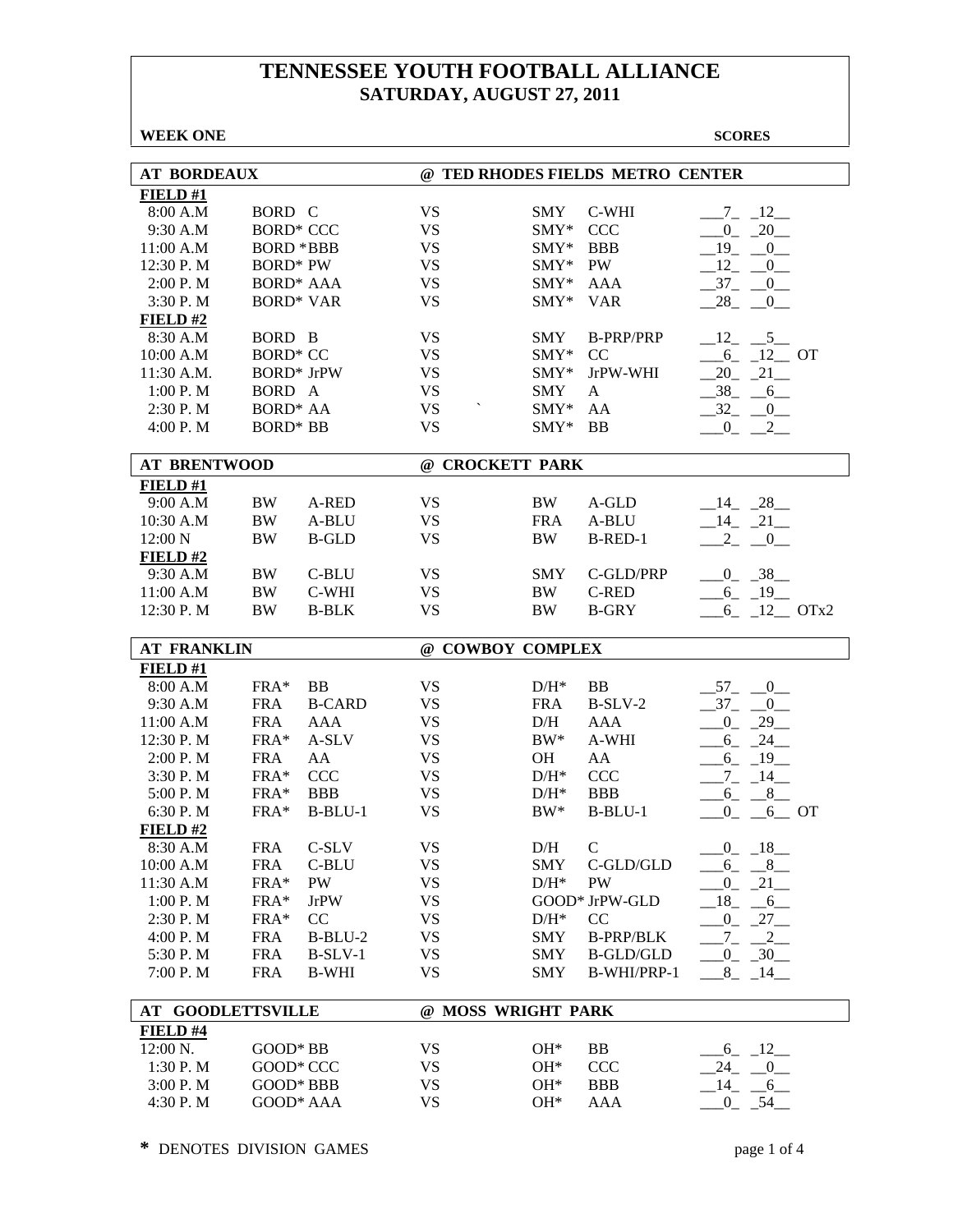| <b>AT GOODLETTSVILLE</b><br>@ MOSS WRIGHT PARK<br>FIELD#3<br>12:30 P.M<br>GOOD C<br>VS<br><b>MFB</b><br>$\mathcal{C}$<br>34 0<br><b>PW</b><br>2:00 P.M<br>$GOOD*PW$<br><b>VS</b><br>$OH*$<br>$-6 - 20$<br>3:30 P.M<br>GOOD* JrPW-BLU<br><b>VS</b><br>$SMY*$<br>JrPW-GLD<br>$-55$ $-24$<br>5:00 P.M<br>GOOD CC<br><b>VS</b><br><b>HEND</b><br><sub>CC</sub><br>$-13$ $-19$<br><b>AT MURFREESBORO</b><br>@ MIDDLE POINT SPORTS COMPLEX<br>FIELD#1<br><b>VS</b><br>8:30 A.M<br>$MFB*$<br>AA<br>$BW^*$<br>AA<br>$-12$ $-41$<br>$MFB*$<br><b>BBB</b><br><b>BBB</b><br>10:00 A.M<br><b>VS</b><br>$BW^*$<br>$-6 - 0$<br>$MFB*$<br><b>AAA</b><br>11:30 A.M<br>AAA<br><b>VS</b><br>$BW^*$<br>$-12 - 18$<br><b>CCC</b><br><b>CCC</b><br><b>VS</b><br>1:00 P. M<br>$MFB*$<br>$BW^*$<br>$-6 - 21$<br>FIELD#2<br>PW<br>9:00 A.M<br>$MFB*$<br><b>PW</b><br><b>VS</b><br>$BW^*$<br>$-33 - 0$<br>10:30 P.M<br><b>VS</b><br>CC<br>$-32 - 12$<br><b>MFB</b><br><sub>CC</sub><br><b>GAL</b><br><b>BB</b><br><b>VS</b><br>$BW^*$<br><b>BB</b><br>12:00 N<br>$MFB*$<br>$-0$ $-35$<br><b>VS</b><br>1:30P. M<br><b>MFB</b><br>B<br><b>BW</b><br><b>B-WHI</b><br>$-19$ $-26$<br><b>AT SMYRNA</b><br>@ LEE VICTORY PARK<br><b>DONNIE CARTER FIELD</b><br>9:00 A.M<br>$SMY*$<br>JrPW-PRP<br><b>VS</b><br>$BW^*$<br><b>JrPW</b><br>$-7 - 33$<br>10:30 A.M<br><b>SMY</b><br>B-WHI/PRP-2<br><b>VS</b><br>$-19$ $-0$<br><b>OH</b><br><b>BW</b><br><b>AT BELLEVUE</b><br>@ BELLEVUE MIDDLE SCHOOL<br>WAV* PW<br>9:00 A.M<br>$BV^*$<br><b>PW</b><br><b>VS</b><br>$-0$ $-15$<br>$BV^*$<br><b>VS</b><br>WAV* AAA<br>10:30 A.M<br>AAA<br>$0 - 14$<br>12:00 N<br>$BV^*$<br><b>CCC</b><br><b>VS</b><br>WAV* CCC<br>$0 - 31$<br>$BV^*$<br><b>BBB</b><br><b>VS</b><br>WAV*<br><b>BBB</b><br>1:30P. M<br>21<br>$_{0}$<br><b>VS</b><br>B<br>3:00 P. M<br>BV<br>B<br><b>SPH</b><br>34<br>$\overline{0}$<br><b>AT EAST SIDE</b><br>@ DALEWOOD MIDDLE SCHOOL<br>9:30 A.M<br>PW<br><b>VS</b><br>MJ<br>PW<br>34<br>ES<br>$\overline{0}$<br>ES<br>CCC<br><b>VS</b><br>DC<br><b>CCC</b><br>Forfeit<br>11:00 A.M<br>$\overline{0}$<br><b>VS</b><br>ES<br><b>BBB</b><br>DC<br><b>BBB</b><br>12:30 P.M<br>Forfeit<br>$\overline{0}$<br>2:00 P.M<br>ES<br>AAA<br>VS<br>DC<br><b>AAA</b><br>$0 \quad 1 \quad$ Forfeit<br><b>AT GALLATIN</b><br>@ TRIPLE CREEK PARK<br>FIELD #1<br>9:00 A.M<br>GAL<br>PW<br><b>VS</b><br>$-0$ $-46$<br>HEND PW<br><b>AT HENDERSONVILLE</b><br>@ DRAKE'S CREEK PARK NORTH<br>FIELD#1<br>8:30 A.M<br>HEND BBB<br>VS<br><b>GRSL</b><br><b>BBB</b><br>$.6 - .7 -$<br>10:00 A.M<br>HEND AAA<br><b>VS</b><br><b>GRSL</b><br>AAA<br>$^{7}$ $^{6}$<br>11:30 A.M<br>HEND BB<br><b>VS</b><br>MJ<br>BB<br>$0_{-}$<br>$-18$ | <b>WEEK ONE</b> |  |  |  | <b>SCORES</b> |  |  |  |
|-------------------------------------------------------------------------------------------------------------------------------------------------------------------------------------------------------------------------------------------------------------------------------------------------------------------------------------------------------------------------------------------------------------------------------------------------------------------------------------------------------------------------------------------------------------------------------------------------------------------------------------------------------------------------------------------------------------------------------------------------------------------------------------------------------------------------------------------------------------------------------------------------------------------------------------------------------------------------------------------------------------------------------------------------------------------------------------------------------------------------------------------------------------------------------------------------------------------------------------------------------------------------------------------------------------------------------------------------------------------------------------------------------------------------------------------------------------------------------------------------------------------------------------------------------------------------------------------------------------------------------------------------------------------------------------------------------------------------------------------------------------------------------------------------------------------------------------------------------------------------------------------------------------------------------------------------------------------------------------------------------------------------------------------------------------------------------------------------------------------------------------------------------------------------------------------------------------------------------------------------------------------------------------------------------------------------------------------------------------------------------------------------------------------------------------------------------------------------------------------------------------------------------------------------------------------------------------------------------------------------------------------------------------------------------------------|-----------------|--|--|--|---------------|--|--|--|
|                                                                                                                                                                                                                                                                                                                                                                                                                                                                                                                                                                                                                                                                                                                                                                                                                                                                                                                                                                                                                                                                                                                                                                                                                                                                                                                                                                                                                                                                                                                                                                                                                                                                                                                                                                                                                                                                                                                                                                                                                                                                                                                                                                                                                                                                                                                                                                                                                                                                                                                                                                                                                                                                                           |                 |  |  |  |               |  |  |  |
|                                                                                                                                                                                                                                                                                                                                                                                                                                                                                                                                                                                                                                                                                                                                                                                                                                                                                                                                                                                                                                                                                                                                                                                                                                                                                                                                                                                                                                                                                                                                                                                                                                                                                                                                                                                                                                                                                                                                                                                                                                                                                                                                                                                                                                                                                                                                                                                                                                                                                                                                                                                                                                                                                           |                 |  |  |  |               |  |  |  |
|                                                                                                                                                                                                                                                                                                                                                                                                                                                                                                                                                                                                                                                                                                                                                                                                                                                                                                                                                                                                                                                                                                                                                                                                                                                                                                                                                                                                                                                                                                                                                                                                                                                                                                                                                                                                                                                                                                                                                                                                                                                                                                                                                                                                                                                                                                                                                                                                                                                                                                                                                                                                                                                                                           |                 |  |  |  |               |  |  |  |
|                                                                                                                                                                                                                                                                                                                                                                                                                                                                                                                                                                                                                                                                                                                                                                                                                                                                                                                                                                                                                                                                                                                                                                                                                                                                                                                                                                                                                                                                                                                                                                                                                                                                                                                                                                                                                                                                                                                                                                                                                                                                                                                                                                                                                                                                                                                                                                                                                                                                                                                                                                                                                                                                                           |                 |  |  |  |               |  |  |  |
|                                                                                                                                                                                                                                                                                                                                                                                                                                                                                                                                                                                                                                                                                                                                                                                                                                                                                                                                                                                                                                                                                                                                                                                                                                                                                                                                                                                                                                                                                                                                                                                                                                                                                                                                                                                                                                                                                                                                                                                                                                                                                                                                                                                                                                                                                                                                                                                                                                                                                                                                                                                                                                                                                           |                 |  |  |  |               |  |  |  |
|                                                                                                                                                                                                                                                                                                                                                                                                                                                                                                                                                                                                                                                                                                                                                                                                                                                                                                                                                                                                                                                                                                                                                                                                                                                                                                                                                                                                                                                                                                                                                                                                                                                                                                                                                                                                                                                                                                                                                                                                                                                                                                                                                                                                                                                                                                                                                                                                                                                                                                                                                                                                                                                                                           |                 |  |  |  |               |  |  |  |
|                                                                                                                                                                                                                                                                                                                                                                                                                                                                                                                                                                                                                                                                                                                                                                                                                                                                                                                                                                                                                                                                                                                                                                                                                                                                                                                                                                                                                                                                                                                                                                                                                                                                                                                                                                                                                                                                                                                                                                                                                                                                                                                                                                                                                                                                                                                                                                                                                                                                                                                                                                                                                                                                                           |                 |  |  |  |               |  |  |  |
|                                                                                                                                                                                                                                                                                                                                                                                                                                                                                                                                                                                                                                                                                                                                                                                                                                                                                                                                                                                                                                                                                                                                                                                                                                                                                                                                                                                                                                                                                                                                                                                                                                                                                                                                                                                                                                                                                                                                                                                                                                                                                                                                                                                                                                                                                                                                                                                                                                                                                                                                                                                                                                                                                           |                 |  |  |  |               |  |  |  |
|                                                                                                                                                                                                                                                                                                                                                                                                                                                                                                                                                                                                                                                                                                                                                                                                                                                                                                                                                                                                                                                                                                                                                                                                                                                                                                                                                                                                                                                                                                                                                                                                                                                                                                                                                                                                                                                                                                                                                                                                                                                                                                                                                                                                                                                                                                                                                                                                                                                                                                                                                                                                                                                                                           |                 |  |  |  |               |  |  |  |
|                                                                                                                                                                                                                                                                                                                                                                                                                                                                                                                                                                                                                                                                                                                                                                                                                                                                                                                                                                                                                                                                                                                                                                                                                                                                                                                                                                                                                                                                                                                                                                                                                                                                                                                                                                                                                                                                                                                                                                                                                                                                                                                                                                                                                                                                                                                                                                                                                                                                                                                                                                                                                                                                                           |                 |  |  |  |               |  |  |  |
|                                                                                                                                                                                                                                                                                                                                                                                                                                                                                                                                                                                                                                                                                                                                                                                                                                                                                                                                                                                                                                                                                                                                                                                                                                                                                                                                                                                                                                                                                                                                                                                                                                                                                                                                                                                                                                                                                                                                                                                                                                                                                                                                                                                                                                                                                                                                                                                                                                                                                                                                                                                                                                                                                           |                 |  |  |  |               |  |  |  |
|                                                                                                                                                                                                                                                                                                                                                                                                                                                                                                                                                                                                                                                                                                                                                                                                                                                                                                                                                                                                                                                                                                                                                                                                                                                                                                                                                                                                                                                                                                                                                                                                                                                                                                                                                                                                                                                                                                                                                                                                                                                                                                                                                                                                                                                                                                                                                                                                                                                                                                                                                                                                                                                                                           |                 |  |  |  |               |  |  |  |
|                                                                                                                                                                                                                                                                                                                                                                                                                                                                                                                                                                                                                                                                                                                                                                                                                                                                                                                                                                                                                                                                                                                                                                                                                                                                                                                                                                                                                                                                                                                                                                                                                                                                                                                                                                                                                                                                                                                                                                                                                                                                                                                                                                                                                                                                                                                                                                                                                                                                                                                                                                                                                                                                                           |                 |  |  |  |               |  |  |  |
|                                                                                                                                                                                                                                                                                                                                                                                                                                                                                                                                                                                                                                                                                                                                                                                                                                                                                                                                                                                                                                                                                                                                                                                                                                                                                                                                                                                                                                                                                                                                                                                                                                                                                                                                                                                                                                                                                                                                                                                                                                                                                                                                                                                                                                                                                                                                                                                                                                                                                                                                                                                                                                                                                           |                 |  |  |  |               |  |  |  |
|                                                                                                                                                                                                                                                                                                                                                                                                                                                                                                                                                                                                                                                                                                                                                                                                                                                                                                                                                                                                                                                                                                                                                                                                                                                                                                                                                                                                                                                                                                                                                                                                                                                                                                                                                                                                                                                                                                                                                                                                                                                                                                                                                                                                                                                                                                                                                                                                                                                                                                                                                                                                                                                                                           |                 |  |  |  |               |  |  |  |
|                                                                                                                                                                                                                                                                                                                                                                                                                                                                                                                                                                                                                                                                                                                                                                                                                                                                                                                                                                                                                                                                                                                                                                                                                                                                                                                                                                                                                                                                                                                                                                                                                                                                                                                                                                                                                                                                                                                                                                                                                                                                                                                                                                                                                                                                                                                                                                                                                                                                                                                                                                                                                                                                                           |                 |  |  |  |               |  |  |  |
|                                                                                                                                                                                                                                                                                                                                                                                                                                                                                                                                                                                                                                                                                                                                                                                                                                                                                                                                                                                                                                                                                                                                                                                                                                                                                                                                                                                                                                                                                                                                                                                                                                                                                                                                                                                                                                                                                                                                                                                                                                                                                                                                                                                                                                                                                                                                                                                                                                                                                                                                                                                                                                                                                           |                 |  |  |  |               |  |  |  |
|                                                                                                                                                                                                                                                                                                                                                                                                                                                                                                                                                                                                                                                                                                                                                                                                                                                                                                                                                                                                                                                                                                                                                                                                                                                                                                                                                                                                                                                                                                                                                                                                                                                                                                                                                                                                                                                                                                                                                                                                                                                                                                                                                                                                                                                                                                                                                                                                                                                                                                                                                                                                                                                                                           |                 |  |  |  |               |  |  |  |
|                                                                                                                                                                                                                                                                                                                                                                                                                                                                                                                                                                                                                                                                                                                                                                                                                                                                                                                                                                                                                                                                                                                                                                                                                                                                                                                                                                                                                                                                                                                                                                                                                                                                                                                                                                                                                                                                                                                                                                                                                                                                                                                                                                                                                                                                                                                                                                                                                                                                                                                                                                                                                                                                                           |                 |  |  |  |               |  |  |  |
|                                                                                                                                                                                                                                                                                                                                                                                                                                                                                                                                                                                                                                                                                                                                                                                                                                                                                                                                                                                                                                                                                                                                                                                                                                                                                                                                                                                                                                                                                                                                                                                                                                                                                                                                                                                                                                                                                                                                                                                                                                                                                                                                                                                                                                                                                                                                                                                                                                                                                                                                                                                                                                                                                           |                 |  |  |  |               |  |  |  |
|                                                                                                                                                                                                                                                                                                                                                                                                                                                                                                                                                                                                                                                                                                                                                                                                                                                                                                                                                                                                                                                                                                                                                                                                                                                                                                                                                                                                                                                                                                                                                                                                                                                                                                                                                                                                                                                                                                                                                                                                                                                                                                                                                                                                                                                                                                                                                                                                                                                                                                                                                                                                                                                                                           |                 |  |  |  |               |  |  |  |
|                                                                                                                                                                                                                                                                                                                                                                                                                                                                                                                                                                                                                                                                                                                                                                                                                                                                                                                                                                                                                                                                                                                                                                                                                                                                                                                                                                                                                                                                                                                                                                                                                                                                                                                                                                                                                                                                                                                                                                                                                                                                                                                                                                                                                                                                                                                                                                                                                                                                                                                                                                                                                                                                                           |                 |  |  |  |               |  |  |  |
|                                                                                                                                                                                                                                                                                                                                                                                                                                                                                                                                                                                                                                                                                                                                                                                                                                                                                                                                                                                                                                                                                                                                                                                                                                                                                                                                                                                                                                                                                                                                                                                                                                                                                                                                                                                                                                                                                                                                                                                                                                                                                                                                                                                                                                                                                                                                                                                                                                                                                                                                                                                                                                                                                           |                 |  |  |  |               |  |  |  |
|                                                                                                                                                                                                                                                                                                                                                                                                                                                                                                                                                                                                                                                                                                                                                                                                                                                                                                                                                                                                                                                                                                                                                                                                                                                                                                                                                                                                                                                                                                                                                                                                                                                                                                                                                                                                                                                                                                                                                                                                                                                                                                                                                                                                                                                                                                                                                                                                                                                                                                                                                                                                                                                                                           |                 |  |  |  |               |  |  |  |
|                                                                                                                                                                                                                                                                                                                                                                                                                                                                                                                                                                                                                                                                                                                                                                                                                                                                                                                                                                                                                                                                                                                                                                                                                                                                                                                                                                                                                                                                                                                                                                                                                                                                                                                                                                                                                                                                                                                                                                                                                                                                                                                                                                                                                                                                                                                                                                                                                                                                                                                                                                                                                                                                                           |                 |  |  |  |               |  |  |  |
|                                                                                                                                                                                                                                                                                                                                                                                                                                                                                                                                                                                                                                                                                                                                                                                                                                                                                                                                                                                                                                                                                                                                                                                                                                                                                                                                                                                                                                                                                                                                                                                                                                                                                                                                                                                                                                                                                                                                                                                                                                                                                                                                                                                                                                                                                                                                                                                                                                                                                                                                                                                                                                                                                           |                 |  |  |  |               |  |  |  |
|                                                                                                                                                                                                                                                                                                                                                                                                                                                                                                                                                                                                                                                                                                                                                                                                                                                                                                                                                                                                                                                                                                                                                                                                                                                                                                                                                                                                                                                                                                                                                                                                                                                                                                                                                                                                                                                                                                                                                                                                                                                                                                                                                                                                                                                                                                                                                                                                                                                                                                                                                                                                                                                                                           |                 |  |  |  |               |  |  |  |
|                                                                                                                                                                                                                                                                                                                                                                                                                                                                                                                                                                                                                                                                                                                                                                                                                                                                                                                                                                                                                                                                                                                                                                                                                                                                                                                                                                                                                                                                                                                                                                                                                                                                                                                                                                                                                                                                                                                                                                                                                                                                                                                                                                                                                                                                                                                                                                                                                                                                                                                                                                                                                                                                                           |                 |  |  |  |               |  |  |  |
|                                                                                                                                                                                                                                                                                                                                                                                                                                                                                                                                                                                                                                                                                                                                                                                                                                                                                                                                                                                                                                                                                                                                                                                                                                                                                                                                                                                                                                                                                                                                                                                                                                                                                                                                                                                                                                                                                                                                                                                                                                                                                                                                                                                                                                                                                                                                                                                                                                                                                                                                                                                                                                                                                           |                 |  |  |  |               |  |  |  |
|                                                                                                                                                                                                                                                                                                                                                                                                                                                                                                                                                                                                                                                                                                                                                                                                                                                                                                                                                                                                                                                                                                                                                                                                                                                                                                                                                                                                                                                                                                                                                                                                                                                                                                                                                                                                                                                                                                                                                                                                                                                                                                                                                                                                                                                                                                                                                                                                                                                                                                                                                                                                                                                                                           |                 |  |  |  |               |  |  |  |
|                                                                                                                                                                                                                                                                                                                                                                                                                                                                                                                                                                                                                                                                                                                                                                                                                                                                                                                                                                                                                                                                                                                                                                                                                                                                                                                                                                                                                                                                                                                                                                                                                                                                                                                                                                                                                                                                                                                                                                                                                                                                                                                                                                                                                                                                                                                                                                                                                                                                                                                                                                                                                                                                                           |                 |  |  |  |               |  |  |  |
|                                                                                                                                                                                                                                                                                                                                                                                                                                                                                                                                                                                                                                                                                                                                                                                                                                                                                                                                                                                                                                                                                                                                                                                                                                                                                                                                                                                                                                                                                                                                                                                                                                                                                                                                                                                                                                                                                                                                                                                                                                                                                                                                                                                                                                                                                                                                                                                                                                                                                                                                                                                                                                                                                           |                 |  |  |  |               |  |  |  |
|                                                                                                                                                                                                                                                                                                                                                                                                                                                                                                                                                                                                                                                                                                                                                                                                                                                                                                                                                                                                                                                                                                                                                                                                                                                                                                                                                                                                                                                                                                                                                                                                                                                                                                                                                                                                                                                                                                                                                                                                                                                                                                                                                                                                                                                                                                                                                                                                                                                                                                                                                                                                                                                                                           |                 |  |  |  |               |  |  |  |
|                                                                                                                                                                                                                                                                                                                                                                                                                                                                                                                                                                                                                                                                                                                                                                                                                                                                                                                                                                                                                                                                                                                                                                                                                                                                                                                                                                                                                                                                                                                                                                                                                                                                                                                                                                                                                                                                                                                                                                                                                                                                                                                                                                                                                                                                                                                                                                                                                                                                                                                                                                                                                                                                                           |                 |  |  |  |               |  |  |  |
|                                                                                                                                                                                                                                                                                                                                                                                                                                                                                                                                                                                                                                                                                                                                                                                                                                                                                                                                                                                                                                                                                                                                                                                                                                                                                                                                                                                                                                                                                                                                                                                                                                                                                                                                                                                                                                                                                                                                                                                                                                                                                                                                                                                                                                                                                                                                                                                                                                                                                                                                                                                                                                                                                           |                 |  |  |  |               |  |  |  |
|                                                                                                                                                                                                                                                                                                                                                                                                                                                                                                                                                                                                                                                                                                                                                                                                                                                                                                                                                                                                                                                                                                                                                                                                                                                                                                                                                                                                                                                                                                                                                                                                                                                                                                                                                                                                                                                                                                                                                                                                                                                                                                                                                                                                                                                                                                                                                                                                                                                                                                                                                                                                                                                                                           |                 |  |  |  |               |  |  |  |
|                                                                                                                                                                                                                                                                                                                                                                                                                                                                                                                                                                                                                                                                                                                                                                                                                                                                                                                                                                                                                                                                                                                                                                                                                                                                                                                                                                                                                                                                                                                                                                                                                                                                                                                                                                                                                                                                                                                                                                                                                                                                                                                                                                                                                                                                                                                                                                                                                                                                                                                                                                                                                                                                                           |                 |  |  |  |               |  |  |  |
|                                                                                                                                                                                                                                                                                                                                                                                                                                                                                                                                                                                                                                                                                                                                                                                                                                                                                                                                                                                                                                                                                                                                                                                                                                                                                                                                                                                                                                                                                                                                                                                                                                                                                                                                                                                                                                                                                                                                                                                                                                                                                                                                                                                                                                                                                                                                                                                                                                                                                                                                                                                                                                                                                           |                 |  |  |  |               |  |  |  |
|                                                                                                                                                                                                                                                                                                                                                                                                                                                                                                                                                                                                                                                                                                                                                                                                                                                                                                                                                                                                                                                                                                                                                                                                                                                                                                                                                                                                                                                                                                                                                                                                                                                                                                                                                                                                                                                                                                                                                                                                                                                                                                                                                                                                                                                                                                                                                                                                                                                                                                                                                                                                                                                                                           |                 |  |  |  |               |  |  |  |
| 1:00 P.M<br>HEND AA<br><b>GRSL</b><br>18<br>VS<br>AA<br>$-14$                                                                                                                                                                                                                                                                                                                                                                                                                                                                                                                                                                                                                                                                                                                                                                                                                                                                                                                                                                                                                                                                                                                                                                                                                                                                                                                                                                                                                                                                                                                                                                                                                                                                                                                                                                                                                                                                                                                                                                                                                                                                                                                                                                                                                                                                                                                                                                                                                                                                                                                                                                                                                             |                 |  |  |  |               |  |  |  |
| 40<br>2:30 P.M<br>HEND CCC<br>VS<br><b>GRSL</b><br><b>CCC</b><br>$\overline{0}$                                                                                                                                                                                                                                                                                                                                                                                                                                                                                                                                                                                                                                                                                                                                                                                                                                                                                                                                                                                                                                                                                                                                                                                                                                                                                                                                                                                                                                                                                                                                                                                                                                                                                                                                                                                                                                                                                                                                                                                                                                                                                                                                                                                                                                                                                                                                                                                                                                                                                                                                                                                                           |                 |  |  |  |               |  |  |  |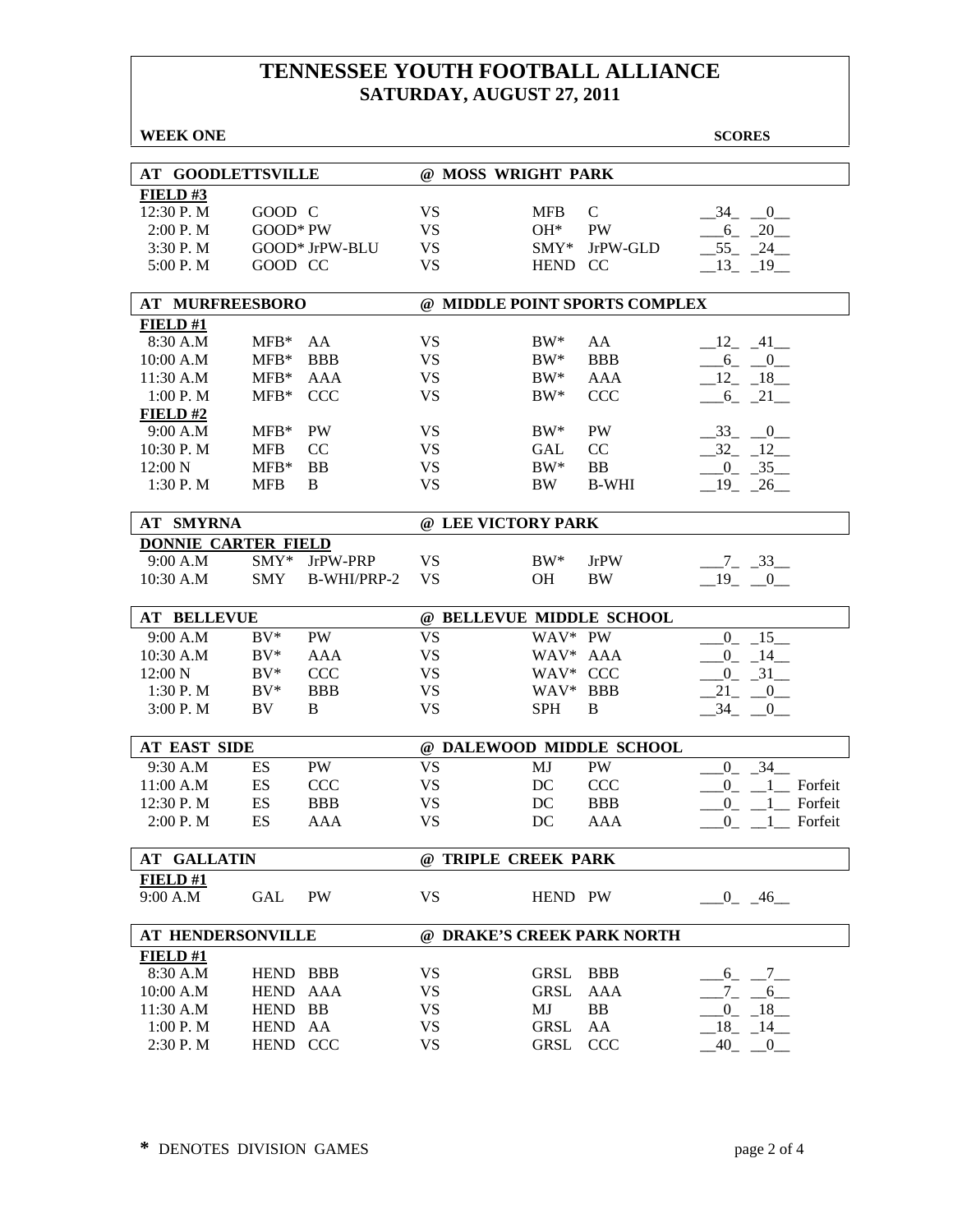**WEEK ONE** SCORES

| AT MT. JULIET         |            |                |                          |                     | @ MT. JULIET MIDDLE SCHOOL  |                                        |
|-----------------------|------------|----------------|--------------------------|---------------------|-----------------------------|----------------------------------------|
| 8:30 A.M              | $MJ^*$     | <b>C-WHITE</b> | <b>VS</b>                | $MJ*$               | C-GLD                       | 13<br>$\overline{0}$                   |
| 10:00 A.M             | $MJ*$      | <b>B-BLACK</b> | <b>VS</b>                | $MJ^*$              | <b>B-WHI</b>                | 34<br>$\overline{0}$                   |
| 11:30 A.M             | $MJ^*$     | <b>B-GLD</b>   | <b>VS</b>                | $HEND^* B$          |                             | 12<br>8                                |
| 1:00 P. M             | $MJ*$      | JrPW-GLD       | <b>VS</b>                | $MJ^*$              | JrPW-BLK                    | 21<br>$\overline{0}$                   |
|                       |            |                |                          |                     |                             |                                        |
| <b>AT COOKEVILLE</b>  |            |                | @ COOKEVILLE HIGH SCHOOL |                     |                             |                                        |
| FIELD #1              |            |                |                          |                     |                             |                                        |
| 10:00 A.M             | COOK PW    |                | <b>VS</b>                | DC                  | <b>PW</b>                   | $-36 - 26$                             |
| 11:30 A.M             | COOK CCC   |                | <b>VS</b>                | <b>NOL</b>          | <b>CCC</b>                  | 26<br>$7_{-}$                          |
| 1:00 P. M             | COOK BBB   |                | VS                       | <b>NOL</b>          | <b>BBB</b>                  | 41<br>6                                |
| $2:30$ P. M           | COOK AA    |                | <b>VS</b>                | <b>SPH</b>          | AA                          | 27<br>$\begin{array}{c} 0 \end{array}$ |
| 4:00 P. M             | COOK AAA   |                | <b>VS</b>                | <b>NOL</b>          | <b>AAA</b>                  | $-12$ , $-8$                           |
|                       |            |                |                          |                     |                             |                                        |
| <b>AT LEBANON</b>     |            |                | @ LEBANON HIGH SCHOOL    |                     |                             |                                        |
| 9:00 A.M              | <b>LEB</b> | CC             | <b>VS</b>                | BV                  | <sub>CC</sub>               | $\overline{0}$<br>12                   |
| 10:30 A.M             | $LEB*$     | <b>BB</b>      | <b>VS</b>                | $GAL*$              | <b>BB</b>                   | 26<br>$\overline{0}$                   |
| 12:00 N               | $LEB*$     | <b>JrPW</b>    | <b>VS</b>                | CLRK* JrPW          |                             | 20<br>6                                |
| 1:30P. M              | <b>LEB</b> | <b>CCC</b>     | <b>VS</b>                | SHBY CCC            |                             | $7_{-}$<br>6                           |
| 3:00 P. M             | LEB        | <b>BBB</b>     | <b>VS</b>                | <b>SHBY</b>         | <b>BBB</b>                  | $-6 - 19$                              |
| 4:30 P.M              | <b>LEB</b> | <b>AAA</b>     | <b>VS</b>                | <b>SHBY</b>         | AAA                         | 26 41                                  |
|                       |            |                |                          |                     |                             |                                        |
| <b>AT SPRING HILL</b> |            |                |                          |                     | @ SPRING HILL MIDDLE SCHOOL |                                        |
| 9:00 A.M              | <b>SPH</b> | CC             | <b>VS</b>                | <b>BW</b>           | CC                          | 19<br>$\overline{0}$                   |
| 10:30 A.M             | <b>SPH</b> | <b>PW</b>      | <b>VS</b>                | <b>MTB</b>          | PW                          | $-25$<br>21                            |
| $12:00\ N$            | SPH*       | $\mathcal{C}$  | <b>VS</b>                | HEND <sup>*</sup> C |                             | $-33$<br>$\overline{0}$                |
| 1:30 P.M              | <b>SPH</b> | <b>BB</b>      | <b>VS</b>                | <b>GRSL</b>         | <b>BB</b>                   | 48<br>$\boldsymbol{0}$                 |
| 3:00 P. M             | <b>SPH</b> | <b>CCC</b>     | <b>VS</b>                | <b>MTB</b>          | <b>CCC</b>                  | 39<br>$\mathbf{0}$                     |
| 4:30 P.M              | <b>SPH</b> | <b>BBB</b>     | <b>VS</b>                | <b>MTB</b>          | <b>BBB</b>                  | 13<br>$\overline{0}$                   |
| 6:00 P. M             | <b>SPH</b> | <b>AAA</b>     | <b>VS</b>                | <b>MTB</b>          | AAA                         | 13<br>18                               |

### **HOME FIELD DIRECTOR MUST E-MAIL OR CALL SCORES IN NO LATER THAN 10:00 A.M. SUNDAY MORNING. carrgene@bellsouth.net or phone 459-3973**

|             | <b>TYFA COMMUNITY'S</b>        |  |             |                                |  |             |                            |  |  |
|-------------|--------------------------------|--|-------------|--------------------------------|--|-------------|----------------------------|--|--|
| <b>ANT</b>  | Antioch Falcons                |  | ES          | East Side Bobcats              |  | MJ          | Mt. Juliet Bears           |  |  |
| <b>BV</b>   | <b>Bellevue Steelers</b>       |  | <b>FRA</b>  | <b>Franklin Cowboys</b>        |  | <b>MFB</b>  | Murfreesboro Mustangs      |  |  |
| <b>BORD</b> | <b>Bordeaux Eagles</b>         |  | GAL         | <b>Gallatin Green Wave</b>     |  | <b>NOLE</b> | Nolensville Panthers       |  |  |
| <b>BW</b>   | Brentwood Blaze                |  | <b>GOOD</b> | Goodlettsville Trojans         |  | OН          | Old Hickory Bulldogs       |  |  |
| <b>CLRK</b> | Clarksville Greyhounds         |  | <b>GRSL</b> | <b>Grassland Golden Eagles</b> |  | <b>SHBY</b> | <b>Shelbyville Eagles</b>  |  |  |
| COOK        | Cookeville Cavaliers           |  | <b>HEND</b> | <b>Hendersonville Titans</b>   |  | <b>SMY</b>  | Smyrna Bulldogs            |  |  |
| DC.         | Davidson Co. Colts             |  | <b>LEB</b>  | Lebanon Blue Devils            |  | <b>SPH</b>  | <b>Spring Hill Raiders</b> |  |  |
| D/H         | Donelson-Hermitage<br>Warriors |  | <b>MTB</b>  | Middle Tennessee Bulldogs      |  | <b>WAV</b>  | Waverly-Belmont Bulldogs   |  |  |

|            | <b>COLORS</b> |     |          |            |       |            |        |            |        |
|------------|---------------|-----|----------|------------|-------|------------|--------|------------|--------|
| <b>BLK</b> | <b>Black</b>  | CRD | Cardinal | <b>GRN</b> | Green | <b>PRP</b> | Purple | SLV        | Silver |
| <b>BLU</b> | <b>Blue</b>   | GLD | Gold     | <b>GRY</b> | Grav  | <b>RED</b> | Red    | <b>WHI</b> | White  |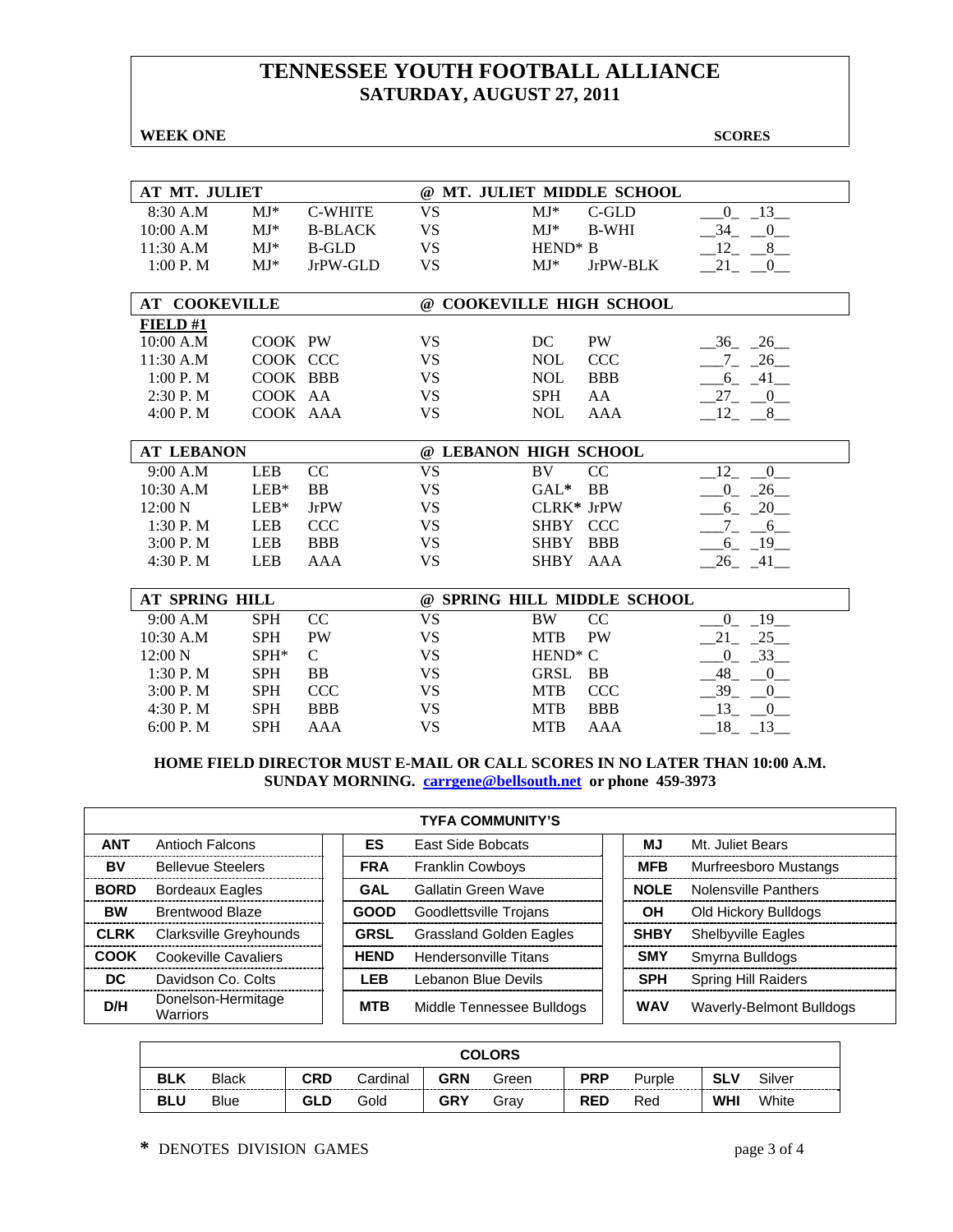**WEEK ONE** SCORES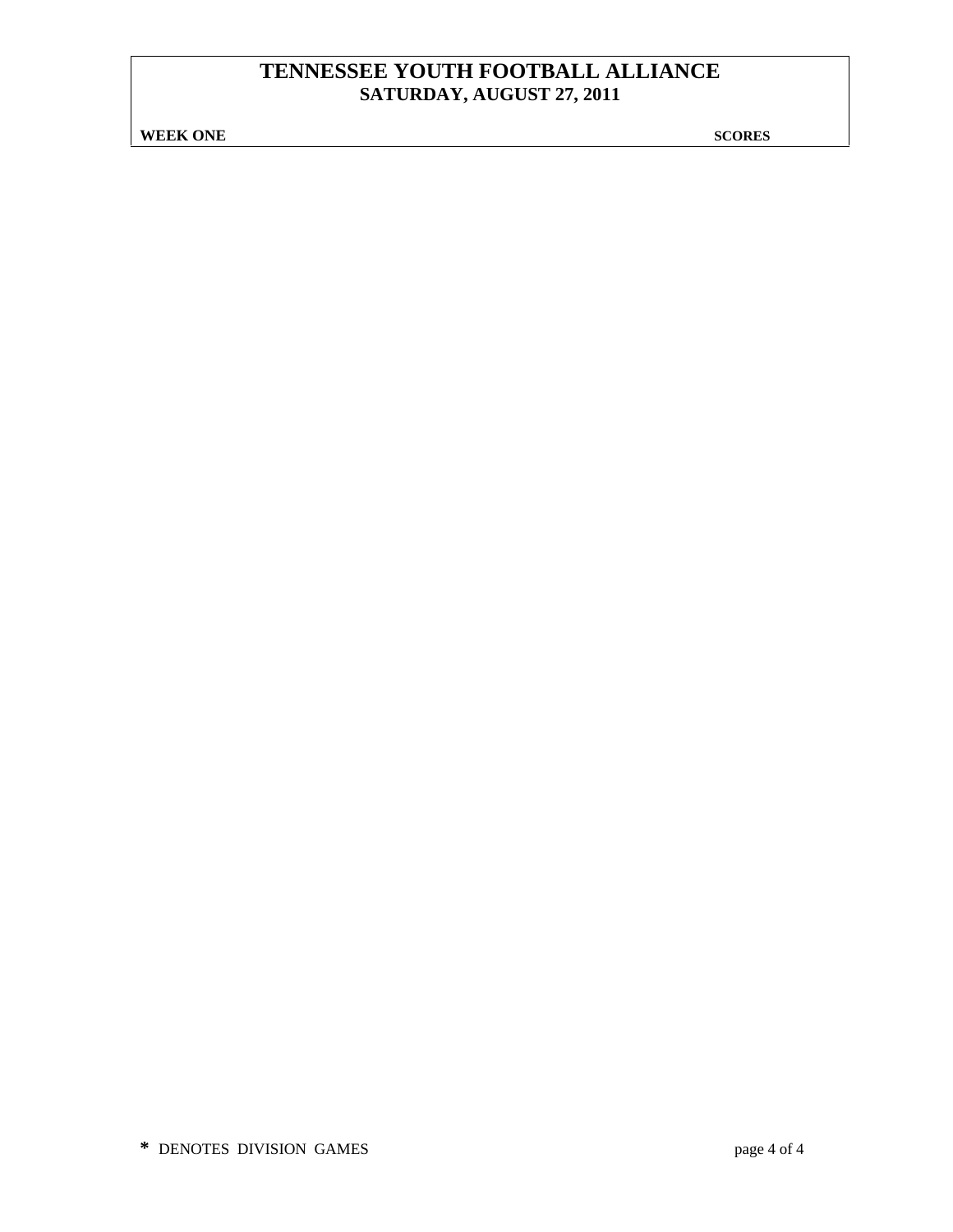**WEEK TWO SCORES** 

| <b>AT BRENTWOOD</b>                |                    |                  | @ CROCKETT PARK           |                  |                  |                           |  |  |
|------------------------------------|--------------------|------------------|---------------------------|------------------|------------------|---------------------------|--|--|
| FIELD#1                            |                    |                  |                           |                  |                  |                           |  |  |
| 8:00 A.M                           | <b>BW</b>          | A-GLD            | <b>VS</b>                 | <b>BORD</b>      | $\mathbf{A}$     | $-18$ $-13$               |  |  |
| 9:30 A.M                           | <b>BW</b>          | A-BLU            | <b>VS</b>                 | <b>FRA</b>       | A-SLV            | $27 - 0$                  |  |  |
| 11:00 A M                          | <b>BW</b>          | <b>C-RED</b>     | <b>VS</b>                 | GOOD             | $\mathcal{C}$    | $-6 - 13$                 |  |  |
| 12:30 P.M                          | $BW^*$             | <b>CCC</b>       | <b>VS</b>                 | FRA*             | CCC              | $-30$ $-0$ $-$            |  |  |
| 2:00 P. M                          | $BW^*$             | AA               | <b>VS</b>                 | FRA*             | AA               | $-6 - -0$                 |  |  |
| 3:30 P.M                           | $BW^*$             | <b>BB</b>        | <b>VS</b>                 | FRA*             | <b>BB</b>        | $-6 - 26$                 |  |  |
| 5:00 P.M                           | $BW^*$             | <b>BBB</b>       | <b>VS</b>                 | FRA*             | <b>BBB</b>       | $-22$ $-0$                |  |  |
| 6:30 P.M                           | $BW^*$             | <b>AAA</b>       | <b>VS</b>                 | FRA*             | <b>AAA</b>       | $8_{-}$<br>$-24$          |  |  |
| FIELD#2                            |                    |                  |                           |                  |                  |                           |  |  |
| 9:00 A.M                           | BW                 | <b>B-WHI</b>     | <b>VS</b>                 | <b>FRA</b>       | $B-SLV-1$        | $-13 - 12$                |  |  |
| 10:30A.M                           | $\rm BW^*$         | <b>JrPW</b>      | <b>VS</b>                 | FRA*             | <b>JrPW</b>      | $-14$ $-0$                |  |  |
| 12:00 N                            | $BW^*$             | PW               | <b>VS</b>                 | FRA*             | PW               | $26 -$<br>$\overline{0}$  |  |  |
| 1:30 P.M                           | $BW^*$             | CC               | <b>VS</b>                 | FRA*             | CC               | $0 - 8$                   |  |  |
| 3:00 P. M                          | <b>BW</b>          | <b>B-BLK</b>     | <b>VS</b>                 | <b>SMY</b>       | B-WHI/PRP-2      | $1_{-}$<br>$\overline{0}$ |  |  |
| 4:30 P.M                           | <b>BW</b>          | B-RED-1          | <b>VS</b>                 | <b>MFB</b>       | B                | $-24 - 14$                |  |  |
| 6:00 P. M                          | BW                 | <b>VAR</b>       | <b>VS</b>                 | <b>BORD</b>      | <b>VAR</b>       | $-0$ $-73$                |  |  |
| FIELD# $3$                         |                    |                  |                           |                  |                  |                           |  |  |
| 9:30 A.M                           | <b>BW</b>          | A-BLK            | <b>VS</b>                 | <b>FRA</b>       | A-WHI            | $-36$ $-0$                |  |  |
| 11:00 A.M                          | BW                 | <b>B-GLD</b>     | <b>VS</b>                 | <b>SMY</b>       | <b>B-GLD/GLD</b> | $-6 - 13$                 |  |  |
| 12:30 P.M                          | $\rm BW$           | $B-BLU-2$        | <b>VS</b>                 | <b>FRA</b>       | $B-SLV-2$        | $-27$<br>$0$ <sub>—</sub> |  |  |
| 2:00 P.M                           | <b>BW</b>          | B-RED-2          | <b>VS</b>                 | <b>FRA</b>       | $B-BLU-2$        | $_{0_{-}}$<br>$2 \n-$     |  |  |
| 3:30 P.M                           | <b>BW</b>          | <b>B-GRY</b>     | <b>VS</b>                 | <b>FRA</b>       | <b>B-CARD</b>    | $6_{-}$<br>$-20$          |  |  |
|                                    |                    |                  |                           |                  |                  |                           |  |  |
| AT DONELSON-HERMITAGE              |                    |                  | @ BEN WEST SPORTS COMPLEX |                  |                  |                           |  |  |
| FIELD#1                            |                    |                  |                           |                  |                  |                           |  |  |
| 9:00 A.M                           | D/H                | $\mathsf{C}$     | <b>VS</b>                 | BW               | C-WHI            | $-25$<br>$-0$             |  |  |
| 10:30 A.M                          | D/H                | CC               | <b>VS</b>                 | <b>SPH</b>       | CC               | $-38$<br>0                |  |  |
| 12:00 N                            | D/H                | PW               | <b>VS</b>                 | <b>ANT</b>       | PW               | 32<br>$\overline{0}$      |  |  |
| 1:30 P.M.                          | $D/H^*$            | <b>CCC</b>       | <b>VS</b>                 | $ANT^*$          | <b>CCC</b>       | $-18$ $-$<br>6            |  |  |
| 3:00 P.M                           | $D/H^*$            | <b>BBB</b>       | <b>VS</b>                 | $ANT^*$          | <b>BBB</b>       | $-18$ $-40$               |  |  |
| 4:30 P.M                           | $D/H^*$            | AAA              | <b>VS</b>                 | ANT*             | <b>AAA</b>       | $-6 - 31$                 |  |  |
| 6:00 P.M                           | D/H                | AA               | <b>VS</b>                 | <b>SMY</b>       | AA               | $26 - 7$                  |  |  |
|                                    |                    |                  |                           |                  |                  |                           |  |  |
| AT OLD HICKORY                     |                    |                  | @ DUPONT MIDDLE SCHOOL    |                  |                  |                           |  |  |
| 8:30 A.M                           | $OH*$              | PW               | <b>VS</b>                 | $MFB*$           | PW               | $12 - 13$                 |  |  |
| 10:00 A.M                          | $OH*$              | <b>BB</b>        | <b>VS</b>                 | $MFB*$           | <b>BB</b>        | $24 - 7$                  |  |  |
| 11:30 A M                          | OH*                | AA               | VS                        | $MFB*$           | AA               | $0 - 1$ Forfeit           |  |  |
| 1:00 P.M                           | OH*                | <b>CCC</b>       | <b>VS</b>                 | $MFB*$           | <b>CCC</b>       | 12<br>$-15$               |  |  |
| 2:30 P.M                           | $OH*$              | <b>BBB</b>       | <b>VS</b>                 | $MFB*$           | <b>BBB</b>       | $-37 - 20$                |  |  |
| 4:00 P.M                           |                    |                  |                           |                  |                  |                           |  |  |
|                                    | $OH*$              | AAA              | <b>VS</b>                 | $MFB*$           | AAA              | $-58$ <sub>-</sub> $-0$   |  |  |
| 5:30 P.M                           | OH*                | <b>VAR</b>       | <b>VS</b>                 | <b>CLRK* VAR</b> |                  | $36 - 0$                  |  |  |
|                                    |                    |                  | @ LEE VICTORY REC. PARK   |                  |                  |                           |  |  |
| AT SMYRNA                          |                    |                  |                           |                  |                  |                           |  |  |
| <b>GENE CARR FIELD</b><br>8:30 A.M | $SMY*$             | C-GLD/GLD        | <b>VS</b>                 | $FRA*$           | C-SLV            | $-0$<br>34                |  |  |
| 10:00 A.M                          | SMY*               | <b>PW</b>        | VS                        | GOOD* PW         |                  | $-33 - 0$                 |  |  |
| 11:30 A.M.                         | SMY*               | C-PRP            | VS                        | $\text{SMY*}$    | C-GLD/PRP        |                           |  |  |
|                                    |                    | C-WHI            |                           |                  |                  | $12 - 18$ OTx2            |  |  |
| 1:00 P.M<br>2:30 P.M               | SMY*<br><b>SMY</b> | <b>B-PRP/BLK</b> | <b>VS</b><br><b>VS</b>    | BW*<br>OH        | C-BLU<br>B       | $-25$ $-0$<br>$13 - 12$   |  |  |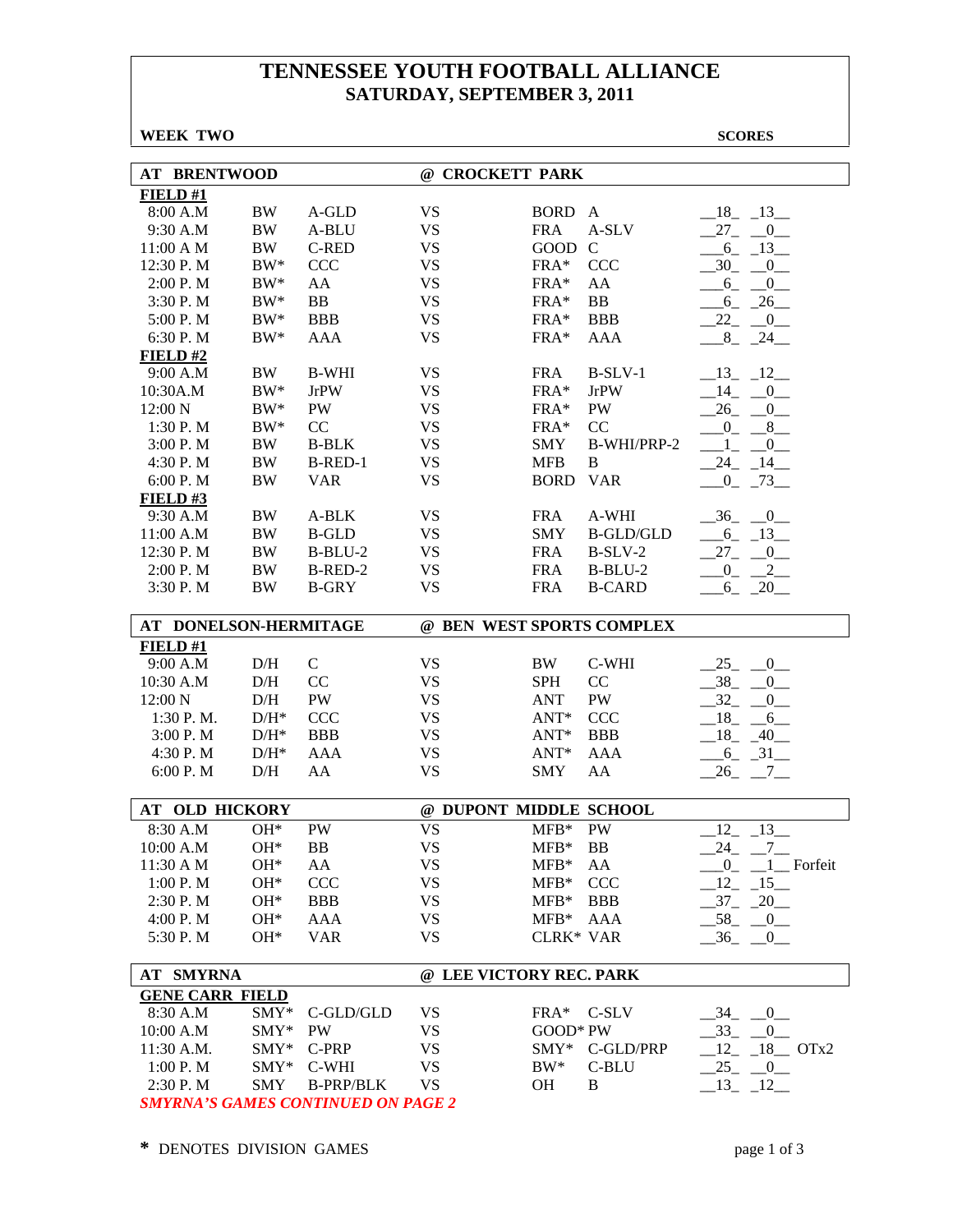**WEEK TWO SCORES** 

| <b>AT SMYRNA</b>           |                      |                      | @ LEE VICTORY REC. PARK |                     |                                   |                         |
|----------------------------|----------------------|----------------------|-------------------------|---------------------|-----------------------------------|-------------------------|
| <b>GENE CARR FIELD</b>     |                      |                      |                         |                     |                                   |                         |
| 4:00 P.M                   | SMY                  | B-WHI/PRP-1          | <b>VS</b>               | BORD B              |                                   | 8 0                     |
| 5:30 P.M                   | <b>SMY</b>           | A                    | <b>VS</b>               | <b>BW</b>           | A-WHI                             | $-6 - 27$               |
| 7:00 P M                   | $\text{SMY*}$        | <b>BB</b>            | <b>VS</b>               | GOOD* BB            |                                   | $19 - 8$                |
| <b>DONNIE CARTER FIELD</b> |                      |                      |                         |                     |                                   |                         |
| 9:00 A.M                   | $\text{SMY}^*$       | JrPW-PRP             | <b>VS</b>               | $MFB*$ JrPW         |                                   | $-25 - 6$               |
| 10:30 A.M                  | SMY*                 | JrPW-GLD             | <b>VS</b>               |                     | GOOD* JrPW-GLD                    | $-44 - 6$               |
| 12:00 N                    | SMY*                 | CC                   | <b>VS</b>               | GOOD* CC            |                                   | $-35 - 0$               |
| 1:30 P.M                   | $SMY*$               | JrPW-WHI             | <b>VS</b>               |                     | GOOD* JrPW-BLU                    | $-6 - 48$               |
| 3:00 P.M                   | SMY                  | <b>B-PRP/PRP</b>     | <b>VS</b>               | FRA                 | <b>B-WHI</b>                      | $-25$<br>$0_{-}$        |
| 4:30 P.M                   | SMY* CCC             |                      | <b>VS</b>               | GOOD* CCC           |                                   | $-26$<br>$\overline{0}$ |
| 6:00 P. M                  | $\text{SMY*}$        | <b>BBB</b>           | <b>VS</b>               | <b>GOOD* BBB</b>    |                                   | $-6 - 20$               |
| 7:30 P.M                   | $SMY*$               | AAA                  | <b>VS</b>               | GOOD* AAA           |                                   | $-46$<br>$\overline{0}$ |
|                            |                      |                      |                         |                     |                                   |                         |
| AT HENDERSONVILLE          |                      |                      | @ DRAKE'S CREEK PARK    |                     |                                   |                         |
| FIELD #1                   |                      |                      |                         |                     |                                   |                         |
| 10:00 A.M                  | HEND <sup>*</sup> PW |                      | <b>VS</b>               | GAL* PW             |                                   | $-34 - 0$               |
| 11:30 A.M                  | HEND* JrPW           |                      | <b>VS</b>               | $LEB*$              | <b>JrPW</b>                       | $-7 - 40$               |
| 1:00 P.M                   | HEND CC              |                      | <b>VS</b>               | $MFB*$              | CC                                | $-13$ $-27$ $-$         |
|                            |                      |                      |                         |                     |                                   |                         |
| AT MT. JULIET              |                      |                      | @ CHARLIE DANIEL PARK   |                     |                                   |                         |
| FIELD#1                    |                      |                      |                         |                     |                                   |                         |
| 8:30 A.M                   | $MJ^*$               | <b>BB</b>            | <b>VS</b>               | $LEB*$              | <b>BB</b>                         | $-32$<br>0              |
| 10:00 A.M                  | $MJ*$                | AA                   | <b>VS</b>               | $SPH*$              | AA                                | $-31$<br>$-6$           |
| 11:30 A.M                  | MJ                   | <b>CCC</b>           | <b>VS</b>               | LEB                 | <b>CCC</b>                        | $-18$<br>$\overline{0}$ |
| 1:00 P.M                   | $MJ^*$               | <b>B-GRY</b>         | <b>VS</b>               | HEND <sup>*</sup> B |                                   | $-33$<br>$-0$           |
| 2:30 P.M                   | $MJ^*$               | <b>B-BLK</b>         | <b>VS</b>               | SPH*                | B                                 | $-35 - 0$               |
| FIELD #2                   |                      |                      |                         |                     |                                   |                         |
| 9:00 A.M                   | $MJ*$                | C-WHI                | <b>VS</b>               | $MJ^*$              | C-BLK                             | $-0$ $-24$              |
| 10:30 A.M                  | $MJ^*$               | $C$ -GLD             | <b>VS</b>               | $SPH^*$             | $\mathsf{C}$                      | $-24$ $-0$              |
| 12:00 N                    | MJ                   | PW                   | <b>VS</b>               | BV                  | PW                                | $-40$ $-0$ $-$          |
| 1:30 P.M                   | MJ                   | JrPW-GLD             | <b>VS</b>               | <b>CLRK</b>         | <b>JrPW</b>                       | $-13 - 18$              |
| 3:00 P.M                   | MJ                   | CC                   | <b>VS</b>               | BV                  | CC                                | $-42$ $-0$              |
| MT. JULIET                 |                      | <b>MIDDLE SCHOOL</b> |                         |                     |                                   |                         |
| 9:30 A.M                   | MJ                   | <b>B-GLD</b>         | <b>VS</b>               | BV                  | $\bf{B}$                          | $0 - 14$                |
| 11:00 A.M                  | MJ                   | <b>AAA</b>           | <b>VS</b>               | <b>LEB</b>          | AAA                               | $-13 - 24$              |
| 12:30 P.M                  | MJ                   | <b>B-WHI</b>         | <b>VS</b>               | <b>GAL</b>          | $\, {\bf B}$                      | $_{0}^{0}$<br>$7_{-}$   |
| 2:00 P.M                   | MJ                   | <b>BBB</b>           | V S                     | LEB                 | <b>BBB</b>                        | $13 - 13$ TIE           |
|                            |                      |                      |                         |                     |                                   |                         |
| <b>AT SHELBYVILLE</b>      |                      |                      |                         |                     | @ SHELBYVILLE CENTRAL HIGH SCHOOL |                         |
| 11:00 A.M                  | SHBY* CCC            |                      | <b>VS</b>               | $ES^*$              | <b>CCC</b>                        | $14 - 26$               |
| 12:30 P.M                  | SHBY* BBB            |                      | <b>VS</b>               | $ES^*$              | <b>BBB</b>                        | $29 - 41$               |
| 2:00 P. M                  | SHBY* AAA            |                      | <b>VS</b>               | $ES^*$              | AAA                               | $-45$ $-19$ $-$         |
| <b>AT WAVERLY BELMONT</b>  |                      |                      |                         |                     | @ TENN. PREPARATORY SCHOOL        |                         |
| 11:00 A. M                 | WAV                  | <b>CCC</b>           | <b>VS</b>               | COOK CCC            |                                   | 44<br>$\overline{0}$    |
| 12:30 P.M                  | <b>WAV</b>           | <b>BBB</b>           | <b>VS</b>               | COOK BBB            |                                   | 28<br>$\overline{0}$    |
| 2:00 P.M                   | WAV                  | AAA                  | <b>VS</b>               | COOK AAA            |                                   | 12<br>0                 |
| 3:30 P.M                   | WAV                  | PW                   | <b>VS</b>               | CLRK PW             |                                   | $0_{-}$<br>$-19$        |
|                            |                      |                      |                         |                     |                                   |                         |

**\*** DENOTES DIVISION GAMES page 2 of 3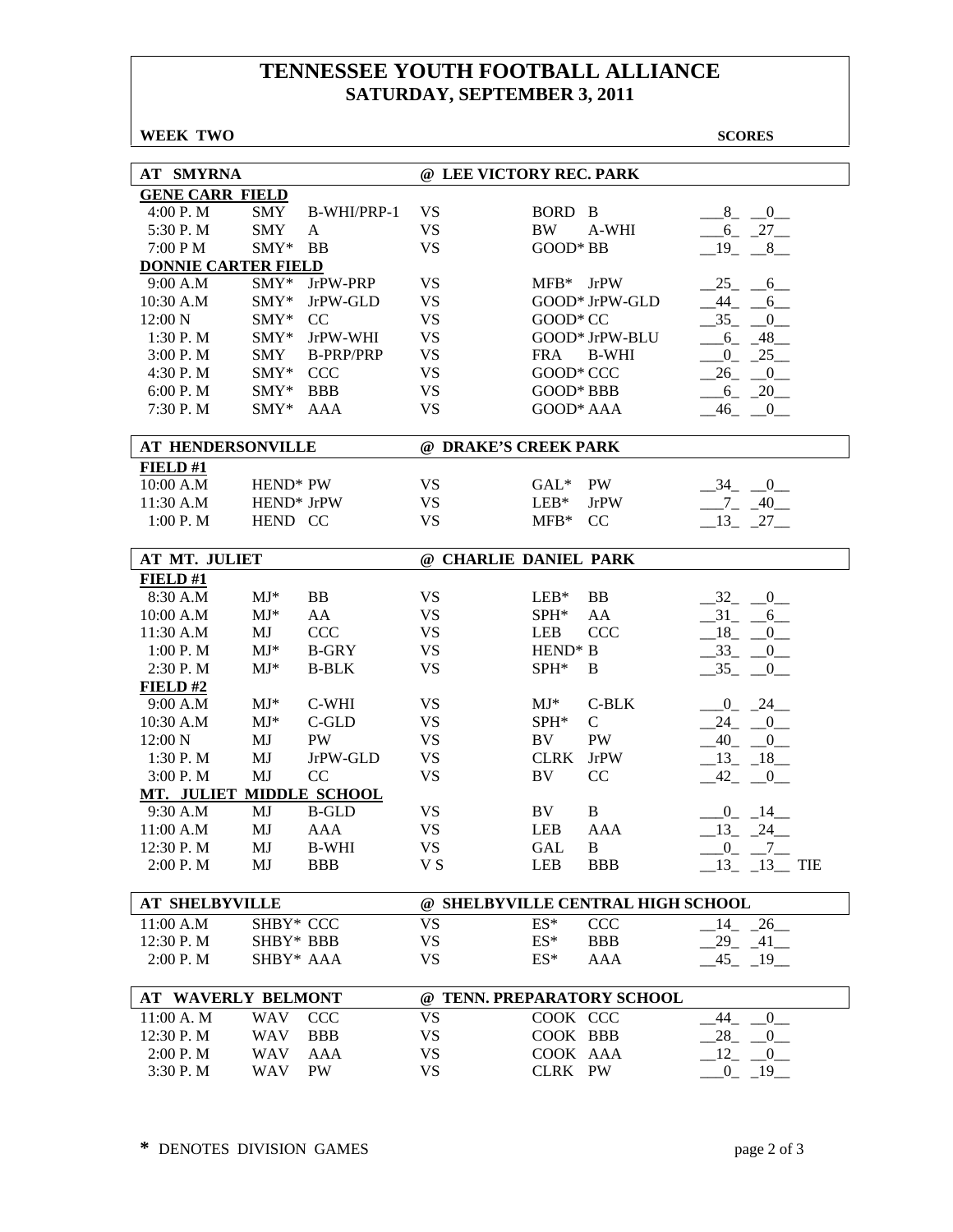| WEEK TWO                  |             |                         |                           |             |                                  | <b>SCORES</b>                     |
|---------------------------|-------------|-------------------------|---------------------------|-------------|----------------------------------|-----------------------------------|
|                           |             |                         |                           |             |                                  |                                   |
| <b>AT DAVIDSON COUNTY</b> |             |                         |                           |             | @ EWING PARK MIDDLE SCHOOL       |                                   |
| $10:30$ A.M               | DC          | <b>VS</b><br>PW         |                           | <b>SPH</b>  | <b>PW</b>                        | 6 34                              |
| 12:00 N                   | DC          | <b>CCC</b><br><b>VS</b> |                           | <b>SPH</b>  | <b>CCC</b>                       | 14<br>$\mathbf{0}$                |
| 1:30P. M                  | DC          | <b>BBB</b><br><b>VS</b> |                           | <b>SPH</b>  | <b>BBB</b>                       | 13<br>$\overline{0}$              |
| 3:00 P. M                 | DC          | <b>VS</b><br>AAA        |                           | <b>SPH</b>  | AAA                              | $-41$ $-0$                        |
| <b>AT GRASSLAND</b>       |             |                         | @ GRASSLAND MIDDLE SCHOOL |             |                                  |                                   |
|                           |             |                         |                           |             |                                  |                                   |
| FIELD#1                   |             |                         |                           |             |                                  |                                   |
| 10:00 A.M                 | <b>GRSL</b> | <b>CCC</b><br><b>VS</b> |                           | <b>CLRK</b> | <b>CCC</b>                       | $-18$ $-14$                       |
| 11:30 A.M                 | <b>GRSL</b> | <b>VS</b><br><b>BBB</b> |                           | <b>CLRK</b> | <b>BBB</b>                       | $-6 - 14$                         |
| 1:00 P. M                 | <b>GRSL</b> | AAA<br><b>VS</b>        |                           | CLRK AAA    |                                  | 0 Forfeit                         |
| FIELD #2                  |             |                         |                           |             |                                  |                                   |
| 10:30 A.M                 | $GRSL^*$ BB | <b>VS</b>               |                           | HEND BB     |                                  | $0 - 25$                          |
| 12:00 N                   | GRSL* AA    | <b>VS</b>               |                           | HEND AA     |                                  | $7\overline{ }$<br>$\overline{0}$ |
|                           |             |                         |                           |             |                                  |                                   |
| AT MIDDLE TENNESSEE       |             | $\omega$                |                           |             | <b>GOODPASTURE MIDDLE SCHOOL</b> |                                   |
| 10:00 A.M                 | <b>MTB</b>  | <b>CCC</b><br><b>VS</b> |                           | <b>GAL</b>  | <b>CCC</b>                       | $2^{-}$<br>$\overline{0}$         |
| 11:30 A.M                 | <b>MTB</b>  | <b>PW</b><br><b>VS</b>  |                           | COOK PW     |                                  | $-25$<br>21                       |
| 1:00 P. M                 | <b>MTB</b>  | <b>VS</b><br><b>BBB</b> |                           | <b>GAL</b>  | <b>BBB</b>                       | 13<br>8                           |
| 2:30 P.M                  | <b>MTB</b>  | <b>VS</b><br><b>AAA</b> |                           | <b>GAL</b>  | AAA                              | $-20$ $-29$                       |
| <b>AT NOLENSVILLE</b>     |             |                         | @ ROCKY FORK PARK         |             |                                  |                                   |
|                           |             |                         |                           |             |                                  |                                   |
| 9:00 A.M                  | <b>NOL</b>  | <b>PW</b><br><b>VS</b>  |                           | <b>LEB</b>  | <b>PW</b>                        | 21<br>$27_{-}$                    |
| 10:30 A.M                 | $NOL*$      | <b>VS</b><br><b>BB</b>  |                           | $BV^*$      | <b>BB</b>                        | $-36$<br>$\overline{0}$           |
| 12:00 N                   | <b>NOL</b>  | <b>CCC</b><br><b>VS</b> |                           | BV          | <b>CCC</b>                       | 26<br>7                           |
| 1:30P. M                  | <b>NOL</b>  | <b>VS</b><br><b>BBB</b> |                           | BV          | <b>BBB</b>                       | $-36$<br>$\overline{0}$           |
| 3:00P. M                  | <b>NOL</b>  | <b>VS</b><br>AAA        |                           | <b>BV</b>   | AAA                              | 39<br>$\Omega$                    |

### **HOME FIELD DIRECTOR MUST E-MAIL OR CALL SCORES IN NO LATER THAN 10:00 A.M. SUNDAY MORNING. carrgene@bellsouth.net or phone 459-3973**

|             | <b>TYFA COMMUNITY'S</b>        |  |             |                                |  |             |                            |  |  |
|-------------|--------------------------------|--|-------------|--------------------------------|--|-------------|----------------------------|--|--|
| <b>ANT</b>  | Antioch Falcons                |  | ES          | <b>East Side Bobcats</b>       |  | ΜJ          | Mt. Juliet Bears           |  |  |
| BV          | <b>Bellevue Steelers</b>       |  | <b>FRA</b>  | <b>Franklin Cowboys</b>        |  | <b>MFB</b>  | Murfreesboro Mustangs      |  |  |
| <b>BORD</b> | <b>Bordeaux Eagles</b>         |  | GAL         | Gallatin Green Wave            |  | <b>NOLE</b> | Nolensville Panthers       |  |  |
| <b>BW</b>   | Brentwood Blaze                |  | <b>GOOD</b> | Goodlettsville Trojans         |  | <b>OH</b>   | Old Hickory Bulldogs       |  |  |
| <b>CLRK</b> | Clarksville Greyhounds         |  | <b>GRSL</b> | <b>Grassland Golden Eagles</b> |  | <b>SHBY</b> | <b>Shelbyville Eagles</b>  |  |  |
| COOK        | Cookeville Cavaliers           |  | <b>HEND</b> | Hendersonville Titans          |  | <b>SMY</b>  | Smyrna Bulldogs            |  |  |
| DC.         | Davidson Co. Colts             |  | LEB         | Lebanon Blue Devils            |  | <b>SPH</b>  | <b>Spring Hill Raiders</b> |  |  |
| D/H         | Donelson-Hermitage<br>Warriors |  | <b>MTB</b>  | Middle Tennessee Bulldogs      |  | <b>WAV</b>  | Waverly-Belmont Bulldogs   |  |  |

|            | <b>COLORS</b> |     |          |            |       |            |        |            |        |
|------------|---------------|-----|----------|------------|-------|------------|--------|------------|--------|
| <b>BLK</b> | <b>Black</b>  | CRD | Cardinal | <b>GRN</b> | Green | <b>PRP</b> | Purple | <b>SLV</b> | Silver |
| <b>BLU</b> | <b>Blue</b>   | GLD | Gold     | <b>GRY</b> | Grav  | <b>RED</b> | Red    | <b>WHI</b> | White  |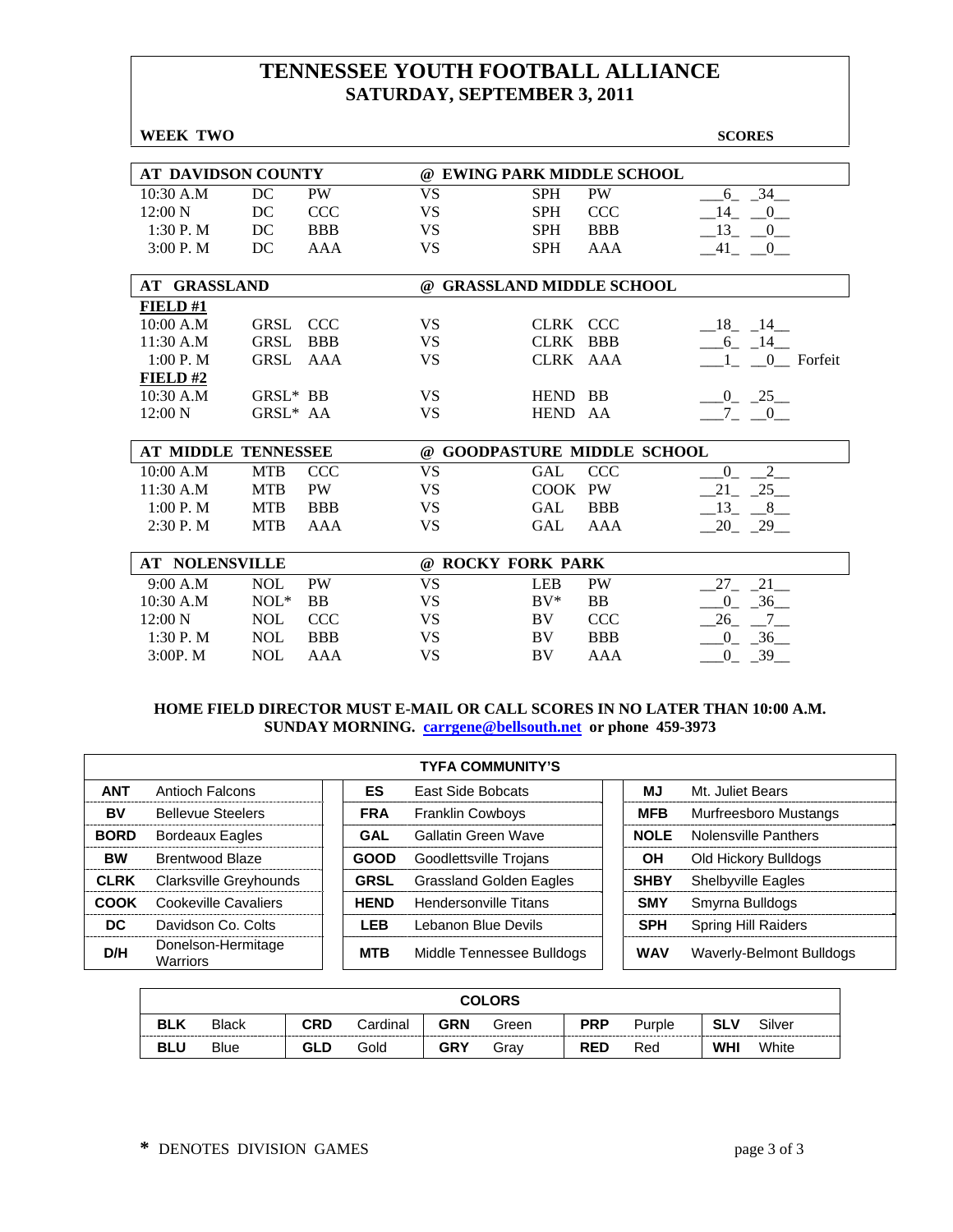|         | <b>WEEK THREE</b>     |            |               |                           |                   |                             | <b>SCORES</b>                   |
|---------|-----------------------|------------|---------------|---------------------------|-------------------|-----------------------------|---------------------------------|
|         |                       |            |               |                           |                   |                             |                                 |
|         | <b>AT ANTIOCH</b>     |            |               |                           |                   | @ EZELL HARDING HIGH SCHOOL |                                 |
|         | 9:00 A.M              | $ANT*$     | <b>PW</b>     | <b>VS</b>                 | $SMY*$            | <b>PW</b>                   | $\overline{0}$<br>$-46$         |
|         | 10:30 A.M             | $ANT*$     | <b>CCC</b>    | <b>VS</b>                 | SMY*              | CCC                         | $0 - 35$                        |
| 12:00 N |                       | $ANT*$     | <b>BBB</b>    | <b>VS</b>                 | SMY*              | <b>BBB</b>                  | $21 - 52$                       |
|         | 1:30 P.M              | $ANT*$     | AAA           | <b>VS</b>                 | $SMY*$            | AAA                         | $-36$<br>$-0$                   |
|         |                       |            |               |                           |                   |                             |                                 |
|         | <b>AT BRENTWOOD</b>   |            |               | @ CROCKETT PLARK          |                   |                             |                                 |
|         | FIELD#1               |            |               |                           |                   |                             |                                 |
|         | 9:00 A.M              | BW         | A-WHI         | <b>VS</b>                 | BW                | A-RED                       | $20 - 6$                        |
|         | 10:30 A.M             | BW         | <b>B-WHI</b>  | <b>VS</b>                 | <b>BORD</b>       | B                           | $-0$ $-13$                      |
| 12:00 N |                       | BW         | AA            | <b>VS</b>                 | <b>OH</b>         | AA                          | 28<br>$\overline{\phantom{0}0}$ |
|         | FIELD#2               |            |               |                           |                   |                             |                                 |
|         | 9:30 A.M              | BW         | <b>B-GRY</b>  | VS                        | BW.               | B-RED-2                     | $-33$ $-0$                      |
|         | 11:00 A.M             | BW         | $B-BLU-1$     | <b>VS</b>                 | <b>SMY</b>        | B-WHI/PRP-1                 | $0 - 25$                        |
|         | 12:30 P.M             | BW         | C-BLU         | <b>VS</b>                 | <b>SMY</b>        | C-PRP                       | $-0$ $-14$ $-$                  |
|         | FIELD $#3$ – FLAG     |            |               |                           |                   |                             |                                 |
|         | 8:00 A.M              | <b>BW</b>  | F-BLK         | VS                        | BW                | F-WHI                       | $-47 - 39$                      |
|         | 9:00 A.M              | BW         | F-BLU         | <b>VS</b>                 | <b>BW</b>         | F-GLD                       | $-32 - 18$                      |
|         |                       |            |               |                           |                   |                             |                                 |
|         | AT DONELSON/HERMITAGE |            |               | @ BEN WEST SPORTS COMPLEX |                   |                             |                                 |
|         | FIELD#1               |            |               |                           |                   |                             |                                 |
|         | 8:00 A.M              | D/H        | $\mathcal{C}$ | <b>VS</b>                 | <b>MFB</b>        | $\mathcal{C}$               | $-13$ $-0$ $-$                  |
|         | 9:30 A.M              | $D/H^*$    | CC            | VS                        | <b>MFB</b>        | CC                          | $-46$ $-0$                      |
|         | 11:00 A.M             | $D/H^*$    | PW            | VS                        | <b>MFB</b>        | PW                          | $-7 - 33$                       |
|         | 12:30 P.M             | $D/H^*$    | BB            | <b>VS</b>                 | <b>MFB</b>        | <b>BB</b>                   | $-12$ $-6$                      |
|         | 2:00 P.M              | $D/H^*$    | AA            | <b>VS</b>                 | <b>MFB</b>        | AA                          | $-15$ $-33$                     |
|         | 3:30 P.M              | $D/H^*$    | <b>CCC</b>    | <b>VS</b>                 | <b>MFB</b>        | <b>CCC</b>                  | $6_{-}$<br>$\sqrt{0}$           |
|         | 5:00 P.M              | $D/H^*$    | <b>BBB</b>    | <b>VS</b>                 | <b>MFB</b>        | <b>BBB</b>                  | $-34$<br>$0_{-}$                |
|         | 6:30 P.M              | $D/H^*$    | AAA           | <b>VS</b>                 | <b>MFB</b>        | AAA                         | 38<br>$_{-0}$                   |
|         | 8:00 P.M              | $D/H^*$    | <b>VAR</b>    | <b>VS</b>                 | <b>SMY</b>        | <b>VAR</b>                  | 34<br>$_{0}$                    |
|         | <b>AT FRANKLIN</b>    |            |               | @ COWBOY COMPLEX          |                   |                             |                                 |
|         | FIELD#1               |            |               |                           |                   |                             |                                 |
|         | 8:00 A.M.             | <b>FRA</b> | A-SLV         | VS                        | <b>BW</b>         | A-BLK                       | $0 \qquad 19$                   |
|         | 9:30 A.M              | <b>FRA</b> | A-WHI         | VS                        | <b>BW</b>         | A-GLD                       | 29<br>6                         |
|         | 11:00 A. M            | <b>FRA</b> | A-BLU         | <b>VS</b>                 | <b>BORD</b>       | $\mathbf{A}$                | 19<br>20                        |
|         | 12:30 P.M             | FRA*       | BB            | <b>VS</b>                 | <b>BORD*</b> BB   |                             | 28<br>$-6$                      |
|         | 2:00 P.M              | FRA*       | $B-BLU-1$     | <b>VS</b>                 | $MFB^*$ B         |                             | $-12 - 8$                       |
|         | 3:30 P.M              | FRA*       | <b>CCC</b>    | <b>VS</b>                 | <b>BORD* CCC</b>  |                             | $-6 - 27$                       |
|         | 5:00 P.M              | FRA*       | <b>BBB</b>    | <b>VS</b>                 | <b>BORD* BBB</b>  |                             | $0 - 32$                        |
|         | 6:30 P.M              | FRA*       | AAA           | VS                        | <b>BORD* AAA</b>  |                             | $-0$ $-46$ $-$                  |
|         | 8:00 P.M              | FRA*       | AA            | <b>VS</b>                 | <b>BORD* AA</b>   |                             | $0 - 21$                        |
|         | $FIED$ #2             |            |               |                           |                   |                             |                                 |
|         | 8:15 A.M              | FRA*       | C-BLU         | <b>VS</b>                 | $BW^*$            | <b>C-RED</b>                | $-13 - 18$                      |
|         | 9:45 A.M              | <b>FRA</b> | C-SLV         | <b>VS</b>                 | SMY               | C-WHI                       | $0 - 35$                        |
|         | 11:15 A.M             | FRA*       | <b>JrPW</b>   | <b>VS</b>                 | <b>BORD*</b> JrPW |                             | $6_{-}$<br>$-13$                |
|         | 12:45 P.M             | FRA*       | PW            | <b>VS</b>                 | <b>BORD* PW</b>   |                             | $-33$<br>$_{0_-}$               |
|         | 2:15 P.M              | FRA*       | CC            | <b>VS</b>                 | <b>BORD* CC</b>   |                             | 13<br>$-6$                      |
|         | 3:45 P.M              | <b>FRA</b> | $B-SLV-1$     | <b>VS</b>                 | BW                | B-RED-1                     | $-6 - 12$                       |
|         | 5:15 P.M              | <b>FRA</b> | <b>B-CARD</b> | <b>VS</b>                 | <b>BW</b>         | <b>B-BLK</b>                | $-14$ $-21$ $-$                 |
|         | 6:45 P.M              | <b>FRA</b> | $B-SLV-2$     | <b>VS</b>                 | <b>FRA</b>        | B-BLU-2                     | $-18$ $-12$ $-$<br><b>OT</b>    |
|         |                       |            |               |                           |                   |                             |                                 |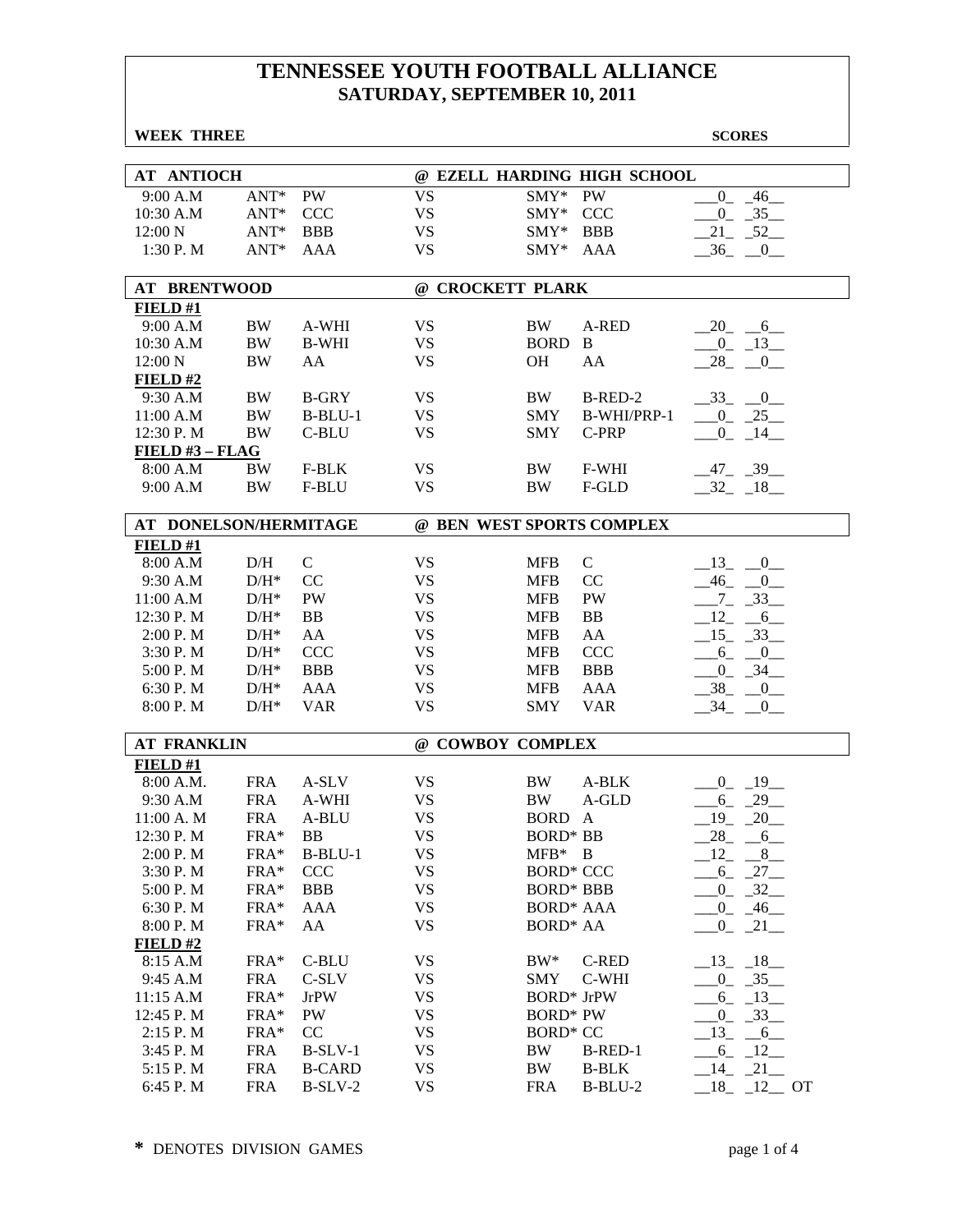| <b>WEEK THREE</b>        |                         |                 | <b>SCORES</b>                                    |
|--------------------------|-------------------------|-----------------|--------------------------------------------------|
|                          |                         |                 |                                                  |
| <b>AT GOODLETTSVILLE</b> |                         |                 | @ MOSS WRIGHT PARK                               |
| FIELD #4                 |                         |                 |                                                  |
| 12:00 N                  | GOOD* CCC               | <b>VS</b>       | $BW^*$<br><b>CCC</b><br>$-7 - 16$                |
| 1:30 P.M                 | $GOOD*BBB$              | VS              | $BW^*$<br><b>BBB</b><br>$-19$ $-0$               |
| 3:00 P. M                | GOOD* BB                | <b>VS</b>       | $BW^*$<br><b>BB</b><br>$-0$ $-21$                |
| 4:30 P.M                 | GOOD* AAA               | <b>VS</b>       | $BW^*$<br><b>AAA</b><br>$-0$ $-52$               |
| 6:00 P.M                 | GOOD* JrPW-GLD          | <b>VS</b>       | JrPW-WHI<br>$SMY*$<br>$-7 - 20$                  |
| FIELD#3                  |                         |                 |                                                  |
| 12:30 P.M.               | $GOOD*PW$               | <b>VS</b>       | <b>PW</b><br>$BW^*$<br>$-6$ $-13$<br><b>JrPW</b> |
| 2:00 P.M                 | GOOD* JrPW-BLU          | <b>VS</b>       | $BW^*$<br>$-33 - 6$                              |
| 3:30 P.M                 | GODD* CC                | <b>VS</b>       | $BW^*$<br>CC<br>$-0$ $-34$                       |
| 5:00 P.M                 | GOOD C                  | <b>VS</b>       | C-WHI<br>$-26$ $-0$<br>BW                        |
| <b>AT MURFREESBORO</b>   |                         |                 | @ MIDDLE POINT SPORTS COMPLEX                    |
| FIELD#1                  |                         |                 |                                                  |
| 9:00 A.M                 | <b>MFB</b><br>JrPW      | <b>VS</b>       | <b>SMY</b><br>JrPW-GLD<br>6 33                   |
| AT OLD HICKORY           |                         |                 | @ DUPONT MIDDLE SCHOOL                           |
| 9:00 A.M                 | B<br><b>OH</b>          | <b>VS</b>       | $12 - 21$<br><b>BW</b><br>$B-BLU-2$              |
| 10:30 A.M                | <b>OH</b><br><b>VAR</b> | <b>VS</b>       | <b>BW</b><br><b>VAR</b><br>$-60$ $-0$            |
|                          |                         |                 |                                                  |
| <b>AT SMYRNA</b>         |                         |                 | @ LEE VICTORY REC PARK                           |
| <b>GENE CARR FIELD</b>   |                         |                 |                                                  |
| 10:30 A.M                | <b>SMY</b><br>C-GLD/PRP | <b>VS</b>       | BORD C<br>$-20$ $-6$                             |
| <b>AT CLARKSVILLE</b>    |                         |                 | @-NORTHEAST HIGH SCHOOL                          |
| 10:00 A.M                | CLRK* PW                | <b>VS</b>       | $BV^*$<br>PW<br>$-26$ $-0$                       |
| 11:30 A.M                | CLRK* CCC               | VS              | <b>CCC</b><br>$BV^*$<br>$-6$ $-12$ OT            |
| 1:00 P. M                | <b>CLRK* BBB</b>        | <b>VS</b>       | $BV^*$<br><b>BBB</b><br>$-6 - 41$                |
| 2:30 P.M                 | CLRK* AAA               | <b>VS</b>       | $BV^*$<br><b>AAA</b><br>$-46$ $-12$              |
| 4:00 P.M                 | CLRK* JrPW              | <b>VS</b>       | $MJ^*$<br>JrPW-BLK<br>$-60 - 0$                  |
| $-5:30 P. M$             | <b>CLRK VAR</b>         | $\overline{VS}$ | <b>BORD VAR</b><br><b>WEATHER CANCEL</b>         |
|                          |                         |                 |                                                  |
| <b>AT EAST SIDE</b>      |                         |                 | @ DALEWOOD MIDDLE SCHOOL                         |
| 10:00 A.M                | <b>PW</b><br>$ES^*$     | <b>VS</b>       | HEND* PW<br>$-0$ $-39$                           |
| 11:30 A.M                | $ES*$<br><b>CCC</b>     | VS              | HEND* CCC<br>$-24$ $-13$                         |
| 1:00 P.M                 | $ES*$<br><b>BBB</b>     | <b>VS</b>       | HEND* BBB<br>$-31 - 6$                           |
| 2:30 P.M                 | $ES*$<br><b>AAA</b>     | <b>VS</b>       | $-20 - 0$<br>HEND <sup>*</sup> AAA               |
| <b>AT GALLATIN</b>       |                         |                 | @ TRIPLE CREEK PARK                              |
| FIELD#1                  |                         |                 |                                                  |
| 10:00 A.M                | <b>CCC</b><br>$GAL^*$   | <b>VS</b>       | WAV* CCC<br>$-6 - 40$                            |
| 11:30 A.M                | $GAL*$<br><b>BBB</b>    | <b>VS</b>       | WAV* BBB<br>$-7 - 13$                            |
| 1:00 P. M                | $GAL*$<br><b>AAA</b>    | <b>VS</b>       | WAV* AAA<br>$-26$ $-51$ $-$                      |
| 2:30 P.M                 | $GAL*$<br>BB            | VS              | GRSL* BB<br>$47 -$<br>$-0$                       |
| FIELD#2                  |                         |                 |                                                  |
| 10:30 A.M                | GAL<br>CC               | VS              | MJ<br>CC<br>$0 - 43$                             |
| 12:00 N                  | $GAL^*$<br>PW           | VS              | WAV*<br>$0 - 6$ OTx3<br><b>PW</b>                |
| 1:30 P.M                 | $GAL^*$<br>B            | <b>VS</b>       | $MJ^*$<br><b>B-GOLD</b><br>$0 - 18$              |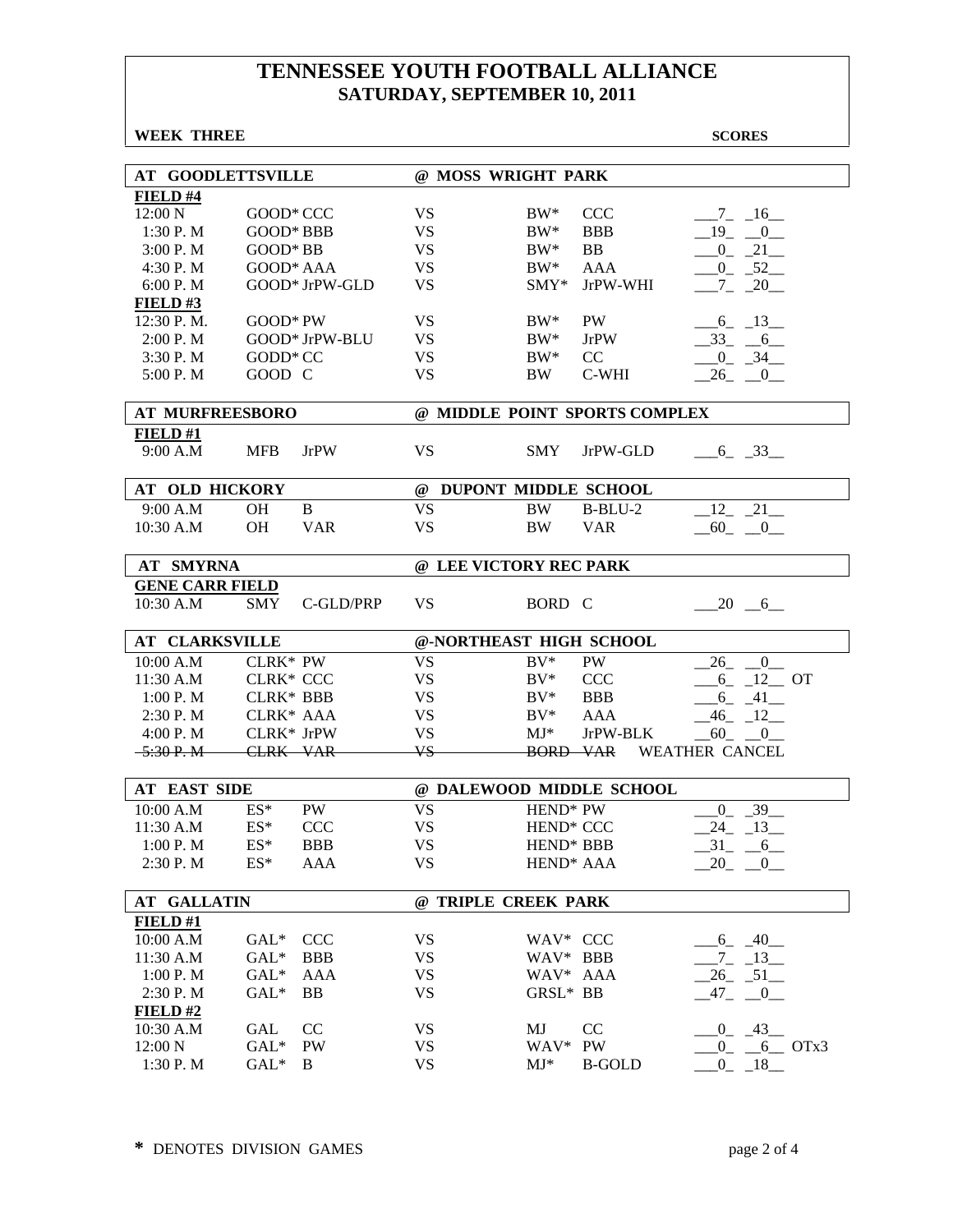**WEEK THREE** SCORES SCORES

| AT HENDERSONVILLE                  |                  |               | @ DRAKE'S CREEK PARK     |             |                             |                                        |
|------------------------------------|------------------|---------------|--------------------------|-------------|-----------------------------|----------------------------------------|
| FIELD#1                            |                  |               |                          |             |                             |                                        |
| 9:00 A.M                           | HEND B           |               | <b>VS</b>                | MJ          | <b>B-GRAY</b>               | $-0$ $-33$                             |
|                                    |                  |               |                          |             |                             |                                        |
| AT MT. JULIET                      |                  |               | @ CHARLIE DANIEL'S PARK  |             |                             |                                        |
| FIELD#1                            |                  |               |                          |             |                             |                                        |
| 4:00 P.M                           | $MJ^*$           | $C-BLK$       | <b>VS</b>                | $HEND^* C$  |                             | $-18$ $-6$                             |
|                                    |                  |               |                          |             |                             |                                        |
| <b>AT SHELBYVILLE</b>              |                  |               | @ SHELYVILLE HIGH SCHOOL |             |                             |                                        |
| 10:00 A.M                          | SHBY* CCC        |               | <b>VS</b>                | $MJ^*$      | <b>CCC</b>                  | $0 - 28$                               |
| 11:30 A.M                          | SHBY* BBB        |               | <b>VS</b>                | $MJ^*$      | <b>BBB</b>                  | $27 - 20$                              |
| 1:00 P. M                          | SHBY* AAA        |               | <b>VS</b>                | $MJ^*$      | AAA                         | $-48$ <sub>-</sub> $-6$                |
|                                    |                  |               |                          |             |                             |                                        |
| <b>AT GRASSLAND</b>                |                  |               |                          |             | @ GRASSLAND MIDDLE SCHOOL   |                                        |
| FIELD#1                            |                  |               |                          |             |                             |                                        |
| 10:00 A.M                          | GRSL* AA         |               | <b>VS</b>                | $MJ^*$      | AA                          | $-29$ $-23$                            |
|                                    |                  |               |                          |             |                             |                                        |
| <b>AT LEBANON</b>                  |                  |               | @ LEBANON HIGH SCHOOL    |             |                             |                                        |
| 9:00 A.M                           | $LEB*$           | PW            | <b>VS</b>                | $MTB*$      | PW                          | 35<br>$\overline{0}$                   |
| 10:30 A.M                          | $LEB*$           | JrPW          | <b>VS</b>                | $MJ*$       | JrPW-GLD                    | $20 - 28$                              |
| 12:00 N                            | LEB              | CC            | <b>VS</b>                | <b>HEND</b> | CC                          | $-0$ FORFEIT<br>$1_{-}$                |
| 1:30 P. M                          | LEB              | BB            | VS                       | <b>SMY</b>  | <b>BB</b>                   | $-0$ $-42$                             |
| 3:00 P. M                          | $LEB*$           | <b>CCC</b>    | VS                       | $MTB*$      | <b>CCC</b>                  | $-33$ $-0$                             |
| 4:30 P.M                           | $LEB*$           | <b>BBB</b>    | <b>VS</b>                | $MTB*$      | <b>BBB</b>                  | $-20 - -7$                             |
| 6:00 P. M                          | $LEB*$           | <b>AAA</b>    | <b>VS</b>                | $MTB*$      | AAA                         | $-16$ $-6$                             |
|                                    |                  |               |                          |             |                             |                                        |
| <b>AT NOLENSVILLE</b>              |                  |               | @ ROCKY FORK PARK        |             |                             |                                        |
| 9:30 A.M                           | $NOL*$           | PW            | <b>VS</b>                | $DC^*$      | PW                          | $-39 - 20$                             |
| 11:00 A.M                          | $NOL*$           | <b>CCC</b>    | <b>VS</b>                | $DC^*$      | <b>CCC</b>                  | $-0$ $-13$                             |
| 12:30 P.M                          | $NOL*$           | <b>BBB</b>    | <b>VS</b>                | $DC^*$      | <b>BBB</b>                  | $-6 - -0$                              |
| 2:00 P. M                          | $\text{NOL}^*$   | AAA           | <b>VS</b>                | $DC^*$      | <b>AAA</b>                  | $-34$<br>2                             |
| 3:30 P.M                           | $NOL*$           | <b>BB</b>     | <b>VS</b>                | HEND* BB    |                             | $-6$ $-25$                             |
|                                    |                  |               |                          |             |                             |                                        |
| AT SPRING HILL                     |                  |               |                          |             | @ SPRING HILL MIDDLE SCHOOL |                                        |
| 8:30 A.M                           | $SPH*$           | B             | <b>VS</b>                | $MJ^*$      | <b>B-WHITE</b>              | $14 - 36$                              |
| 10:00 A.M                          | SPH*             | $\mathcal{C}$ | <b>VS</b>                | MJ*         | <b>C-WHITE</b>              | $-$ 0 <sup>-</sup> $-$ 21 <sup>-</sup> |
| 11:30 A.M                          | SPH*             | <b>CC</b>     | <b>VS</b>                | $BV^*$      | CC                          | $-34$<br>$-0$                          |
| 1:00 P.M.                          |                  |               | <b>HOMECOMING</b>        |             |                             |                                        |
| 2:00 P.M                           | SPH <sup>*</sup> | BB            | VS                       | $BV^*$      | <b>BB</b>                   | $6 - 44$                               |
| 3:30 P.M                           | SPH*             | PW            | <b>VS</b>                | COOK* PW    |                             | 38<br>$-6$                             |
| 5:00 P.M                           | SPH*             | <b>CCC</b>    | <b>VS</b>                | COOK* CCC   |                             | 31<br>0                                |
| 6:30 P.M                           | SPH*             | <b>BBB</b>    | <b>VS</b>                | COOK* BBB   |                             | 41<br>$_{0-}$                          |
| 8:00 P.M                           | <b>SPH</b>       | AAA           | <b>VS</b>                | COOK* AAA   |                             | $-12$<br>$\overline{0}$                |
| <b>EVANS PARK (ALTERNATE PARK)</b> |                  |               |                          |             |                             |                                        |
| 3:00 P.M                           | SPH*             | AA            | <b>VS</b>                | COOK* AA    |                             | $19 - 20$                              |

### **HOME FIELD DIRECTOR MUST E-MAIL OR CALL SCORES IN NO LATER THAN 10:00 A.M. SUNDAY MORNING. carrgene@bellsouth.net or phone 459-3973**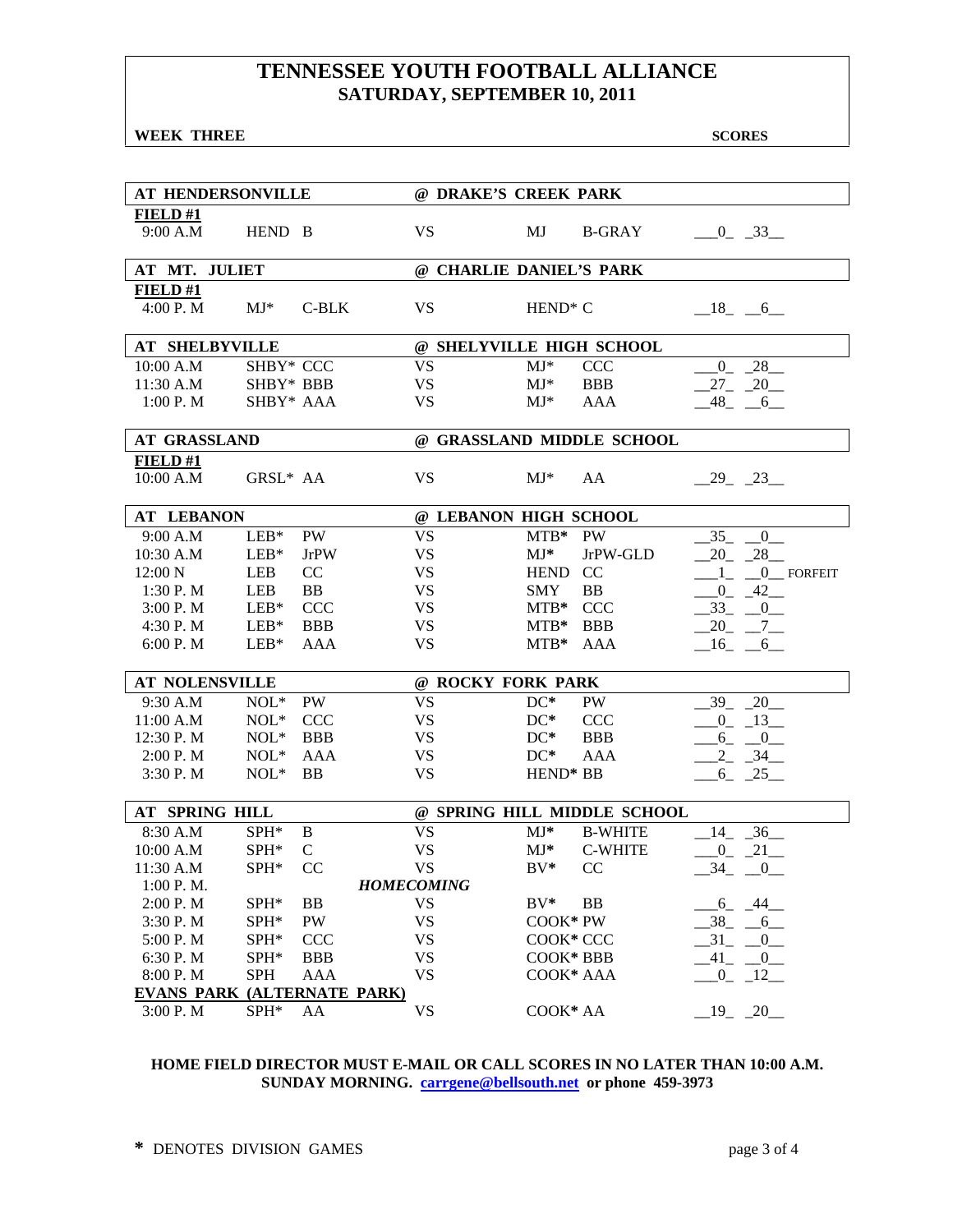**WEEK THREE** SCORES

|             |                                |             | <b>TYFA COMMUNITY'S</b>        |             |                            |
|-------------|--------------------------------|-------------|--------------------------------|-------------|----------------------------|
| <b>ANT</b>  | Antioch Falcons                | ES          | <b>East Side Bobcats</b>       | ΜJ          | Mt. Juliet Bears           |
| BV          | <b>Bellevue Steelers</b>       | <b>FRA</b>  | <b>Franklin Cowboys</b>        | <b>MFB</b>  | Murfreesboro Mustangs      |
| <b>BORD</b> | <b>Bordeaux Eagles</b>         | GAL         | Gallatin Green Wave            | <b>NOLE</b> | Nolensville Panthers       |
| <b>BW</b>   | <b>Brentwood Blaze</b>         | <b>GOOD</b> | Goodlettsville Trojans         | OН          | Old Hickory Bulldogs       |
| <b>CLRK</b> | Clarksville Greyhounds         | <b>GRSL</b> | <b>Grassland Golden Eagles</b> | <b>SHBY</b> | <b>Shelbyville Eagles</b>  |
| COOK        | Cookeville Cavaliers           | <b>HEND</b> | <b>Hendersonville Titans</b>   | <b>SMY</b>  | Smyrna Bulldogs            |
| DC.         | Davidson Co. Colts             | LEB         | Lebanon Blue Devils            | <b>SPH</b>  | <b>Spring Hill Raiders</b> |
| D/H         | Donelson-Hermitage<br>Warriors | <b>MTB</b>  | Middle Tennessee Bulldogs      | <b>WAV</b>  | Waverly-Belmont Bulldogs   |

|            |              |            |          |            | <b>COLORS</b> |            |        |            |        |
|------------|--------------|------------|----------|------------|---------------|------------|--------|------------|--------|
| <b>BLK</b> | <b>Black</b> | <b>CRD</b> | Cardinal | <b>GRN</b> | Green         | <b>PRP</b> | Purple | SLV        | Silver |
| <b>BLU</b> | Blue         | <b>GLD</b> | Gold     | <b>GRY</b> | Grav          | <b>RED</b> | Red    | <b>WHI</b> | White  |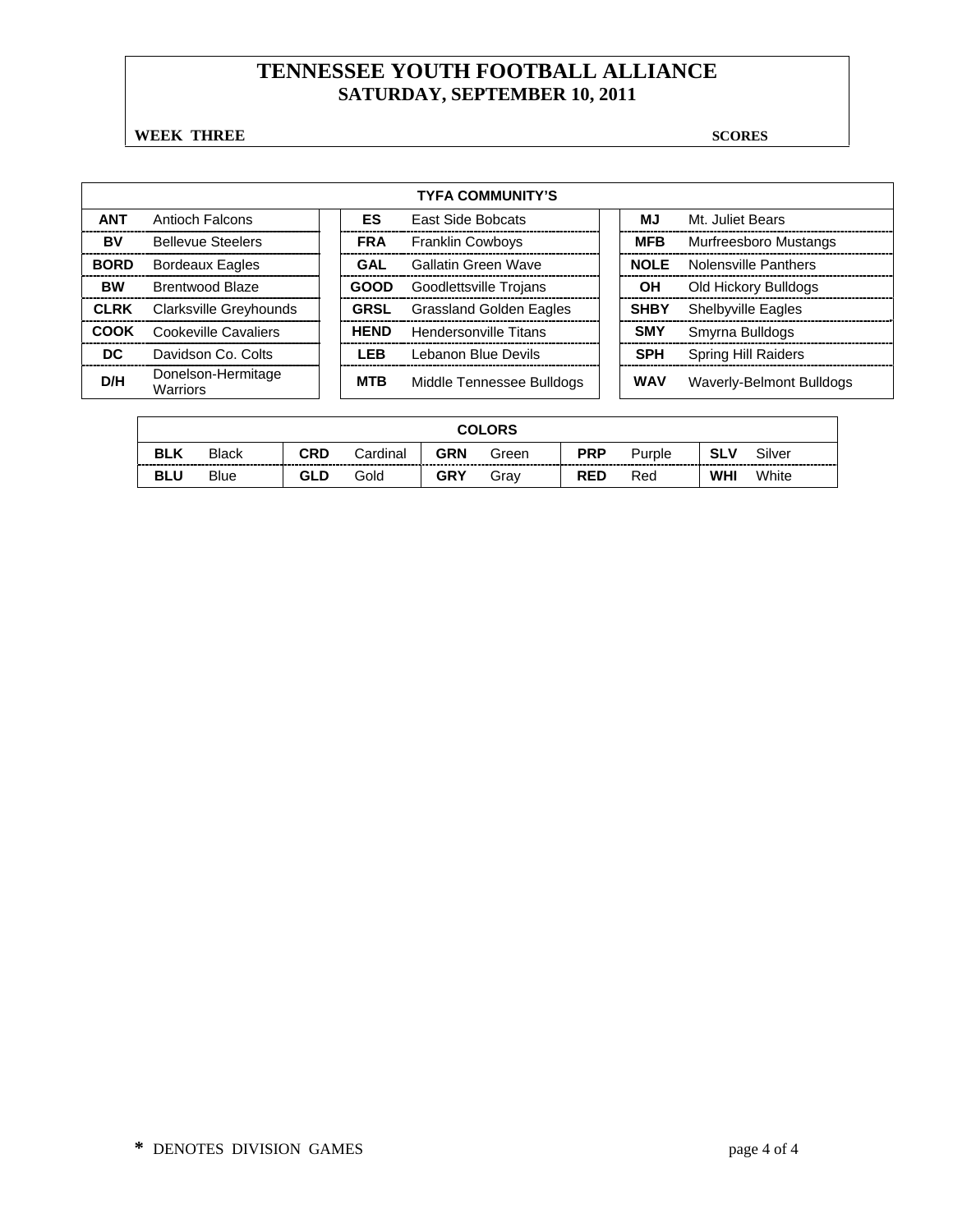| <b>AT BORDEAUX</b>     |                   |              |                  |            |                               | @ TED RHODES METRO CENTER FOOTBALL FIELDS |
|------------------------|-------------------|--------------|------------------|------------|-------------------------------|-------------------------------------------|
| FIELD#1                |                   |              |                  |            |                               |                                           |
| 8:00 A.M               | <b>BORD* AAA</b>  |              | <b>VS</b>        | GOOD* AAA  |                               | $-36$ $-0$                                |
| 9:30 A.M               | <b>BORD* BBB</b>  |              | <b>VS</b>        | GOOD* BBB  |                               | $14$ <sub>-</sub><br>$\overline{0}$       |
| 11:00 A.M              | <b>BORD*</b> PW   |              | <b>VS</b>        | $GOOD*PW$  |                               | $27 - 0$                                  |
| 12:30 P.M              | <b>BORD* CCC</b>  |              | <b>VS</b>        | GOOD* CCC  |                               | $-7 - 25$                                 |
| 2:00 P. M              | BORD A            |              | <b>VS</b>        | <b>FRA</b> | A-SLV                         | $-32 - 7$                                 |
| 3:30 P.M               | BORD AA           |              | <b>VS</b>        | BW         | AA                            | $15 - 20$                                 |
| FIELD#2                |                   |              |                  |            |                               |                                           |
| 8:30 A.M               | <b>BORD* CC</b>   |              | VS               | GOOD* CC   |                               | $-18$ $-0$                                |
| 10:00 A.M              | <b>BORD*</b> BB   |              | <b>VS</b>        | GOOD* BB   |                               | $-26 - 6$                                 |
| 11:30 A.M              | <b>BORD*</b> JrPW |              | <b>VS</b>        |            | GOOD* JrPW-GLD                | $-19$ $-0$                                |
| 1:00 P. M              | BORD B            |              | <b>VS</b>        | <b>FRA</b> | $B-SLV-1$                     | 19<br>$\overline{0}$                      |
| $2:30$ P. M            | $BORD^*C$         |              | <b>VS</b>        | $GOOD*C$   |                               | $18 - 20$                                 |
|                        |                   |              |                  |            |                               |                                           |
| <b>AT BRENTWOOD</b>    |                   |              | @ CROCKETT PARK  |            |                               |                                           |
| FIELD#1                |                   |              |                  |            |                               |                                           |
| 9:00 A.M               | <b>BW</b>         | A-GLD        | <b>VS</b>        | BW         | A-BLU                         | $-12 - 6$                                 |
| 10:30 A.M              | <b>BW</b>         | A-WHI        | VS.              | <b>FRA</b> | A-WHI                         | $-25$ $-0$                                |
| 12:00 N                | $\rm BW$          | $A-BLK$      | <b>VS</b>        | <b>BW</b>  | A-RED                         | $\frac{0}{-13}$                           |
| 1:30 P.M               | <b>BW</b>         | <b>B-BLK</b> | <b>VS</b>        | <b>BW</b>  | B-RED-2                       | $-31$ $-0$                                |
| FIELD#2                |                   |              |                  |            |                               |                                           |
| 9:30 A.M               | <b>BW</b>         | $B-BLU-2$    | <b>VS</b>        | <b>FRA</b> | $B-BLU-2$                     | 21 0                                      |
| 11:00 A.M              | BW.               | $B-BLI-1$    | <b>VS</b>        | <b>SMY</b> | <b>B-PRP/PRP</b>              | $-32 - -6$                                |
| 12:30 P.M              | <b>BW</b>         | $B-RED-1$    | <b>VS</b>        | <b>FRA</b> | <b>B-WHI</b>                  | $-0$ $-32$                                |
| FIELD#3                |                   |              |                  |            |                               |                                           |
| 10:30 A.M.             | <b>BW</b>         | F-BLK        | <b>VS</b>        | BW         | F-GLD                         | $-24$ $-12$                               |
| 11:30 A.M.             | <b>BW</b>         | F-BLU        | <b>VS</b>        | <b>BW</b>  | F-WHI                         | $-40$ $-31$                               |
|                        |                   |              |                  |            |                               |                                           |
| <b>AT FRANKLIN</b>     |                   |              | @ COWBOY COMPLEX |            |                               |                                           |
| FIELD#1                |                   |              |                  |            |                               |                                           |
| 9:00 A.M               | <b>FRA</b>        | $B-SLV-2$    | <b>VS</b>        | <b>BW</b>  | <b>B-GRY</b>                  | $-0$ $-38$                                |
|                        |                   |              |                  |            |                               |                                           |
| <b>AT MURFREESBORO</b> |                   |              |                  |            | @ MIDDLE POINT SPORTS COMPLEX |                                           |
| FIELD#1                |                   |              |                  |            |                               |                                           |
| 8:30 A.M               | MFB * CC          |              | <b>VS</b>        | $BW^*$     | CC                            | $0 - 6$                                   |
| 10:00 A.M              | MFB* CCC          |              | <b>VS</b>        | $ANT^*$    | <b>CCC</b>                    | $0\qquad 6$                               |
| 11:30 A.M              | $MFB*$            | AAA          | <b>VS</b>        | $ANT^*$    | <b>AAA</b>                    | $\mathbf{0}$<br>$-40$                     |
| 1:00 P. M              | $MFB*$            | <b>BBB</b>   | <b>VS</b>        | $ANT^*$    | <b>BBB</b>                    | $-31$ $-7$ $-$                            |
| FIELD#2                |                   |              |                  |            |                               |                                           |
| 9:00 A.M               | $MFB*$            | <b>PW</b>    | <b>VS</b>        | $ANT^*$    | <b>PW</b>                     | $-34$ $-0$                                |
| 10:30 A.M              | $MFB*$            | B            | <b>VS</b>        | $BW^*$     | <b>B-GLD</b>                  | $-18$ $-27$                               |
| $12:00\text{ N}$       | $MFB*$            | C            | <b>VS</b>        | $BW^*$     | C-WHI                         | 14<br>7                                   |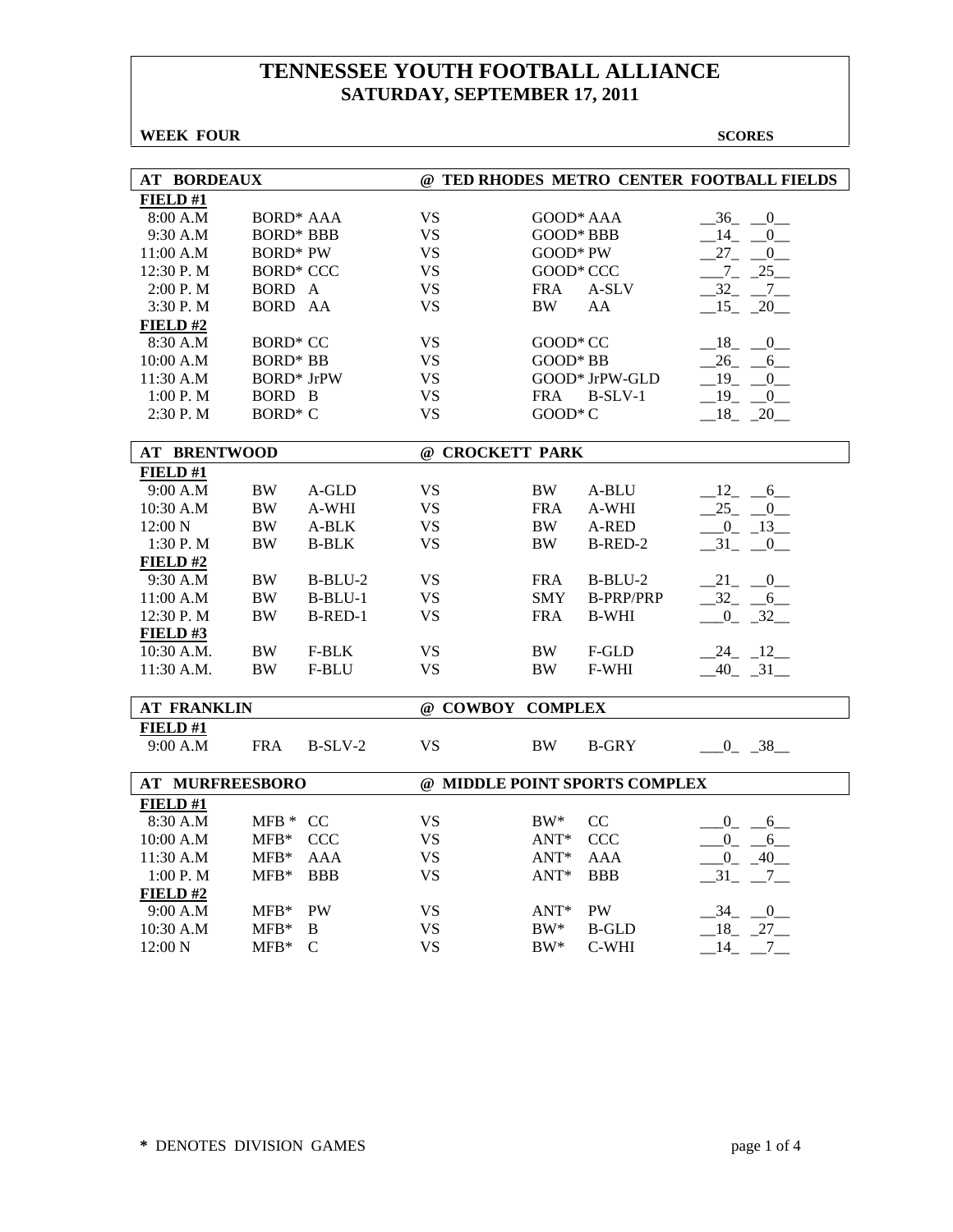**WEEK FOUR** SCORES

| <b>AT OLD HICKORY</b>      |                  |                  | @ DUPOINT MIDDLE SCHOOL  |                        |                  |                                      |
|----------------------------|------------------|------------------|--------------------------|------------------------|------------------|--------------------------------------|
| 8:30 A.M                   | <b>OH</b>        | $\, {\bf B}$     | <b>VS</b>                | <b>FRA</b>             | <b>B-CARD</b>    | 25<br>16                             |
| 10:00 A.M                  | $OH*$            | PW               | <b>VS</b>                | FRA*                   | PW               | 32<br>$\sqrt{0}$                     |
| 11:30 A.M                  | $OH*$            | BB'              | <b>VS</b>                | FRA*                   | <b>BB</b>        | $-35-$<br>$0_{-}$                    |
| 1:00 P.M                   | $OH*$            | AA               | <b>VS</b>                | FRA*                   | AA               | $-36$ $-20$                          |
| 2:30 P.M                   | $OH*$            | <b>CCC</b>       | <b>VS</b>                | $FRA*$                 | <b>CCC</b>       | $-7 - 26$                            |
| 4:00 P.M                   | $OH*$            | <b>BBB</b>       | <b>VS</b>                | $FRA*$                 | <b>BBB</b>       | $-14$ $-0$                           |
| 5:30 P.M                   | $OH*$            | <b>AAA</b>       | <b>VS</b>                | FRA*                   | AAA              | $-28$ $-0$                           |
|                            |                  |                  |                          |                        |                  |                                      |
| <b>AT SMYRNA</b>           |                  |                  | @ LEE VICTORY REC. PARK  |                        |                  | <b>HOMECOMING</b>                    |
| <b>GENE CARR FIELD</b>     |                  |                  |                          |                        |                  |                                      |
| 8:00 A.M                   | SMY              | $C$ -GLD/GLD     | <b>VS</b>                | <b>BW</b>              | C/RED            | $-$ 8 $ -$ 0 $-$                     |
| 9:30 A.M                   | SMY*             | C-WHI            | <b>VS</b>                | $D/H^*$                | $\mathcal{C}$    | $-20 - 0$                            |
| 11:00 A.M                  | $SMY*$           | <b>PW</b>        | <b>VS</b>                | $D/H^*$                | <b>PW</b>        | $-33$ $-7$ $-$                       |
| 12:30 P.M                  | <b>SMY</b>       | C-PRP            | <b>VS</b>                | <b>FRA</b>             | C-SLV            | $21 - 0$                             |
| 2:00 P. M                  | <b>SMY</b>       | C-GLD/PRP        | <b>VS</b>                | <b>FRA</b>             | C-BLU            | $27 - 0$                             |
| 3:30 P.M                   | <b>SMY</b>       | B-WHI/PRP-2      | <b>VS</b>                | <b>SMY</b>             | <b>B-PRP/BLK</b> | $-13 - 14$                           |
| 5:00 P.M                   | <b>SMY</b>       | B-WHI/PRP-1      | <b>VS</b>                | <b>FRA</b>             | $B-BLU-1$        | $-28$<br>$-0$                        |
| 6:30 P.M                   | SMY*             | BB               | <b>VS</b>                | $D/H^*$                | BB               | $-41$<br>$0$ <sub>—</sub>            |
| 8:00 P.M                   | SMY*             | AA               | <b>VS</b>                | $D/H^*$                | AA               | $6_{-}$<br>8                         |
| <b>DONNIE CARTER FIELD</b> |                  |                  |                          |                        |                  |                                      |
| 8:30 A.M                   | SMY*             | <b>BBB</b>       | <b>VS</b>                | $D/H^*$                | <b>BBB</b>       | $-44$ $-0$                           |
| 10:00 A.M                  | SMY*             | JrPW-WHI         | <b>VS</b>                | $MFB*$                 | <b>JrPW</b>      | $-33 - 19$                           |
| 11:30 A.M                  | <b>SMY</b>       | <sub>CC</sub>    | <b>VS</b>                | D/H                    | CC               | $-18$ $-25$                          |
| 1:00 P. M                  | SMY*             | JrPW-PRP         | <b>VS</b>                |                        | GOOD* JrPW-BLU   | $-6$ , 45                            |
| 2:30 P. M                  | $SMY*$           | JrPW-GLD         | <b>VS</b>                | $FRA*$                 | <b>JrPW</b>      | $-40$ $-0$                           |
| 4:00 P. M                  | SMY*             | <b>CCC</b>       | <b>VS</b>                | $D/H^*$                | <b>CCC</b>       | $-19$ $-20$                          |
| 5:30 P M                   | <b>SMY</b>       | <b>B-GLD/GLD</b> | <b>VS</b>                | BW                     | <b>B-WHI</b>     | $-38$ $-13$                          |
| 7:00 P.M                   | SMY*             | AAA              | <b>VS</b>                | $D/H^*$                | <b>AAA</b>       | $-0$ $-38$                           |
|                            |                  |                  |                          |                        |                  |                                      |
| <b>AT BELLEVUE</b>         |                  |                  | @ BELLEVUE MIDDLE SCHOOL |                        |                  |                                      |
| 9:00 A.M                   | $BV^*$           | PW               | <b>VS</b>                | $GAL*$                 | <b>PW</b>        | $-12$<br>6                           |
| 10:30 A. M                 | $BV^*$           | CC               | <b>VS</b>                | $GAL*$                 | CC               | $-6 - 33$                            |
| 12:00 N                    | BV               | $\mathbf B$      | <b>VS</b>                | <b>GAL</b>             | B                | $35 -$<br>$_{-0}$                    |
| 1:30 P.M                   | $BV^*$           | <b>BB</b>        | <b>VS</b>                | $GAL*$                 | <b>BB</b>        | 20<br>$-7$                           |
| 3:00 P.M                   | $BV^*$           | <b>CCC</b>       | <b>VS</b>                | $GAL*$                 | <b>CCC</b>       | $_{0}$<br>$7 \overline{\text{OTx2}}$ |
| 4:30 P.M                   | $BV^*$           | <b>BBB</b>       | <b>VS</b>                | $GAL*$                 | <b>BBB</b>       | 53<br>[0]                            |
| 6:00 P.M                   | $BV^*$           | <b>AAA</b>       | <b>VS</b>                | $GAL*$                 | <b>AAA</b>       | 35<br>34                             |
| <b>AT CLARKSVILLE</b>      |                  |                  | @ NORTHEAST HIGH SCHOOL  |                        |                  |                                      |
| 9:00 A.M.                  | CLRK* PW         |                  | <b>VS</b>                | HEND <sup>*</sup> PW   |                  | $-39$<br>$\overline{0}$              |
| 10:30 A.M                  | CLRK* JrPW       |                  | <b>VS</b>                | HEND <sup>*</sup> JrPW |                  | 42<br>$\overline{0}$                 |
| 12:00 N                    | <b>CLRK* CCC</b> |                  | <b>VS</b>                | HEND <sup>*</sup> CCC  |                  | 6<br>47                              |
| 1:30 P.M                   | <b>CLRK* BBB</b> |                  | <b>VS</b>                | HEND <sup>*</sup> BBB  |                  | 39<br>0                              |
| 3:00 P.M                   | CLRK* AAA        |                  | <b>VS</b>                | HEND <sup>*</sup> AAA  |                  | 48<br>$\overline{0}$                 |
| 4:30 P.M                   | CLRK* VAR        |                  | <b>VS</b>                | $BW^*$                 | <b>VAR</b>       | 39<br>0                              |
|                            |                  |                  |                          |                        |                  |                                      |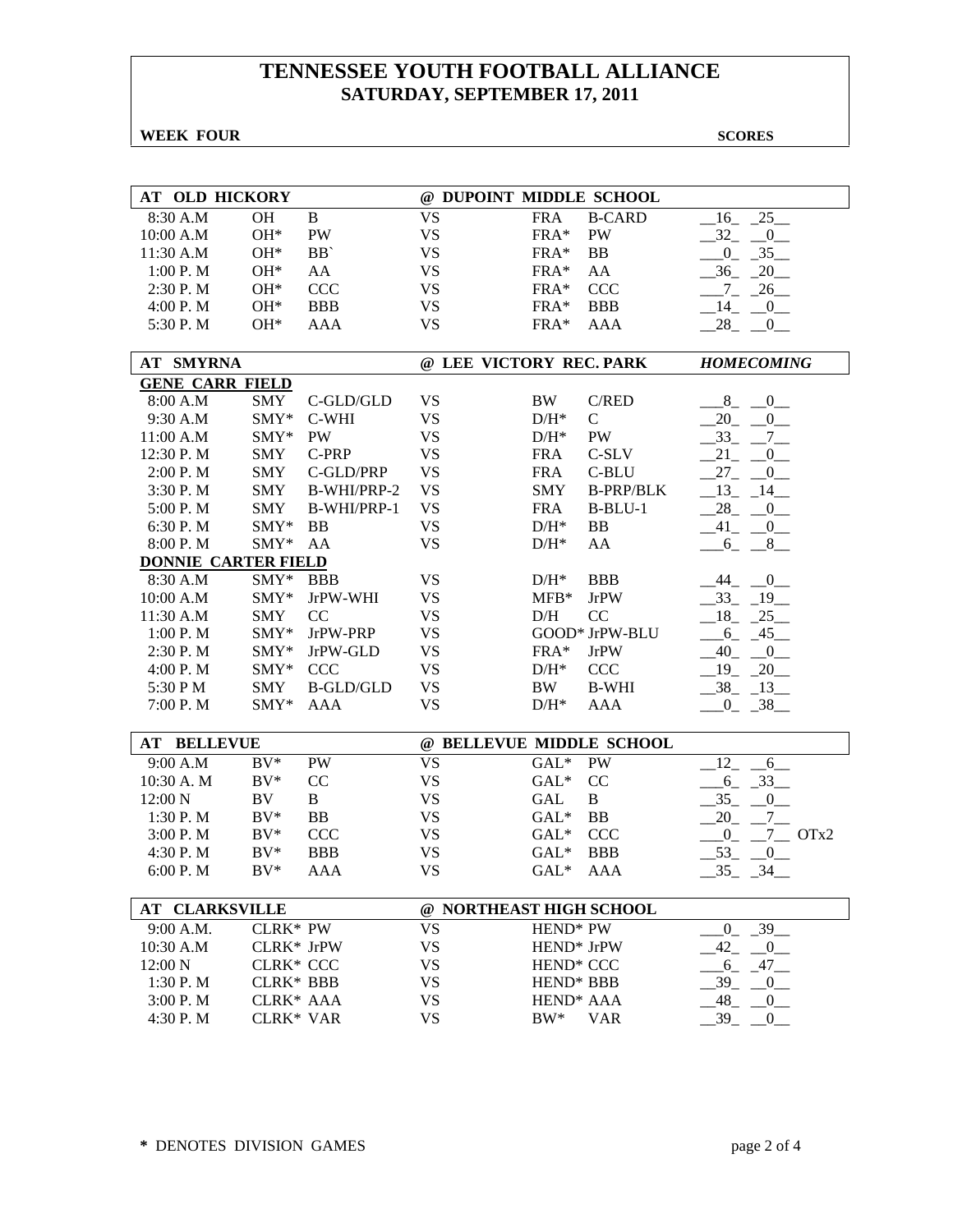**WEEK FOUR** SCORES

| AT MT. JULIET        |                  |              | @ CHARLIE DANIEL'S PARK    |                          |                             |                                    |
|----------------------|------------------|--------------|----------------------------|--------------------------|-----------------------------|------------------------------------|
| FIELD#1              |                  |              |                            |                          |                             |                                    |
| 8:30 A.M             | $MJ^*$           | AA           | <b>VS</b>                  | HEND <sup>*</sup> AA     |                             | 18 6                               |
| 10:00 A.M            | $MJ*$            | BB           | <b>VS</b>                  | $NOL*$                   | BB                          | $-32$ $-0$                         |
| 11:30 A.M            | $MJ*$            | <b>CCC</b>   | <b>VS</b>                  | $ES^*$                   | <b>CCC</b>                  | $8 - 13$                           |
| 1:00 P. M            | $MJ*$            | <b>BBB</b>   | <b>VS</b>                  | $ES^*$                   | <b>BBB</b>                  | $-0$ $-18$                         |
| 2:30 P.M             | $MJ^*$           | <b>AAA</b>   | <b>VS</b>                  | $ES^*$                   | AAA                         | $-7 - 26$                          |
| FIELD#2              |                  |              |                            |                          |                             |                                    |
| 9:00 A.M             | $MJ*$            | <b>PW</b>    | <b>VS</b>                  | $ES^*$                   | <b>PW</b>                   | $-26$ <sub>-</sub> $-0$            |
| 10:30 A.M            | $MJ^*$           | JrPW-BLK     | <b>VS</b>                  | $MJ^*$                   | JrPW-GLD                    | $27_{-}$<br>6                      |
| 12:00 N              | $MJ*$            | $C-BLK$      | <b>VS</b>                  | SPH*                     | $\mathcal{C}$               | 28<br>$\overline{0}$               |
| 1:30 P.M             | $MJ*$            | C-GLD        | <b>VS</b>                  | $\text{HEND}^*\text{ C}$ |                             | 18<br>6                            |
| AT MT. JULIET        |                  |              | @ MT. JULIET MIDDLE SCHOOL |                          |                             |                                    |
| 9:30 A.M             | $MJ*$            | <b>B-GLD</b> | <b>VS</b>                  | SPH*                     | B                           | 26<br>$\Box$ <sup>0</sup>          |
| 11:00 A.M            | $MJ^*$           | <b>B-WHI</b> | <b>VS</b>                  | HEND <sup>*</sup> B      |                             | $12 - 19$                          |
| 12:30 P.M            | $MJ^*$           | <b>B-GRY</b> | <b>VS</b>                  | $MJ^*$                   | <b>B-BLK</b>                | $-0$ $-14$                         |
| 2:00 P. M            | $MJ*$            | CC           | <b>VS</b>                  | $LEB*$                   | CC                          | $-40$ $-0$                         |
|                      |                  |              |                            |                          |                             |                                    |
| AT WAVERLY BELMONT   |                  |              | @ TENN. PREPARATORY SCHOOL |                          |                             |                                    |
| 10:00 A.M            | WAV* CCC         |              | <b>VS</b>                  | SHBY* CCC                |                             | 19 13                              |
| 11:30 A.M            | WAV* BBB         |              | <b>VS</b>                  | SHBY* BBB                |                             | $-20 - 18$                         |
| 1:00 P.M             | WAV* AAA         |              | <b>VS</b>                  | SHBY* AAA                |                             | $-28$ $-51$                        |
|                      |                  |              |                            |                          |                             |                                    |
|                      |                  |              |                            |                          |                             |                                    |
| <b>AT COOKEVILLE</b> |                  |              | @ COOKEVILLE HIGH SCHOOL   |                          |                             |                                    |
| FIELD#1              |                  |              |                            |                          |                             |                                    |
| 10:00 A.M            | COOK* CCC        |              | <b>VS</b>                  | $LEB*$                   | <b>CCC</b>                  | $0 - 32$                           |
| 11:30 A. M           | COOK* BBB        |              | <b>VS</b>                  | $LEB*$                   | <b>BBB</b>                  | $-0$ $-22$                         |
| 1:30 P.M             | COOK* AAA        |              | <b>VS</b>                  | $LEB*$                   | AAA                         | $-7 - 25$                          |
| 3:00 P. M            | COOK* PW         |              | <b>VS</b>                  | $LEB*$                   | PW                          | $-0$ $-34$ $-$                     |
|                      |                  |              |                            |                          |                             |                                    |
| <b>AT GRASSLAND</b>  |                  |              | @ GRASSLAND MIDDLE SCHOOL  |                          |                             |                                    |
| FIELD#1              |                  |              |                            |                          |                             |                                    |
| 10:00 A.M            | <b>GRSL* CCC</b> |              | <b>VS</b>                  | $SPH^*$                  | <b>CCC</b>                  | $-6 - 13$                          |
| 11:30 A.M            | <b>GRSL* BBB</b> |              | <b>VS</b>                  | SPH*                     | <b>BBB</b>                  | $-14$ $-13$                        |
| 1:00 P.M             | GRSL* AAA        |              | <b>VS</b>                  | $SPH*$                   | <b>AAA</b>                  | $-0$ $-34$                         |
| FIELD#2              |                  |              |                            |                          |                             |                                    |
| 10:30 A.M            | GRSL* BB         |              | <b>VS</b>                  | SPH*                     | <b>BB</b>                   | $-0$ $-43$                         |
| 12:00 N              | GRSL* AA         |              | <b>VS</b>                  | SPH*                     | AA                          | $-32 - -6$                         |
| AT MIDDLE TENNESSEE  |                  |              |                            |                          | @ GOODPASTURE MIDDLE SCHOOL |                                    |
| 11:00 A.M            | $MTB*$           | PW           | <b>VS</b>                  | $NOL*$                   | PW                          |                                    |
| 12:30 P.M            | $MTB*$           | <b>CCC</b>   | <b>VS</b>                  | $NOL*$                   | <b>CCC</b>                  | $-6 - 39$                          |
| 2:00 P.M             | $MTB*$           | <b>BBB</b>   | <b>VS</b>                  | $NOL*$                   | <b>BBB</b>                  | $-7 - 17$<br>$0 - 25$              |
| 3:30 P.M             | $MTB*$           | AAA          | <b>VS</b>                  | $NOL*$                   | <b>AAA</b>                  |                                    |
| 5:00 P.M             | $MTB*$           | <b>VAR</b>   | <b>VS</b>                  | <b>BORD</b>              | <b>VAR</b>                  | $12 - 22$<br>$\mathbf{0}$<br>$-64$ |

### *GAMES CONTINUE ON PAGE 4*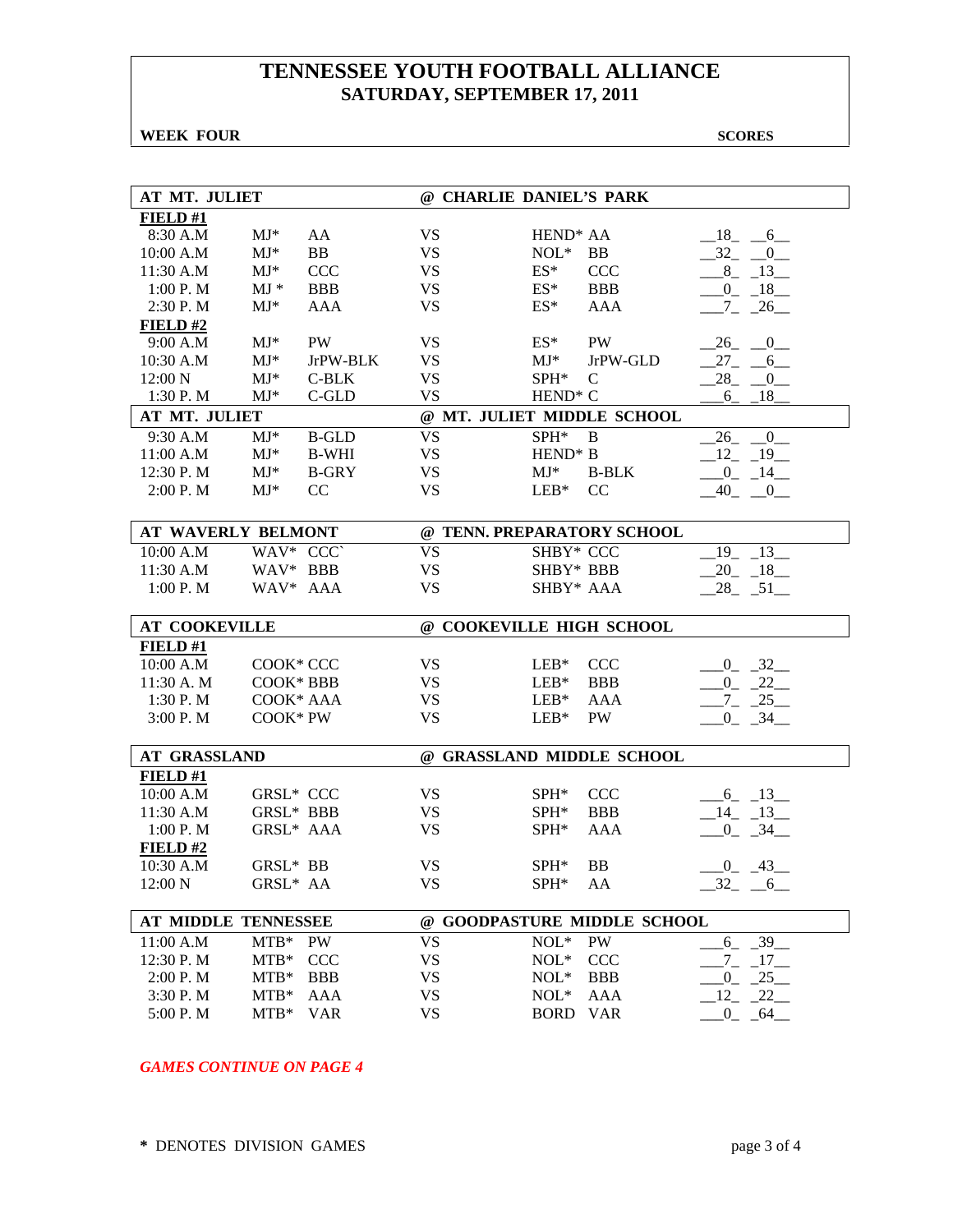**WEEK FOUR** SCORES **SCORES** 

|                                  |                          |                 | <b>SUNDAY SEPTEMBER 18, 2011</b> |                             |                 |                  |
|----------------------------------|--------------------------|-----------------|----------------------------------|-----------------------------|-----------------|------------------|
| <b>AT MURFREESBORO</b>           |                          |                 | (a)                              | MIDDLE POINT SPORTS COMPLEX |                 |                  |
| FIELD#1<br>2:30P. M<br>4:00 P. M | <b>MFB</b><br><b>MFB</b> | AA<br><b>BB</b> | <b>VS</b><br><b>VS</b>           | <b>FRA</b><br><b>OH</b>     | AA<br><b>BB</b> | $6 - 20$<br>6 32 |
|                                  |                          |                 |                                  |                             |                 |                  |
| <b>SMYRNA</b><br>AT              |                          |                 | $\omega$                         | LEE VICTORY REC PARK        |                 |                  |
| <b>GENE CARR FIELD</b>           |                          |                 |                                  |                             |                 |                  |
| 1:00 P. M                        | $SMY^*$ A                |                 | <b>VS</b>                        | $FRA*$                      | A-BLU           | $0 - 39$         |
| 2:30P. M                         | $SMY*$ VAR               |                 | <b>VS</b>                        | $D/H^*$                     | <b>VAR</b>      | $\Omega$<br>42   |
| AT WAVERLY BELMONT               |                          |                 | $\omega$                         | TENN. PREPARATORY SCHOOL    |                 |                  |

### **HOME FIELD DIRECTOR MUST E-MAIL OR CALL SCORES IN NO LATER THAN 10:00 A.M. SUNDAY MORNING OR BY 7:30 PM ON SUNDAY AFTER SUNDAY GAMES TO carrgene@bellsouth.net or phone 459-3973**

|             |                                       |             | <b>TYFA COMMUNITY'S</b>        |             |                            |
|-------------|---------------------------------------|-------------|--------------------------------|-------------|----------------------------|
| <b>ANT</b>  | Antioch Falcons                       | <b>ES</b>   | <b>East Side Bobcats</b>       | ΜJ          | Mt. Juliet Bears           |
| BV          | <b>Bellevue Steelers</b>              | <b>FRA</b>  | <b>Franklin Cowboys</b>        | <b>MFB</b>  | Murfreesboro Mustangs      |
| <b>BORD</b> | <b>Bordeaux Eagles</b>                | GAL         | Gallatin Green Wave            | <b>NOLE</b> | Nolensville Panthers       |
| <b>BW</b>   | Brentwood Blaze                       | <b>GOOD</b> | Goodlettsville Trojans         | OН          | Old Hickory Bulldogs       |
| <b>CLRK</b> | Clarksville Greyhounds                | <b>GRSL</b> | <b>Grassland Golden Eagles</b> | <b>SHBY</b> | <b>Shelbyville Eagles</b>  |
| COOK        | Cookeville Cavaliers                  | <b>HEND</b> | <b>Hendersonville Titans</b>   | <b>SMY</b>  | Smyrna Bulldogs            |
| DC.         | Davidson Co. Colts                    | <b>LEB</b>  | Lebanon Blue Devils            | <b>SPH</b>  | <b>Spring Hill Raiders</b> |
| D/H         | Donelson-Hermitage<br><b>Warriors</b> | <b>MTB</b>  | Middle Tennessee Bulldogs      | <b>WAV</b>  | Waverly-Belmont Bulldogs   |

|            |              |            |          |            | <b>COLORS</b> |            |        |            |        |
|------------|--------------|------------|----------|------------|---------------|------------|--------|------------|--------|
| <b>BLK</b> | <b>Black</b> | CRD        | Cardinal | <b>GRN</b> | Green         | <b>PRP</b> | Purple | SLV        | Silver |
| <b>BLU</b> | <b>Blue</b>  | <b>GLD</b> | Gold     | <b>GRY</b> | Grav          | <b>RED</b> | Red    | <b>WHI</b> | White  |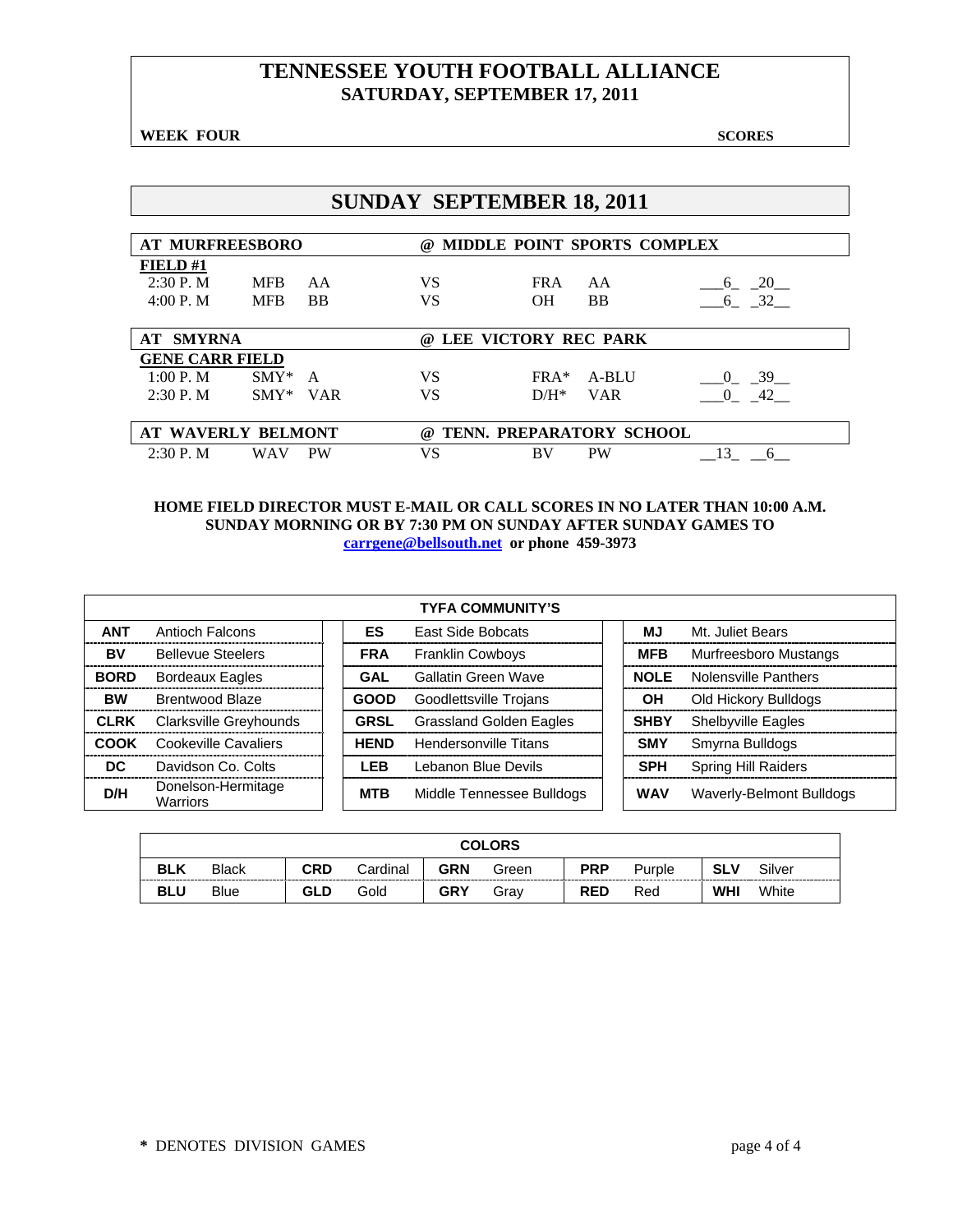| <b>WEEK FIVE</b>      |                  |               |                           |             |                             | <b>SCORES</b>                        |
|-----------------------|------------------|---------------|---------------------------|-------------|-----------------------------|--------------------------------------|
|                       |                  |               |                           |             |                             |                                      |
| <b>AT ANTIOCH</b>     |                  |               |                           |             | @ EZELL HARDING HIGH SCHOOL |                                      |
| 9:00 A.M              | $ANT*$           | PW            | <b>VS</b>                 | $OH*$       | PW                          | $-27$<br>6                           |
| 10:30 A.M             | $\mathrm{ANT}^*$ | <b>CCC</b>    | <b>VS</b>                 | $OH*$       | CCC                         | 40<br>6                              |
| 12:00 N               | $ANT*$           | <b>BBB</b>    | <b>VS</b>                 | $OH*$       | <b>BBB</b>                  | 7<br>40                              |
| 1:30 P.M              | $ANT*$           | <b>AAA</b>    | <b>VS</b>                 | $OH*$       | <b>AAA</b>                  | 14<br>6                              |
|                       |                  |               |                           |             |                             |                                      |
| <b>AT BRENTWOOD</b>   |                  |               | @ CROCKETT PARK           |             |                             |                                      |
| FIELD#1               |                  |               |                           |             |                             |                                      |
| 8:30 A.M              | <b>BW</b>        | A-BLK         | <b>VS</b>                 | <b>BWD</b>  | A-BLU                       | 8<br>$_{21}$                         |
| 10:00 A.M             | $BW^*$           | <b>CCC</b>    | <b>VS</b>                 | $SMY*$      | <b>CCC</b>                  | 14<br>$-33$                          |
| 11:30 A.M             | $BW^*$           | AA            | <b>VS</b>                 | $SMY*$      | AA                          | 36<br>$\overline{0}$                 |
| 1:00 P.M              | $BW^*$           | <b>VAR</b>    | <b>VS</b>                 | $OH*$       | <b>VAR</b>                  | 36<br>$\overline{0}$                 |
| 2:30 P.M              | $BW^*$           | <b>BBB</b>    | <b>VS</b>                 | $SMY*$      | <b>BBB</b>                  | 18<br>$-34$                          |
| 4:00 P.M              | $BW^*$           | <b>AAA</b>    | <b>VS</b>                 | $SMY*$      | AAA                         | 20<br>$-12$                          |
| FIELD#2               |                  |               |                           |             |                             |                                      |
| 9:00 A M              | $BW^*$           | PW            | <b>VS</b>                 | $SMY^*$     | <b>PW</b>                   | $-7 - 25$                            |
| 10:30 A M             | <b>BW</b>        | F-BLU         | <b>VS</b>                 | <b>BW</b>   | F-BLK                       | $-13 - 20$                           |
| 11:30 A M             | $BW^*$           | <b>B-WHI</b>  | <b>VS</b>                 | $SMY*$      | <b>B-PRP/PRP</b>            | $-26$ $-8$ $-$                       |
| 1:00 P. M             | $BW^*$           | CC            | <b>VS</b>                 | $SMY*$      | CC                          | $-0$ $-19$ $-$                       |
| 2:30 P.M              | $BW^*$           | <b>BB</b>     | <b>VS</b>                 | $SMY*$      | BB                          | $-6 - 20$                            |
| 4:00 P. M             | <b>BW</b>        | A-WHI         | <b>VS</b>                 | <b>BORD</b> | $\mathbf{A}$                | $8_{-}$<br>$-13$                     |
|                       |                  |               |                           |             |                             |                                      |
| FIELD#3               |                  |               |                           | BW          |                             | 26 35                                |
| 9:00 A.M.             | BW               | F-WHI         | <b>VS</b>                 |             | F-GLD                       |                                      |
| 10:00 A.M.            | $BW^*$           | C-BLU         | <b>VS</b>                 | $SMY^*$     | C-GLD/GLD                   | 19<br>8                              |
| 11:30 A M             | $BW^*$           | <b>C-RED</b>  | <b>VS</b>                 | $SMY*$      | C-WHI                       | $0_{-}$<br>$-25$                     |
| 1:00 P. M             | $BW^*$           | <b>JrPW</b>   | <b>VS</b>                 | SMY*        | JrPW-WHI                    | $-58$ <sub>-</sub> $-57$             |
| 2:30 P. M             | $BW^*$           | B-RED-2       | <b>VS</b>                 | $SMY^*$     | <b>B-PRP/BLK</b>            | $0 - 47$                             |
| 4:00 P.M              | $BW^*$           | C-WHI         | <b>VS</b>                 | <b>SMY</b>  | C-GLD                       | $-0$ $-32$ $-$                       |
| AT DONELSON-HERMITAGE |                  |               | @ BEN WEST SPORTS COMPLEX |             |                             |                                      |
| FIELD#1               |                  |               |                           |             |                             |                                      |
| 9:30 A.M              | D/H              | <b>BB</b>     | <b>VS</b>                 | <b>NOL</b>  | BB                          | $-32$<br>$\overline{\phantom{0}}^0$  |
| 11:00 A.M             | $D/H^*$          | <b>VAR</b>    | <b>VS</b>                 | $MTB*$      | <b>VAR</b>                  | $-50$ <sub>-</sub><br>$\overline{0}$ |
|                       |                  |               |                           |             |                             |                                      |
| <b>AT FRANKLIN</b>    |                  |               | @ COWBOY COMPLEX          |             |                             |                                      |
| FIELD#1               |                  |               |                           |             |                             |                                      |
| 8:00 A.M              | <b>FRA</b>       | A-SLV         | VS                        | BW          | A-RED                       | $-0$ $-37$ $-$                       |
| 9:30 A.M.             | <b>FRA</b>       | A-BLU         | <b>VS</b>                 | BW          | A-GLD                       | 22<br>$-13$                          |
| 11:00 A.M             | FRA*             | BB            | <b>VS</b>                 | GOOD* BB    |                             | 43<br>$\overline{\phantom{0}}^0$     |
| 12:30 P.M             | FRA*             | AA            | <b>VS</b>                 | $D/H^*$     | AA                          | $18 - 0$                             |
| 2:00 P.M              | FRA*             | <b>CCC</b>    | <b>VS</b>                 | GOOD* CCC   |                             | $-0$ $-12$                           |
| 3:30 P.M              | FRA*             | <b>BBB</b>    | <b>VS</b>                 | GOOD* BBB   |                             | $-0$ $-43$                           |
| 5:00 P.M              | FRA*             | AAA           | <b>VS</b>                 | GOOD* AAA   |                             | $-44$<br>$-6$                        |
| 6:30 P.M              | FRA*             | <b>B-CARD</b> | <b>VS</b>                 | $BW^*$      | B-BLU-2                     | $-31$<br>6                           |
| $FIED$ #2             |                  |               |                           |             |                             |                                      |
| 8:30 A.M.             | FRA*             | PW            | <b>VS</b>                 | GOOD* PW    |                             | $0 - 37$                             |
| 10:00 A. M            | FRA*             | <b>JrPW</b>   | <b>VS</b>                 |             | GOOD* JrPW-BLU              | $\overline{a}$<br>$-12$              |
| 11:30 A.M             | FRA*             | CC            | <b>VS</b>                 | GOOD* CC    |                             | 40                                   |
|                       |                  |               | <b>VS</b>                 |             |                             | $-6$                                 |
| 1:00 P M              | <b>FRA</b>       | C-BLU         |                           | BORD C      |                             | $-19$<br>$0_{-}$                     |
| 2:30 P.M              | <b>FRA</b>       | C-SLV         | <b>VS</b>                 | GOOD C      |                             | $-27$<br>$0_{-}$                     |
| 4:00 P.M              | <b>FRA</b>       | $B-SLV-1$     | <b>VS</b>                 | BW          | $B-BLU-1$                   | $-14$ $-8$                           |

*FRANKLIN'S GAMES CONTINUE ON PAGE 2*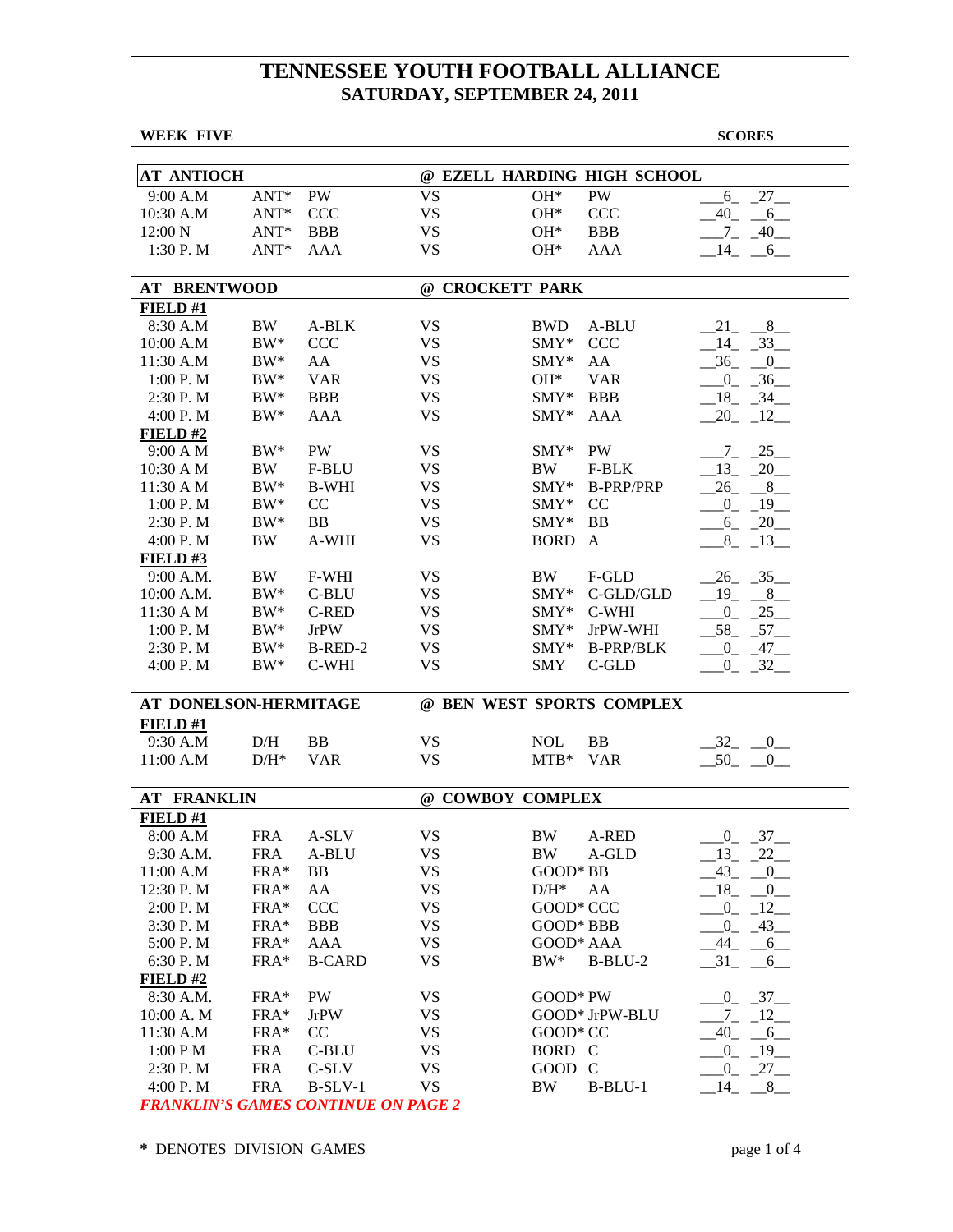| <b>WEEK FIVE</b>         |            |                |           |                               | <b>SCORES</b>                  |
|--------------------------|------------|----------------|-----------|-------------------------------|--------------------------------|
|                          |            |                |           |                               |                                |
| <b>AT FRANKLIN</b>       |            |                |           | @ COWBOY COMPLEX              |                                |
| 5:30 P.M                 | FRA*       | $B-BLU-1$      | <b>VS</b> | $BW^*$                        | $-31$ $-6$<br>B-RED-1          |
| 7:00 P.M                 | <b>FRA</b> | <b>B-WHI</b>   | <b>VS</b> | BW<br><b>B-GLD</b>            | $-28$ $-0$                     |
| FIELD#3                  |            |                |           |                               |                                |
| 9:00 A.M                 | <b>FRA</b> | $B-SLV-2$      | <b>VS</b> | <b>SMY</b>                    | $-8$ $-19$<br>B-WHI/PRP-2      |
| 10:30 A.M                | <b>FRA</b> | $B-BLU-2$      | <b>VS</b> | BW.<br><b>B-BLK</b>           | $-6 - 20$                      |
| 12:00 N                  | <b>FRA</b> | A-WHI          | <b>VS</b> | <b>SMY</b><br>A               | $-26$ $-6$ $-$                 |
| <b>AT GOODLETTSVILLE</b> |            |                |           | @ MOSS WRIGHT PARK            |                                |
| FIELD #4                 |            |                |           |                               |                                |
| 12:30 P.M                |            | GOOD* JrPW-GLD | <b>VS</b> | SMY* JrPW-PRP                 | $-35$ $-0$                     |
| <b>AT MURFREESBORO</b>   |            |                |           | @ MIDDLE POINT SPORTS COMPLEX |                                |
| FIELD#1                  |            |                |           |                               |                                |
| 8:30 A.M                 | $MFB*$     | AA             | <b>VS</b> | BORD <sup>*</sup> AA          | $-13 - 44$                     |
| 10:00 A.M                | $MFB*$     | BB             | <b>VS</b> | <b>BORD* BB</b>               | $-6 - 19$                      |
| 11:30 A.M                | $MFB*$     | <b>CCC</b>     | <b>VS</b> | <b>BORD* CCC</b>              | $-6 - 32$                      |
| 1:00 P. M                | $MFB*$     | <b>AAA</b>     | <b>VS</b> | <b>BORD* AAA</b>              | $-0$ $-43$                     |
| 2:30 P.M                 | $MFB*$     | <b>BBB</b>     | <b>VS</b> | <b>BORD* BBB</b>              | $-0$ $-45$                     |
| 4:00 P.M                 | <b>MFB</b> | B              | <b>VS</b> | <b>SMY</b>                    | <b>B-GLD/GLD</b><br>$-0$ $-22$ |
| FIELD#2                  |            |                |           |                               |                                |
| 9:00 A.M                 | <b>MFB</b> | <b>JrPW</b>    | <b>VS</b> | BORD JrPW                     | $-0$ $-19$                     |
| 10:30 A M                | <b>MFB</b> | $\mathsf{C}$   | <b>VS</b> | SMY<br>C-PRP                  | $1_{-}$ $0_{-}$ Forfeit        |
| 12:00 N                  | $MFB*$     | CC             | <b>VS</b> | <b>BORD* CC</b>               | $0 - 20$                       |
| 1:30 P.M                 | $MFB*$     | <b>PW</b>      | <b>VS</b> | <b>BORD* PW</b>               | $0 - 12$                       |
| <b>AT SMYRNA</b>         |            |                |           | @ LEE VICTORY REC. PARK       |                                |
| <b>GENE CARR FIELD</b>   |            |                |           |                               |                                |
| 2:30 P.M                 | SMY* VAR   |                | <b>VS</b> | <b>CLRK* VAR</b>              | $-6 - 32$                      |
| <b>AT BELLEVUE</b>       |            |                |           | @ BELLEVUE MIDDLE SCHOOL      |                                |
| 9:00 A.M                 | BV         | $\mathbf B$    | <b>VS</b> | <b>B-BLK</b><br>MJ            | 13<br>12                       |
| 10:30 A.M                | $BV^*$     | ${\rm PW}$     | <b>VS</b> | $MJ*$<br>PW                   | $0 - 35$                       |
| 12:00 N                  | $BV^*$     | CC             | <b>VS</b> | CC<br>$MJ^*$                  | $0 - 34$                       |
| 1:30 P.M                 | $BV^*$     | <b>BB</b>      | <b>VS</b> | $MJ^*$<br><b>BB</b>           | $8_{-}$<br>$6\overline{6}$     |
| 3:00 P.M                 | $BV^*$     | CCC            | <b>VS</b> | $MJ^*$<br>CCC                 | $-0$ $-41$                     |
| 4:30 P.M                 | $BV^*$     | <b>BBB</b>     | <b>VS</b> | $MJ^*$<br><b>BBB</b>          | $-42$ $-0$                     |
| 6:00 P.M                 | $BV^*$     | AAA            | <b>VS</b> | $MJ^*$<br><b>AAA</b>          | $-26$ $-10$ $-$                |
| <b>AT GALLATIN</b>       |            |                |           | @ TRIPLE CREEK PARK           |                                |
| FIELD#1                  |            |                |           |                               |                                |
| 11:00 A.M                | GAL        | BB             | VS        | <b>SPH</b><br>BB              | $-41$ $-0$                     |
| 12:30 P.M                | $GAL^*$    | <b>CCC</b>     | <b>VS</b> | <b>CLRK* CCC</b>              | $-6 - 19$                      |
| 2:00 P.M                 | $GAL^*$    | <b>BBB</b>     | <b>VS</b> | <b>CLRK* BBB</b>              | $-14$ $-19$ $-$                |
| 3:30 P.M                 | $GAL^*$    | <b>AAA</b>     | <b>VS</b> | CLRK* AAA                     | $-6 - 43$                      |
| $FIED$ #2                |            |                |           |                               |                                |
| 11:30 A.M                | $GAL*$     | CC             | <b>VS</b> | $SPH^*$<br>CC                 | $6 - 28$                       |
| 1:00 P.M                 | $GAL^*$    | PW             | <b>VS</b> | CLRK* PW                      | $-0$ $-14$ $-$                 |
| 2:30 P.M                 | $GAL^*$    | B              | <b>VS</b> | $MJ^*$<br><b>B-GRY</b>        | $-0$ $-41$ $-$                 |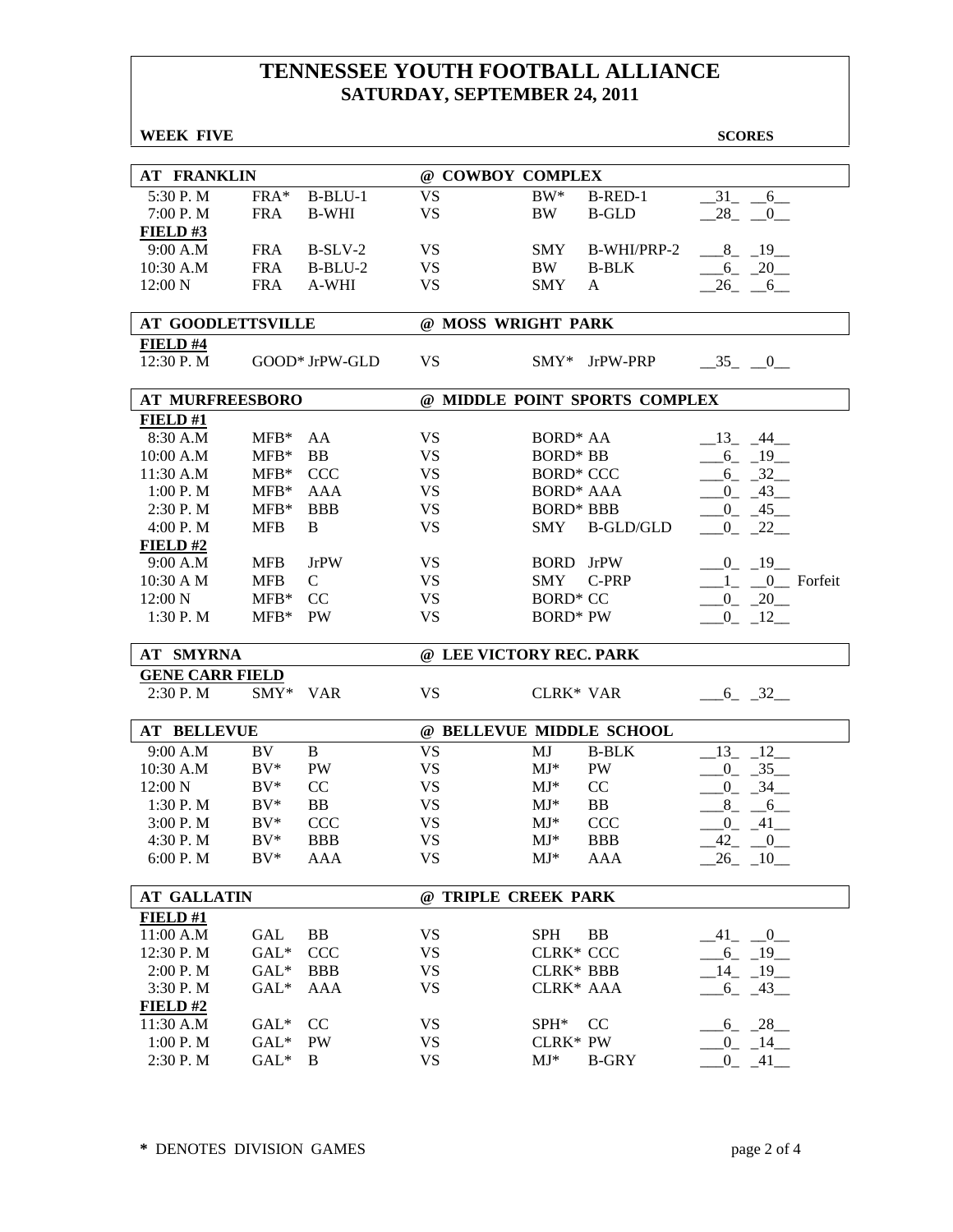**WEEK FIVE** SCORES

| <b>AT HENDERSONVILLE</b> |                       |              | @ DRAKE'S CREEK PARK     |                  |                             |                               |
|--------------------------|-----------------------|--------------|--------------------------|------------------|-----------------------------|-------------------------------|
| FIELD #1                 |                       |              |                          |                  |                             |                               |
| 8:30 A.M                 | HEND BBB              |              | <b>VS</b>                | <b>SHBY</b>      | <b>BBB</b>                  | $-0 - 40$                     |
| 10:00 A.M                | HEND <sup>*</sup> BB  |              | <b>VS</b>                | <b>LEB</b>       | <b>BB</b>                   | $-31 - 6$                     |
| 11:30 A.M                | HEND <sup>*</sup> CCC |              | <b>VS</b>                | <b>SHBY</b>      | <b>CCC</b>                  | $-33 - 0$                     |
| 1:00 P. M                | HEND <sup>*</sup> AA  |              | <b>VS</b>                | <b>SPH</b>       | AA                          | $29 - 6$                      |
| 2:30 P.M                 | HEND <sup>*</sup> AAA |              | <b>VS</b>                | <b>SHBY</b>      | <b>AAA</b>                  | $-0$ $-49$                    |
| FIELD#2                  |                       |              |                          |                  |                             |                               |
| 9:00 A.M                 | HEND PW               |              | <b>VS</b>                | <b>ES</b>        | PW                          | $-31$ $-6$                    |
| 10:30 A.M                | HEND* JrPW            |              | <b>VS</b>                | CLRK* JrPW       |                             | 0 38                          |
| 12:00 N                  | HEND <sup>*</sup> C   |              | <b>VS</b>                | $MJ*$            | C-WHI                       | $25 - 0$                      |
| 1:30 P.M                 | HEND <sup>*</sup> CC  |              | <b>VS</b>                | $LEB*$           | CC                          | 32 0                          |
| 3:00 P.M                 | HEND <sup>*</sup> B   |              | <b>VS</b>                | $SPH^*$          | B                           | $20 - 0$                      |
|                          |                       |              |                          |                  |                             |                               |
| AT MT. JULIET            |                       |              |                          |                  | @ MT. JULIET MIDDFLE SCHOOL |                               |
| 9:00 A.M                 | $MJ*$                 | JrPW-GLD     | <b>VS</b>                | $LEB*$           | <b>JrPW</b>                 | $\overline{7}$<br>26          |
| 10:30 A.M                | $MJ*$                 | $C$ -GLD     | <b>VS</b>                | $MJ^*$           | $C-BLK$                     | $0 - 20$                      |
| 12:00 N                  | $MJ^*$                | <b>B-WHI</b> | <b>VS</b>                | $MJ^*$           | <b>B-GLD</b>                | $12 - 0$                      |
|                          |                       |              |                          |                  |                             |                               |
|                          |                       |              |                          |                  |                             |                               |
| <b>AT COOKEVILLE</b>     |                       |              | @ COOKEVILLE HIGH SCHOOL |                  |                             |                               |
| FIELD#1                  |                       |              |                          |                  |                             |                               |
| 10:00 A.M                | COOK* BBB             |              | <b>VS</b>                | <b>GRSL* BBB</b> |                             | $0\qquad 21$                  |
| 11:30 A.M                | COOK* AA              |              | <b>VS</b>                | GRSL* AA         |                             | $7 - 27$                      |
| 1:00 P.M                 | COOK* AAA             |              | <b>VS</b>                | GRSL* AAA        |                             | $-31$ $-0$                    |
| 2:30 P.M                 | COOK* PW              |              | <b>VS</b>                | NOL* PW          |                             | $0 - 26$                      |
| 4:00 P.M                 | COOK* CCC             |              | <b>VS</b>                | <b>GRSL* CCC</b> |                             | $0 - 38$                      |
|                          |                       |              |                          |                  |                             |                               |
| AT DAVIDSON COUNTY       |                       |              |                          |                  | @ EWING PARK MIDDLE SCHOOL  |                               |
| 10:30 A.M                | $DC^*$                | <b>PW</b>    | <b>VS</b>                | $LEB*$           | PW                          | 20<br>$\overline{0}$          |
| 12:00 N                  | $DC^*$                | <b>CCC</b>   | <b>VS</b>                | $LEB*$           | <b>CCC</b>                  | $\overline{0}$<br>18          |
| 1:30 P.M                 | $DC^*$                | <b>BBB</b>   | <b>VS</b>                | $LEB*$           | <b>BBB</b>                  | $6_{-}$<br>$\overline{0}$     |
| 3:00 P.M                 | $DC^*$                | <b>AAA</b>   | <b>VS</b>                | $LEB*$           | <b>AAA</b>                  | $27 - 24$                     |
|                          |                       |              |                          |                  |                             |                               |
| AT MIDDLE TENNESSEE      |                       |              |                          |                  | @ GOODPASTURE MIDDLE SCHOOL |                               |
| 10:00 A.M                | $MTB*$                | PW           | <b>VS</b>                | SPH*             | PW                          | 36<br>13                      |
| 11:30 A M                | $MTB*$                | <b>CCC</b>   | <b>VS</b>                | SPH*             | <b>CCC</b>                  | $-0$ $-19$                    |
| 1:00 P.M                 | $MTB*$                | <b>BBB</b>   | <b>VS</b>                | SPH*             | <b>BBB</b>                  | 43<br>$\overline{\mathbf{0}}$ |

### **HOME FIELD DIRECTOR MUST E-MAIL OR CALL SCORES IN NO LATER THAN 10:00 A.M. SUNDAY MORNING OR BY 7:30 PM ON SUNDAY AFTER SUNDAY GAMES TO carrgene@bellsouth.net or phone 459-3973**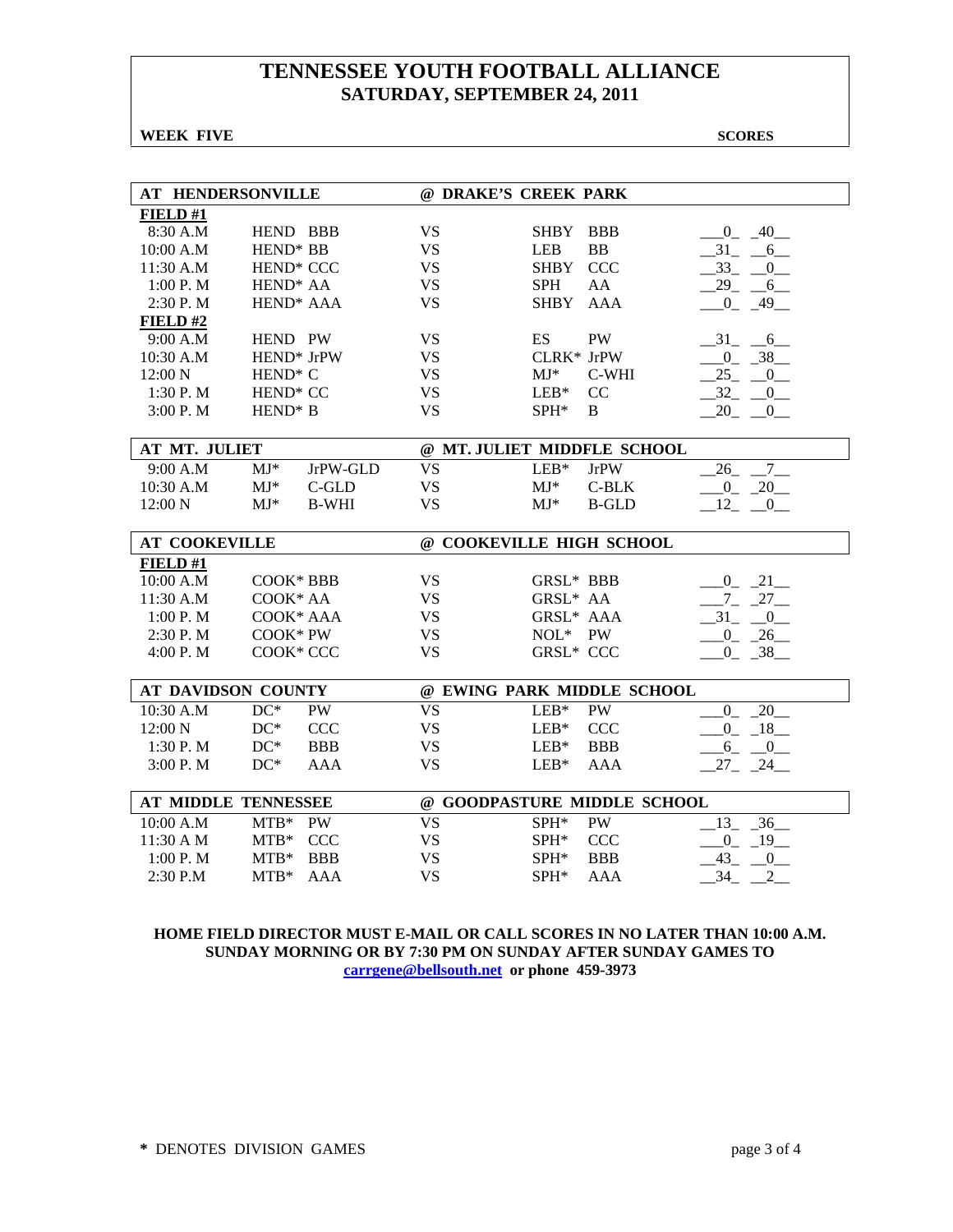**WEEK FIVE** SCORES

| <b>TYFA COMMUNITY'S</b> |                                |  |             |                                |  |             |                            |  |  |  |
|-------------------------|--------------------------------|--|-------------|--------------------------------|--|-------------|----------------------------|--|--|--|
| <b>ANT</b>              | Antioch Falcons                |  | ES          | <b>East Side Bobcats</b>       |  | МJ          | Mt. Juliet Bears           |  |  |  |
| BV                      | <b>Bellevue Steelers</b>       |  | <b>FRA</b>  | <b>Franklin Cowboys</b>        |  | <b>MFB</b>  | Murfreesboro Mustangs      |  |  |  |
| <b>BORD</b>             | <b>Bordeaux Eagles</b>         |  | GAL         | <b>Gallatin Green Wave</b>     |  | <b>NOLE</b> | Nolensville Panthers       |  |  |  |
| <b>BW</b>               | Brentwood Blaze                |  | <b>GOOD</b> | Goodlettsville Trojans         |  | OН          | Old Hickory Bulldogs       |  |  |  |
| <b>CLRK</b>             | Clarksville Greyhounds         |  | <b>GRSL</b> | <b>Grassland Golden Eagles</b> |  | <b>SHBY</b> | <b>Shelbyville Eagles</b>  |  |  |  |
| COOK                    | Cookeville Cavaliers           |  | <b>HEND</b> | Hendersonville Titans          |  | <b>SMY</b>  | Smyrna Bulldogs            |  |  |  |
| DC.                     | Davidson Co. Colts             |  | LEB         | Lebanon Blue Devils            |  | <b>SPH</b>  | <b>Spring Hill Raiders</b> |  |  |  |
| D/H                     | Donelson-Hermitage<br>Warriors |  | <b>MTB</b>  | Middle Tennessee Bulldogs      |  | <b>WAV</b>  | Waverly-Belmont Bulldogs   |  |  |  |

|            | <b>COLORS</b> |     |          |            |       |            |        |            |        |  |
|------------|---------------|-----|----------|------------|-------|------------|--------|------------|--------|--|
| <b>BLK</b> | <b>Black</b>  | CRD | Cardinal | GRN        | Green | <b>PRP</b> | Purple | <b>SLV</b> | Silver |  |
| <b>BLU</b> | <b>Blue</b>   | GLD | Gold     | <b>GRY</b> | Grav  | <b>RED</b> | Red    | <b>WHI</b> | White  |  |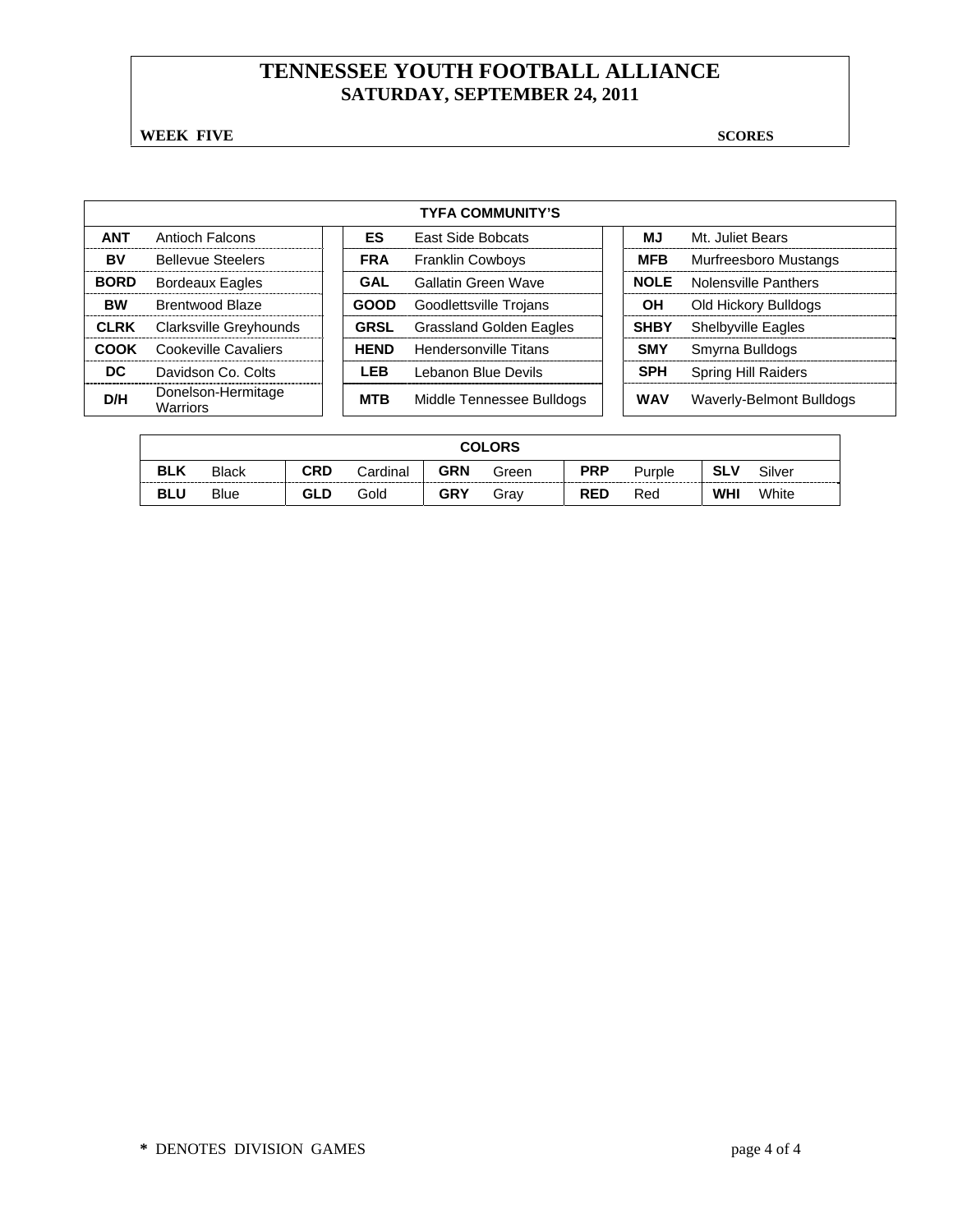| <b>WEEK SIX</b>          |            |                | <b>REVISED: 09-29</b> |                    |                             | <b>SCORES</b>        |
|--------------------------|------------|----------------|-----------------------|--------------------|-----------------------------|----------------------|
|                          |            |                |                       |                    |                             |                      |
| <b>AT ANTIOCH</b>        |            |                |                       |                    | @ EZELL HARDING HIGH SCHOOL |                      |
| 2:30 P.M                 | $ANT^*$    | PW             | <b>VS</b>             | $FRA*$             | <b>PW</b>                   | 33<br>$\overline{0}$ |
| 4:00 P.M                 | $ANT^*$    | AAA            | <b>VS</b>             | FRA*               | AAA                         | $-47 - -6$           |
| 5:30 P.M                 | $ANT^*$    | <b>BBB</b>     | <b>VS</b>             | $FRA*$             | <b>BBB</b>                  | $-41$ $-0$           |
| 7:00 P.M                 | $ANT^*$    | <b>CCC</b>     | <b>VS</b>             | $FRA*$             | CCC                         | $-0$ $-19$ $-$       |
| AT DONELSON-HERMTAGE     |            |                |                       |                    | @ BEN WEST SPORTS COMPLEX   |                      |
| FIELD#1                  |            |                |                       |                    |                             |                      |
| 8:30 A.M                 | $D/H^*$    | AA             | <b>VS</b>             | BORD AA            |                             | $-0$ $-19$           |
| 10:00 A.M                | $D/H^*$    | <b>CCC</b>     | <b>VS</b>             | <b>BORD CCC</b>    |                             | $-20$ $-13$          |
|                          |            |                | <b>HOMECOMING</b>     |                    |                             |                      |
| 12:30 P.M                | $D/H^*$    | <b>BBB</b>     | <b>VS</b>             | BORD BBB           |                             | $-0$ $-48$           |
| 2:00 P.M                 | $D/H^*$    | AAA            | <b>VS</b>             | <b>BORD AAA</b>    |                             | $12 - 34$            |
| 3:30 P.M                 | $D/H^*$    | <b>VAR</b>     | <b>VS</b>             | <b>BORD VAR</b>    |                             | $18 - 38$            |
| FIELD#2                  |            |                |                       |                    |                             |                      |
| 9:00 A.M                 | D/H        | $\mathsf{C}$   | <b>VS</b>             | BORD C             |                             | $-13$ $-12$          |
| 10:30 A.M                | $D/H^*$    | CC             | <b>VS</b>             | BORD CC            |                             | $-26$ $-6$           |
|                          |            |                | <b>HOMECOMING</b>     |                    |                             |                      |
| 1:00 P. M                | $D/H^*$    | <b>PW</b>      | VS                    | <b>BORD PW</b>     |                             | $-0$ $-40$ $-$       |
| 2:30 P.M                 | $D/H^*$    | <b>BB</b>      | <b>VS</b>             | <b>BORD BB</b>     |                             | $0 - 38$             |
|                          |            |                |                       |                    |                             |                      |
| <b>AT FRANKLIN</b>       |            |                |                       | @ COWBOY COMPLEX   |                             |                      |
| <b>FIELD#1</b>           |            |                |                       |                    |                             |                      |
| 9:00 A.M                 | $BW^*$     | C-WHI          | <b>VS</b>             | <b>FRA</b>         | C-BLU                       | $0 - 6$ OT           |
| 10:30 A.M                | $BW^*$     | A-GLD          | <b>VS</b>             | <b>BW</b>          | A-BLK                       | $10 - 13$            |
| 12:00 N                  | <b>FRA</b> | A-WHI          | <b>VS</b>             | <b>FRA</b>         | A-BLU                       | $-0$ $-25$           |
| 1:30 P.M                 | <b>FRA</b> | <b>B-WHI</b>   | <b>VS</b>             | <b>FRA</b>         | <b>B-BLU</b>                | $-7 - 0$             |
| FIELD #2                 |            |                |                       |                    |                             |                      |
| 9:30 A.M                 | <b>BW</b>  | B-RED-1        | <b>VS</b>             | <b>BORD</b>        | B                           | $-0$ $-13$           |
| 11:00 A.M                | <b>BW</b>  | A-RED          | <b>VS</b>             | <b>SMY</b>         | A                           | $-41$ $-12$ $-$      |
| 12:30 P.M                | $\rm BW$   | A-BLU          | <b>VS</b>             | <b>BW</b>          | A-WHI                       | $8 - 21$             |
| <b>AT GOODLETTSVILLE</b> |            |                |                       | @ MOSS WRIGHT PARK |                             |                      |
| FIELD #1                 |            |                |                       |                    |                             |                      |
| 10:30 A M                | $GOOD*BB$  |                | <b>VS</b>             | $MFB*$             | <b>BB</b>                   | $-21$ $-0$           |
| 12:00 N.                 |            |                | <b>HOMECOMING</b>     |                    |                             |                      |
| 1:30 P.M                 | GOOD* CCC  |                | <b>VS</b>             | MFB* CCC           |                             | $-32 - 0$            |
| 3:00 P.M                 | GOOD* BBB  |                | VS                    | $MFB*$             | <b>BBB</b>                  | $-19$ $-25$          |
| 4:30 P.M.                | GOOD* AAA  |                | VS                    | $MFB*$             | <b>AAA</b>                  | $-13$ $-25$          |
| FIELD#2                  |            |                |                       |                    |                             |                      |
| 10:00 A M.               |            | GOOD* JrPW-GLD | <b>VS</b>             | $BW^*$             | <b>JrPW</b>                 |                      |
|                          |            |                | <b>HOMECOMING</b>     |                    |                             | $-0$ $-32$           |
| 12:00 N.<br>1:00 P.M     | GOOD* PW   |                | <b>VS</b>             |                    | PW                          | $13 - 38$            |
|                          |            |                | <b>VS</b>             | $MFB*$             |                             |                      |
| 2:30 P.M.                | GOOD* CC   |                |                       | $MFB*$             | CC                          | $-32 - 13$           |
| 4:00 P.M                 | GOOD* C    |                | <b>VS</b>             | $BW^*$             | C-BLU                       | $19 - 18$            |
| 5:30 P.M                 |            | GOOD* JrPW-BLU | <b>VS</b>             | $MFB*$             | <b>JrPW</b>                 | $-38$ $-0$           |

**\*** DENOTES DIVISION GAMES page 1 of 4

[PDF Creator - PDF4Free v3.0 http://www.pdf4free.com](http://www.pdfpdf.com/0.htm)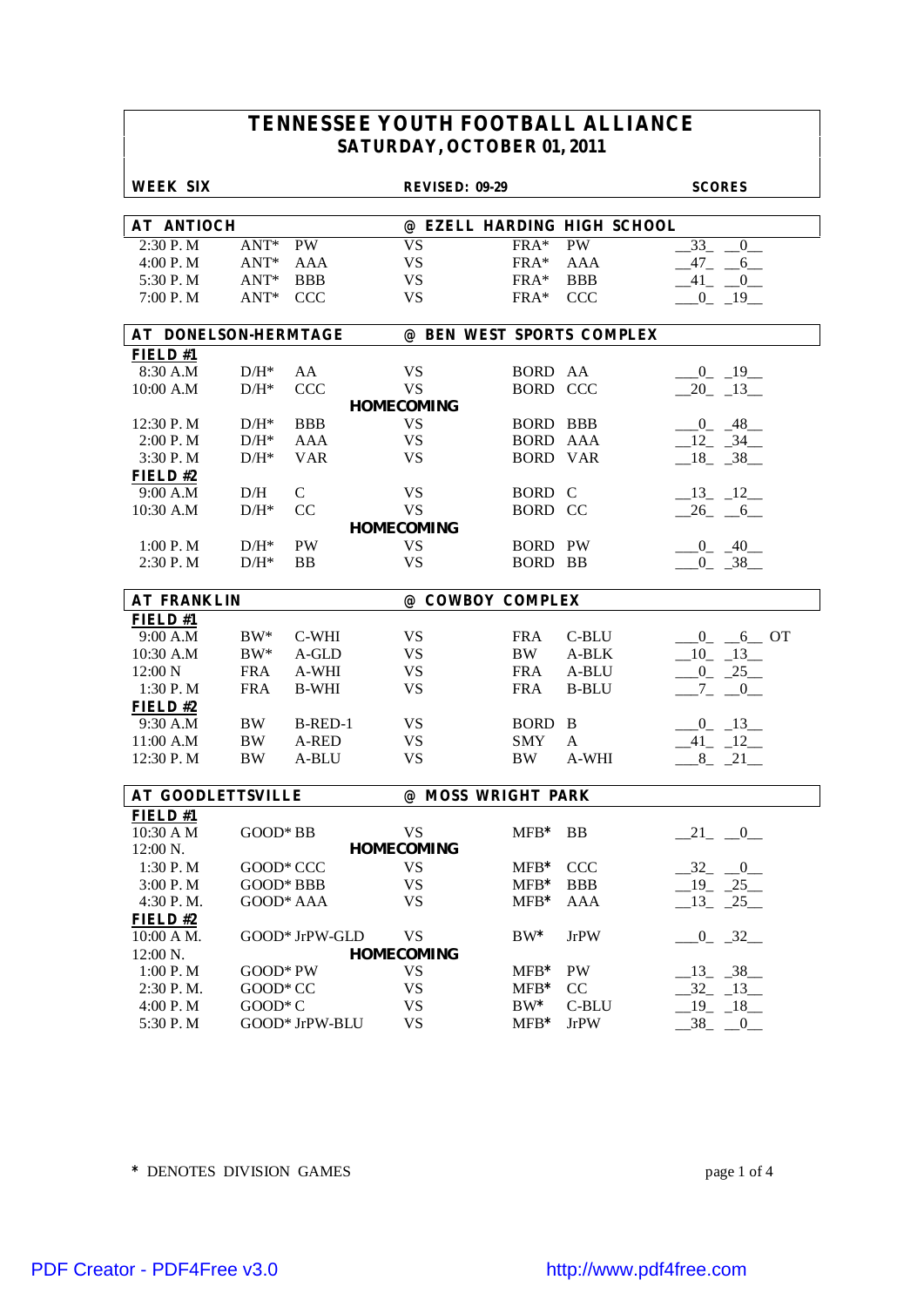| <b>WEEK SIX</b>            |                       |                  | <b>REVISED: 09-29</b>   |                   |                          | <b>SCORES</b>                             |
|----------------------------|-----------------------|------------------|-------------------------|-------------------|--------------------------|-------------------------------------------|
| <b>AT OLD HICKORY</b>      |                       |                  | @ DUPONT MIDDLE SCHOOL  |                   |                          |                                           |
| 9:00 A.M                   | $OH*$                 | B                | <b>VS</b>               | $BW^*$            | B-RED-2                  | 13<br>6                                   |
| 10:30 A.M                  | $OH*$                 | <b>PW</b>        | <b>VS</b>               | $BW^*$            | PW                       | $-33$<br>$\begin{array}{c} 0 \end{array}$ |
| 12:00 N                    | $OH*$                 | B <sub>B</sub>   | <b>VS</b>               | $BW^*$            | BB                       | $-6 - -7$                                 |
| 1:30 P.M                   | $OH*$                 | AA               | <b>VS</b>               | $BW^*$            | AA                       | $-13$ $-16$ $-$                           |
| 3:00 P.M                   | $OH*$                 | <b>CCC</b>       | <b>VS</b>               | $BW^*$            | <b>CCC</b>               | $-0$ $-41$ $-$                            |
| 4:30 P.M                   | $OH*$                 | <b>BBB</b>       | <b>VS</b>               | $BW^*$            | <b>BBB</b>               | 12<br>6                                   |
| 6:00 P.M                   | $OH*$                 | <b>AAA</b>       | <b>VS</b>               | $BW^*$            | ${\rm AAA}$              | $-28$<br>$_{0-}$                          |
| 7:30 P.M                   | $OH*$                 | <b>VAR</b>       | <b>VS</b>               | $MTB*$            | <b>VAR</b>               | $-44$ $-8$                                |
|                            |                       |                  |                         |                   |                          |                                           |
| <b>AT SMYRNA</b>           |                       |                  | @ LEE VICTORY REC. PARK |                   |                          |                                           |
| <b>GENE CARR FIELD</b>     |                       |                  |                         |                   |                          |                                           |
| 8:30 A.M                   | <b>SMY</b>            | C-GLD/PRP        | <b>VS</b>               | <b>SMY</b>        | C-GLD/GLD                | $-14$<br>$\overline{0}$                   |
| 10:00 A.M                  | <b>SMY</b>            | <b>B-PRP/PRP</b> | <b>VS</b>               | <b>MFB</b>        | B                        | $-8$ -<br>6                               |
| 11:30 A,M                  | <b>SMY</b>            | C-PRP            | <b>VS</b>               | BW                | <b>C-RED</b>             | $-14$<br>$\overline{0}$                   |
| 1:00 P. M                  | SMY*                  | <b>B-PRP/BLK</b> | <b>VS</b>               | $BW^*$            | <b>B-BLUE-2</b>          | $\overline{7}$<br>$-26$                   |
| 2:30 P.M                   | $SMY*$                | B-WHI/PRP-1      | <b>VS</b>               | $BW^*$            | <b>B-GLD</b>             | $-46$<br>$-0$                             |
| 4:00 P.M                   | $SMY*$                | B-WHI/PRP-2      | <b>VS</b>               | $BW^*$            | <b>B-GRY</b>             | $-12$<br>$-6$                             |
| 5:30 P.M                   | $SMY*$                | AA               | <b>VS</b>               | $MFB*$            | AA                       | $-32$<br>$-45$                            |
| <b>DONNIE CARTER FIELD</b> |                       |                  |                         |                   |                          |                                           |
| 9:00 A.M                   | $SMY*$                | JrPW-WHI         | <b>VS</b>               | SMY*              | JrPW-PRP                 | $-40$ $-25$                               |
| 10:30 A.M                  | $SMY*$                | JrPW-GLD         | <b>VS</b>               | <b>BORD*</b> JrPW |                          | $-33 - 12$                                |
| 12:00 N                    | <b>SMY</b>            | CC               | <b>VS</b>               | <b>FRA</b>        | CC                       | $-13$<br>$-0$                             |
| 1:30 P.M                   | SMY*                  | C-WHI            | <b>VS</b>               | $MFB*$            | $\mathsf{C}$             | $-44$<br>6                                |
| 3:00 P.M                   | $SMY*$                | <b>B-GLD/GLD</b> | <b>VS</b>               | $BW^*$            | $B-BLU-1$                | $-6$<br>$_{0-}$                           |
| 4:30 P.M                   | $SMY*$                | <b>VAR</b>       | <b>VS</b>               | $BW^*$            | <b>VAR</b>               | 20<br>$-0$                                |
|                            |                       |                  |                         |                   |                          |                                           |
| <b>AT EAST SIDE</b>        |                       |                  |                         |                   | @ DALEWOOD MIDDLE SCHOOL |                                           |
| 10:00 A.M                  | $\mathrm{ES}^*$       | PW               | <b>VS</b>               | WAV* PW           |                          | $6 - 12$                                  |
| 11:30 A.M                  | $ES^*$                | <b>CCC</b>       | <b>VS</b>               | WAV* CCC          |                          | $-7 - 0$                                  |
| 1:00 P. M                  | $\mathrm{ES}^*$       | <b>BBB</b>       | <b>VS</b>               | WAV* BBB          |                          | $6 - 36$                                  |
| 2:30 P.M                   | $ES^*$                | AAA              | <b>VS</b>               | WAV* AAA          |                          | $-44$ $-12$                               |
| <b>AT HENDERSONVILLE</b>   |                       |                  |                         |                   | @ DRAKE'S CREEK PARK     |                                           |
| FIELD #1                   |                       |                  |                         |                   |                          |                                           |
| 9:00 A.M                   | HEND <sup>*</sup> BBB |                  | <b>VS</b>               | $BV^*$            | <b>BBB</b>               | $0 - 47$                                  |
| 10:30 A.M                  | HEND <sup>*</sup> AA  |                  | <b>VS</b>               | COOK* AA          |                          | 12<br>14                                  |
| 12:00 N                    | HEND* CCC             |                  | <b>VS</b>               | $BV^*$            | CCC                      | $-13$ $-0$                                |
| 1:30 P.M                   | HEND <sup>*</sup> BB  |                  | <b>VS</b>               | $BV^*$            | BB                       | $-0$ $-32$                                |
| 3:00 P.M                   | HEND <sup>*</sup> AAA |                  | <b>VS</b>               | $BV^*$            | <b>AAA</b>               | $0 \t 47$                                 |
| FIELD#2                    |                       |                  |                         |                   |                          |                                           |
| 9:30 A.M                   | HEND <sup>*</sup> C   |                  | <b>VS</b>               | SPH*              | $\mathcal{C}$            | $-34$ $-12$                               |
| 11:00 A.M                  | HEND <sup>*</sup> PW  |                  | VS                      | $BV^*$            | PW                       | $-49$ $-0$                                |
| 12:30 P.M                  | HEND <sup>*</sup> CC  |                  | <b>VS</b>               | $BV^*$            | CC                       | $-31$ $-7$ $-$                            |
| 2:00 P.M                   | HEND B                |                  | <b>VS</b>               | BV                | B                        | $0 - 20$                                  |

**\*** DENOTES DIVISION GAMES page 2 of 4

[PDF Creator - PDF4Free v3.0 http://www.pdf4free.com](http://www.pdfpdf.com/0.htm)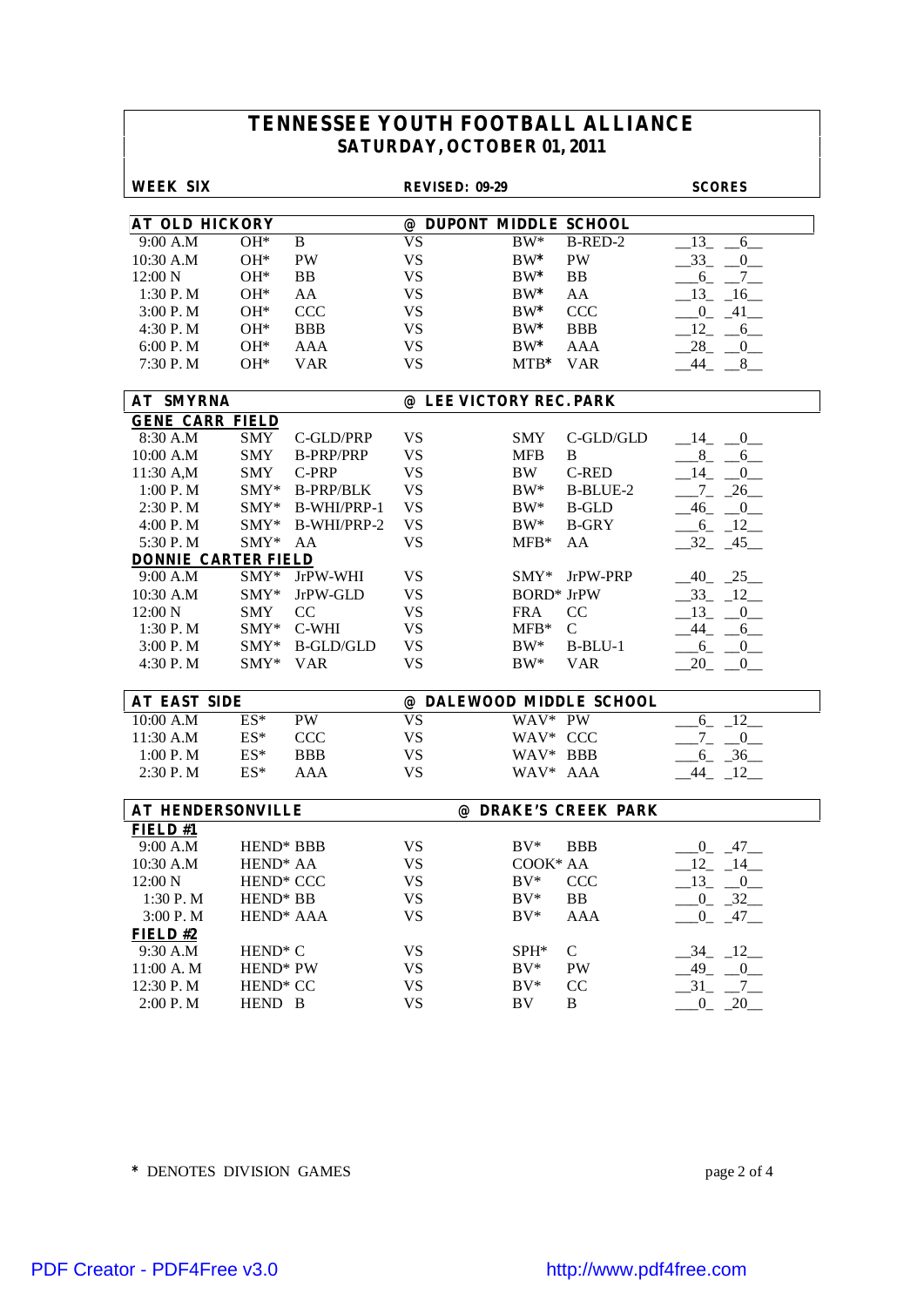### **WEEK SIX REVISED: 09-29 SCORES**

| AT MT. JULIET             |                |              |                        | @ CHARLIE DANIEL'S PARK         |                         |  |  |  |  |
|---------------------------|----------------|--------------|------------------------|---------------------------------|-------------------------|--|--|--|--|
| <b>FIELD#1</b>            |                |              |                        |                                 |                         |  |  |  |  |
| 8:30 A.M                  | $MJ^*$         | CC           | <b>VS</b>              | $SPH^*$<br><sub>CC</sub>        | $-6$ $-0$ $-$           |  |  |  |  |
| 10:00 A.M                 | $MJ^*$         | <b>BB</b>    | <b>VS</b>              | $SPH^*$<br>BB.                  | 59<br>$\overline{0}$    |  |  |  |  |
| 11:30 A.M                 | $MJ^*$         | AA           | <b>VS</b>              | GRSL* AA                        | $-14$ $-20$             |  |  |  |  |
| 1:00 P. M                 | $MJ^*$         | <b>CCC</b>   | <b>VS</b>              | CLRK* CCC                       | $-40$ $-0$              |  |  |  |  |
| 2:30 P.M                  | $MJ^*$         | <b>BBB</b>   | <b>VS</b>              | CLRK* BBB                       | $13 - 19$ OTx2          |  |  |  |  |
| 4:00 P.M                  | $MJ*$          | <b>AAA</b>   | <b>VS</b>              | CLRK* AAA                       | $-7 - 34$               |  |  |  |  |
| FIELD#2                   |                |              |                        |                                 |                         |  |  |  |  |
| 9:00 A.M                  | $MJ^*$         | C-GLD        | VS                     | MJ<br>C-WHI                     | $-7 - 0$                |  |  |  |  |
| 10:30 A.M                 | $MJ^*$         | <b>PW</b>    | <b>VS</b>              | CLRK PW                         | $-31$ $-6$              |  |  |  |  |
| 12:00 N                   | $MJ^*$         | JrPW-BLK     | <b>VS</b>              | CLRK<br><b>JrPW</b>             | $-0$ $-45$              |  |  |  |  |
| 1:30 P. M                 | MJ             | <b>B-BLK</b> | <b>VS</b>              | MJ<br><b>B-GLD</b>              | $-37 - 0$               |  |  |  |  |
| 3:00 P.M                  | $MJ^*$         | <b>B-GRY</b> | <b>VS</b>              | MJ<br><b>B-WHI</b>              | $-27$<br>$\sim 0$       |  |  |  |  |
|                           |                |              |                        |                                 |                         |  |  |  |  |
| <b>AT SHELBYVILLE</b>     |                |              |                        | @ SHELBYVILLE HIGH SCHOOL       |                         |  |  |  |  |
| 11:00 A.M                 | SHBY* CCC      |              | <b>VS</b>              | $GAL^*$<br><b>CCC</b>           | 29<br>$\overline{0}$    |  |  |  |  |
| 12:30                     |                |              | <b>HOMECOMING</b>      |                                 |                         |  |  |  |  |
| 1:30 P. M                 | SHBY* BBB      |              | <b>VS</b>              | $GAL^*$<br><b>BBB</b>           | $-40 - -6$              |  |  |  |  |
| 3:00 P.M                  | SHBY* AAA      |              | <b>VS</b>              | $GAL^*$<br>AAA                  | $-54$ $-21$             |  |  |  |  |
|                           |                |              |                        |                                 |                         |  |  |  |  |
| <b>AT DAVIDSON COUNTY</b> |                |              |                        | @ EWING PARK MIDDLE SCHOOL      |                         |  |  |  |  |
| 10:00 A.M                 | $DC^*$         | <b>PW</b>    | <b>VS</b>              | $MTB*$<br>PW                    | $\overline{0}$<br>$-25$ |  |  |  |  |
| 11:30 A.M                 | $DC^*$         | <b>CCC</b>   | <b>VS</b>              | $MTB*$<br><b>CCC</b>            | 39 0                    |  |  |  |  |
| 1:00 P. M                 | $DC^*$         | <b>BBB</b>   | <b>VS</b>              | $MTB*$<br><b>BBB</b>            | $-0$ $-22$              |  |  |  |  |
| 2:30 P.M                  | $DC^*$         | AAA          | <b>VS</b>              | $MTB*$<br><b>AAA</b>            | $-35$ $-0$              |  |  |  |  |
|                           |                |              |                        |                                 |                         |  |  |  |  |
| <b>AT LEBANON</b>         |                |              |                        | @ WALTER J. BAIRD MIDDLE SCHOOL |                         |  |  |  |  |
| 9:00 A.M                  | <b>LEB</b>     | PW           | <b>VS</b>              | <b>SPH</b><br><b>PW</b>         | $13 - 31$               |  |  |  |  |
| 10:30 A.M                 | $\text{LEB}^*$ | <b>JrPW</b>  | <b>VS</b>              | HEND <sup>*</sup> JrPW          | 28<br>$-6$              |  |  |  |  |
| 12:00 N                   | $LEB*$         | CC           | <b>VS</b>              | GAL* CC                         | $-31 - 12$              |  |  |  |  |
| 1:30 P.M                  | $LEB*$         | BB           | <b>VS</b>              | GRSL* BB                        | $-39 - 6$               |  |  |  |  |
| 3:00 P.M                  | $LEB*$         | <b>CCC</b>   | <b>VS</b>              | <b>GRSL* CCC</b>                | $-39 - 6$               |  |  |  |  |
| 4:30 P.M                  | $LEB*$         | <b>BBB</b>   | <b>VS</b>              | GRSL* BBB                       | $-18$ $-0$              |  |  |  |  |
| 6:00 P. M                 | $LEB*$         | AAA          | <b>VS</b>              | GRSL* AAA                       | $-45$<br>$\overline{7}$ |  |  |  |  |
|                           |                |              |                        |                                 |                         |  |  |  |  |
| <b>AT NOLENSVILLE</b>     |                |              | @ ROCKY FORK PARK      |                                 |                         |  |  |  |  |
| 10:00 A.M                 | $NOL^*$        | <b>PW</b>    | <b>VS</b>              | COOK* PW                        | $-31$<br>$\overline{0}$ |  |  |  |  |
| 11 30 A.M                 | $NOL*$         | <b>BB</b>    | <b>VS</b>              | GAL* BB                         | $-0$ $-28$              |  |  |  |  |
| 1:00 P. M                 | $NOL*$         | <b>CCC</b>   | <b>VS</b>              | COOK* CCC                       | $12 - 0$                |  |  |  |  |
| 2:30 P.M                  | $NOL*$         | <b>BBB</b>   | <b>VS</b>              | COOK* BBB                       | $-41$<br>$\mathbf{0}$   |  |  |  |  |
| 4:00 P.M                  | $NOL^*$        | AAA          | VS                     | COOK* AAA                       | $-6 - 18$               |  |  |  |  |
|                           |                |              |                        |                                 |                         |  |  |  |  |
| <b>AT SPRING HILL</b>     |                |              | @ EVANS PARK           |                                 |                         |  |  |  |  |
| 10:30 A.M                 | SPH*           | B            | $\overline{\text{VS}}$ | B<br>GAL                        | 22<br>27                |  |  |  |  |

### **HOME FIELD DIRECTOR MUST E-MAIL OR CALL SCORES IN NO LATER THAN 10:00 A.M. SUNDAY MORNING OR BY 7:30 PM ON SUNDAY AFTER SUNDAY GAMES TO carrgene@bellsouth.net or phone 459-3973**

**\*** DENOTES DIVISION GAMES page 3 of 4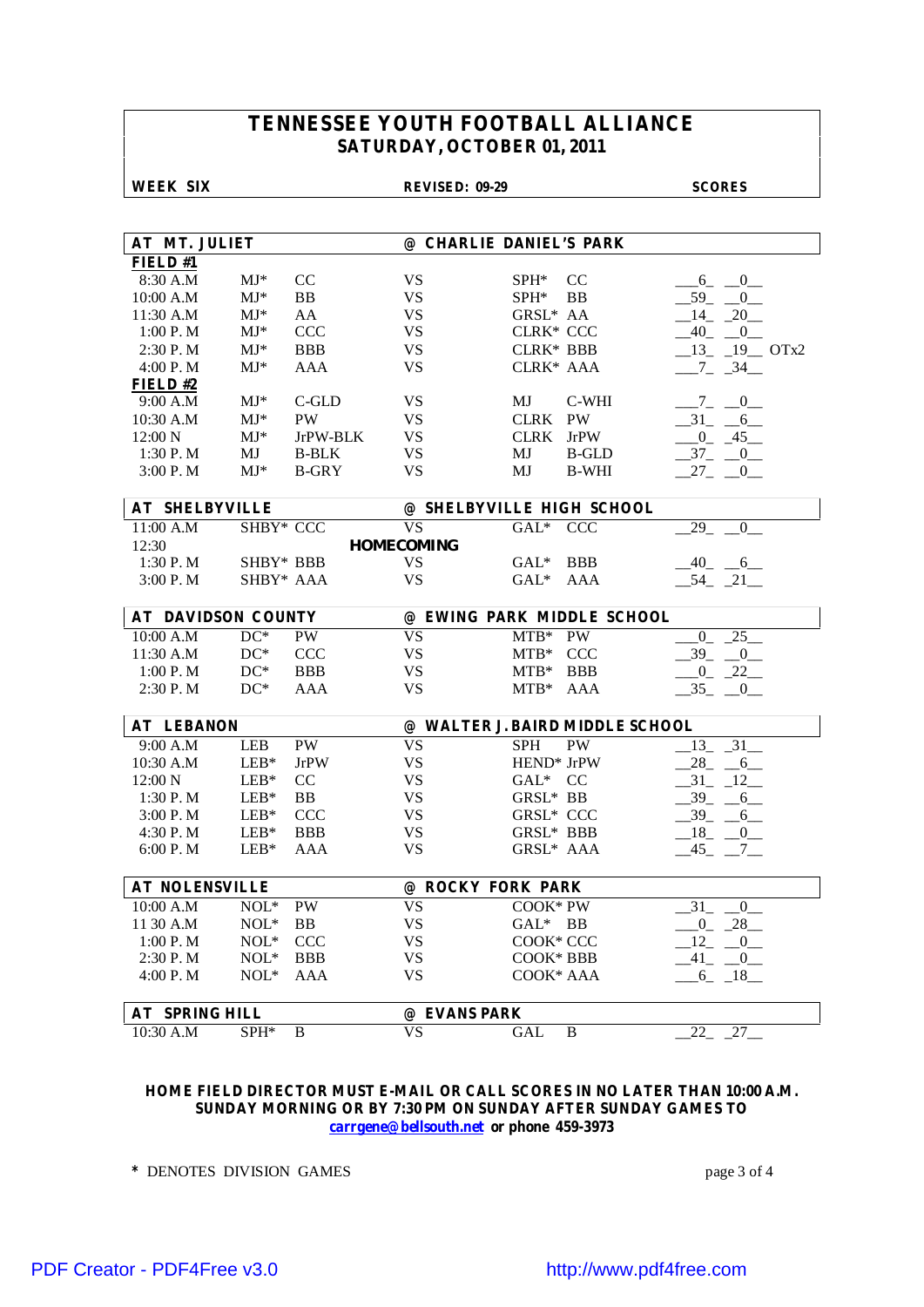### **WEEK SIX REVISED: 09-29 SCORES**

| <b>TYFA COMMUNITY'S</b> |                                       |  |             |                                |             |                            |  |  |  |  |  |
|-------------------------|---------------------------------------|--|-------------|--------------------------------|-------------|----------------------------|--|--|--|--|--|
| <b>ANT</b>              | Antioch Falcons                       |  | ES          | East Side Bobcats              | ΜJ          | Mt. Juliet Bears           |  |  |  |  |  |
| BV                      | <b>Bellevue Steelers</b>              |  | <b>FRA</b>  | <b>Franklin Cowboys</b>        | <b>MFB</b>  | Murfreesboro Mustangs      |  |  |  |  |  |
| <b>BORD</b>             | Bordeaux Eagles                       |  | GAL         | Gallatin Green Wave            | <b>NOLE</b> | Nolensville Panthers       |  |  |  |  |  |
| <b>BW</b>               | <b>Brentwood Blaze</b>                |  | GOOD        | Goodlettsville Trojans         | ΟH          | Old Hickory Bulldogs       |  |  |  |  |  |
| <b>CLRK</b>             | Clarksville Greyhounds                |  | <b>GRSL</b> | <b>Grassland Golden Eagles</b> | <b>SHBY</b> | <b>Shelbyville Eagles</b>  |  |  |  |  |  |
| COOK                    | Cookeville Cavaliers                  |  | <b>HEND</b> | Hendersonville Titans          | <b>SMY</b>  | Smyrna Bulldogs            |  |  |  |  |  |
| DC                      | Davidson Co. Colts                    |  | LEB         | Lebanon Blue Devils            | <b>SPH</b>  | <b>Spring Hill Raiders</b> |  |  |  |  |  |
| D/H                     | Donelson-Hermitage<br><b>Warriors</b> |  | <b>MTB</b>  | Middle Tennessee Bulldogs      | WAV         | Waverly-Belmont Bulldogs   |  |  |  |  |  |

|            | <b>COLORS</b> |     |               |            |       |            |        |            |        |  |  |
|------------|---------------|-----|---------------|------------|-------|------------|--------|------------|--------|--|--|
| <b>BLK</b> | <b>Black</b>  | CRD | Cardinal<br>. | GRN        | Green | <b>PRP</b> | ˈurɒle | <b>SLV</b> | Silver |  |  |
| <b>BLU</b> | <b>Blue</b>   | GLD | Gold          | <b>GRY</b> | Grav  | <b>RED</b> | Red    | WHI        | White  |  |  |

**\*** DENOTES DIVISION GAMES page 4 of 4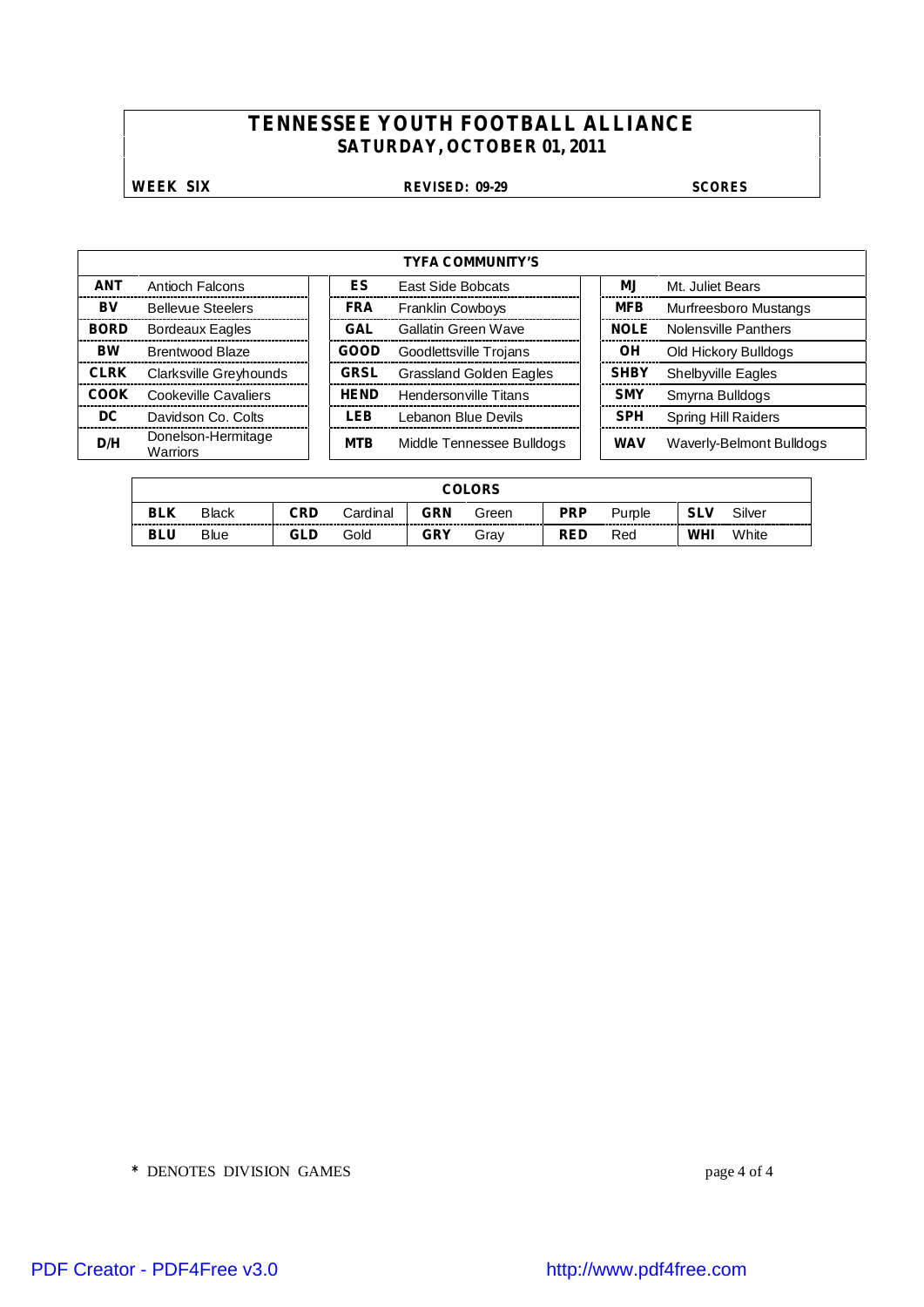### **WEEK SEVEN SCORES**

| <b>AT BORDEAUX</b>       |                   |               |                    |            | @ TED RHODES FIELDS METRO CENTER |                                 |
|--------------------------|-------------------|---------------|--------------------|------------|----------------------------------|---------------------------------|
| FIELD#1                  |                   |               |                    |            |                                  |                                 |
| 8:00 A.M                 | <b>BORD* CCC</b>  |               | <b>VS</b>          | $ANT^*$    | <b>CCC</b>                       | $24 \quad 0$                    |
| 9:30 A.M.                | <b>BORD* AAA</b>  |               | <b>VS</b>          | $ANT*$     | AAA                              | $\sim$ 1<br>0_ Forfeit          |
| 11:30 A.M                |                   |               | <b>HOMECOMING</b>  |            |                                  |                                 |
| 12:30 P.M                | <b>BORD*</b> PW   |               | <b>VS</b>          | $ANT^*$    | <b>PW</b>                        | $-47 - 0$                       |
| 2:00 P.M.                | <b>BORD* VAR</b>  |               | <b>VS</b>          | CLRK* VAR  |                                  | $-50$ $-14$                     |
| FIELD#2                  |                   |               |                    |            |                                  |                                 |
| 8:15 A.M                 | $BORD^* A$        |               | <b>VS</b>          | FRA*       | A-WHI                            | $-20$ $-0$                      |
| 9:45 A.M                 | <b>BORD CC</b>    |               | <b>VS</b>          | MJ         | CC                               | $-6 - 14$                       |
| 11:30 A.M                |                   |               | <b>HOMECOMING</b>  |            |                                  |                                 |
| 12:45 P.M                | BORD AA           |               | <b>VS</b>          | D/H        | AA                               | $-37 - 0$                       |
| 2:15 P.M                 | <b>BORD* BBB</b>  |               | <b>VS</b>          | $ANT*$     | <b>BBB</b>                       | $-40$<br>$\overline{0}$         |
| FIELD#3                  |                   |               |                    |            |                                  |                                 |
| 8:30 A.M                 | <b>BORD*</b> B    |               | <b>VS</b>          | $FRA*$     | <b>B-WHI</b>                     | $-6$ $-7$ $-$                   |
| 10:00 A.M                | BORD C            |               | <b>VS</b>          | <b>BW</b>  | C-WHI                            | $-19$ $-$<br>$\overline{0}$     |
| 11:30 A.M                |                   |               | <b>HOMECOMING</b>  |            |                                  |                                 |
| 1:00 P.M                 | <b>BORD*</b> JrPW |               | <b>VS</b>          | $SMY^*$    | JrPW-PRP                         | $-32$ $-0$                      |
| 2:30 P.M                 | <b>BORD BB</b>    |               | <b>VS</b>          | GOOD BB    |                                  | $-6 - 0$                        |
|                          |                   |               |                    |            |                                  |                                 |
| <b>AT BRENTWOOD</b>      |                   |               | @ CROCKETT PARK    |            |                                  |                                 |
| FIELD#1                  |                   |               |                    |            |                                  |                                 |
| 9:00 A.M                 | $BW^*$            | BB            | <b>VS</b>          | $D/H^*$    | BB                               | $-26$<br>$-0$                   |
| 10:30 A.M                | $\rm BW^{*}$      | <b>B-BLK</b>  | <b>VS</b>          | $OH*$      | B                                | 18<br>6                         |
| 12:00 N                  | $\rm BW^{*}$      | <b>CCC</b>    | <b>VS</b>          | $D/H^*$    | CCC                              | 14<br>$7_{-}$                   |
| 1:30 P.M                 | $\rm BW^{*}$      | <b>BBB</b>    | <b>VS</b>          | $D/H^*$    | <b>BBB</b>                       | $-46 - 12$                      |
| 3:00 P.M                 | $\rm BW^*$        | <b>AAA</b>    | <b>VS</b>          | $D/H^*$    | <b>AAA</b>                       | $-6 - 21$                       |
| 4:30 P.M                 | $BW^*$            | <b>B-GRY</b>  | <b>VS</b>          | $FRA*$     | $B-BLU-2$                        | $-26$ $-0$                      |
| 6:00 P.M                 | $BW^*$            | <b>VAR</b>    | <b>VS</b>          | $D/H^*$    | <b>VAR</b>                       | $-0$ $-48$                      |
| FIELD#2                  |                   |               |                    |            |                                  |                                 |
| 9:00 A.M                 | BW                | F-WHI         | <b>VS</b>          | BW         | F-BLU                            | $-39 - 45$                      |
| 10:00 A.M                | $BW^*$            | A-RED         | <b>VS</b>          | $BW^*$     | A-BLU                            | $28 - 14$                       |
| 11:30 P.M                | $BW^*$            | A-BLK         | <b>VS</b>          | $BW^*$     | A-WHI                            | $\overline{0}$<br>$\frac{7}{ }$ |
|                          | $BW^*$            | <b>PW</b>     | <b>VS</b>          | $D/H^*$    | PW                               | 25                              |
| 1:00 P. M                |                   | $B-BLU-2$     | <b>VS</b>          | $BW^*$     | B-RED-2                          | 0<br>$-31$ $-$                  |
| 2:30 P.M                 | $BW^*$            |               |                    |            |                                  | $6$ <sub>—</sub>                |
| 4:00 P.M                 | <b>BW</b>         | $B-BLU-1$     | <b>VS</b>          | BW         | <b>B-GLD</b>                     | $-15$ $-0$                      |
| FIELD#3                  |                   |               |                    |            |                                  |                                 |
| 9:00 A.M                 | <b>BW</b>         | F-GLD         | <b>VS</b>          | BW         | F-BLK                            | $-13$ $-24$                     |
| 10:00 AM                 | $\rm BW^{*}$      | C-RED         | <b>VS</b>          | $D/H^*$    | $\mathcal{C}$                    | $13 - 38$                       |
| 11:30 A.M                | <b>BW</b>         | C-BLU         | VS                 |            | FRA C-BLU                        | $-0$ $-6$                       |
| 1:00 P.M                 | $BW^*$            | <b>JrPW</b>   | VS                 | $SMY*$     | JrPW-GLD                         | $-12 - 18$                      |
| 2:30 P.M                 | $BW^*$            | CC            | <b>VS</b>          | $D/H^*$    | CC                               | $8 - 37$                        |
| 4:00 P.M                 | $BW^*$            | B-RED-1       | <b>VS</b>          | $BW^*$     | <b>B-WHI</b>                     | $-7 - -6$                       |
| <b>AT FRANKLIN</b>       |                   |               | @ COWBOY COMPLEX   |            |                                  |                                 |
| FIELD#1                  |                   |               |                    |            |                                  |                                 |
| 9:00 A.M                 | <b>FRA</b>        | A-BLU         | VS                 | <b>FRA</b> | A-SLV                            | $-18$ $-0$                      |
|                          |                   |               |                    |            |                                  |                                 |
| <b>AT GOODLETTSVILLE</b> |                   |               | @ MOSS WRIGHT PARK |            |                                  |                                 |
| FIELD #4<br>12:30 P.M    |                   | GOOD JrPW-GLD | VS                 |            | GOOD JrPW-BLU                    | $-0$ $-31$                      |

**\*** DENOTES DIVISION GAMES page 1 of 4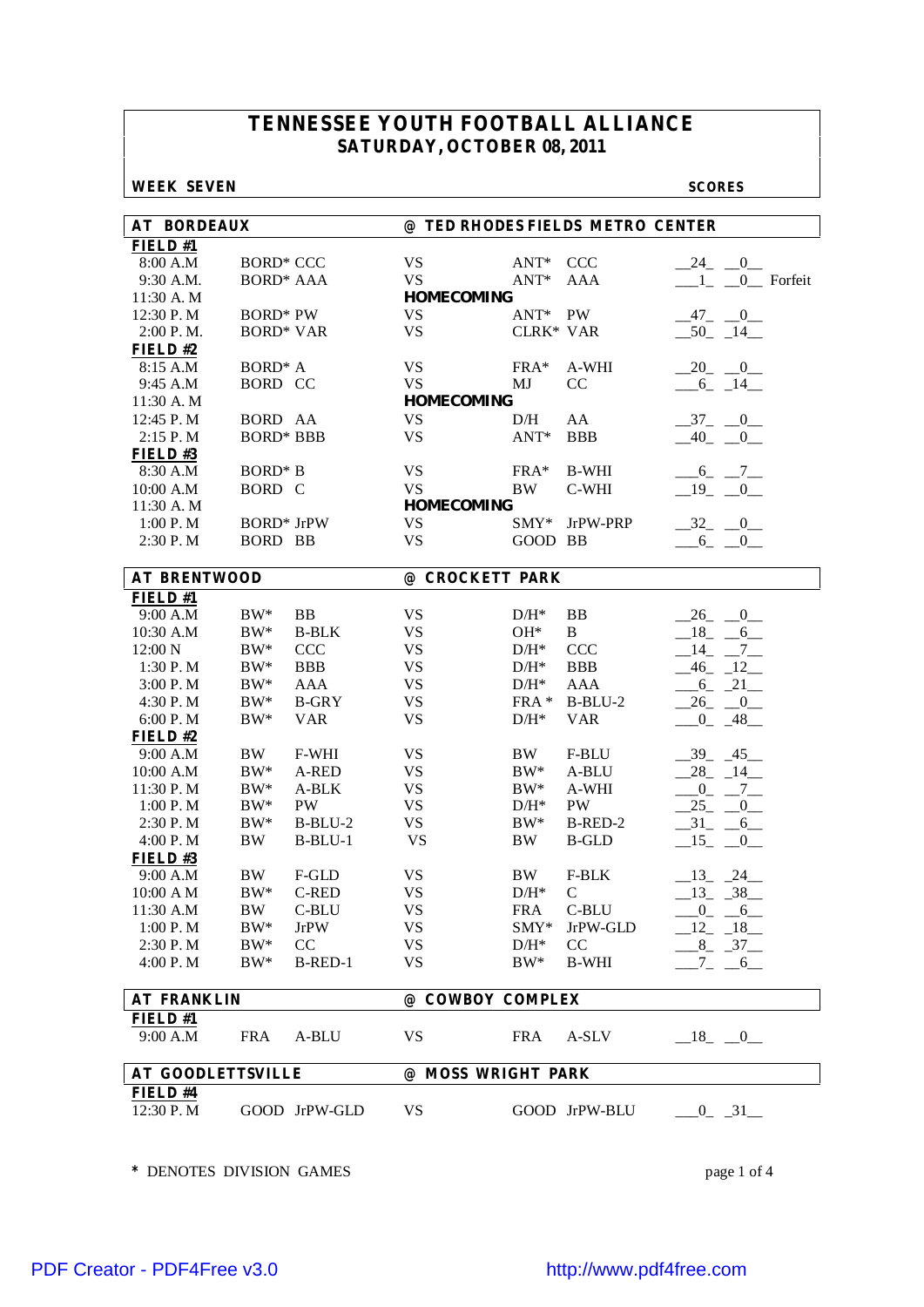### **WEEK SEVEN SCORES**

| <b>AT MURFREESBORO</b>     |                  |                  | @ MIDDLE POINT SPORTS COMPLEX         |                           |               |                         |
|----------------------------|------------------|------------------|---------------------------------------|---------------------------|---------------|-------------------------|
| $F$ <b>IELD</b> #1         |                  |                  |                                       |                           |               |                         |
| 9:00 A.M                   | $MFB*$           | <b>AAA</b>       | <b>VS</b>                             | $FRA*$                    | <b>AAA</b>    | $-0$ $-26$              |
| 10:40 A.M                  | ${\rm MFB^*}$    | <b>CCC</b>       | <b>VS</b>                             | $FRA*$                    | <b>CCC</b>    | $-0$ $-19$              |
| 12:20 P.M                  | $MFB*$           | <b>BBB</b>       | <b>VS</b>                             | $FRA*$                    | <b>BBB</b>    | $33 - 8$                |
| 2:00 P. M                  | $MFB*$           | AA               | <b>VS</b>                             | $FRA*$                    | AA            | $-0$ $-12$              |
| 3:40 P.M                   | $MFB*$           | <b>BB</b>        | <b>VS</b>                             | $FRA*$                    | BB            | $0 - 62$                |
| FIELD#2                    |                  |                  |                                       |                           |               |                         |
| 9:30 A.M                   | $MFB*$           | CC               | <b>VS</b>                             | $FRA*$                    | CC            | $-14$ $-22$             |
| 11:10 A.M                  | $MFB*$           | <b>JrPW</b>      | <b>VS</b>                             | $FRA*$                    | $Jr-PW$       | 14 12                   |
| 12:50 P.M                  | ${\rm MFB^*}$    | <b>PW</b>        | <b>VS</b>                             | $FRA*$                    | <b>PW</b>     | $-40$ $-0$              |
| 2:30 P.M                   | $MFB*$           | C                | <b>VS</b>                             | $FRA*$                    | C-SLV         | $-33 - 0$               |
| 4:10 P.M                   | $MFB*$           | B                | <b>VS</b>                             | $FRA*$                    | <b>B-SLV</b>  | $-6 - 39$               |
|                            |                  |                  |                                       |                           |               |                         |
| <b>AT SMYRNA</b>           |                  |                  | @ LEE VICTORY REC. PARK               |                           |               |                         |
| <b>GENE CARR FIELD</b>     |                  |                  |                                       |                           |               |                         |
| 8:30 A.M                   | SMY*             | C-GLD/GLD        | <b>VS</b>                             | $GOOD*C$                  |               | $-21 - 15$              |
| 10:00 A.M                  | $SMY*$           | C-WHI            | <b>VS</b>                             | $SMY*$ C-PRP              |               | $-6$ $-0$ OT            |
| 11:30 A.M                  | $SMY*$           | <b>PW</b>        | <b>VS</b>                             | $OH*$                     | PW            | 19 13 OT x3             |
| 1:00 P. M                  | <b>SMY</b>       | <b>B-PRP/BLK</b> | <b>VS</b>                             | <b>FRA</b>                | $B-SLV-2$     | $-14$ $-0$              |
| 2:30 P.M                   | <b>SMY</b>       | B-WHI/PRP-2      | <b>VS</b>                             | <b>FRA</b>                | <b>B-CARD</b> | $19 - 39$               |
| 4:00 P.M                   | $SMY*$           | <b>BB</b>        | <b>VS</b>                             | $OH*$                     | BB            | 41 6                    |
| 5:30 P.M                   | SMY*             | AA               | <b>VS</b>                             | $OH*$                     | AA            | $-6 - 49$               |
| <b>DONNIE CARTER FIELD</b> |                  |                  |                                       |                           |               |                         |
| 9:00 A.M                   | <b>SMY</b>       | <b>B-PRP/PRP</b> | <b>VS</b>                             | <b>SMY</b>                | B-WHI/PRP-1   | $0 - 40$                |
| 10:30 A.M                  | SMY              | <b>VAR</b>       | <b>VS</b>                             | OН                        | <b>VAR</b>    | $-0$ $-20$              |
| 12:00 N                    | SMY              | B-GLD/GLD        | <b>VS</b>                             | <b>FRA</b>                | $B-BLU-1$     | $-33 - 32$              |
| 1:30 P. M                  | <b>SMY</b>       | A                | <b>VS</b>                             | BW.                       | A-GLD         | $-0$ $-33$              |
| 3:00 P. M                  | $SMY*$           | <b>CCC</b>       | <b>VS</b>                             | $OH*$                     | CCC           | $-33$<br>$-0$           |
| 4:30 P.M                   | $SMY*$           | <b>BBB</b>       | <b>VS</b>                             | $OH*$                     | BBB           | $-32 - 6$               |
| 6:00 P. M                  | $SMY*$           | AAA              | VS                                    | OH*                       | AAA           | $-8$ $-45$              |
|                            |                  |                  |                                       |                           |               |                         |
| <b>AT BELLEVUE</b>         | $BV^*$           | CC               | @ BELLEVUE MIDDLE SCHOOL<br><b>VS</b> |                           | CC            |                         |
| 9:00 A.M<br>10:30 A.M      |                  | <b>PW</b>        | <b>VS</b>                             | $LEB*$<br>$\mathrm{ES}^*$ | <b>PW</b>     | $-14$<br>$\overline{0}$ |
|                            | $BV^*$           |                  |                                       |                           |               | $-6$ $-15$              |
| 12:00 N<br>1:30 P.M        | $BV^*$           | <b>BB</b>        | <b>VS</b><br><b>VS</b>                | $LEB*$<br>$\mathrm{ES}^*$ | <b>BB</b>     | $-46 - 0$               |
|                            | $BV^*$           | <b>CCC</b>       |                                       |                           | CCC           | $-0$ $-34$              |
| 3:00 P. M                  | $BV^*$           | <b>BBB</b>       | <b>VS</b>                             | $ES^*$                    | BBB           | $-58$ <sub>-</sub> $-5$ |
| 4:30 P.M                   | $BV^*$           | AAA              | <b>VS</b>                             | $ES^*$                    | AAA           | $23 - 25$               |
| <b>AT CLARKSVILLE</b>      |                  |                  | @ NORTHWEST HIGH SCHOOL               |                           |               |                         |
| 9:00 A.M                   | CLRK PW          |                  | <b>VS</b>                             | GAL                       | <b>PW</b>     | 13<br>6                 |
| 10:30 A.M                  | <b>CLRK* CCC</b> |                  | <b>VS</b>                             | SHBY* CCC                 |               | $-0$ $-13$              |
| 12:00 N                    | <b>CLRK* BBB</b> |                  | <b>VS</b>                             | SHBY* BBB                 |               | $-6 - 40$               |
| 1:30 P.M                   | CLRK* AAA        |                  | <b>VS</b>                             | SHBY* AAA                 |               | $12 - 31$               |
|                            |                  |                  |                                       |                           |               |                         |

**\*** DENOTES DIVISION GAMES page 2 of 4

[PDF Creator - PDF4Free v3.0 http://www.pdf4free.com](http://www.pdfpdf.com/0.htm)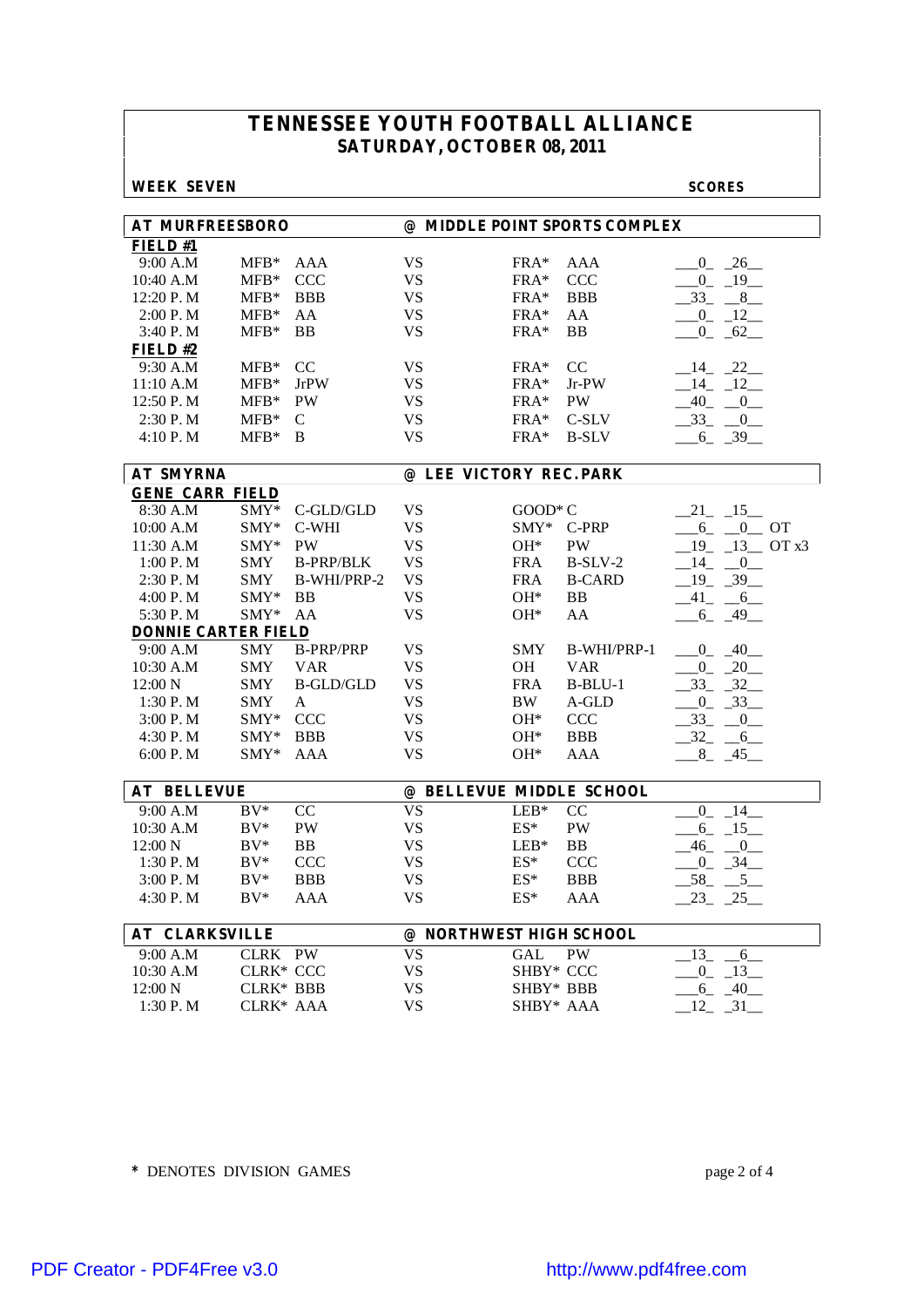### **WEEK SEVEN SCORES**

| <b>AT GALLATIN</b>        |                     |              | @ TRIPLE CREEK PARK       |                       |                            |                |
|---------------------------|---------------------|--------------|---------------------------|-----------------------|----------------------------|----------------|
| FIELD#1                   |                     |              |                           |                       |                            |                |
| 10:00 A.M                 | $GAL^*$             | BB           | <b>VS</b>                 | HEND <sup>*</sup> BB  |                            | $-24$ $-6$     |
| 11:30 A.M                 | $GAL^*$             | <b>CCC</b>   | VS                        | HEND <sup>*</sup> CCC |                            | $-0$ $-46$     |
| 1:00 P. M                 | $GAL^*$             | <b>BBB</b>   | <b>VS</b>                 | HEND <sup>*</sup> BBB |                            | $-26$ $-19$    |
| 2:30 P.M                  | $GAL^*$             | AAA          | <b>VS</b>                 | HEND <sup>*</sup> AAA |                            | $-33 - 26$     |
| FIELD#2                   |                     |              |                           |                       |                            |                |
| 10:30 A.M                 | $GAL^*$             | CC           | <b>VS</b>                 | HEND <sup>*</sup> CC  |                            | $-18$ $-20$    |
| 12:00 N                   | $GAL^*$             | - B          | <b>VS</b>                 | $HEND^* B$            |                            | $-0$ $-6$      |
|                           |                     |              |                           |                       |                            |                |
| <b>AT HENDERSONVILLE</b>  |                     |              | @ DRAKE'S CREEK PARK      |                       |                            |                |
| <b>FIELD#1</b>            |                     |              |                           |                       |                            |                |
| 9:30 A.M                  | HEND <sup>*</sup> C |              | VS                        | $MJ^*$                | C-GLD                      | $-7 - 14$      |
| 11:00 A.M                 | HEND* JrPW          |              | <b>VS</b>                 | $MJ^*$                | JrPW-GLD                   | $-0$ $-20$     |
|                           |                     |              |                           |                       |                            |                |
| AT MT. JULIET             |                     |              | @ CHARLIE DANIEL PARK     |                       |                            |                |
| FIELD#1                   |                     |              |                           |                       |                            |                |
| 5:00 P.M                  | $MJ^*$              | <b>B-GLD</b> | VS                        | $MJ^*$                | <b>B-BLK</b>               | $-0$ $-19$     |
| 6:30 P.M                  | $MJ^*$              | <b>B-WHI</b> | <b>VS</b>                 | $BV^*$                | B                          | $-0$ $-25$     |
|                           |                     |              |                           |                       |                            |                |
| <b>AT WAVERLY BELMONT</b> |                     |              |                           |                       | @ TENN. PREPARATORY SCHOOL |                |
| 10:00 A.M                 | WAV* PW             |              | <b>VS</b>                 | $MJ^*$                | <b>PW</b>                  | $6 - 12$       |
| $11:30$ A.M               | WAV* CCC            |              | <b>VS</b>                 | $MJ^*$                | <b>CCC</b>                 | $-0$ $-30$     |
| 1:00 P. M                 | WAV* BBB            |              | <b>VS</b>                 | $MJ^*$                | <b>BBB</b>                 | $-18$ $-0$     |
| 2:30 P.M                  | WAV* AAA            |              | <b>VS</b>                 | $MJ^*$                | <b>AAA</b>                 | $21 - 14$      |
|                           |                     |              |                           |                       |                            |                |
| <b>AT COOKEVILLE</b>      |                     |              | @ COOKEVILLE HIGH SCHOOL  |                       |                            |                |
| FIELD #1                  |                     |              |                           |                       |                            |                |
| 10:00 A.M                 | $COOK*AA$           |              | <b>VS</b>                 | $MJ *$                | AA                         | $6 - 0$        |
| 11:30 A.M                 | COOK* AAA           |              | <b>VS</b>                 | $MTB*$                | AAA                        | 12 0           |
| 1:00 P. M                 | COOK* PW            |              | <b>VS</b>                 | $MTB*$                | PW                         | $-7 - 27$      |
| $2:30$ P. M               | COOK* CCC           |              | <b>VS</b>                 | $MTB*$                | <b>CCC</b>                 | $-12 - 20$     |
| 4:00 P.M                  | COOK* BBB           |              | <b>VS</b>                 | $MTB*$                | <b>BBB</b>                 | $-0$ $-34$     |
|                           |                     |              |                           |                       |                            |                |
| <b>AT GRASSLAND</b>       |                     |              | @ GRASSLAND MIDDLE SCHOOL |                       |                            |                |
| FIELD#1                   |                     |              |                           |                       |                            |                |
| 10:00 A.M                 | GRSL* BBB           |              | <b>VS</b>                 | $DC^*$                | <b>BBB</b>                 | $-6 - 13$      |
| 11:30 A.M                 | GRSL* AAA           |              | <b>VS</b>                 | $DC^*$                | <b>AAA</b>                 | $-0$ $-47$     |
| FIELD#1                   |                     |              |                           |                       |                            |                |
| 10:30 A.M                 | GRSL BB             |              | VS                        | MJ                    | BB                         | $-5$ $-57$ $-$ |
| 12:00 N                   | <b>GRSL* CCC</b>    |              | <b>VS</b>                 | $DC^*$                | <b>CCC</b>                 | $6 - 19$       |
|                           |                     |              |                           |                       |                            |                |
| <b>AT LEBANON</b>         |                     |              | @ LEBANON HIGH SCHOOL     |                       |                            |                |
| 9:00 A.M                  | $LEB*$              | <b>JrPW</b>  | <b>VS</b>                 | $MJ^*$                | JrPW-BLK                   | 7<br>$34_{-}$  |
| 10:30 A.M                 | LEB                 | PW           | <b>VS</b>                 | DC                    | PW                         | 32<br>0        |

**\*** DENOTES DIVISION GAMES page 3 of 4

[PDF Creator - PDF4Free v3.0 http://www.pdf4free.com](http://www.pdfpdf.com/0.htm)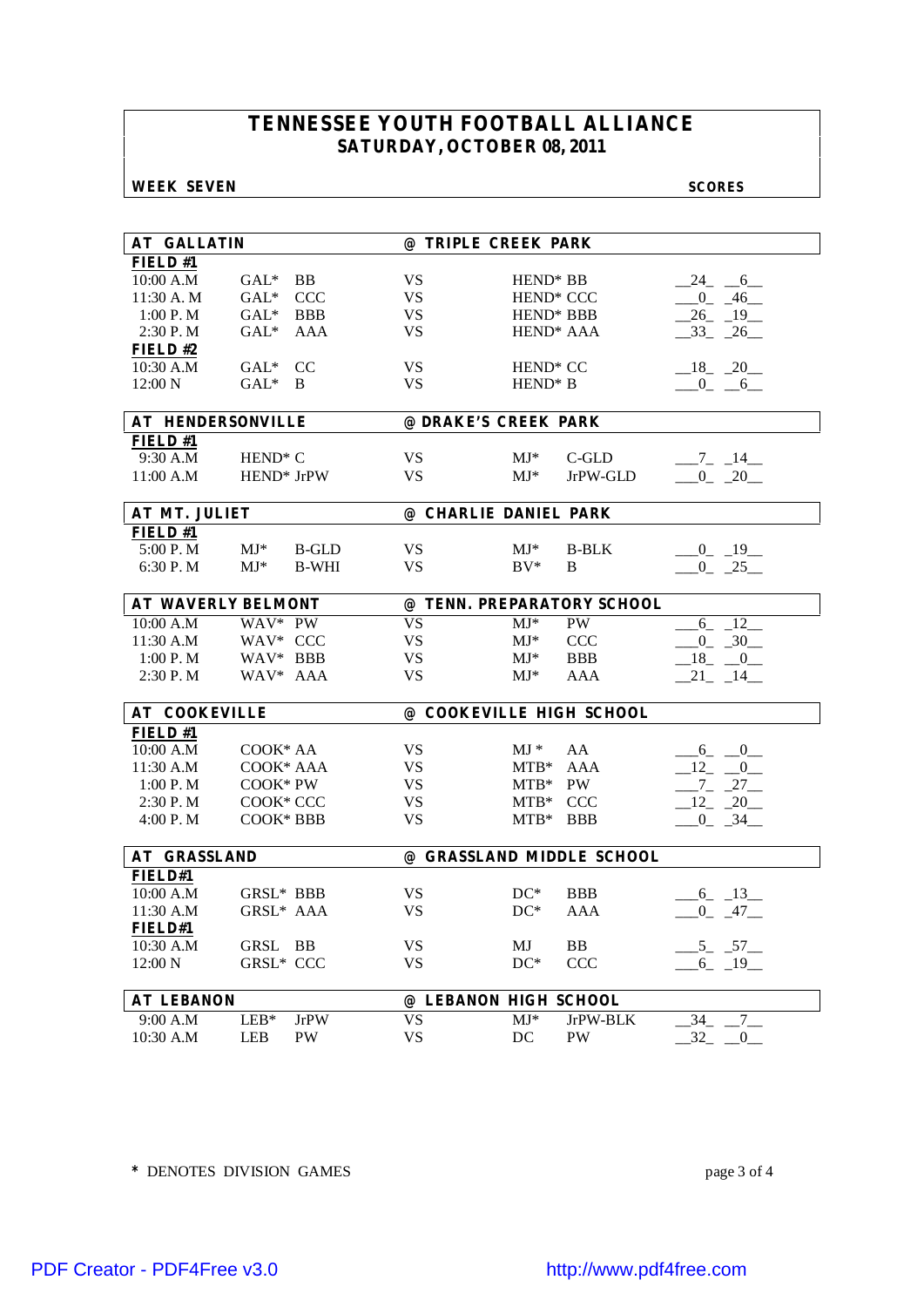### **WEEK SEVEN SCORES**

| AT SPRING HILL |         |            | <b>EVANS PARK</b><br>(a) |                       |            |
|----------------|---------|------------|--------------------------|-----------------------|------------|
| 8:00 A.M       | $SPH^*$ | CC.        | VS                       | $SMY*$<br>CC.         | 33         |
| 9:30 A.M       | $SPH^*$ | C          | VS                       | $MJ*$<br>$C-BLK$      | 39         |
| 11:00 A.M      | $SPH^*$ | <b>PW</b>  | VS                       | $NOL*$<br><b>PW</b>   | 32<br>- 18 |
| 12:30 P.M      | $SPH^*$ | B          | VS                       | $MJ*$<br>B-GRY        | 12<br>57   |
| 2:00 P. M      | $SPH^*$ | AA         | VS                       | GRSL <sup>*</sup> AA  | 42         |
| 3:30P. M       | $SPH^*$ | <b>BB</b>  | VS                       | $NOL*$<br><b>BB</b>   | 12<br>6    |
| 5:00 P. M      | $SPH*$  | CCC.       | VS                       | $NOL^*$<br><b>CCC</b> | - 13<br>12 |
| 6:30P. M       | $SPH^*$ | <b>BBB</b> | VS                       | $NOL^*$<br><b>BBB</b> |            |
| 8:00 P. M      | $SPH*$  | AAA        | VS                       | $NOL^*$<br>AAA        | 25         |

### **HOME FIELD DIRECTOR MUST E-MAIL OR CALL SCORES IN NO LATER THAN 10:00 A.M. SUNDAY MORNING OR BY 7:30 PM ON SUNDAY AFTER SUNDAY GAMES TO carrgene@bellsouth.net or phone 459-3973**

|             | <b>TYFA COMMUNITY'S</b>        |  |             |                                |  |             |                            |  |  |  |  |  |
|-------------|--------------------------------|--|-------------|--------------------------------|--|-------------|----------------------------|--|--|--|--|--|
| <b>ANT</b>  | Antioch Falcons                |  | ES          | <b>East Side Bobcats</b>       |  | МJ          | Mt. Juliet Bears           |  |  |  |  |  |
| BV          | <b>Bellevue Steelers</b>       |  | <b>FRA</b>  | <b>Franklin Cowboys</b>        |  | <b>MFB</b>  | Murfreesboro Mustangs      |  |  |  |  |  |
| <b>BORD</b> | Bordeaux Eagles                |  | <b>GAL</b>  | Gallatin Green Wave            |  | <b>NOLE</b> | Nolensville Panthers       |  |  |  |  |  |
| <b>BW</b>   | Brentwood Blaze                |  | <b>GOOD</b> | Goodlettsville Trojans         |  | OН          | Old Hickory Bulldogs       |  |  |  |  |  |
| <b>CLRK</b> | Clarksville Greyhounds         |  | <b>GRSL</b> | <b>Grassland Golden Eagles</b> |  | <b>SHBY</b> | <b>Shelbyville Eagles</b>  |  |  |  |  |  |
| COOK        | Cookeville Cavaliers           |  | <b>HEND</b> | Hendersonville Titans          |  | <b>SMY</b>  | Smyrna Bulldogs            |  |  |  |  |  |
| DC          | Davidson Co. Colts             |  | LEB         | Lebanon Blue Devils            |  | <b>SPH</b>  | <b>Spring Hill Raiders</b> |  |  |  |  |  |
| D/H         | Donelson-Hermitage<br>Warriors |  | <b>MTB</b>  | Middle Tennessee Bulldogs      |  | <b>WAV</b>  | Waverly-Belmont Bulldogs   |  |  |  |  |  |

| <b>COLORS</b> |                                                                                                |     |                     |                             |      |            |                                      |     |       |  |
|---------------|------------------------------------------------------------------------------------------------|-----|---------------------|-----------------------------|------|------------|--------------------------------------|-----|-------|--|
| <b>BLK</b>    | <b>PRP</b><br>CRD<br>GRN<br><b>SLV</b><br>Silver<br><b>Black</b><br>Cardinal<br>Green<br>Pumle |     |                     |                             |      |            |                                      |     |       |  |
| <b>BLU</b>    | -------<br><b>Blue</b>                                                                         | GLD | -----------<br>Gold | -------------<br><b>GRY</b> | Grav | <b>RED</b> | -----------------------------<br>Red | WHI | White |  |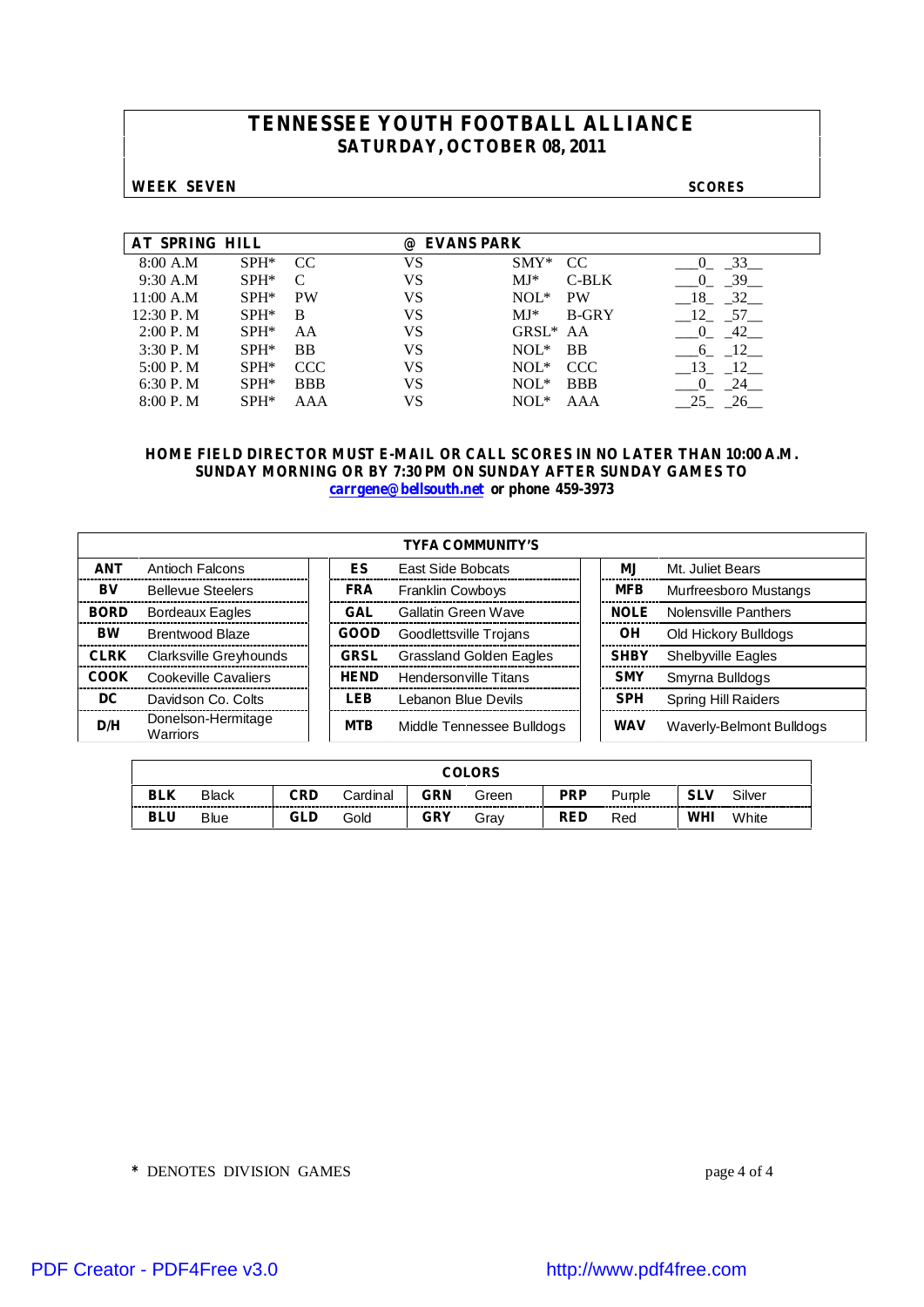### **WEEK EIGHT SCORES**

| <b>AT BRENTWOOD</b>      |              |                              | @ CROCKETT PARK        |                           |               |                                  |
|--------------------------|--------------|------------------------------|------------------------|---------------------------|---------------|----------------------------------|
| FIELD#1                  |              |                              |                        |                           |               |                                  |
| 8:00 A.M                 | $BW^*$       | A-BLU                        | <b>VS</b>              | FRA*                      | A-WHI         | $-22$<br>$-6$                    |
| 9:30 A.M                 | <b>BW</b>    | A-GLD                        | <b>VS</b>              | <b>FRA</b>                | A-SLV         | 20<br>0                          |
| 11:00 A.M                | $BW^*$       | A-RED                        | <b>VS</b>              | BORD <sup>*</sup> A       |               | $6 - 33$                         |
| 12:30 P.M                | $\rm BW^{*}$ | A-WHI                        | <b>VS</b>              | FRA*                      | A-BLU         | 13<br>$-12$                      |
| 2:00 P.M                 | $\rm BW^*$   | AA                           | <b>VS</b>              | $D/H^*$                   | AA            | $-34$<br>$-0$                    |
| 3:30 A.M                 | $\rm BW^*$   | CCC                          | <b>VS</b>              | $ANT*$                    | CCC           | $-40 - 0$                        |
| 5:00 P.M                 | $BW^*$       | <b>BBB</b>                   | <b>VS</b>              | $ANT*$                    | <b>BBB</b>    | $-26$ $-6$                       |
| 6:30 P.M                 | $BW^*$       | <b>AAA</b>                   | <b>VS</b>              | $ANT*$                    | <b>AAA</b>    | $-6 - 50$                        |
| FIELD#2                  |              |                              |                        |                           |               |                                  |
| 8:30 A.M                 | <b>BW</b>    | CC                           | <b>VS</b>              | <b>FRA</b>                | $\rm CC$      | $-26 - 6$                        |
| 10:00 A.M                | <b>BW</b>    | F-BLK                        | <b>VS</b>              | BW                        | F-BLU         | $-30 - 31$                       |
| 11:00 A.M                | <b>BW</b>    | <b>PW</b>                    | <b>VS</b>              | <b>ANT</b>                | PW            | 12<br>$-6$                       |
| 12:30 P.M                | $\rm BW^*$   | <b>B-WHI</b>                 | <b>VS</b>              | FRA*                      | $B-BLU-1$     | $26 - 0$                         |
| 2:00 P.M                 | $BW^*$       | <b>B-GLD</b>                 | <b>VS</b>              | $FRA*$                    | $B-SLV-1$     | $-0$ $-44$                       |
| 3:30 P.M                 | $BW^*$       | $B-BLU-1$                    | <b>VS</b>              | FRA*                      | <b>B-WHI</b>  | $-12 - 26$                       |
| 5:00 P.M                 | <b>BW</b>    | <b>BB</b>                    | <b>VS</b>              | BV                        | <b>BB</b>     | $-23$<br>$\overline{\mathbf{0}}$ |
| FIELD#3                  |              |                              |                        |                           |               |                                  |
| 8:00 A M                 | <b>BW</b>    | F-GLD                        | <b>VS</b>              | BW                        | F-WHI         |                                  |
| 9:00 A.M                 | $\rm BW^*$   | <b>JrPW</b>                  | <b>VS</b>              | $MFB*$                    | <b>JrPW</b>   | $-33$<br>$\overline{0}$          |
| 10:30 A.M                | $BW^*$       | $C-WHI$                      | <b>VS</b>              | $FRA*$                    | C-SLV         | $-6 - -0$                        |
| 12:00 N                  | <b>BW</b>    | <b>C-RED</b>                 | <b>VS</b>              | BW                        | $C-BLU$       | $-7 - 12$                        |
| 1:30 P.M                 | $BW^*$       | B-RED-2                      | <b>VS</b>              | $FRA*$                    | <b>B-CARD</b> | $-0$ $-30$                       |
| 3:00 P.M                 | <b>BW</b>    | $B-BLU-2$                    | <b>VS</b>              | BW                        | <b>B-BLK</b>  | $-18$<br>$-6$                    |
|                          |              |                              |                        |                           |               |                                  |
| <b>AT FRANKLIN</b>       |              |                              | @ COWBOY COMPLEX       |                           |               |                                  |
|                          |              |                              |                        |                           |               |                                  |
| FIELD#1                  |              |                              |                        |                           |               |                                  |
| 9:00 A.M                 | FRA*         | $B-BLU-2$                    | <b>VS</b>              | $SMY*$                    | B-WHI/PRP-2   | $-0$ $18$                        |
|                          |              |                              |                        |                           |               |                                  |
| <b>AT GOODLETTSVILLE</b> |              |                              | @ MOSS WRIGHT PARK     |                           |               |                                  |
| FIELD#1                  |              |                              |                        |                           |               |                                  |
| 12:00 N                  | GOOD* BB     |                              | <b>VS</b>              | $D/H^*$                   | BB            | $-34$<br>$-0$                    |
| 1:30 P.M                 | GOOD* AAA    |                              | <b>VS</b>              | $D/H^*$                   | <b>AAA</b>    | $-0$ $-44$                       |
| 3:00 P.M                 | GOOD* BBB    |                              | <b>VS</b>              | $D/H^*$                   | <b>BBB</b>    | $-55 - 18$                       |
| FIELD#2                  |              |                              |                        |                           |               |                                  |
| 12:30 P.M                | GOOD* PW     |                              | <b>VS</b>              | $D/H^*$                   | PW            | $0 - 12$                         |
| 2:00 P.M                 | GOOD* CC     |                              | <b>VS</b>              | $D/H^*$                   | CC            | $-14$ $-31$                      |
| 3:30 P.M                 |              | GOOD* JrPW-BLU               | <b>VS</b>              | <b>BORD*</b> JrPW         |               | $-25 - 18$                       |
|                          |              | @ POPE JOHN PAUL HIGH SCHOOL |                        |                           |               |                                  |
| 5:30 P.M                 | GOOD C       |                              | <b>VS</b>              | D/H                       | $\mathsf{C}$  | $-7$ $-6$ $-$                    |
| 7:00 P.M                 | GOOD* CCC    |                              | VS                     | $\mathrm{D/H^{*}}$        | <b>CCC</b>    | 28                               |
| <b>AT OLD HICKORY</b>    |              |                              | @ DUPONT MIDDLE SCHOOL |                           |               |                                  |
| 8:00 A.M                 | $OH*$        | B                            |                        |                           | $B-SLV/2$     | $\overline{0}$                   |
| 9:30 A.M                 | $OH*$        | PW                           | <b>VS</b><br>VS        | <b>FRA</b><br><b>BORD</b> | PW            | 36<br>$6_{-}$                    |
| 11:00 A.M                | $OH*$        |                              |                        |                           |               | $-20$                            |
|                          | $OH*$        | BB<br>AA                     | <b>VS</b><br><b>VS</b> | BORD BB<br>BORD AA        |               | $-14$<br>$6_{-}$<br>$-6$         |
| 12:30 P.M<br>2:00 P.M    |              | <b>HOMECOMING</b>            |                        |                           |               | 28                               |

**\*** DENOTES DIVISION GAMES page 1 of 4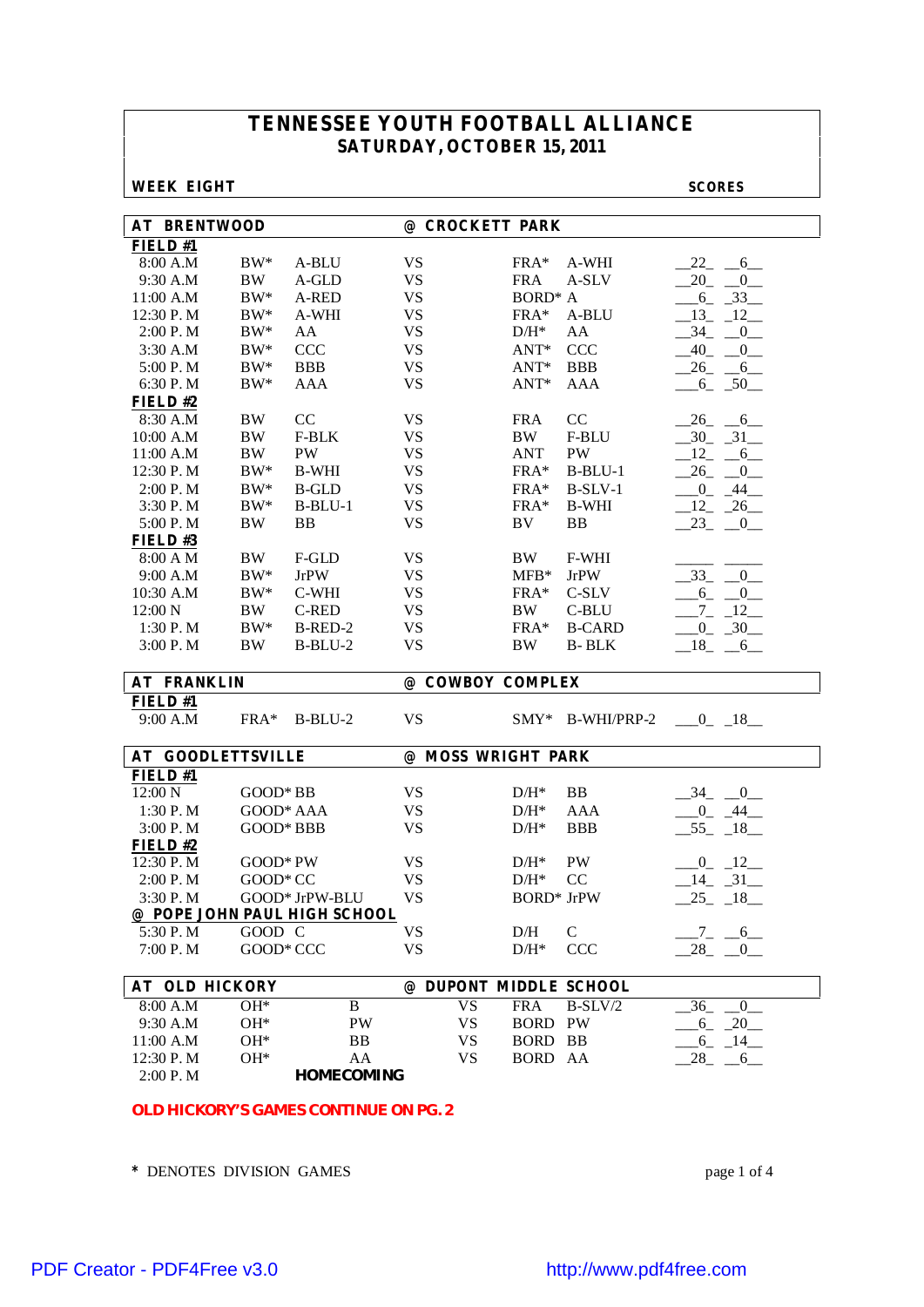| <b>WEEK EIGHT</b>                             |                                  |                                                      |           |                                    |                                                            |                          | <b>SCORES</b>                                         |
|-----------------------------------------------|----------------------------------|------------------------------------------------------|-----------|------------------------------------|------------------------------------------------------------|--------------------------|-------------------------------------------------------|
| 3:30P. M<br>5:00 P.M<br>6:30 P.M<br>8:00 P, M | $OH*$<br>$OH*$<br>$OH*$<br>$OH*$ | <b>CCC</b><br><b>BBB</b><br><b>AAA</b><br><b>VAR</b> |           | <b>VS</b><br>VS<br>VS<br><b>VS</b> | BORD CCC<br>BORD BBB<br><b>BORD AAA</b><br><b>BORD VAR</b> |                          | $-0$ $-39$<br>$-0$ $-33$<br>$-8$ $-19$<br>$0 \quad 6$ |
| <b>AT SMYRNA</b>                              |                                  |                                                      |           |                                    |                                                            | @ LEE VICTORY REC PARK   |                                                       |
| <b>GENE CARR FIELD</b>                        |                                  |                                                      |           |                                    |                                                            |                          |                                                       |
| 8:00 A.M                                      | $SMY*$                           | C-GLD/GLD                                            | <b>VS</b> |                                    | BORD <sup>*</sup> C                                        |                          | $-13$ $-25$                                           |
| 9:30 A.M                                      | SMY*                             | C-GLD/PRP                                            | <b>VS</b> |                                    | $MFB*$                                                     | $\mathcal{C}$            | $7_{-}$<br>$\overline{0}$                             |
| 11:00 A.M                                     | $SMY*$                           | <b>PW</b>                                            | <b>VS</b> |                                    | $MFB*$                                                     | <b>PW</b>                | $7\overline{ }$<br>13                                 |
| 12:30 P.M                                     | $SMY*$                           | C-PRP                                                | <b>VS</b> |                                    | $FRA*$                                                     | C-BLU                    | 29<br>$6\overline{6}$                                 |
| 2:00 P. M                                     | $SMY*$                           | B-WHI/PRP-1                                          | <b>VS</b> |                                    | $MFB*$                                                     | B                        | 34<br>$\overline{0}$                                  |
| 3:30 P.M                                      | <b>SMY</b>                       | <b>B-PRP/BLK</b>                                     | <b>VS</b> |                                    | <b>BW</b>                                                  | <b>B-GRY</b>             | $12 \t 14$                                            |
| 5:00 P.M                                      | <b>SMY</b>                       | A                                                    | <b>VS</b> |                                    | $BW^*$                                                     | A-BLK                    | $-6 - 44$                                             |
| 6:30 P.M                                      | $SMY*$                           | <b>BB</b>                                            | <b>VS</b> |                                    | $MFB*$                                                     | BB                       | $-52 - 18$                                            |
| 8:00 P.M                                      | SMY*                             | AA                                                   | <b>VS</b> |                                    | $MFB*$                                                     | AA                       | $19 - 48$                                             |
| <b>DONNIE CARTER FIELD</b>                    |                                  |                                                      |           |                                    |                                                            |                          |                                                       |
| 9:00 A.M                                      | $SMY*$                           | JrPW-WHI                                             | <b>VS</b> |                                    | $SMY*$                                                     | JrPW-GLD                 | 13 25                                                 |
| 10:30 A.M                                     | $SMY*$                           | JrPW-PRP                                             | <b>VS</b> |                                    | $FRA*$                                                     | <b>JrPW</b>              | $20 - 0$                                              |
| 12:00 N                                       | $SMY*$                           | CC                                                   | <b>VS</b> |                                    | $MFB*$                                                     | CC                       | 25<br>$6\overline{6}$                                 |
| 1:30 P.M                                      | $SMY*$                           | <b>B-PRP</b>                                         | <b>VS</b> |                                    | $BW^*$                                                     | B-RED-1                  | $-7 - 13$                                             |
| 3:00 P.M                                      | $SMY*$                           | <b>B-GLD/GLD</b>                                     | <b>VS</b> |                                    | BORD <sup>*</sup> B                                        |                          | $-7$<br>$\overline{0}$                                |
| 4:30 P.M                                      | $SMY*$                           | <b>CCC</b>                                           | <b>VS</b> |                                    | $MFB*$                                                     | <b>CCC</b>               | 40<br>6                                               |
| 6:00 P.M                                      | $SMY*$                           | <b>BBB</b>                                           | <b>VS</b> |                                    | $MFB*$                                                     | <b>BBB</b>               | 44<br>$-33$                                           |
| 7:30 P.M                                      | $SMY*$                           | AAA                                                  | <b>VS</b> |                                    | $MFB*$                                                     | <b>AAA</b>               | 12<br>6                                               |
| <b>AT BELLEVUE</b>                            |                                  |                                                      |           |                                    |                                                            | @ BELLEVUE MIDDLE SCHOOL |                                                       |
| 4:00 P.M                                      | $BV^*$                           | B                                                    | <b>VS</b> |                                    | $MJ*$                                                      | <b>B-GRY</b>             | $\overline{0}$<br>8                                   |
|                                               |                                  |                                                      |           |                                    |                                                            |                          |                                                       |
| <b>AT CLARKSVILLE</b>                         |                                  |                                                      |           | @ STOKES FIELD                     |                                                            |                          |                                                       |
| 9:00 A.M                                      | CLRK* JrPW                       |                                                      | <b>VW</b> |                                    | MJ                                                         | JrPW-GOLD                | 20<br>19                                              |
| 10:30 A.M                                     | CLRK* PW                         |                                                      | <b>VS</b> |                                    | <b>WAV</b>                                                 | PW                       | $\mathbf{0}$<br>14                                    |
| 12:00 N                                       | <b>CLRK* CCC</b>                 |                                                      | <b>VS</b> |                                    | <b>WAV</b>                                                 | CCC                      | $\overline{0}$<br>$-13$                               |
| 1:30 P.M                                      | <b>CLRK* BBB</b>                 |                                                      | <b>VS</b> |                                    | <b>WAV</b>                                                 | <b>BBB</b>               | $0\qquad 7$                                           |
| 3:00 P.M                                      | $CIRK* AAA$                      |                                                      | <b>VS</b> |                                    | <b>WAV</b>                                                 | <b>AAA</b>               | 22<br>$6_{-}$                                         |
| 4:30 P.M                                      | <b>CLRK* VAR</b>                 |                                                      | VS        |                                    | D/H                                                        | <b>VAR</b>               | $6_{-}$<br>$_{0}$                                     |
| <b>AT GALLATIN</b>                            |                                  |                                                      |           | @ TRIPLE CREEK PARK                |                                                            |                          |                                                       |
| FIELD #1                                      |                                  |                                                      |           |                                    |                                                            |                          |                                                       |
| 10:00 A.M                                     | GAL                              | BB                                                   | <b>VS</b> |                                    | FRK                                                        | BB                       | $-12$ $-70$                                           |
| 11:30 A.M                                     | $GAL*$                           | <b>CCC</b>                                           | <b>VS</b> |                                    | $ES^*$                                                     | CCC                      | $0 - 41$                                              |
| 1:00 P.M                                      | $GAL^*$                          | <b>BBB</b>                                           | <b>VS</b> |                                    | $ES^*$                                                     | <b>BBB</b>               | $-20$<br>16                                           |
| 2:30 P.M                                      | $GAL^*$                          | AAA                                                  | VS        |                                    | $ES^*$                                                     | AAA                      | $14 - 47$                                             |
| FIELD#2                                       |                                  |                                                      |           |                                    |                                                            |                          |                                                       |
| 10:30 A.M                                     | $GAL^*$                          | CC                                                   | <b>VS</b> |                                    | <b>BORD* CC</b>                                            |                          | $12 - 27$                                             |
| 12:00 N                                       | $GAL^*$                          | PW                                                   | VS        |                                    | $ES^*$                                                     | PW                       | $-0$ $-19$                                            |
| 1:30 P.M                                      | GAL                              | B                                                    | VS        |                                    | MJ                                                         | <b>B-WHI</b>             | $0 - 26$                                              |

**\*** DENOTES DIVISION GAMES page 2 of 4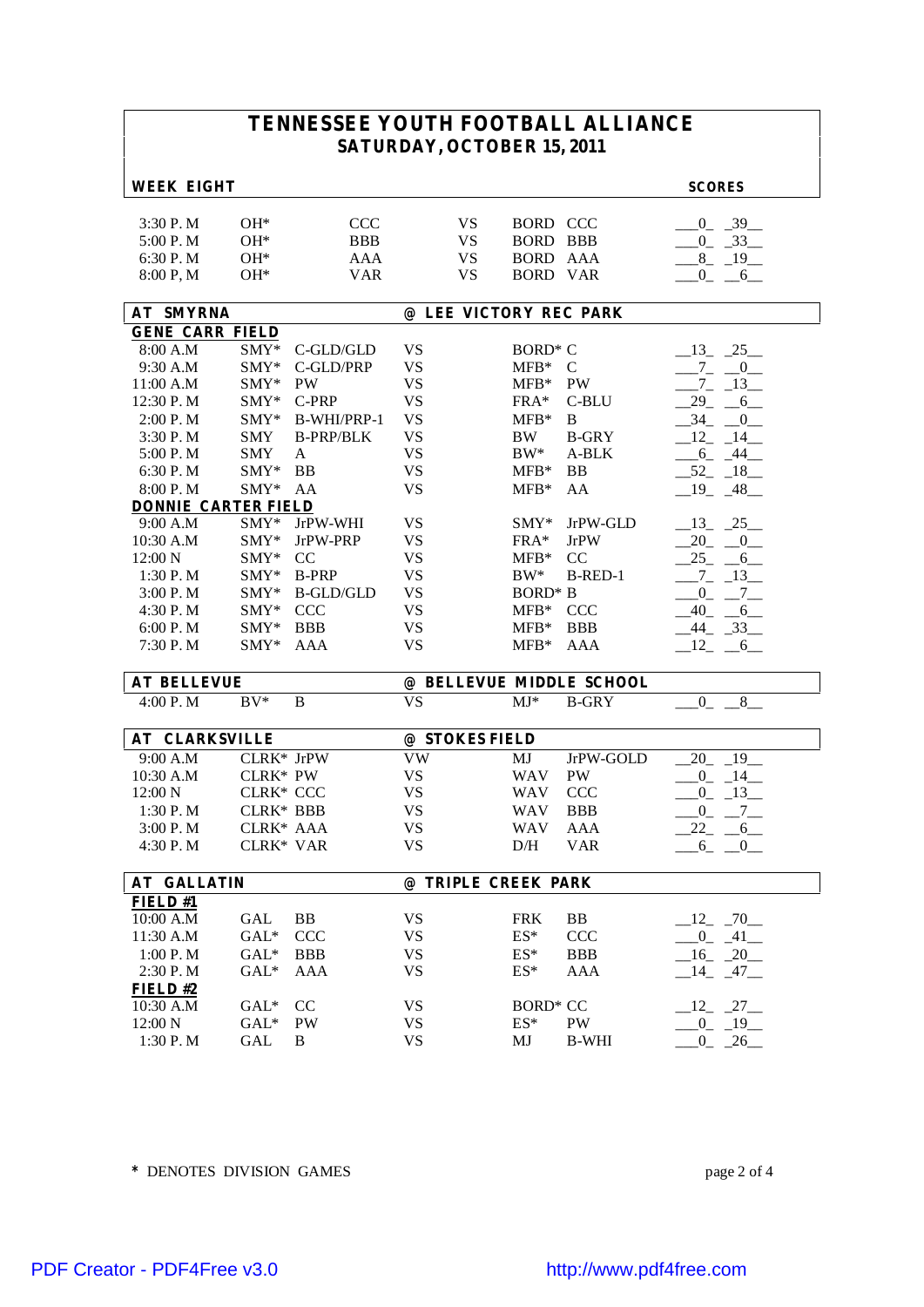### **WEEK EIGHT SCORES**

| <b>AT HENDERSONVILLE</b>   |                                        |           | @ DRAKE'S CREEK PARK            |                             |  |  |  |  |  |  |
|----------------------------|----------------------------------------|-----------|---------------------------------|-----------------------------|--|--|--|--|--|--|
| FIELD#1                    |                                        |           |                                 |                             |  |  |  |  |  |  |
| 9:00 A.M                   | HEND BBB                               | VS        | MJ<br><b>BBB</b>                | $-6 - 31$                   |  |  |  |  |  |  |
| 10:30 A.M                  | HEND <sup>*</sup> AA                   | <b>VS</b> | $MJ^*$<br>AA                    | $28 - 21$                   |  |  |  |  |  |  |
| 12:00 N                    | HEND* CCC                              | <b>VS</b> | CCC<br>$MJ^*$                   | $-14$ $-26$                 |  |  |  |  |  |  |
| 1:30 P.M                   | HEND <sup>*</sup> BB                   | <b>VS</b> | $MJ^*$<br><b>BB</b>             | $-0$ $-40$                  |  |  |  |  |  |  |
| 3:00 P.M                   | HEND <sup>*</sup> AAA                  | <b>VS</b> | $MJ^*$<br><b>AAA</b>            | $-0$ $-14$ $-$              |  |  |  |  |  |  |
| FIELD#2                    |                                        |           |                                 |                             |  |  |  |  |  |  |
| 9:30 A.M                   | HEND <sup>*</sup> C                    | VS        | $MJ^*$<br>$C-BLK$               | $6 - 33$                    |  |  |  |  |  |  |
| 11:00 A.M                  | HEND <sup>*</sup> CC                   | <b>VS</b> | CC<br>$MJ^*$                    | $-0$ $-38$                  |  |  |  |  |  |  |
| 12:30 P.M                  | HEND <sup>*</sup> PW                   | <b>VS</b> | <b>PW</b><br>$MJ^*$             | $-26$ <sub>-</sub> $-7$     |  |  |  |  |  |  |
| 2:00 P. M                  | HEND* JrPW                             | <b>VS</b> | $MJ^*$<br>JrPW-BLK              | $-32 - 0$                   |  |  |  |  |  |  |
| 3:30 P.M                   | HEND <sup>*</sup> B                    | <b>VS</b> | $MJ^*$<br><b>B-BLK</b>          | $-0$ $-25$                  |  |  |  |  |  |  |
|                            |                                        |           |                                 |                             |  |  |  |  |  |  |
|                            | AT MT. JULIET<br>@ CHARLIE DANIEL PARK |           |                                 |                             |  |  |  |  |  |  |
| FIELD#1                    |                                        |           |                                 |                             |  |  |  |  |  |  |
| 3:00 P.M                   | $MJ^*$<br>C-WHI                        | <b>VS</b> | <b>SPH</b><br>$\mathsf{C}$      | $-12$ $-0$                  |  |  |  |  |  |  |
|                            |                                        |           |                                 |                             |  |  |  |  |  |  |
| <b>AT SHELBYVILLE</b>      |                                        |           | @ SHELBYVILLE HIGH SCHOOL       |                             |  |  |  |  |  |  |
| 11:00 A.M                  | SHBY* CCC                              | <b>VS</b> | $BV^*$<br><b>CCC</b>            | 20 19                       |  |  |  |  |  |  |
| 12:30 P.M                  | SHBY* BBB                              | <b>VS</b> | <b>BBB</b><br>$BV^*$            | $-6 - 20$                   |  |  |  |  |  |  |
| 2:00 P.M                   | SHBY* AAA                              | <b>VS</b> | $BV^*$<br><b>AAA</b>            | $-28$ $-0$                  |  |  |  |  |  |  |
|                            |                                        |           |                                 |                             |  |  |  |  |  |  |
|                            | <b>AT DAVIDSON COUNTY</b>              |           | @ EWING PARK MIDDLE SCHOOL      |                             |  |  |  |  |  |  |
| 11:00 A.M                  | $DC^*$<br><b>PW</b>                    | <b>VS</b> | COOK* PW                        | 1 Forfeit<br>$\overline{0}$ |  |  |  |  |  |  |
| 12:30 P.M                  | $DC^*$<br><b>CCC</b>                   | <b>VS</b> | COOK* CCC                       | $-34$<br>0                  |  |  |  |  |  |  |
| 2:00 P.M                   | $DC^*$<br><b>BBB</b>                   | <b>VS</b> | COOK* BBB                       | $-14$<br>$_{-7}$            |  |  |  |  |  |  |
| 3:30 P.M                   | $DC^*$<br>AAA                          | <b>VS</b> | COOK* AAA                       | $_{13}$<br>2                |  |  |  |  |  |  |
|                            |                                        |           |                                 |                             |  |  |  |  |  |  |
| <b>AT GRASSLAND</b>        |                                        |           | @ GRASSLAND MIDDLE SCHOOL       |                             |  |  |  |  |  |  |
| FIELD#1                    |                                        |           |                                 |                             |  |  |  |  |  |  |
| 10:00 A.M                  | <b>GRSL* CCC</b>                       | <b>VS</b> | NOL* CCC                        | 42 0                        |  |  |  |  |  |  |
| 11:30 A.M                  | GRSL* BBB                              | <b>VS</b> | $NOL^*$<br><b>BBB</b>           | $12 - 13$                   |  |  |  |  |  |  |
| 1:00 P.M                   | GRSL* AAA                              | <b>VS</b> | $NOL^*$<br>AAA                  | $-0$ $-21$                  |  |  |  |  |  |  |
| FIELD $#2$                 |                                        |           |                                 |                             |  |  |  |  |  |  |
| 10:30 A.M                  | GRSL* BB                               | VS        | $NOL^*$ BB                      | $-0$ $-33$                  |  |  |  |  |  |  |
| 12:00 N                    | GRSL* AA                               | <b>VS</b> | COOK* AA                        | $-33$ $-0$                  |  |  |  |  |  |  |
|                            |                                        |           |                                 |                             |  |  |  |  |  |  |
| <b>AT LEBANON</b>          |                                        |           | @ WALTER J. BAIRD MIDDLE SCHOOL |                             |  |  |  |  |  |  |
| 9:00 A.M                   | <b>PW</b><br>$LEB*$                    | <b>VS</b> | PW<br><b>SPH</b>                | $-18$<br>6                  |  |  |  |  |  |  |
| 10:30 A.M                  | $LEB*$<br>CC                           | <b>VS</b> | <b>SPH</b><br>CC                | $0_{-}$<br>$-6$             |  |  |  |  |  |  |
| 12:00 N                    | $LEB*$<br>BB                           | <b>VS</b> | <b>SPH</b><br>BB                | 21<br>6                     |  |  |  |  |  |  |
| 1:30 P.M                   | $LEB*$<br><b>CCC</b>                   | <b>VS</b> | <b>SPH</b><br><b>CCC</b>        | 24<br>$\overline{0}$        |  |  |  |  |  |  |
| 3:00 P.M                   | $LEB*$<br><b>BBB</b>                   | <b>VS</b> | <b>SPH</b><br><b>BBB</b>        | 13<br>$-15$                 |  |  |  |  |  |  |
| 4:30 P.M                   | $LEB*$<br><b>AAA</b>                   | <b>VS</b> | <b>SPH</b><br><b>AAA</b>        | $-40 - 20$                  |  |  |  |  |  |  |
|                            |                                        |           |                                 |                             |  |  |  |  |  |  |
|                            | <b>AT MIDDLE TENNESSEE</b>             |           | @ GOODPASTURE MIDDLE SCHOOL     |                             |  |  |  |  |  |  |
| 12:00 N                    | PW<br><b>MTB</b>                       | <b>VS</b> | <b>NOL</b><br>PW                | 18<br>20                    |  |  |  |  |  |  |
| 1:30 P.M                   | $MTB*$<br>VAR                          | <b>VS</b> | $SMY*$<br><b>VAR</b>            | $\_18$ <sub>-</sub> $\_26$  |  |  |  |  |  |  |
|                            |                                        |           |                                 |                             |  |  |  |  |  |  |
| <b>MORE GAMES ON PG. 4</b> |                                        |           |                                 |                             |  |  |  |  |  |  |

**\*** DENOTES DIVISION GAMES page 3 of 4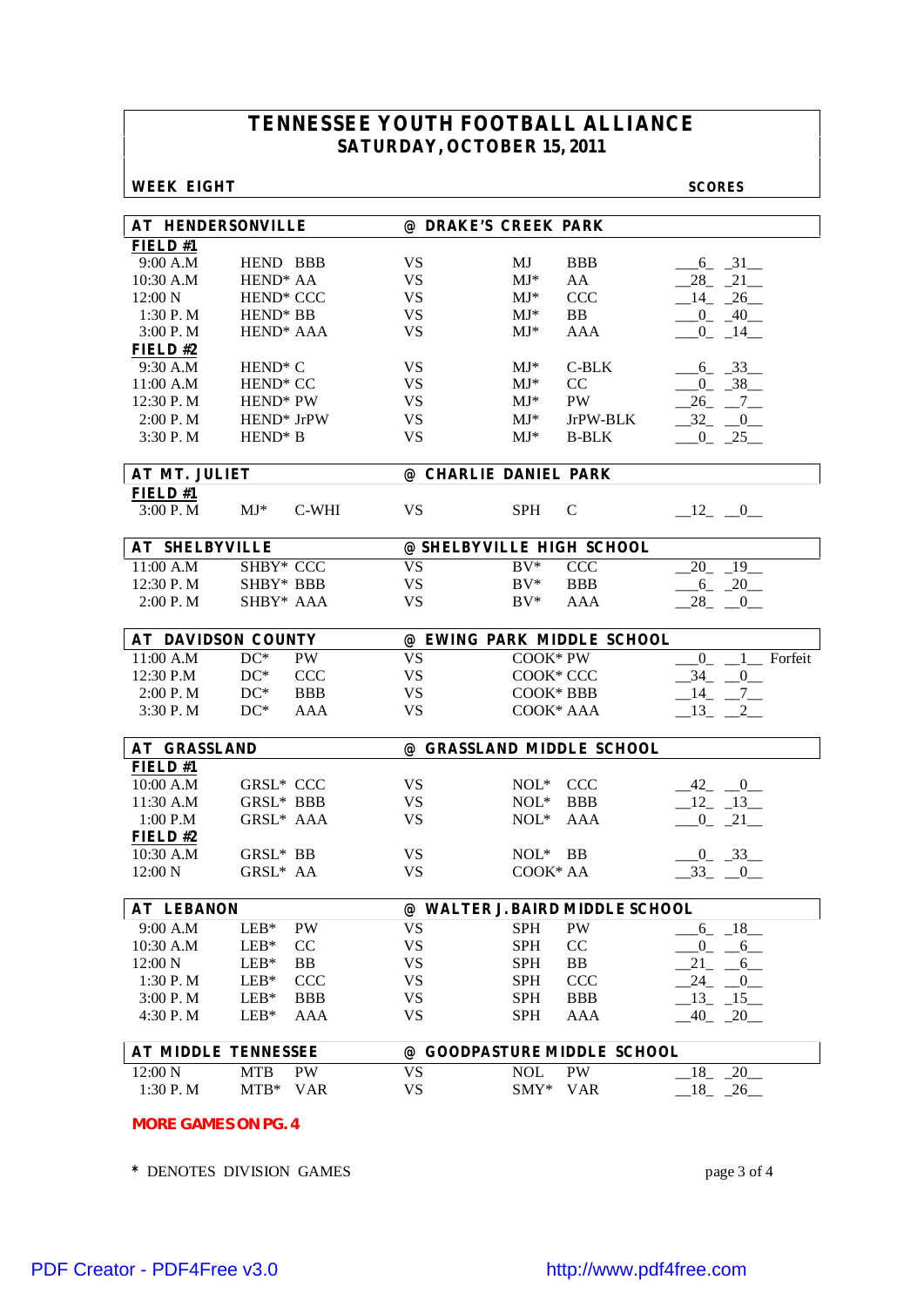### **WEEK EIGHT SCORES**

## **SUNDAY OCTOBER 16, 2011**

| <b>BRENTWOOD</b><br>AT |               |     | $\omega$ | <b>CROCKETT PARK</b> |  |
|------------------------|---------------|-----|----------|----------------------|--|
| FIELD #1               |               |     |          |                      |  |
| $2:30$ P.M             | $\rm{RW^{*}}$ | VAR | VS       | MTB<br><b>VAR</b>    |  |

### **HOME FIELD DIRECTOR MUST E-MAIL OR CALL SCORES IN NO LATER THAN 10:00 A.M. SUNDAY MORNING OR BY 7:30 PM ON SUNDAY AFTER SUNDAY GAMES TO carrgene@bellsouth.net or phone 459-3973**

|             |                                |             | <b>TYFA COMMUNITY'S</b>   |             |                            |
|-------------|--------------------------------|-------------|---------------------------|-------------|----------------------------|
| <b>ANT</b>  | <b>Antioch Falcons</b>         | ES          | <b>East Side Bobcats</b>  | MJ.         | Mt. Juliet Bears           |
| BV          | <b>Bellevue Steelers</b>       | <b>FRA</b>  | <b>Franklin Cowboys</b>   | <b>MFB</b>  | Murfreesboro Mustangs      |
| <b>BORD</b> | <b>Bordeaux Eagles</b>         | <b>GAL</b>  | Gallatin Green Wave       | <b>NOLE</b> | Nolensville Panthers       |
| <b>BW</b>   | Brentwood Blaze                | <b>GOOD</b> | Goodlettsville Trojans    | ΟH          | Old Hickory Bulldogs       |
| <b>CLRK</b> | Clarksville Greyhounds         | <b>GRSL</b> | Grassland Golden Eagles   | <b>SHBY</b> | <b>Shelbyville Eagles</b>  |
| COOK        | Cookeville Cavaliers           | <b>HFND</b> | Hendersonville Titans     | <b>SMY</b>  | Smyrna Bulldogs            |
| DC.         | Davidson Co. Colts             | LEB         | Lebanon Blue Devils       | <b>SPH</b>  | <b>Spring Hill Raiders</b> |
| D/H         | Donelson-Hermitage<br>Warriors | <b>MTB</b>  | Middle Tennessee Bulldogs | <b>WAV</b>  | Waverly-Belmont Bulldogs   |

| COLORS     |                                                                                                |     |      |            |      |            |     |     |       |  |
|------------|------------------------------------------------------------------------------------------------|-----|------|------------|------|------------|-----|-----|-------|--|
| <b>BLK</b> | <b>GRN</b><br><b>PRP</b><br>Silver<br>CRD<br>Black<br>Cardinal<br><b>SLV</b><br>Green<br>Pumle |     |      |            |      |            |     |     |       |  |
| <b>BLU</b> | <b>Blue</b>                                                                                    | GLD | Gold | <b>GRY</b> | Grav | <b>RED</b> | Red | WHI | White |  |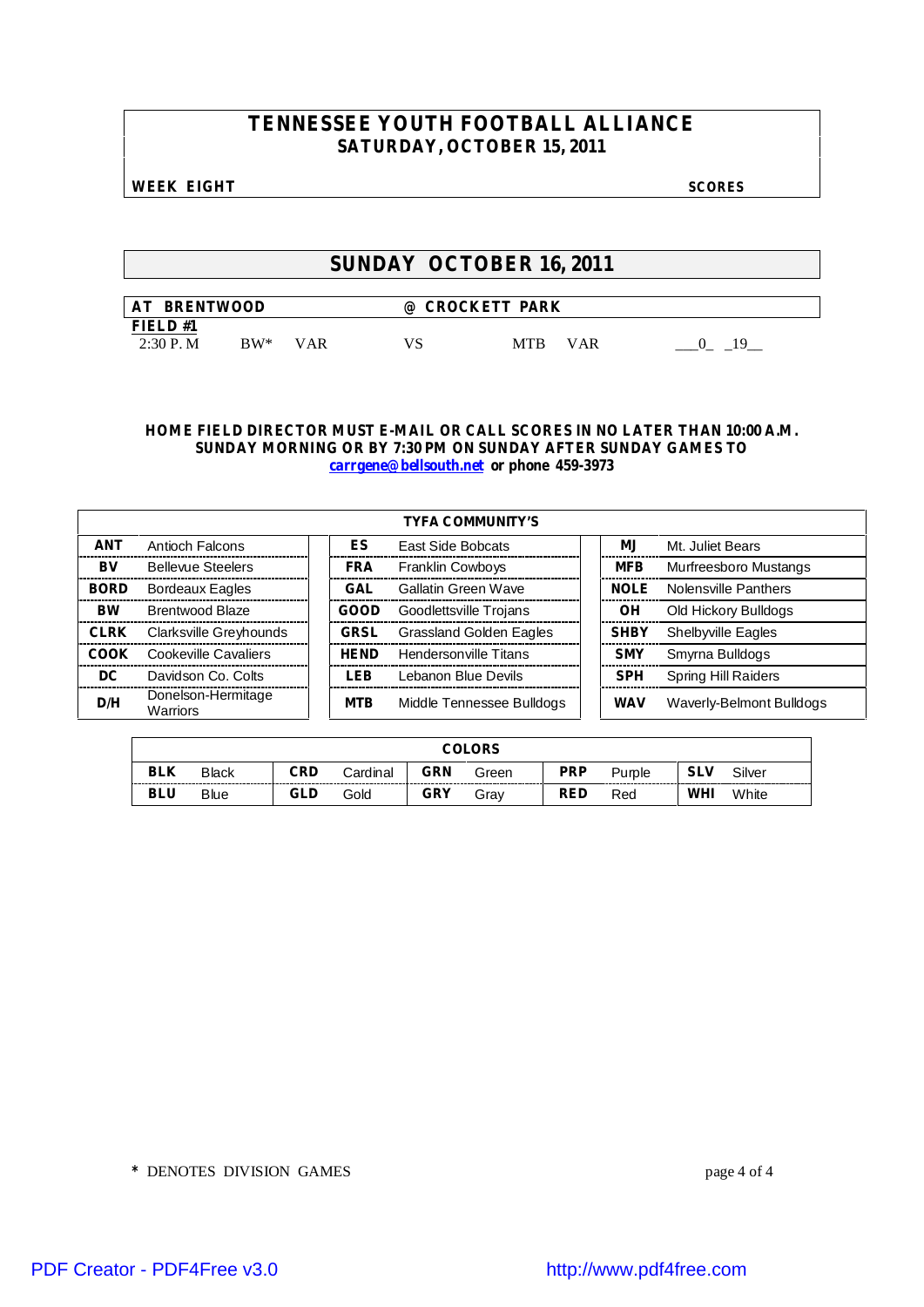| <b>WEEK NINE</b>      |                     |                   |                        |                           |                                  | <b>SCORES</b>                              |
|-----------------------|---------------------|-------------------|------------------------|---------------------------|----------------------------------|--------------------------------------------|
|                       |                     |                   |                        |                           |                                  |                                            |
| <b>AT ANTIOCH</b>     |                     |                   |                        |                           | @ EZELL HARDING HIGH SCHOOL      |                                            |
| 9:00 A.M              | $ANT*$              | <b>PW</b>         | <b>VS</b>              | GOOD* PW                  |                                  | 13<br>6                                    |
| 10:30A.M              | $ANT*$              | <b>CCC</b>        | <b>VS</b>              | GOOD* CCC                 |                                  | $-6 - 33$                                  |
| 12:00 N               | $ANT*$              | <b>BBB</b>        | <b>VS</b>              | GOOD* BBB                 |                                  | $0 - 34$                                   |
| 1:30 P.M              | $ANT^*$             | AAA               | <b>VS</b>              | GOOD* AAA                 |                                  | $1_{-}$ $0_{-}$ Forfeit                    |
|                       |                     |                   |                        |                           |                                  |                                            |
| <b>AT BORDEAUX</b>    |                     |                   |                        |                           | @ TED RHODES FIELDS METRO CENTER |                                            |
| FIELD#1               |                     |                   |                        |                           |                                  |                                            |
| 8:00 A.M              |                     | <b>BORD* VAR</b>  | <b>VS</b>              | $BW^*$                    | <b>VAR</b>                       | 31 0                                       |
| 9:30 A.M              |                     | <b>BORD* CCC</b>  | <b>VS</b>              | $BW^*$                    | <b>CCC</b>                       | $-18$ $-13$                                |
| 11:00 A.M             | <b>BORD*</b> PW     |                   | <b>VS</b>              | $BW^*$                    | PW                               | $25 - 0$                                   |
| 12:30 P.M             | <b>BORD* AA</b>     |                   | <b>VS</b>              | $BW^*$                    | AA                               | $20 - 0$                                   |
| 2:00 P.M              |                     | <b>BORD* BBB</b>  | <b>VS</b>              | $BW^*$                    | <b>BBB</b>                       | $22 - 0$                                   |
| 3:30 P, M             |                     | <b>BORD* AAA</b>  | <b>VS</b>              | $BW^*$                    | <b>AAA</b>                       | $-33$ $-0$                                 |
| FIELD#2               |                     |                   |                        |                           |                                  |                                            |
| 8:30 A.M              | <b>BORD* BB</b>     |                   | <b>VS</b>              | $BW^*$                    | <b>BB</b>                        | $\overline{0}$<br>$_{0}$                   |
| 10:00 A.M             | <b>BORD* C</b>      |                   | <b>VS</b>              | $BW^*$                    | C-BLU                            | $-6$ $-12$ OT                              |
| 11:30 A.M             | <b>BORD* CC</b>     |                   | <b>VS</b>              | $BW^*$                    | CC                               | $6 - 12$ OT                                |
| 1:00 P.M              |                     | <b>BORD*</b> JrPW | <b>VS</b>              | $BW^*$                    | <b>JrPW</b>                      | $-7 - 18$                                  |
| 2:30 P.M              | BORD <sup>*</sup> A |                   | <b>VS</b>              | $BW^*$                    | A-BLU                            | $-33 - 12$                                 |
| 4:00 P.M              | <b>BORD*</b> B      |                   | <b>VS</b>              | $BW^*$                    | $B-BLU-1$                        | $-19$ $-0$                                 |
|                       |                     |                   |                        |                           |                                  |                                            |
|                       | <b>AT BRENTWOOD</b> |                   |                        |                           |                                  |                                            |
|                       |                     |                   |                        | @ CROCKETT PARK           |                                  |                                            |
| FIELD#1               |                     |                   |                        |                           |                                  |                                            |
| 9:00 A.M              | <b>BW</b>           | <b>B-GLD</b>      | <b>VS</b>              | BW                        | <b>B-WHI</b>                     | $0 - 21$                                   |
| 10:30 A.M             | <b>BW</b>           | <b>B-GRY</b>      | <b>VS</b>              | BW                        | $B-BLU-2$                        | $22 - 20$                                  |
| 12:00 N               | <b>BW</b>           | B-RED-2           | <b>VS</b>              | <b>SMY</b>                | B-WHI/PRP-2                      | $0 - 38$                                   |
|                       |                     |                   |                        |                           |                                  |                                            |
| $FIED$ #2<br>9:30 A M | <b>BW</b>           | F-GLD             | <b>VS</b>              | <b>BW</b>                 | F-BLU                            |                                            |
| 10:30 A M             | BW                  | F-BLK             | <b>VS</b>              | <b>BW</b>                 | F-WHI                            | $-38$ $-38$                                |
|                       |                     |                   |                        |                           |                                  | $-36$ $-30$                                |
| AT DONELSON/HERMITAGE |                     |                   |                        | @ BEN WEST SPORTS COMPLEX |                                  |                                            |
| FIELD #1              |                     |                   |                        |                           |                                  |                                            |
| 8:00 A.M              | $D/H^*$             | <b>BB</b>         | <b>VS</b>              | $OH*$                     | <b>BB</b>                        | $0 - 50$                                   |
| 9:30 A.M              | $\mathrm{D/H^{*}}$  | AA                | <b>VS</b>              | $OH*$                     | AA                               | $6 - 50$                                   |
| 11:00 A.M             | D/H                 | CC                | <b>VS</b>              | <b>LEB</b>                | CC                               | 31<br>$\hspace{1.6cm} 0 \hspace{1.5cm}$    |
| 12:30 P.M             | $D/H^*$             | PW                | <b>VS</b>              | OH*                       | PW                               |                                            |
|                       |                     | $\mathsf{C}$      |                        |                           | C-PRP                            | $-0$ $-19$<br>$\overline{0}$               |
| 2:00 P.M              | $D/H^*$             |                   | <b>VS</b>              | SMY*                      |                                  | 30                                         |
| 3:30 P.M              | $\mathrm{D/H^{*}}$  | <b>CCC</b>        | <b>VS</b><br><b>VS</b> | $OH*$<br>$OH*$            | CCC                              | $34_{-}$<br>$\overline{0}$<br>$\mathbf{0}$ |
| 5:00 P.M              | $\mathrm{D/H^{*}}$  | <b>BBB</b>        |                        |                           | <b>BBB</b>                       | $-40$                                      |
| AT DONELSON/HERMITAGE |                     |                   |                        |                           | @ DONELSON CHRISTIAN ACADEMY     |                                            |
| 6:30 P.M              | $\mathrm{D/H^{*}}$  | AAA               | <b>VS</b>              | OH*                       | <b>AAA</b>                       | $8_{-}$<br>$-19$                           |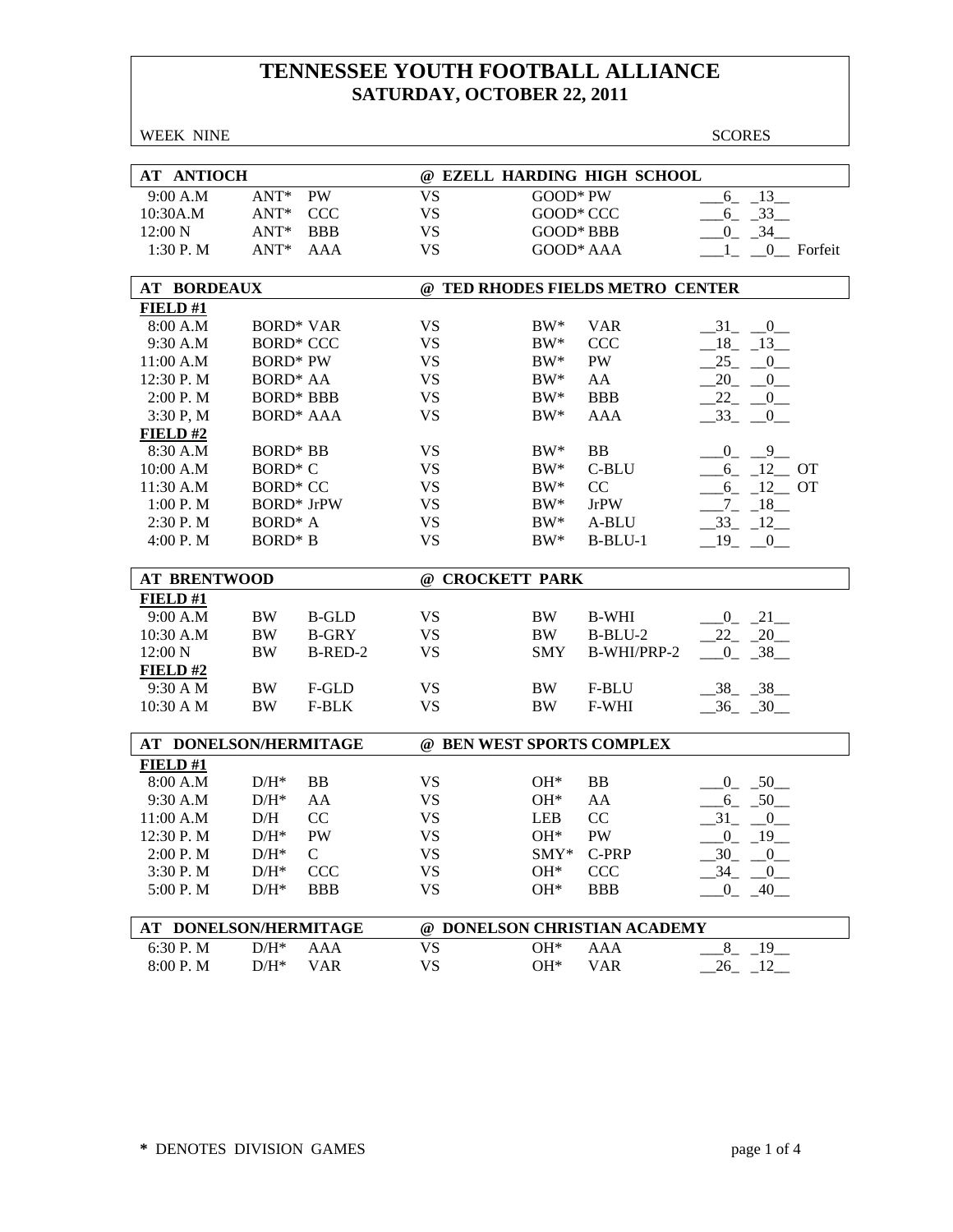WEEK NINE SCORES

| <b>AT FRANKLIN</b>     |            |               |                          | @ COWBOY COMPLEX                              |  |  |  |  |  |  |
|------------------------|------------|---------------|--------------------------|-----------------------------------------------|--|--|--|--|--|--|
| FIELD#1                |            |               |                          |                                               |  |  |  |  |  |  |
| 8:00 A.M               | FRA*       | A-BLU         | <b>VS</b>                | $-6 - 32$<br>$BW^*$<br>A-BLK                  |  |  |  |  |  |  |
| 9:30 A.M               | $FRA*$     | A-WHI         | <b>VS</b>                | $0 - 36$<br>$BW^*$<br>A-RED                   |  |  |  |  |  |  |
| 11:00 A.M              | FRA*       | $B-BLU-2$     | <b>VS</b>                | $18 - 22$<br>$OH^*$<br>B                      |  |  |  |  |  |  |
| 12:30 P.M              | FRA*       | <b>BB</b>     | <b>VS</b>                | <b>BB</b><br>$\text{SMY*}$<br>$-13$<br>$-6$   |  |  |  |  |  |  |
| 2:00 P. M              | FRA*       | <b>CCC</b>    | <b>VS</b>                | <b>CCC</b><br>6 26<br>$\text{SMY*}$           |  |  |  |  |  |  |
| 3:30 P.M               | FRA*       | <b>BBB</b>    | <b>VS</b>                | $0 - 20$<br>SMY*<br><b>BBB</b>                |  |  |  |  |  |  |
| 5:00 P.M               | $FRA*$     | AA            | <b>VS</b>                | AA<br>33 0<br>$SMY^*$                         |  |  |  |  |  |  |
| 6:30 P.M               | FRA*       | <b>AAA</b>    | <b>VS</b>                | SMY*<br><b>AAA</b><br>$-18$ $-8$ $-$          |  |  |  |  |  |  |
| FIELD#2                |            |               |                          |                                               |  |  |  |  |  |  |
| 8:30 A.M               | FRA*       | C-BLU         | <b>VS</b>                | $C-WHI$<br>$\text{SMY*}$<br>$0 \t 14$         |  |  |  |  |  |  |
| 10:00 A.M              | FRA*       | C-SLV         | <b>VS</b>                | C-GLD/PRP<br>$SMY^*$<br>$-6 - 44$             |  |  |  |  |  |  |
| 11:30 A.M              | FRA*       | <b>PW</b>     | <b>VS</b>                | <b>PW</b><br>$SMY^*$<br>$-6$ $-39$            |  |  |  |  |  |  |
| 1:00 P.M               | $FRA*$     | <b>JrPW</b>   | <b>VS</b>                | JrPW-WHI<br>19<br>$SMY^*$<br>$6_{-}$          |  |  |  |  |  |  |
| 2:30 P.M               | FRA*       | CC            | <b>VS</b>                | $12 - 32$<br>CC<br>SMY*                       |  |  |  |  |  |  |
| 4:00 P.M               | FRA*       | $B-BLU-1$     | <b>VS</b>                | $27 - 0$<br>$\text{SMY*}$<br><b>B-PRP/PRP</b> |  |  |  |  |  |  |
| 5:30 P.M               | FRA*       | <b>B-WHI</b>  | <b>VS</b>                | <b>B-GLD/GLD</b><br>$SMY^*$<br>$12 - 13$      |  |  |  |  |  |  |
| 7:00 P.M               | FRA*       | $B-SLV-1$     | <b>VS</b>                | $SMY*$<br>B-WHI/PRP-1<br>6<br>26              |  |  |  |  |  |  |
| FIELD#3                |            |               |                          |                                               |  |  |  |  |  |  |
| 9:00 A.M               | FRA*       | $B-SLV-2$     | <b>VS</b>                | $BW^*$<br><b>B-BLK</b><br>$-0$ $-6$           |  |  |  |  |  |  |
| 10:30 A.M              | $FRA*$     | <b>B-CARD</b> | <b>VS</b>                | $SMY^*$<br><b>B-PRP/BLK</b><br>$27 - 0$       |  |  |  |  |  |  |
| 12:00 N                | FRA*       | A-SLV         | <b>VS</b>                | SMY*<br>$-33 - 13$<br>A                       |  |  |  |  |  |  |
|                        |            |               |                          |                                               |  |  |  |  |  |  |
| <b>AT MURFREESBORO</b> |            |               |                          | @ MIDDLE POINT SPORTS COMPLEX                 |  |  |  |  |  |  |
| 9:00 A.M               | <b>MFB</b> | $\mathbf C$   | <b>VS</b>                | 20<br>C-GLD/GLD<br>12<br><b>SMY</b>           |  |  |  |  |  |  |
| 10:30 A.M              | $MFB*$     | <b>JrPW</b>   | <b>VS</b>                | GOOD* JrPW-GLD<br>$-19$ $-24$ OTx3            |  |  |  |  |  |  |
|                        |            |               |                          |                                               |  |  |  |  |  |  |
| <b>AT SMYRNA</b>       |            |               |                          | @ LEE VICTORY REC. PARK                       |  |  |  |  |  |  |
| <b>GENE CARR FIELD</b> |            |               |                          |                                               |  |  |  |  |  |  |
| 9:00 A.M               | $SMY^*$    | JrPW-GLD      | <b>VS</b>                | <b>SMY</b><br>JrPW-PRP<br>$-39$ $-0$          |  |  |  |  |  |  |
|                        |            |               |                          |                                               |  |  |  |  |  |  |
| <b>AT BELLEVUE</b>     |            |               |                          | @ BELLEVUE MIDDLE SCHOOL                      |  |  |  |  |  |  |
| 10:00 A.M              | $BV^*$     | <b>BB</b>     | $\overline{\mathrm{VS}}$ | $GRSL^*$ BB<br>48<br>$\overline{0}$           |  |  |  |  |  |  |
| 11:30 A.M              | BV         | CC            | <b>VS</b>                | GOOD CC<br>$0 - 39$                           |  |  |  |  |  |  |
| <b>AT EAST SIDE</b>    |            |               |                          | @ DALEWOOD MIDDLE SCHOOL                      |  |  |  |  |  |  |
| 11:00 A.M              | $ES^*$     | <b>PW</b>     | <b>VS</b>                | <b>CLRK* PW</b><br>20<br>$-13$                |  |  |  |  |  |  |
| 12:30 P.M              | $ES^*$     | <b>CCC</b>    | <b>VS</b>                | 21<br>CLRK* CCC<br>$6_{-}$                    |  |  |  |  |  |  |
| 2:00 P.M               | $ES^*$     | <b>BBB</b>    | <b>VS</b>                | <b>CLRK* BBB</b><br>23<br>$7\overline{ }$     |  |  |  |  |  |  |
| 3:30 P.M               | ES*        | <b>AAA</b>    | <b>VS</b>                | CLRK* AAA<br>$6 - 28$                         |  |  |  |  |  |  |
|                        |            |               |                          |                                               |  |  |  |  |  |  |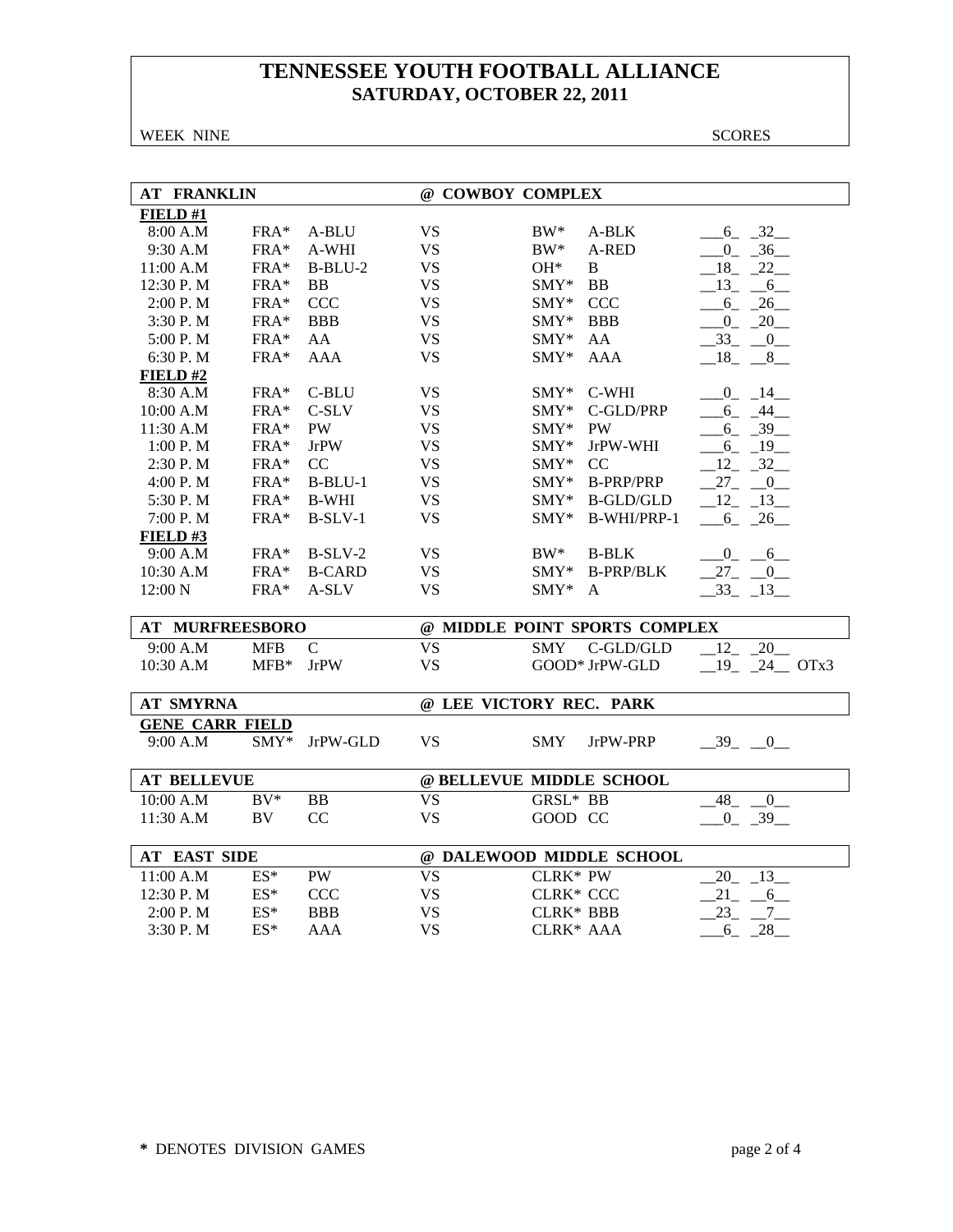WEEK NINE SCORES

| AT MT. JULIET             |                |              |                        | @ CHARLIE DANIEL'S PARK             |                            |
|---------------------------|----------------|--------------|------------------------|-------------------------------------|----------------------------|
| FIELD#1                   |                |              |                        |                                     |                            |
| 9:00 A.M                  | $MJ*$          | CC           | <b>VS</b>              | $GAL^*$<br><sub>CC</sub>            | $-48$ <sub>-</sub> $-0$    |
| 10:30 A.M                 | $MJ*$          | BB           | <b>VS</b>              | $GAL^*$<br>BB                       | $6 - 0$ OTx2               |
| 12:00 N                   | $MJ*$          | AA           | <b>VS</b>              | COOK* AA                            | $-6 - 20$                  |
| 1:30 P. M                 | $MJ^*$         | <b>CCC</b>   | <b>VS</b>              | GAL* CCC                            | $-37 - 0$                  |
| 3:00 P.M                  | $MJ*$          | <b>BBB</b>   | <b>VS</b>              | $GAL^*$<br><b>BBB</b>               | $-12$ $-7$                 |
| FIELD#2                   |                |              |                        |                                     |                            |
| 9:30 A.M                  | $MJ*$          | C-BLK        | <b>VS</b>              | $MJ^*$<br>C-GLD                     | $-12$ $-0$                 |
| 11:00 A.M                 | $MJ^*$         | JrPW-BLK     | <b>VS</b>              | $LEB*$<br>JrPW                      | $-6 - 7$                   |
| 12:30 P.M                 | $MJ*$          | <b>PW</b>    | <b>VS</b>              | GAL* PW                             | $-32$ $-0$                 |
| 2:00 P.M                  | $MJ*$          | JrPW-GLD     | <b>VS</b>              | HEND <sup>*</sup> JrPW              | $-0$ <sub>-1</sub> Forfeit |
| 3:30 P.M                  | $MJ*$          | C-WHI        | <b>VS</b>              | HEND <sup>*</sup> C                 | $-0$ $-24$                 |
| MT. JULIET MIDDLE SCHOOL  |                |              |                        |                                     |                            |
| 10:00 A.M                 | $MJ*$          | <b>B-BLK</b> | <b>VS</b>              | $GAL^*$<br>B                        | $-26 - 6$                  |
| 11:30 A.M                 | $MJ*$          | <b>B-GRY</b> | <b>VS</b>              | $MJ^*$<br><b>B-GLD</b>              | $28 - 0$                   |
| 1:00 P.M                  | $MJ*$          | <b>AAA</b>   | <b>VS</b>              | $GAL*$<br>AAA                       | $-26$ $-19$                |
|                           |                |              |                        |                                     |                            |
| <b>AT WAVERLY BELMONT</b> |                |              |                        | @ TENN. PREPAROTRY SCHOOL           |                            |
| 10:00 A.M                 | WAV* PW        |              | <b>VS</b>              | HEND <sup>*</sup> PW                | 20<br>$7^{\circ}$          |
| 11:30 A.M                 | WAV* CCC       |              | <b>VS</b>              | HEND <sup>*</sup> CCC               | 34 41 OTx3                 |
|                           |                |              | <b>HOMECOMING</b>      |                                     |                            |
| 2:00 P. M                 | WAV* BBB       |              | <b>VS</b>              | HEND <sup>*</sup> BBB               | $27 - 0$                   |
| 3:30 P.M                  | WAV* AAA       |              | <b>VS</b>              | HEND <sup>*</sup> AAA               | $-20$ $-0$                 |
|                           |                |              |                        |                                     |                            |
| AT MIDDLE TENNESSEE       |                |              |                        | @ MAPLEWOOD HIGH SCHOOL             |                            |
|                           |                |              |                        |                                     |                            |
| 9:30 A.M                  | MTB* CCC       |              | <b>VS</b>              | <b>GRSL* CCC</b>                    | $19 - 36$                  |
| 11:00 A.M                 | $MTB*$         | <b>BBB</b>   | <b>VS</b>              | GRSL* BBB                           | $-19$ $-8$ $-$             |
|                           |                |              | <b>HOMECOMING</b>      |                                     |                            |
| 1:00 P.M                  | $MTB*$         | AAA          | <b>VS</b>              | GRSL* AAA                           | $-20$ $-7$ $-$             |
| 2:30 P.M                  | MTB* VAR       |              | <b>VS</b>              | <b>CLRK* VAR</b>                    | $-0$ $-27$                 |
|                           |                |              |                        |                                     |                            |
| <b>AT NOLENSVILLE</b>     |                |              |                        | @ ROCKY FORK PARK                   |                            |
| 9:00 A.M                  | $NOL*$         | PW           | <b>VS</b>              | $LEB*$<br>PW                        | 19<br>21                   |
| 10:30 A.M                 | $\text{NOL}^*$ | <b>BB</b>    | <b>VS</b>              | BB<br>$LEB*$                        | 18 6                       |
| 12:00 N                   | $NOL*$         | <b>CCC</b>   | <b>VS</b>              | $LEB*$<br><b>CCC</b>                | $0 - 18$                   |
| 1:30 P.M                  | $NOL*$         | <b>BBB</b>   | <b>VS</b>              | $\text{LEB}^*$<br><b>BBB</b>        | $-15$ $-8$                 |
| 3:00 P.M                  | $\text{NOL}^*$ | AAA          | <b>VS</b>              | $LEB*$<br>AAA                       | $8$ <sub>-</sub><br>$-35$  |
|                           |                |              |                        |                                     |                            |
| AT SPRING HILL            |                |              |                        | @ SPRING HILL MIDDLE SCHOOL         |                            |
| 8:30 A.M                  | SPH*           | CC           | <b>VS</b>              | HEND <sup>*</sup> CC                | $-19$<br>$7\overline{ }$   |
| 10:00 A.M                 | SPH*           | <b>PW</b>    | <b>VS</b>              | $DC^*$<br>PW                        | 0 Forfeit<br>1             |
| 11:30 A.M                 | $SPH*$         | <b>CCC</b>   | <b>VS</b>              | $DC^*$<br><b>CCC</b>                | $0 - 12$                   |
| 1:00 P.M                  | $SPH*$         | <b>BBB</b>   | <b>VS</b>              | $DC^*$<br><b>BBB</b>                | $-9 - 25$                  |
| 2:30 P. M                 | SPH*           | AAA          | <b>VS</b>              | $DC^*$<br>AAA                       | $6 - 41$                   |
| 4:00 P. M                 | SPH*           | <b>BB</b>    | <b>VS</b>              | HEND <sup>*</sup> BB                | $-18$ $-19$ OT             |
| 5:30 P.M<br>7:00 P.M      | SPH*<br>SPH*   | B<br>AA      | <b>VS</b><br><b>VS</b> | $BV^*$<br>B<br>HEND <sup>*</sup> AA | $-0$ $-59$ $-$<br>$6 - 50$ |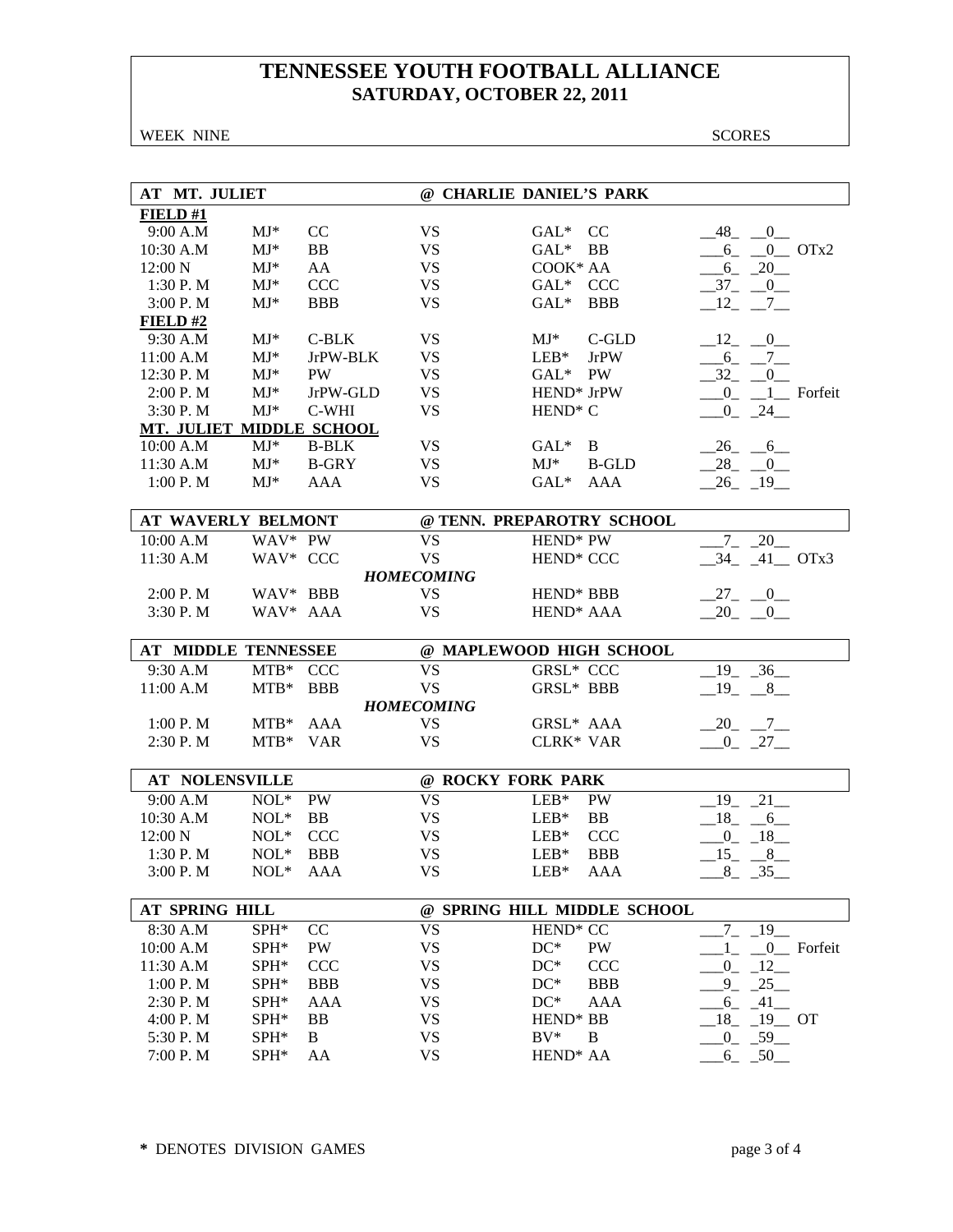WEEK NINE SCORES

### **HOME FIELD DIRECTOR MUST E-MAIL OR CALL SCORES IN NO LATER THAN 10:00 A.M. SUNDAY MORNING OR BY 7:30 PM ON SUNDAY AFTER SUNDAY GAMES TO [carrgene@bellsouth.net](mailto:carrgene@bellsouth.net) or phone 459-3973**

|             | <b>TYFA COMMUNITY'S</b>        |  |             |                                |  |             |                            |  |  |  |  |
|-------------|--------------------------------|--|-------------|--------------------------------|--|-------------|----------------------------|--|--|--|--|
| <b>ANT</b>  | Antioch Falcons                |  | <b>ES</b>   | <b>East Side Bobcats</b>       |  | MJ          | Mt. Juliet Bears           |  |  |  |  |
| BV          | <b>Bellevue Steelers</b>       |  | <b>FRA</b>  | <b>Franklin Cowboys</b>        |  | <b>MFB</b>  | Murfreesboro Mustangs      |  |  |  |  |
| <b>BORD</b> | <b>Bordeaux Eagles</b>         |  | GAL         | Gallatin Green Wave            |  | <b>NOLE</b> | Nolensville Panthers       |  |  |  |  |
| <b>BW</b>   | <b>Brentwood Blaze</b>         |  | GOOD        | Goodlettsville Trojans         |  | OH          | Old Hickory Bulldogs       |  |  |  |  |
| <b>CLRK</b> | <b>Clarksville Greyhounds</b>  |  | <b>GRSL</b> | <b>Grassland Golden Eagles</b> |  | <b>SHBY</b> | <b>Shelbyville Eagles</b>  |  |  |  |  |
| <b>COOK</b> | Cookeville Cavaliers           |  | <b>HEND</b> | <b>Hendersonville Titans</b>   |  | <b>SMY</b>  | Smyrna Bulldogs            |  |  |  |  |
| DC.         | Davidson Co. Colts             |  | LEB         | Lebanon Blue Devils            |  | <b>SPH</b>  | <b>Spring Hill Raiders</b> |  |  |  |  |
| D/H         | Donelson-Hermitage<br>Warriors |  | <b>MTB</b>  | Middle Tennessee Bulldogs      |  | <b>WAV</b>  | Waverly-Belmont Bulldogs   |  |  |  |  |

| <b>COLORS</b> |                                                                                                               |            |      |            |      |            |     |            |       |  |
|---------------|---------------------------------------------------------------------------------------------------------------|------------|------|------------|------|------------|-----|------------|-------|--|
| <b>BLK</b>    | <b>PRP</b><br><b>CRD</b><br><b>GRN</b><br><b>SLV</b><br>Silver<br><b>Black</b><br>Cardinal<br>Green<br>Purple |            |      |            |      |            |     |            |       |  |
| <b>BLU</b>    | <b>Blue</b>                                                                                                   | <b>GLD</b> | Gold | <b>GRY</b> | Grav | <b>RED</b> | Red | <b>WHI</b> | White |  |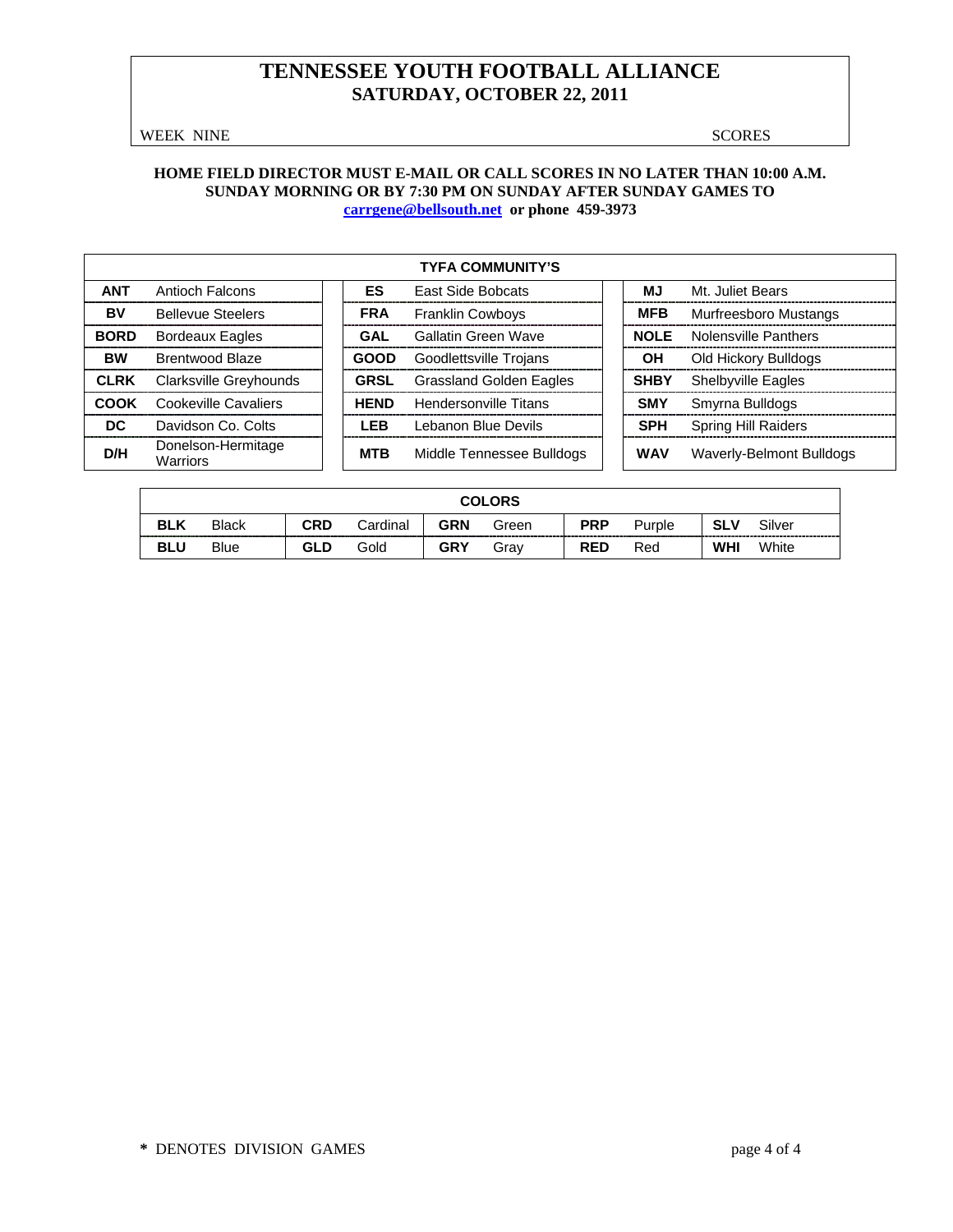| <b>WEEK TEN</b>       |                |               |                            |                  |                                    | <b>SCORES</b>                    |
|-----------------------|----------------|---------------|----------------------------|------------------|------------------------------------|----------------------------------|
|                       |                |               | <b>Admission Fee \$300</b> |                  |                                    |                                  |
|                       |                |               |                            |                  |                                    |                                  |
| <b>AT BORDEAUX</b>    |                |               |                            |                  | @ TED RHODES FIELDS - METRO CENTER |                                  |
| FIELD#2               |                |               |                            |                  |                                    |                                  |
| 9:00 A.M              | <b>BORD BB</b> |               | <b>VS</b>                  | OН               | <b>BB</b>                          | $-14$ $-13$                      |
| 10:30 A.M             | BORD B         |               | <b>VS</b>                  | <b>BW</b>        | B-RED-1                            | $-19$ $-6$                       |
| 12:00 N               | BORD A         |               | <b>VS</b>                  | <b>FRA</b>       | A-BLU                              | $27 - 6$                         |
| <b>AT BRENTWOOD</b>   |                |               | @ CROCKETT PARK            |                  |                                    |                                  |
| FIELD#1               |                |               |                            |                  |                                    |                                  |
| 9:00 A.M              | BW             | CC            | <b>VS</b>                  | BORD CC          |                                    | 19<br>$\overline{0}$             |
| 10:30 A.M             | BW             | <b>CCC</b>    | <b>VS</b>                  | <b>MFB</b>       | <b>CCC</b>                         | 20<br>$\mathbf{0}$               |
| 12:00 P.M             | <b>BW</b>      | AA            | <b>VS</b>                  | <b>SMY</b>       | AA                                 | 29<br>0                          |
| 1:30P. M              | BW             | A-WHI         | <b>VS</b>                  | <b>FRA</b>       | A-SIL                              | 26<br>$\overline{0}$             |
| 3:00 P. M             | <b>BW</b>      | A-BLK         | <b>VS</b>                  | BW               | A-RED                              | $-6$ $-15$                       |
| FIELD#2               |                |               |                            |                  |                                    |                                  |
| 8:30 A.M              | BW             | F-BLK         | <b>VS</b>                  | BW               | F-WHI                              | $-38$ $-32$                      |
| 10:00 A.M             | BW             | F-BLK         | <b>VS</b>                  | BW               | F-BLU                              | $26 - 22$                        |
| 11:00 A.M             | <b>BW</b>      | $B-BLU-2$     | <b>VS</b>                  | <b>SMY</b>       | B-WHI/PRP-2                        | $-14$ $-13$                      |
| 12:30 P.M             | BW             | <b>B-WHI</b>  | <b>VS</b>                  | <b>FRA</b>       | <b>B-WHI</b>                       | $-0$ $-28$                       |
| 2:00 P. M             | <b>BW</b>      | <b>B-BLK</b>  | VS                         | <b>SMY</b>       | <b>B-PRP/BLK</b>                   | $-14$ $-6$                       |
| 3:30 P.M              | <b>BW</b>      | <b>BB</b>     | <b>VS</b>                  | GOOD             | BB                                 | $-36$ $-12$                      |
| $FIED$ #3             |                |               |                            |                  |                                    |                                  |
| 8:30 A.M              | BW             | F-BLU         | <b>VS</b>                  | <b>BWFGLD</b>    |                                    | $-38$ $-26$                      |
| 10:00 A.M             | <b>BW</b>      | F-GLD         | <b>VS</b>                  | F-WHI            |                                    | $-42$ $-34$ $-$                  |
| 11:00 A.M             | BW             | <b>JrPW</b>   | <b>VS</b>                  | <b>GOOD JrPW</b> |                                    | $-31 - 6$                        |
| 12:30 P.M             | BW             | A-GLD         | VS                         | <b>BWD</b>       | A-BLU                              | 32<br>8                          |
| 2:00 P. M             | <b>BW</b>      | <b>B-GRAY</b> | <b>VS</b>                  | OH               | $\, {\bf B}$                       | $-19$<br>$\overline{0}$          |
| 3:30 P.M              | BW             | <b>C-RED</b>  | VS (BOWL)                  | <b>BORD C</b>    |                                    | $-26$ $-$<br>$\mathbf{0}$        |
|                       |                |               |                            |                  |                                    |                                  |
| AT DONELSON-HERMITAGE |                |               |                            |                  | @ BEN WEST SPORTS COMPLEX          |                                  |
| FIELD#1               |                |               |                            |                  |                                    |                                  |
| 1:30 P.M              | D/H            | <b>VAR</b>    | VS                         | <b>MTB</b>       | <b>VAR</b>                         | $53 - 6$                         |
| 3:00 P.M              | D/H            | CCC           | <b>VS</b>                  | <b>BORD</b>      | <b>CCC</b>                         | $29 - 27$                        |
| 4:30 P.M              | D/H            | AAA           | <b>VS</b>                  | <b>SMY</b>       | <b>AAA</b>                         | $-38$ <sub>-</sub> $-0$          |
| 6:00 P. M             | D/H            | $\mathsf{C}$  | <b>VS</b>                  | <b>SMY</b>       | C-GLD/GLD                          | $-19$<br>8                       |
| <b>AT FRANKLIN</b>    |                |               | @ COWBOY COMPLEX           |                  |                                    |                                  |
| FIELD#1               |                |               |                            |                  |                                    |                                  |
| 9:00 A.M              | <b>FRA</b>     | CC            | <b>VS</b>                  | <b>GOOD</b>      | <b>CC</b>                          | $7 - 12$                         |
| 10:30 A.M             | <b>FRA</b>     | <b>BB</b>     | <b>VS</b>                  | <b>MFB</b>       | <b>BB</b>                          | 1<br>$\_{0}$ Forfeit             |
| 12:00 N               | <b>FRA</b>     | <b>B-CRD</b>  | <b>VS</b>                  | <b>FRA</b>       | B-BLU-2                            | 26<br>$\overline{\phantom{0}}^0$ |
| 1:30P. M              | <b>FRA</b>     | AA            | <b>VS</b>                  | <b>MFB</b>       | AA                                 | $-19$ $-26$                      |
| 3:00 P.M              | <b>FRA</b>     | AAA           | <b>VS</b>                  | BW               | AAA                                | $-14$ $-22$ $-$                  |
| FIELD #2              |                |               |                            |                  |                                    |                                  |
| 9:30 A.M              | <b>FRA</b>     | $B-SLV-2$     | VS (BOWL)                  | BW               | $B-BLU-1$                          | $-0$ $-20$                       |
| 11:00 A.M             | <b>FRA</b>     | C-BLU         | VS (BOWL)                  | BW               | C-WHI                              | 25<br>$-0$                       |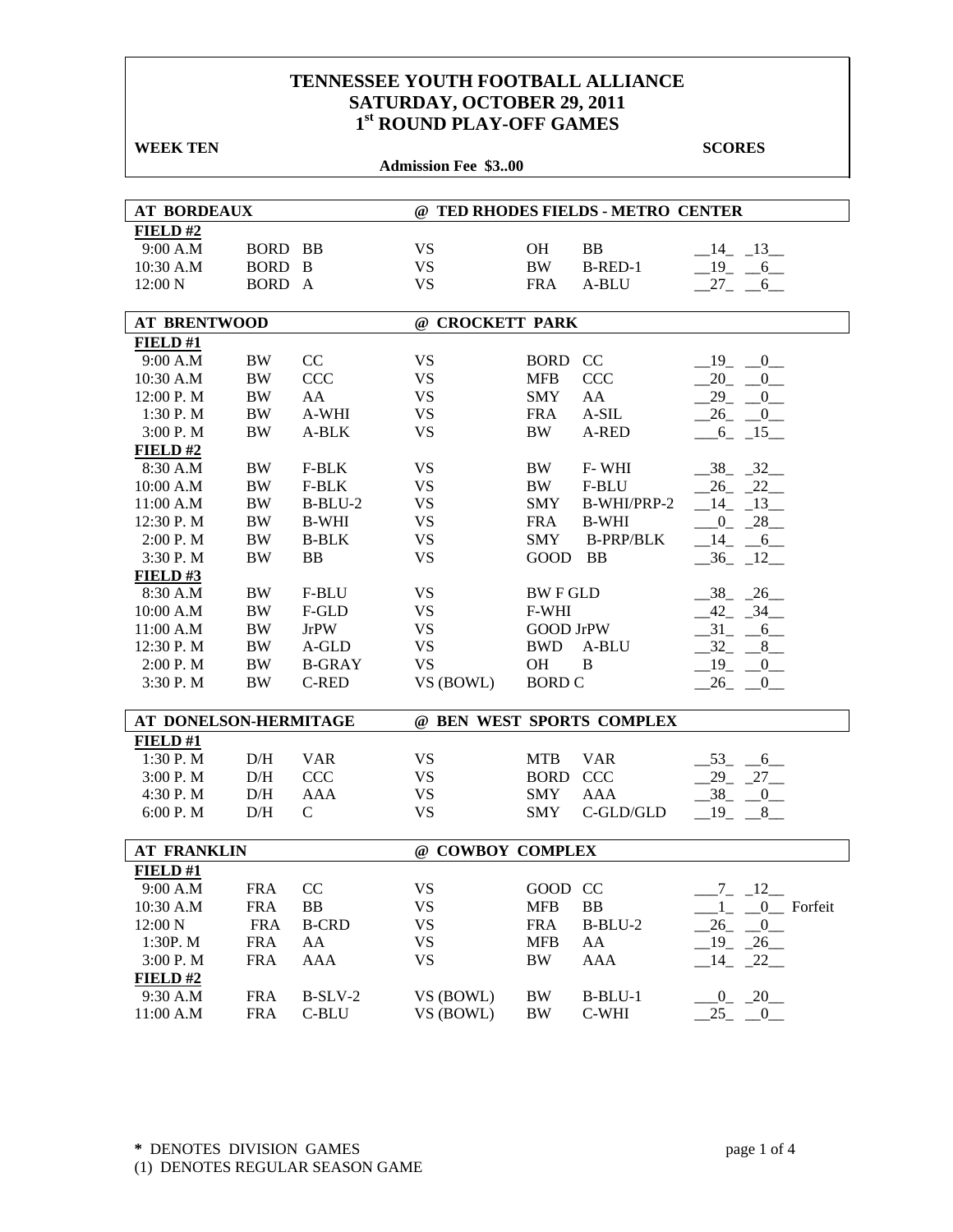| <b>WEEK TEN</b>            |             |                  |                            |             |                               | <b>SCORES</b>           |
|----------------------------|-------------|------------------|----------------------------|-------------|-------------------------------|-------------------------|
|                            |             |                  | <b>Admission Fee \$300</b> |             |                               |                         |
|                            |             |                  |                            |             |                               |                         |
|                            |             |                  |                            |             |                               |                         |
| <b>AT GOODLETTSVILLE</b>   |             |                  | @ MOSS WRIGHT PARK         |             |                               |                         |
| FIELD#1                    |             |                  |                            |             |                               |                         |
| 12:30 P.M                  | GOOD BBB    |                  | VS                         | D/H         | <b>BBB</b>                    | $-33$ $-0$              |
| 2:00 P. M                  | GOOD CCC    |                  | VS                         | <b>FRA</b>  | <b>CCC</b>                    | $-33$ $-14$             |
| 3:30 P.M                   | GOOD C      |                  | <b>VS</b>                  | <b>SMY</b>  | C-PRP                         | $-0$ $-14$              |
| 5:00 P.M                   |             | GOOD JrPW-BLU    | <b>VS</b>                  | <b>MFB</b>  | <b>JrPW</b>                   | $-38$ $-0$              |
| <b>AT MURFREESBORO</b>     |             |                  |                            |             | @ MIDDLE POINT SPORTS COMPLEX |                         |
| FIELD#1                    |             |                  |                            |             |                               |                         |
| 9:00 A.M                   | <b>MFB</b>  | B                | VS (BOWL)                  | BW          | B-RED-2                       | $27 - 25$               |
| 10:30 A.M                  | <b>MFB</b>  | <b>PW</b>        | <b>VS</b>                  | GOOD PW     |                               | $-47$ $-0$              |
|                            |             |                  |                            |             |                               |                         |
| <b>AT OLD HICKORY</b>      |             |                  | @ DUPOINT MIDDLE SCHOOL    |             |                               |                         |
| 1:00 P.M                   | <b>OH</b>   | PW               | <b>VS</b>                  | <b>BW</b>   | PW                            | 13<br>$\overline{0}$    |
| 2:30 P.M                   | <b>OH</b>   | <b>BBB</b>       | <b>VS</b>                  | <b>MFB</b>  | <b>BBB</b>                    | $-33 - 12$              |
| 4:00 P. M                  | <b>OH</b>   | AA               | <b>VS</b>                  | D/H         | AA                            | $-28$ <sub>-14</sub>    |
| 5:30 P.M                   | <b>OH</b>   | <b>AAA</b>       | <b>VS</b>                  | <b>GOOD</b> | AAA                           | $1_{-}$ $0_{-}$ Forfeit |
| 7:00 P.M                   | <b>OH</b>   | <b>VAR</b>       | <b>VS</b>                  | BW          | <b>VAR</b>                    | $-48$ <sub>-</sub> $-0$ |
|                            |             |                  |                            |             |                               |                         |
| <b>AT SMYRNA</b>           |             |                  | @ LEE VICTORY REC. PARK    |             |                               |                         |
| <b>GENE CARR FIELD</b>     |             |                  |                            |             |                               |                         |
| 8:30 A.M                   | <b>SMY</b>  | JrPW-GLD         | VS                         | <b>SMY</b>  | JrPW-PRP                      | $-24$ $-12$             |
| 10:00 A.M                  | <b>SMY</b>  | C-WHI            | <b>VS</b>                  | <b>MFB</b>  | $\mathsf{C}$                  | $-18$ $-6$              |
| 11:30 A.M                  | <b>SMY</b>  | C-GLD/PRP        | <b>VS</b>                  | BW          | C-BLU                         | $-6 - 0$                |
| 1:00 P. M                  | <b>SMY</b>  | <b>PW</b>        | <b>VS</b>                  | D/H         | PW                            | $-14$<br>$\overline{0}$ |
| 2:30P. M                   | <b>SMY</b>  | B-WHI/PRP-1      | <b>VS</b>                  | <b>FRA</b>  | $B-BLU-1$                     | $-7-$<br>$_{0-}$        |
| 4:00 P. M                  | <b>SMY</b>  | <b>BB</b>        | <b>VS</b>                  | D/H         | <b>BB</b>                     | $-43$<br>$\overline{0}$ |
| <b>DONNIE CARTER FIELD</b> |             |                  |                            |             |                               |                         |
| 9:00 A.M                   | <b>SMY</b>  | JrPW-WHI         | <b>VS</b>                  | <b>BORD</b> | <b>JrPW</b>                   | $-6 - 25$               |
| 10:30 A.M                  | <b>SMY</b>  | CC               | <b>VS</b>                  | <b>MFB</b>  | CC                            | $-37 - 0$               |
| 12:00 P.M                  | <b>SMY</b>  | <b>CCC</b>       | <b>VS</b>                  | <b>OH</b>   | <b>CCC</b>                    | $-32$ $-$<br>0          |
| 1:30 P. M                  | <b>SMY</b>  | <b>B-PRP/PRP</b> | VS (BOWL)                  | <b>BW</b>   | <b>B-GLD</b>                  | $-13 - 12$              |
| 3:00 P. M                  | <b>SMY</b>  | <b>B-GLD/GLD</b> | <b>VS</b>                  | <b>FRA</b>  | $B-SLV-1$                     | $-36 - 13$              |
| 4:30 P.M                   | SMY         | <b>BBB</b>       | VS                         | BW          | BBB                           | $-25$ $-0$ $-$          |
| <b>AT BELLEVUE</b>         |             |                  | @ BELLEVUE MIDDLE SCHOOL   |             |                               |                         |
| 11:00 A.M                  | BV          | $\bf{B}$         | <b>VS</b>                  | MJ          | <b>B-WHI</b>                  | 12<br>31                |
| 12:30 P.M                  | BV          | BB               | <b>VS</b>                  | <b>GRSL</b> | BB                            | 56 0                    |
| 2:00 P.M                   | <b>CLRK</b> | <b>VAR</b>       | VS                         | <b>SMY</b>  | <b>VAR</b>                    | 26<br>6                 |
| 3:30 P.M                   | <b>CLRK</b> | AAA              | VS                         | GAL         | AAA                           | 41<br>$\overline{0}$    |
|                            | BV          | <b>BBB</b>       | <b>VS</b>                  | <b>HEND</b> | BBB                           | 0 Forfeit<br>1          |
|                            |             |                  |                            |             |                               |                         |
| <b>AT CLARKSVILLE</b>      |             |                  | @ STOKES FIELD             |             |                               |                         |
| 11:30 A.M                  | CLRK* JrPW  |                  | VS(1)                      | $LEB*$      | <b>JrPW</b>                   | 21<br>6                 |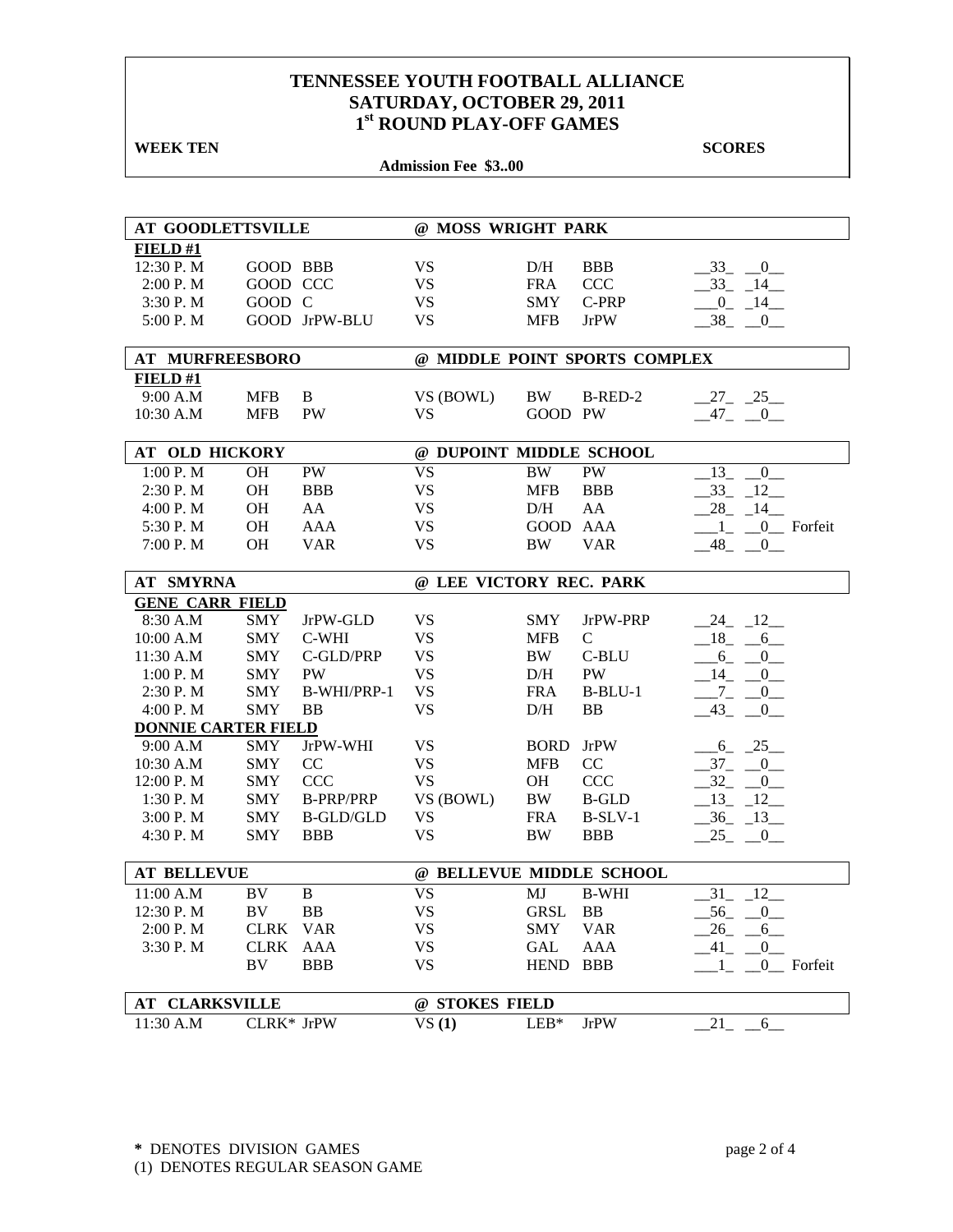| <b>WEEK TEN</b>           |             |              |                            |                           |            | <b>SCORES</b>                  |
|---------------------------|-------------|--------------|----------------------------|---------------------------|------------|--------------------------------|
|                           |             |              | <b>Admission Fee \$300</b> |                           |            |                                |
|                           |             |              |                            |                           |            |                                |
|                           |             |              |                            |                           |            |                                |
| <b>AT EAST SIDE</b>       |             |              |                            | @ DALEWOOD MIDDLE SCHOOL  |            |                                |
| 9:00 A.M                  | ES          | <b>AAA</b>   | <b>VS</b>                  | MJ                        | <b>AAA</b> | $-35$<br>$\overline{0}$        |
| 10:30 A.M                 | ES          | <b>BBB</b>   | <b>VS</b>                  | MJ                        | <b>BBB</b> | $-6 - 27$                      |
| 12:00 N                   | ES          | <b>CCC</b>   | VS                         | CLRK                      | <b>CCC</b> | $-35 - 6$                      |
| 1:30P. M                  | ES          | PW           | <b>VS</b>                  | CLRK PW                   |            | $-12$ $-6$                     |
| <b>AT HENDERSONVILLE</b>  |             |              |                            | @ DRAKES CREEK PARK       |            |                                |
| FIELD#1                   |             |              |                            |                           |            |                                |
| 9:00 A.M                  | HEND CCC    |              | VS                         | <b>GAL</b>                | <b>CCC</b> | _49_<br>$-0$                   |
| 10:30 A.M                 | <b>HEND</b> | <b>BB</b>    | <b>VS</b>                  | <b>NOL</b>                | <b>BB</b>  | $-20 - 8$                      |
| 12:00 N                   | <b>GAL</b>  | <b>BB</b>    | VS                         | <b>LEB</b>                | <b>BB</b>  | $-30$ $-7$ $-$                 |
| <b>AT MT. JULIET</b>      |             |              |                            | @ CHARLIE DANIEL'S PARK   |            |                                |
| FIELD#1                   |             |              |                            |                           |            |                                |
| 8:00 A.M                  | $MJ^*$      | $C-BLK$      | VS(1)                      | $MJ^*$                    | C-WHI      | $26 - 0$                       |
| 9:30 A.M                  | MJ          | <b>BB</b>    | VS                         | <b>SPH</b>                | <b>BB</b>  | $-29 - 0$                      |
| 11:00 A.M                 | MJ          | <b>CCC</b>   | VS                         | BV.                       | <b>CCC</b> | 21<br>$\overline{0}$           |
| 12:30 P.M                 | MJ          | <b>B-GRY</b> | <b>VS</b>                  | GAL                       | B          | $-43$<br>$\overline{0}$        |
| <b>FIELD #2</b>           |             |              |                            |                           |            |                                |
| 8:30 A.M                  | $MJ^*$      | JrPW-BLK     | VS(1)                      | HEND <sup>*</sup> JrPW    |            | $-13$ $-32$                    |
| 10:00 A.M                 | MJ          | PW           | VS                         | <b>GAL</b>                | <b>PW</b>  | $_{-19}$<br>$-6$               |
| 11:30 A.M                 | MJ          | <b>B-GLD</b> | <b>VS</b>                  | <b>HEND</b>               | B          | $_{0_{-}}$<br>6                |
| 1:00 P. M                 | MJ          | <b>B-BLK</b> | <b>VS</b>                  | <b>SPH</b>                | B          | 45<br>$\overline{0}$           |
|                           |             |              |                            |                           |            |                                |
| <b>AT SHELBYVILLE</b>     |             |              |                            | @ SHELBYVILLE HIGH SCHOOL |            |                                |
| 11:00 A.M                 | <b>SHBY</b> | <b>BBB</b>   | <b>VS</b>                  | CLRK BBB                  |            | $-38$<br>$\overline{0}$        |
| 12:30 P.M                 | <b>SHBY</b> | AAA          | <b>VS</b>                  | HEND AAA                  |            | $-61$ $-18$                    |
|                           |             |              |                            |                           |            |                                |
| <b>AT WAVERLY-BELMONT</b> |             |              |                            | @ TENN PEPARATORY SCHOOL  |            |                                |
| 10:00 A.M                 | <b>WAV</b>  | PW           | <b>VS</b>                  | BV                        | PW         | 21<br>$\overline{0}$           |
| 11:30 A.M                 | <b>WAV</b>  | <b>CCC</b>   | <b>VS</b>                  | <b>SHBY</b>               | <b>CCC</b> | 25<br>$-6$                     |
| 1:00 P.M                  | <b>WAV</b>  | <b>BBB</b>   | <b>VS</b>                  | GAL                       | <b>BBB</b> | 33<br>6                        |
| 2:30P. M                  | <b>WAV</b>  | AAA          | <b>VS</b>                  | BV                        | <b>AAA</b> | $\overline{0}$<br>13           |
| <b>AT COOKEVILLE</b>      |             |              |                            | @ COOKEVILLE HIGH SCHOOL  |            |                                |
| $12:00\text{ N}$          | COOK* AA    |              | VS(1)                      | HEND <sup>*</sup> AA      |            | $-12$ $-13$                    |
| 1:30 P. M                 | COOK AAA    |              | VS                         | <b>SPH</b>                | AAA        | $-33 - 8$                      |
| <b>AT DAVIDSON COUNTY</b> |             |              |                            | @ EWING MIDDLE SCHOOL     |            |                                |
|                           |             |              |                            |                           |            |                                |
| 12:00 P. M                | DC          | <b>CCC</b>   | <b>VS</b>                  | COOK CCC                  |            | 27<br>$\theta$                 |
| 1:30 P. M                 | DC          | <b>BBB</b>   | VS                         | <b>SPH</b>                | <b>BBB</b> | $-1$ <sub>-</sub> $-0$ Forfeit |
| <b>AT GRASSLAND</b>       |             |              |                            | @ GRASSLAND MIDDLE SCHOOL |            |                                |
| <b>FIELD #1</b>           |             |              |                            |                           |            |                                |
| 9:00 A.M                  | GRSL CCC    |              | VS.                        | <b>NOL</b>                | CCC        | 19<br>$\bf{0}$                 |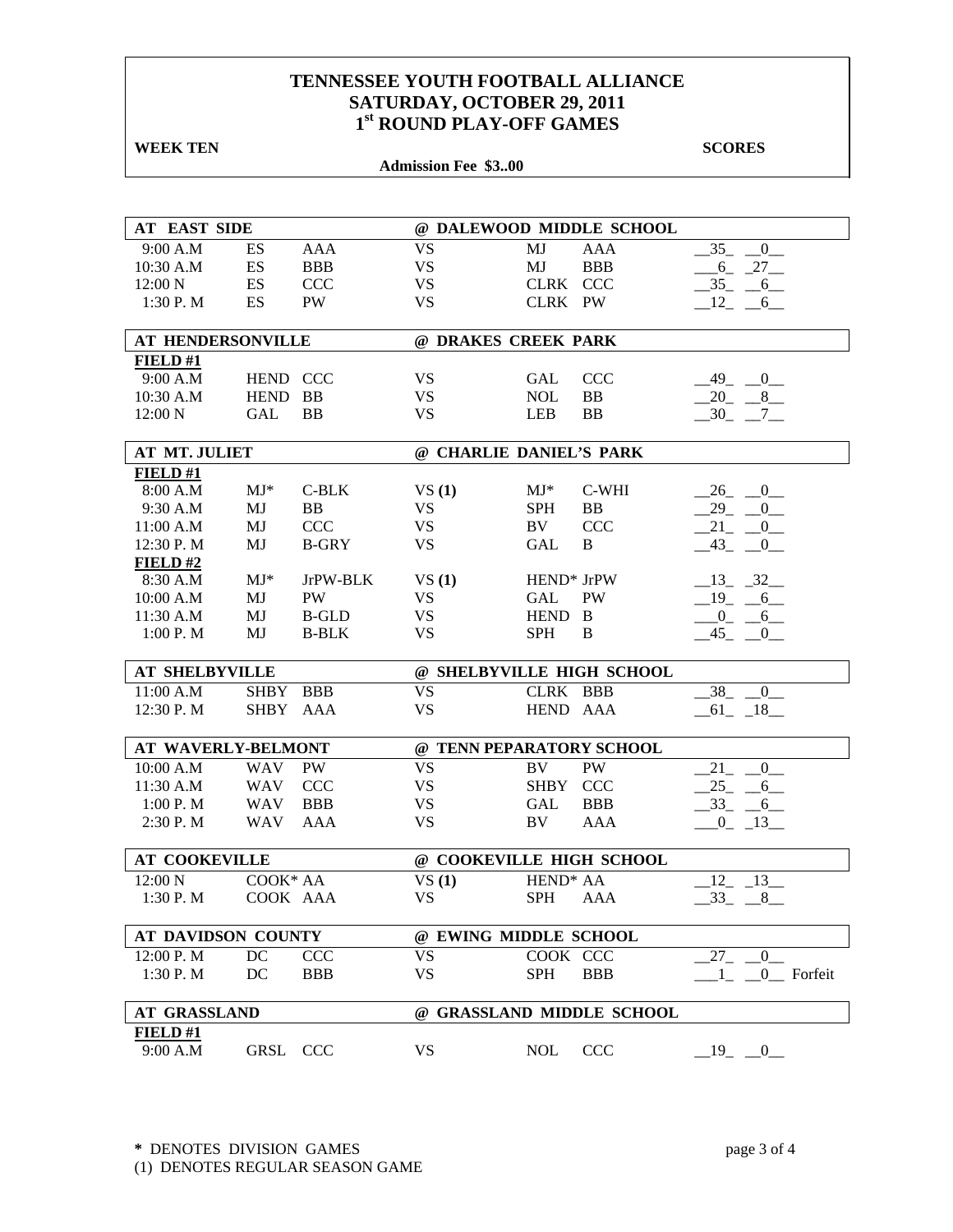**WEEK TEN** SCORES  **Admission Fee \$3..00 AT LEBANON @ LEBANON HIGH SCHOOL**  11:00 A.M LEB PW VS DC PW  $1-\frac{1}{2}$  0 Forfeit 12:30 P. M LEB CC VS GAL CC \_\_\_6\_ \_12\_\_ OT 2:00 P. M LEB BBB VS GRSL BBB  $\frac{19}{213}$ 3:30 P. M LEB AAA VS GRSL AAA  $\_40\_ 6\_$ **AT MIDDLE TENN @ GOODPASTURE MIDDLE SCHOOL**  11:00 A.M MTB BBB VS COOK BBB \_\_20\_ \_0\_ 12:30 P. M MTB PW VS COOK PW  $19 - 0$ **AT NOLENSVILLE @ ROCKY FORK PARK**  1:00 P. M NOL AAA VS MTB AAA \_\_19\_ \_21\_\_ **AT SPRING HILL @ SPRING HILL MIDDLE SCHOOL**  8:30 A.M SPH\* C VS (1) MJ\* C-GLD <u>6</u> 32 10:00 A.M SPH AA VS **(1)** MJ AA \_\_12\_ \_40\_\_ 12:30 P.M SPH CC VS BV CC  $-40$   $-0$ <br>2:00 P.M SPH CCC VS MTB CCC 12 0 2:00 P. M SPH CCC VS MTB CCC 12 0

## **ADMISSION - - \$3.00 per person**

**13 yrs old and older (football players & cheerleaders free)**  No more than 6 football coaches & 2 cheerleader coaches per scheduled team admitted free with certification card

### *NOTE:* HOME FIELD DIRECTOR MUST E-MAIL SATURDAY'S GAME SCORES TO carrgene@bellsouth.net BY 10:00 AM. SUNDAY

|             | <b>TYFA COMMUNITY'S</b>     |  |             |                                |  |             |                            |  |  |  |  |  |
|-------------|-----------------------------|--|-------------|--------------------------------|--|-------------|----------------------------|--|--|--|--|--|
| ANT         | Antioch Falcons             |  | <b>FS</b>   | <b>Fast Side Bobcats</b>       |  | MJ          | Mt. Juliet Bears           |  |  |  |  |  |
| <b>BV</b>   | <b>Bellevue Steelers</b>    |  | <b>FRA</b>  | <b>Franklin Cowboys</b>        |  | <b>MFB</b>  | Murfreesboro Mustangs      |  |  |  |  |  |
| <b>BORD</b> | <b>Bordeaux Eagles</b>      |  | GAL         | Gallatin Green Wave            |  | NOI F       | Nolensville Panthers       |  |  |  |  |  |
| BW          | Brentwood Blaze             |  | GOOD        | Goodlettsville Trojans         |  | OΗ          | Old Hickory Bulldogs       |  |  |  |  |  |
| <b>CLRK</b> | Clarksville Greyhounds      |  | GRSL        | <b>Grassland Golden Eagles</b> |  | <b>SHBY</b> | Shelbyville Eagles         |  |  |  |  |  |
| <b>COOK</b> | Cookeville Cavaliers        |  | <b>HEND</b> | Hendersonville Titans          |  | <b>SMY</b>  | Smyrna Bulldogs            |  |  |  |  |  |
| DC.         | Davidson Co. Colts          |  | I FB        | Lebanon Blue Devils            |  | <b>SPH</b>  | <b>Spring Hill Raiders</b> |  |  |  |  |  |
| D/H         | Donelson-Hermitage Warriors |  | <b>MTB</b>  | Middle Tennessee Bulldogs      |  | <b>WAV</b>  | Waverly-Belmont Bulldogs   |  |  |  |  |  |

| <b>COLORS</b> |              |     |          |     |       |            |        |     |        |
|---------------|--------------|-----|----------|-----|-------|------------|--------|-----|--------|
| BLK           | <b>Black</b> | CRD | Cardinal | GRN | Green | <b>PRP</b> | Purple | slv | Silver |
| <b>BLU</b>    | Blue         | GLD | Gold     | GRY | Gray  | <b>RED</b> | Red    | WHI | White  |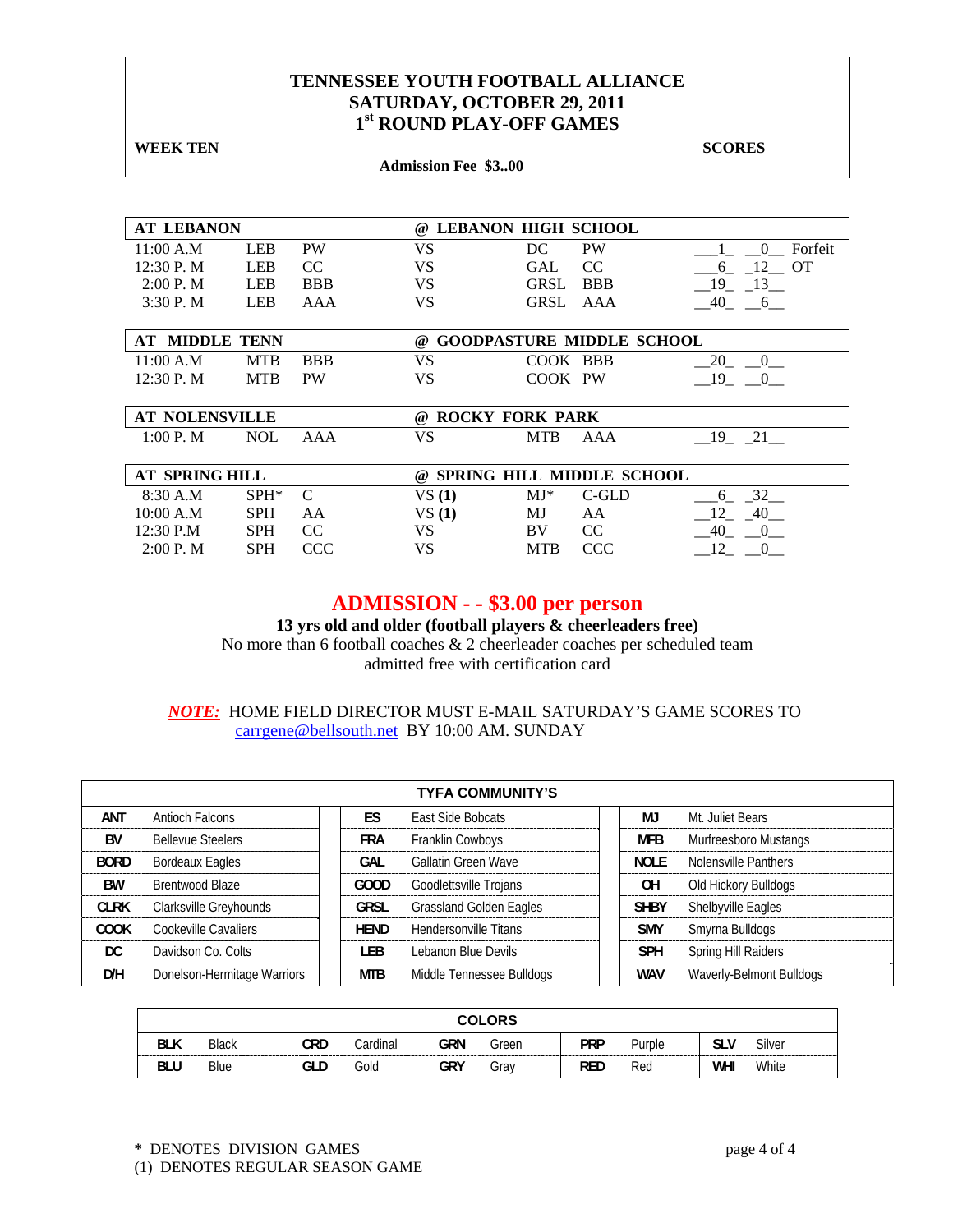### **WEEK ELEVEN SCORES**

| <b>AT BORDEAUX</b>       |                 |                  | @ METRO CENTER           |             |                               |                          |
|--------------------------|-----------------|------------------|--------------------------|-------------|-------------------------------|--------------------------|
| FIELD#1                  |                 |                  |                          |             |                               |                          |
| 9:00 A.M                 | BORD AAA        |                  | <b>VS</b>                | BW          | <b>AAA</b>                    | $-44$ $-0$ $-$           |
| 10:30 A.M                | <b>BORD VAR</b> |                  | <b>VS</b>                | <b>CLRK</b> | <b>VAR</b>                    | $-52 - 12$               |
| 12:00 N                  | <b>BORD PW</b>  |                  | VS                       | OН          | PW                            | $-7 - -6$                |
| 1:30 P. M                | <b>BORD BBB</b> |                  | <b>VS</b>                | OH          | <b>BBB</b>                    | $-33$ $-0$               |
| 3:00 P.M                 | BORD AA         |                  | <b>VS</b>                | <b>MFB</b>  | AA                            | $-43$ $-6$               |
| <b>AT BRENTWOOD</b>      |                 |                  | @ CROCKETT PARK          |             |                               |                          |
| FIELD#1                  |                 |                  |                          |             |                               |                          |
| 9:00 A.M                 | BW              | A-WHI            | VS.                      | BW          | A-RED                         | $-13$ $-2$               |
| 10:30 A.M                | <b>BW</b>       | A-GLD            | <b>VS</b>                | <b>BORD</b> | $\mathbf{A}$                  | $-26 - 28$               |
| 12:00 N                  | BW              | AA               | <b>VS</b>                | <b>OH</b>   | AA                            | $20 - 0$                 |
| FIELD#2                  |                 |                  |                          |             |                               |                          |
| 9:30 A.M                 | BW              | <b>CCC</b>       | <b>VS</b>                | GOOD CCC    |                               | $-7 - 6$                 |
| 11:00 A.M                | BW              | <b>B-GRY</b>     | VS                       | <b>BW</b>   | $B-BLU-2$                     | $-38$ $-0$               |
|                          |                 |                  |                          |             |                               |                          |
| AT DONELSON/HERMITAGE    |                 |                  | @ BEN WEST SORTS COMPLEX |             |                               |                          |
| 11:30 A.M                | D/H             | CC               | <b>VS</b>                | GOOD CC     |                               | $-53$ $-13$              |
| <b>AT FRANKLIN</b>       |                 |                  | @ COWBOY COMPLEX         |             |                               |                          |
| FIELD#1                  |                 |                  |                          |             |                               |                          |
| 1:00 P. M                | <b>FRA</b>      | <b>BB</b>        | VS.                      | <b>BORD</b> | BB                            | $-14$ $-0$ $-$           |
| 2:30 P.M                 | <b>FRA</b>      | <b>B-CRD</b>     | <b>VS</b>                | <b>BW</b>   | <b>B-BLK</b>                  | 6 0                      |
|                          |                 |                  |                          |             |                               |                          |
| <b>AT GOODLETTSVILLE</b> |                 |                  | @ MOSS WRIGHT PARK       |             |                               |                          |
| FIELD #4                 |                 |                  |                          |             |                               |                          |
| 12:30 P.M                |                 | GOOD JrPW-BLU    | VS.                      | BORD JrPW   |                               | $W_{-}$ $\qquad$         |
| 2:00 P. M                | <b>GOOD BBB</b> |                  | <b>VS</b>                | <b>SMY</b>  | <b>BBB</b>                    | 13 32                    |
| <b>AT MURFREESBORO</b>   |                 |                  |                          |             | @ MIDDLE POINT SPORTS COMPLEX |                          |
| FIELD#1                  |                 |                  |                          |             |                               |                          |
| 9:30 A.M                 | <b>MFB</b>      | <b>PW</b>        | <b>VS</b>                | SMY         | <b>PW</b>                     | $-19$ $-12$              |
|                          |                 |                  |                          |             |                               |                          |
| <b>AT OLD HICKORY</b>    |                 |                  | @ DUPONT MIDDLE SCHOOL   |             |                               |                          |
| 5:00 P.M                 | <b>OH</b>       | AAA              | <b>VS</b>                | D/H         | AAA                           | $-24$ $-19$              |
| 6:30 P.M                 | OH              | <b>VAR</b>       | VS                       | D/H         | <b>VAR</b>                    | $-12$ $-18$ $-$          |
| AT SMYRNA                |                 |                  |                          |             | @ LEE VICTORY RECREATION PARK |                          |
| DONNIE CARTER FIELD      |                 |                  |                          |             |                               |                          |
| 12:00 N                  | <b>SMY</b>      | JrPW-GLD         | VS                       | <b>BW</b>   | <b>JrPW</b>                   | $-25$<br>$6\overline{6}$ |
| $1:30$ P. M.             | <b>SMY</b>      | CC               | VS                       | <b>BW</b>   | CC                            | $12 - 6$ OT              |
| 3:00 P.M                 | <b>SMY</b>      | <b>CCC</b>       | <b>VS</b>                | $\rm{D/H}$  | CCC                           | $-24$ $-6$               |
| 4:30 P.M                 | <b>SMY</b>      | <b>B-GLD/GLD</b> | <b>VS</b>                | <b>FRA</b>  | <b>B-WHI</b>                  | $-7 - 18$                |
| <b>GENE CARR FIELD</b>   |                 |                  |                          |             |                               |                          |
| 11 30 A.M                | SMY             | C-WHI            | VS                       | <b>SMY</b>  | C-PRP                         | $-14$ $-8$               |
| 1:00 P.M                 | <b>SMY</b>      | C-GLD/PRP        | VS                       | D/H         | $\mathsf{C}$                  | $28 - 19$                |
| 2:30 P.M                 | <b>SMY</b>      | B-WHI/PRP-1      | VS                       | <b>BORD</b> | B                             | $6_{-}$<br>$-7$          |
| 4:00 P.M                 | <b>SMY</b>      | <b>BB</b>        | <b>VS</b>                | <b>BW</b>   | <b>BB</b>                     | $6_{-}$<br>0             |
|                          |                 |                  |                          |             |                               |                          |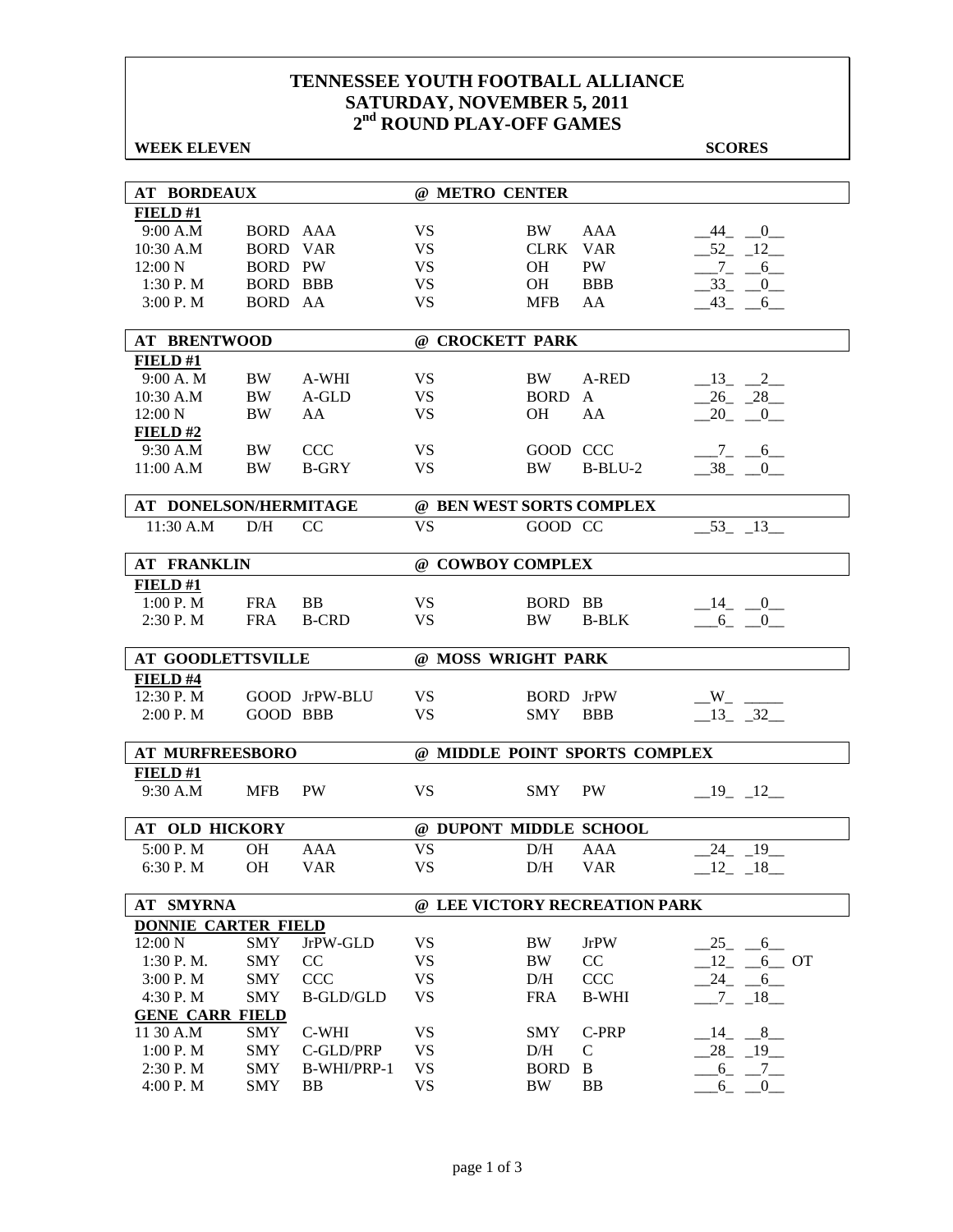### **WEEK ELEVEN** SCORES

| <b>AT BELLEVUE</b>        |             |              |                         |             | @ BELLEVUE MIDDLE SCHOOL     |                                           |
|---------------------------|-------------|--------------|-------------------------|-------------|------------------------------|-------------------------------------------|
| 10:00 A.M                 | BV          | <b>BBB</b>   | <b>VS</b>               | MJ          | <b>BBB</b>                   | 34<br>$\mathbf{0}$                        |
| 11:30 A.M                 | BV          | <b>BB</b>    | <b>VS</b>               | <b>HEND</b> | <b>BB</b>                    | 60<br>6                                   |
| 1:00 P. M                 | <b>CLRK</b> | <b>JrPW</b>  | <b>VS</b>               | <b>HEND</b> | <b>JrPW</b>                  | 20<br>$\overline{0}$                      |
| 2:30 P.M                  | CLRK AAA    |              | <b>VS</b>               | ES          | <b>AAA</b>                   | $-34$<br>8                                |
|                           |             |              |                         |             |                              |                                           |
| <b>AT EAST SIDE</b>       |             |              |                         |             | @ ISSAC LITTON MIDDLE SCHOOL |                                           |
| 10:00 A.M                 | ES          | <b>CCC</b>   | <b>VS</b>               | WAV         | <b>CCC</b>                   | 21 25                                     |
|                           |             |              |                         |             |                              |                                           |
| <b>AT HENDERSONVILLE</b>  |             |              | @ DRAKE'S CREEK'S PARK  |             |                              |                                           |
| FIELD 1                   |             |              |                         |             |                              |                                           |
| 9:00 A.M                  | HEND PW     |              | <b>VS</b>               | <b>ES</b>   | <b>PW</b>                    | $-32$<br>$\overline{0}$                   |
| 10:30 A.M                 | HEND CC     |              | <b>VS</b>               | <b>SPH</b>  | CC                           | $-6$ -<br>0                               |
| 12:00 N                   | HEND AA     |              | <b>VS</b>               | COOK AA     |                              | $-14$ $-13$                               |
|                           |             |              |                         |             |                              |                                           |
| <b>AT MT. JULIET</b>      |             |              | @ CHARLIE DANIEL'S PARK |             |                              |                                           |
| FIELD#1                   |             |              |                         |             |                              |                                           |
| 9:00 A.M                  | MJ          | CC           | VS                      | <b>GAL</b>  | CC                           | $-32$<br>$\begin{array}{c} 0 \end{array}$ |
| 10:30 A.M                 | MJ          | <b>BB</b>    | <b>VS</b>               | GAL         | <b>BB</b>                    | 21<br>$\overline{0}$                      |
| 12:00 N                   | MJ          | <b>CCC</b>   | <b>VS</b>               | <b>HEND</b> | <b>CCC</b>                   | 32<br>12                                  |
| 1:30 P. M                 | MJ          | <b>B-BLK</b> | <b>VS</b>               | <b>HEND</b> | B                            | 33<br>$\overline{\phantom{0}}^0$          |
| 3:00 P. M                 | MJ          | <b>B-GRY</b> | <b>VS</b>               | BV          | B                            | $6_{-}$<br>$_{-0}$                        |
| FIELD#2                   |             |              |                         |             |                              |                                           |
| 9:30 A.M                  | MJ          | $C$ -GLD     | <b>VS</b>               | <b>HEND</b> | C                            | $-14$ $-12$                               |
| 11:00 A.M                 | MJ          | JrPW-GLD     | VS                      | <b>LEB</b>  | <b>JrPW</b>                  | $-24$ $-13$                               |
| 12:30 P.M                 | MJ          | $C-BLK$      | VS                      | MJ          | C-WHI                        | $-13$ $-0$                                |
| 2:00 P. M                 | MJ          | <b>PW</b>    | <b>VS</b>               | <b>WAV</b>  | PW                           | $-14$ $-0$                                |
|                           |             |              |                         |             |                              |                                           |
| <b>AT SHELBYVILLE</b>     |             |              |                         |             | @ SHELBYVILLE HIGH SCHOOL    |                                           |
| 2:00 P.M                  | SHBY AAA    |              | <b>VS</b>               | <b>BV</b>   | AAA                          | $-36$ $-14$                               |
|                           |             |              |                         |             |                              |                                           |
| <b>AT WAVERLY BELMONT</b> |             |              | @ OVERTON HIGH SCHOOL   |             |                              |                                           |
| 10:00 A.M                 | <b>WAV</b>  | <b>BBB</b>   | <b>VS</b>               | SHBY BBB    |                              | $0 - 20$                                  |
|                           |             |              |                         |             |                              |                                           |
| <b>AT DAVIDSON COUNTY</b> |             |              | @ EWING MIDDLE SCHOOL   |             |                              |                                           |
| 12:30 P.M                 | DC          | <b>CCC</b>   | <b>VS</b>               | <b>SPH</b>  | <b>CCC</b>                   | 13<br>6                                   |
| 2:00 P.M                  | $\rm DC$    | AAA          | <b>VS</b>               | MTB AAA     |                              | $-30$ $-0$                                |
|                           |             |              |                         |             |                              |                                           |
| <b>AT GRASSLAND</b>       |             |              |                         |             | @ GRASSLAND MIDDLE SCHOOL    |                                           |
| 9:00 A.M                  | GRSL        | AA           | <b>VS</b>               | MJ          | AA                           | $-8$ $-12$                                |
|                           |             |              |                         |             |                              |                                           |
| <b>AT LEBANON</b>         |             |              | @ LEBANON HIGH SCHOOL   |             |                              |                                           |
| 1:00 P.M                  | LEB         | CCC          | VS                      | GRSL CCC    |                              | 7 12                                      |
| 2:30 P.M                  | LEB         | AAA          | <b>VS</b>               | COOK AAA    |                              | $19 - 14$                                 |
|                           |             |              |                         |             |                              |                                           |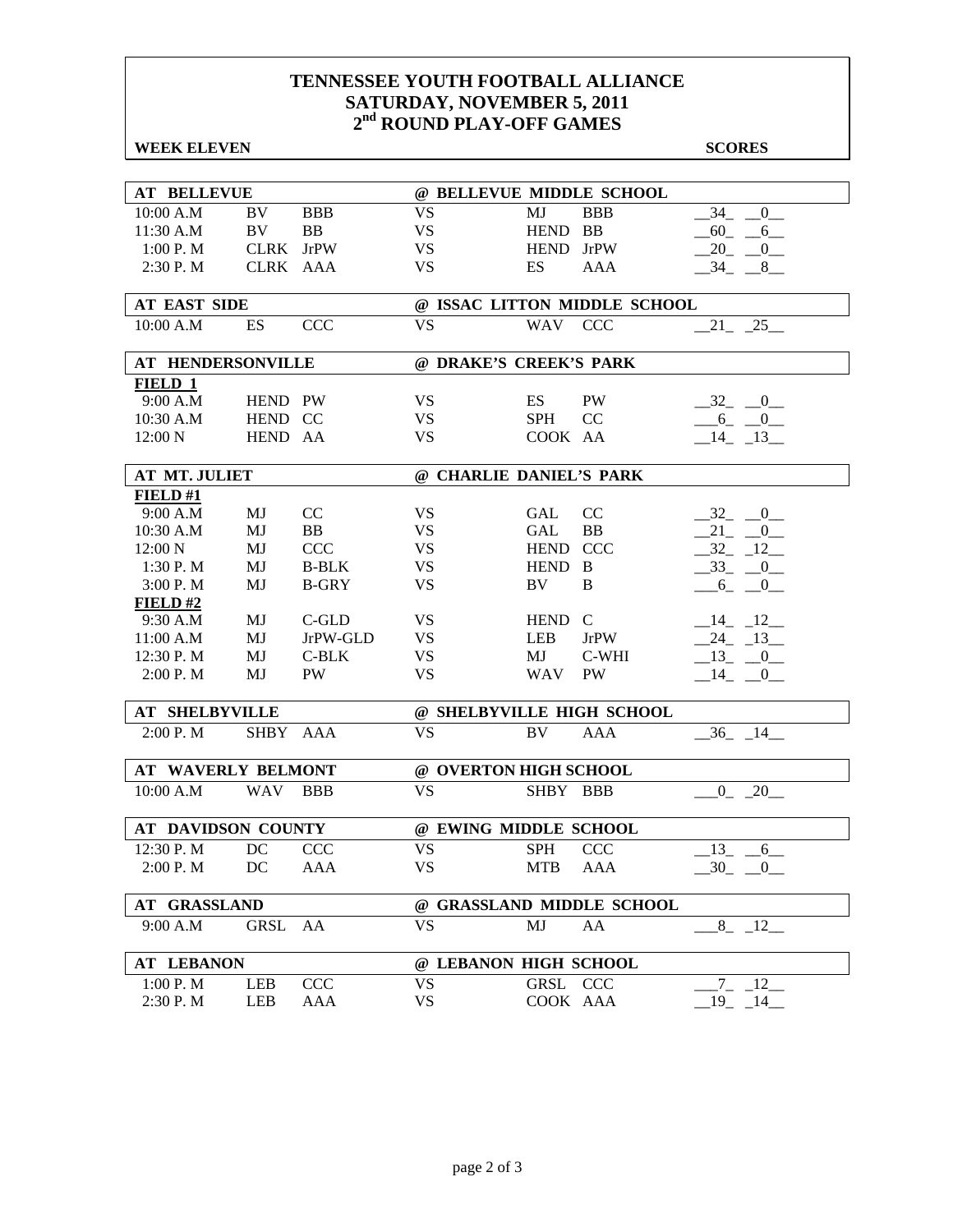**WEEK ELEVEN** SCORES

| <b>AT MIDDLE TENN</b> |            |            | (a) | <b>DAVIDSON ACADEMY</b>          |            |          |  |  |
|-----------------------|------------|------------|-----|----------------------------------|------------|----------|--|--|
| 2:30P. M              | <b>MTB</b> | <b>BBB</b> | VS  | DC                               | <b>BBB</b> | 21 25    |  |  |
|                       |            |            |     |                                  |            |          |  |  |
| <b>AT NOLENSVILLE</b> |            |            | (a) | <b>ROCKY FORK PARK</b>           |            |          |  |  |
| 1:30 P. M             | <b>NOL</b> | <b>PW</b>  | VS  | <b>MTR</b>                       | <b>PW</b>  | 34       |  |  |
| 3:00 P. M             | <b>NOL</b> | <b>BBB</b> | VS  | <b>LEB</b>                       | <b>BBB</b> | 12<br>33 |  |  |
|                       |            |            |     |                                  |            |          |  |  |
| <b>AT SPRING HILL</b> |            |            | (a) | <b>SPRING HILL MIDDLE SCHOOL</b> |            |          |  |  |
| 11:00 A.M             | <b>SPH</b> | <b>PW</b>  | VS  | LEB                              | <b>PW</b>  |          |  |  |

## **ADMISSION - - \$3.00 per person**

**13 yrs old and older (football players & cheerleaders free)**  No more than 6 football coaches & 2 cheerleader coaches per scheduled team admitted free with certification card

### *NOTE:* HOME FIELD DIRECTOR MUST E-MAIL SATURDAY'S GAME SCORES TO carrgene@bellsouth.net BY 10:00 AM. SUNDAY

|             | <b>TYFA COMMUNITY'S</b>     |  |             |                                |  |             |                            |  |  |  |  |  |
|-------------|-----------------------------|--|-------------|--------------------------------|--|-------------|----------------------------|--|--|--|--|--|
| ANT         | Antioch Falcons             |  | FS          | East Side Bobcats              |  | MJ          | Mt. Juliet Bears           |  |  |  |  |  |
| <b>BV</b>   | <b>Bellevue Steelers</b>    |  | <b>FRA</b>  | <b>Franklin Cowboys</b>        |  | <b>MFB</b>  | Murfreesboro Mustangs      |  |  |  |  |  |
| <b>BORD</b> | <b>Bordeaux Eagles</b>      |  | GAL         | Gallatin Green Wave            |  | <b>NOLE</b> | Nolensville Panthers       |  |  |  |  |  |
| <b>BW</b>   | Brentwood Blaze             |  | GOOD        | Goodlettsville Trojans         |  | <b>OH</b>   | Old Hickory Bulldogs       |  |  |  |  |  |
| <b>CLRK</b> | Clarksville Greyhounds      |  | GRSL        | <b>Grassland Golden Eagles</b> |  | <b>SHBY</b> | Shelbyville Eagles         |  |  |  |  |  |
| <b>COOK</b> | Cookeville Cavaliers        |  | <b>HEND</b> | Hendersonville Titans          |  | <b>SMY</b>  | Smyrna Bulldogs            |  |  |  |  |  |
| DC          | Davidson Co. Colts          |  | LEB         | Lebanon Blue Devils            |  | <b>SPH</b>  | <b>Spring Hill Raiders</b> |  |  |  |  |  |
| D/H         | Donelson-Hermitage Warriors |  | <b>MTB</b>  | Middle Tennessee Bulldogs      |  | <b>WAV</b>  | Waverly-Belmont Bulldogs   |  |  |  |  |  |

|            | <b>COLORS</b> |     |          |     |       |            |        |     |        |  |
|------------|---------------|-----|----------|-----|-------|------------|--------|-----|--------|--|
| <b>BLK</b> | <b>Black</b>  | CRD | Cardinal | GRN | Green | <b>PRP</b> | Purple | slv | Silver |  |
| <b>BLU</b> | Blue          | GLD | Gold     | GRY | Gray  | <b>RED</b> | Red    | WHI | White  |  |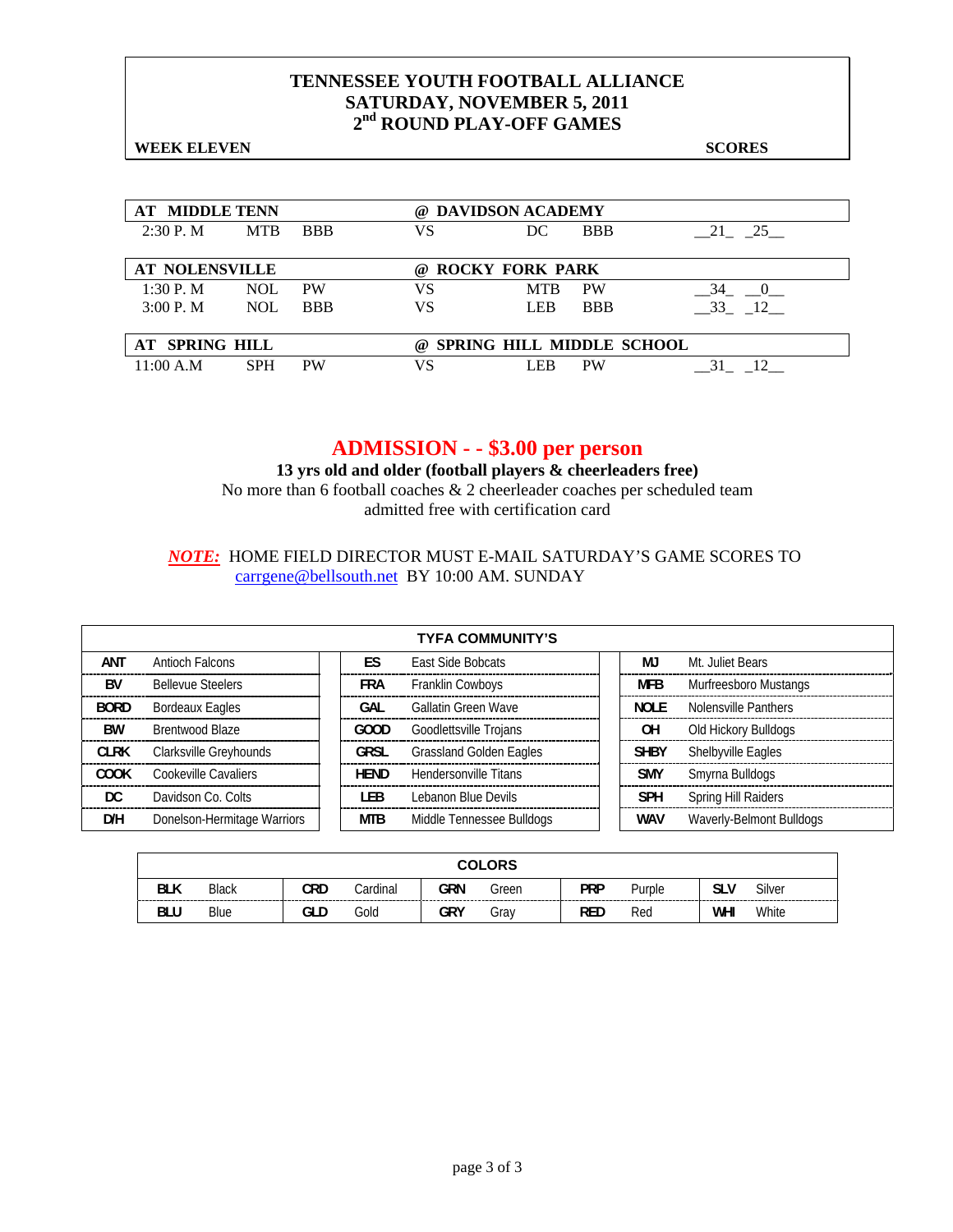# **TENNESSEE YOUTH FOOTBALL ALLIANCE SATURDAY, NOVEMBER 12, 2011 CHAMPIONSHIP GAMES**

## **BRENTWOOD BLAZE COMPLEX**

**WEEK TWELVE SCORES** 

*NOTE: team listed first is considered Home Team*

| FIELD#1    |                |              |                        |             |              |                             |
|------------|----------------|--------------|------------------------|-------------|--------------|-----------------------------|
| 8:30 A.M   | <b>FRA</b>     | <b>B-CRD</b> | $\overline{\text{VS}}$ | <b>BW</b>   | <b>B-GRY</b> | $\overline{2}$<br>6 NFC B-2 |
| 10:00 A.M  | MJ             | $C-BLK$      | <b>VS</b>              | MJ          | $C$ -GLD     | 21<br>7 CFC/AFC             |
| 11:45 A.M  | <b>SMY</b>     | <b>CCC</b>   | <b>VS</b>              | <b>BW</b>   | <b>CCC</b>   | 12 NFC<br>$\overline{0}$    |
| 1:15 P.M   | MJ             | <b>CCC</b>   | <b>VS</b>              | <b>WAV</b>  | <b>CCC</b>   | $-0$ CFC<br>31              |
| 3:00 P. M  | <b>NOL</b>     | <b>BBB</b>   | <b>VS</b>              | DC          | <b>BBB</b>   | $-20$ $-0$ AFC              |
| 4:30 P.M   | <b>BW</b>      | A-WHI        | <b>VS</b>              | <b>BORD</b> | $\mathbf{A}$ | $6 - 0$ NFC                 |
| 6:15 P.M   | <b>BORD</b>    | AAA          | <b>VS</b>              | <b>OH</b>   | <b>AAA</b>   | $40 - 0$ NFC                |
|            |                |              |                        |             |              |                             |
| FIELD#2    |                |              |                        |             |              |                             |
| $8:45$ A.M | BV             | <b>BB</b>    | <b>VS</b>              | MJ          | <b>BB</b>    | 6 26 CFC/AFC                |
| 10:15 A.M  | D/H            | CC           | <b>VS</b>              | <b>SMY</b>  | CC           | 0 NFC<br>6                  |
| 12:00 N    | <b>FRA</b>     | <b>BB</b>    | <b>VS</b>              | <b>SMY</b>  | <b>BB</b>    | 12<br>6 OT NFC              |
| 1:30 P.M   | <b>BORD</b>    | <b>BBB</b>   | <b>VS</b>              | <b>SMY</b>  | <b>BBB</b>   | $24 - 0$ NFC                |
| 3:15 P. M  | BV             | <b>BBB</b>   | <b>VS</b>              | <b>SHBY</b> | <b>BBB</b>   | $-32 - 13$ CFC              |
| 4:45 P.M   | DC             | <b>AAA</b>   | <b>VS</b>              | <b>LEB</b>  | <b>AAA</b>   | $-39 - 7 -$ AFC             |
| 6:30 P.M   | <b>BORD</b>    | <b>VAR</b>   | <b>VS</b>              | D/H         | <b>VAR</b>   | $-48$ <sub>-</sub> $-8$     |
|            |                |              |                        |             |              |                             |
| FIELD#3    |                |              |                        |             |              |                             |
| 8:15 A.M   | <b>FRA</b>     | <b>B-WHI</b> | <b>VS</b>              | BORD B      |              | 7 NFC B-1<br>6              |
| 9:45 A.M   | <b>BORD PW</b> |              | <b>VS</b>              | <b>MFB</b>  | PW           | 19 NFC<br>14                |
| 11:30 A.M  | MJ             | <b>B-BLK</b> | <b>VS</b>              | MJ          | <b>B-GRY</b> | 20 27 CFC/AFC               |
| 1:00P. M   | DC             | <b>CCC</b>   | <b>VS</b>              | GRSL        | <b>CCC</b>   | $19 \t 0$ AFC               |
| 2:45 P.M   | <b>BORD</b>    | AA           | <b>VS</b>              | <b>BW</b>   | AA           | $21 - 24$ NFC               |
| 4:15 P.M.  | <b>HEND</b>    | AA           | <b>VS</b>              | MJ          | AA           | $21 - 19$ CFC/AFC           |
| 6:00 P.M.  | SHBY AAA       |              | <b>VS</b>              | <b>CLRK</b> | <b>AAA</b>   | $-41$ $-7$ CFC              |
|            |                |              |                        |             |              |                             |
| FIELD #4   |                |              |                        |             |              |                             |
| 8:45 A.M   | <b>SMY</b>     | C-WHI        | <b>VS</b>              | <b>SMY</b>  | C-GLD/PRP    | 13 0 NFC                    |
| 10:15 A.M  | <b>CLRK</b>    | <b>JrPW</b>  | <b>VS</b>              | MJ          | JrPW-GLD     | 27 28 CFC/AFC               |
| 11:45 A.M. | <b>NOL</b>     | PW           | <b>VS</b>              | <b>SPH</b>  | <b>PW</b>    | $-33$ $-19$ AFC             |
|            |                |              |                        |             |              |                             |
| FIELD#5    |                |              |                        |             |              |                             |
| 9:00 A.M   | MJ             | CC           | <b>VS</b>              | <b>HEND</b> | CC           | 18<br>0 CFC/AFC             |
| 10:30 A.M  | <b>GOOD</b>    | JrPW-BLU     | <b>VS</b>              | <b>SMY</b>  | JrPW-GLD     | $28 - 24$ NFC               |
| 12:00 N    | <b>HEND</b>    | <b>PW</b>    | <b>VS</b>              | MJ          | <b>PW</b>    | $19 - 18$ OTx2              |
| <b>CFC</b> |                |              |                        |             |              |                             |

## **ADMISSION - - \$5.00 per person**

**13 yrs old and older (football players & cheerleaders free)**

No more than 6 football coaches & 2 cheerleader coaches per Championship play team admitted free with certification card. All other coaches will pay admission fee.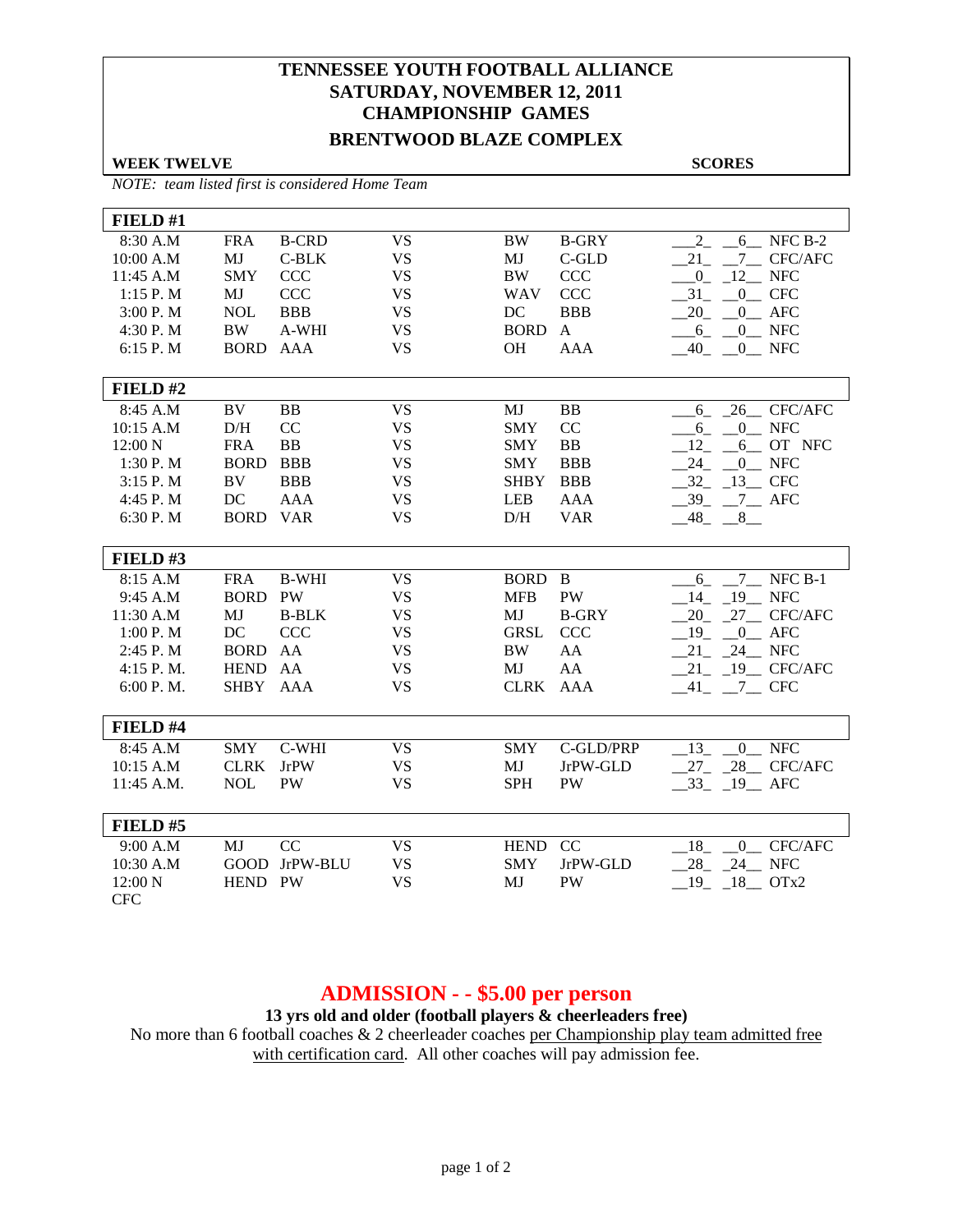# **TENNESSEE YOUTH FOOTBALL ALLIANCE SATURDAY, NOVEMBER 12, 2011 CHAMPIONSHIP GAMES**

# **BRENTWOOD BLAZE COMPLEX**

### **WEEK TWELVE** SCORES

|             | <b>TYFA COMMUNITY'S</b>     |  |             |                                |  |             |                          |  |  |  |  |
|-------------|-----------------------------|--|-------------|--------------------------------|--|-------------|--------------------------|--|--|--|--|
| <b>BV</b>   | <b>Bellevue Steelers</b>    |  | ES          | East Side Bobcats              |  | MJ          | Mt. Juliet Bears         |  |  |  |  |
| <b>BORD</b> | <b>Bordeaux Eagles</b>      |  | FRA         | Franklin Cowboys               |  | <b>MFB</b>  | Murfreesboro Mustangs    |  |  |  |  |
| BW          | Brentwood Blaze             |  | GAL         | <b>Gallatin Green Wave</b>     |  | <b>NOLE</b> | Nolensville Panthers     |  |  |  |  |
| <b>CLRK</b> | Clarksville Greyhounds      |  | GOOD        | Goodlettsville Trojans         |  | OΗ          | Old Hickory Bulldogs     |  |  |  |  |
| <b>COOK</b> | Cookeville Cavaliers        |  | <b>GRSL</b> | <b>Grassland Golden Eagles</b> |  | <b>SHBY</b> | Shelbyville Eagles       |  |  |  |  |
| DC          | Davidson Co. Colts          |  | <b>HEND</b> | Hendersonville Titans          |  | <b>SMY</b>  | Smyrna Bulldogs          |  |  |  |  |
| D/H         | Donelson-Hermitage Warriors |  | I FB        | Lebanon Blue Devils            |  | <b>SPH</b>  | Spring Hill Raiders      |  |  |  |  |
|             |                             |  | <b>MTB</b>  | Middle Tennessee Bulldogs      |  | <b>WAV</b>  | Waverly-Belmont Bulldogs |  |  |  |  |

| <b>COLORS</b> |              |     |          |     |       |            |        |          |                          |
|---------------|--------------|-----|----------|-----|-------|------------|--------|----------|--------------------------|
| <b>BLK</b>    | <b>Black</b> | CRD | Cardinal | GRN | Green | PRP        | Purple | slv<br>. | Silver<br>-------------- |
| <b>BLU</b>    | Blue         | GLD | Gold     | GRY | Grav  | <b>RED</b> | Red    | WHI      | White                    |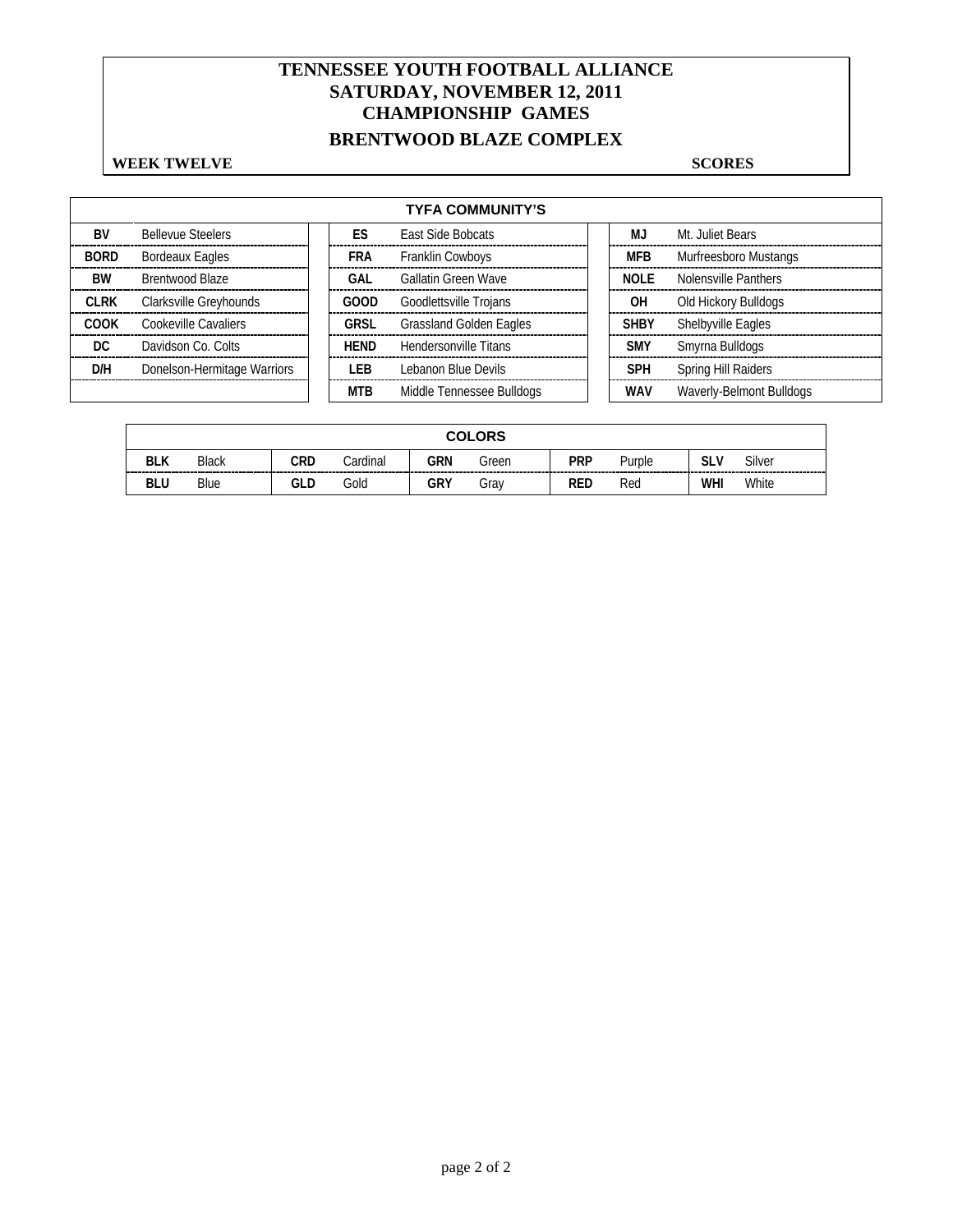|       |                               |                |     | <b>TYFA STANDINGS</b> |                         |                          |
|-------|-------------------------------|----------------|-----|-----------------------|-------------------------|--------------------------|
|       | 2011 AAA<br><b>WEEK EIGHT</b> |                |     |                       | <b>CONFERENCE GAMES</b> |                          |
|       | NATIONAL CONFEENCE            |                |     | WON                   | <b>LOST</b>             |                          |
| #1    | <b>BORDEAUX</b><br>Bye        |                |     | 8                     | $\boldsymbol{0}$        |                          |
| #2    | <b>OLD HICKORY</b>            |                |     | 6                     | 2                       |                          |
| #3    | <b>DONELSON/HER</b>           |                |     | 5                     | 3                       |                          |
| #4    | <b>FRANKLIN</b>               |                |     | 4                     | 4                       |                          |
| #5    | <b>BRENTWOOD</b>              |                |     | 3                     | 5                       |                          |
| #6    | <b>SMYRNA</b>                 |                |     | $\overline{2}$        | 6                       |                          |
| #7    | <b>GOODLETTSVILLE</b>         |                |     | $\theta$              | 5                       |                          |
|       | <b>CENTRAL CONFERENCE</b>     | <b>WON</b>     |     | <b>LOST</b>           | <b>WON</b>              | <b>LOST</b>              |
| #1    | <b>SHELBYVILLE</b>            | 7              |     | 0                     | 8                       | $\boldsymbol{0}$         |
| #2    | <b>CLARKSVILLE</b>            | 6              |     | 1                     | 6                       | $\overline{c}$           |
| #3    | <b>EAST SIDE</b>              | 5              |     | 2                     | 5                       | 3                        |
| #4    | <b>WAVERLY BELMONT</b>        | 4              |     | 3                     | 5                       | 3                        |
| #5    | <b>BELLEVUE</b>               | 21/2           |     | 41/2                  | 31/2                    | $4\frac{1}{2}$           |
| #6    | MT. JULIET                    | 2              |     | 5                     | 2                       | 6                        |
| #7    | <b>GALLATIN</b>               | 11/2           |     | 51/2                  | 21/2                    | $5\frac{1}{2}$           |
| #8    | <b>HENDERSONVILLE</b>         | 0              |     | 7                     | 1                       | 7                        |
|       | <b>AMERICAN CONFERENCE</b>    | <b>WON</b>     |     | <b>LOST</b>           | <b>WON</b>              | <b>LOST</b>              |
| $\#1$ | <b>DAVIDSON COUNTY</b>        | 6              | Bye | $\boldsymbol{0}$      | 8                       | $\boldsymbol{0}$         |
| #2    | <b>LEBANON</b>                | 5              |     | 1                     | 6                       | $\boldsymbol{2}$         |
| #3    | <b>COOKEVILLE</b>             | 4              |     | 2                     | 5                       | 3                        |
| #4    | <b>NOLENSVILLE</b>            | 3              |     | 3                     | 3                       | 5                        |
| #5    | <b>MIDDLE TENN</b>            | $\overline{c}$ |     | 4                     | $\overline{2}$          | 6                        |
| #6    | <b>SPRING HILL</b>            | 1              |     | 5                     | 2                       | 6                        |
| #7    | <b>GRASSLAND</b>              | 0              |     | 6                     |                         | 7                        |
|       | WEEK EIGHT 2011 BBB           |                |     |                       | <b>CONFERENCE GAMES</b> |                          |
|       | NATIONAL CONFERENCE           |                |     | <b>WON</b>            | <b>LOST</b>             |                          |
| #1    | <b>BORDEAUX</b>               |                | Bye | 8                     | $\boldsymbol{0}$        |                          |
| #2    | <b>GOODLETTSVILLE</b>         |                |     | 6                     | $\overline{c}$          |                          |
| #3    | <b>SMYRNA</b>                 |                |     | 6                     | $\overline{c}$          |                          |
| #4    | <b>OLD HICKORY</b>            |                |     | 5                     | 3                       |                          |
| #5    | <b>MURREESBORO</b>            |                |     | 5                     | 3                       |                          |
| #6    | <b>BRENTWOOD</b>              |                |     | 3                     | 5                       |                          |
| #7    | <b>DONELSON/HER</b>           |                |     | 1                     | 7                       |                          |
|       | <b>FRANKLIN</b>               |                |     | 0                     | 8                       |                          |
|       | <b>ANTIOCH</b>                |                |     | $\overline{c}$        | 6                       |                          |
|       | <b>CENTRAL CONFERENCE</b>     | <b>WON</b>     |     | <b>LOST</b>           | <b>WON</b>              | <b>LOST</b>              |
| #1    | <b>BELLEVUE</b>               | 7              |     | $\boldsymbol{0}$      | $8\,$                   | $\boldsymbol{0}$         |
| $\#2$ | <b>WAVERLY BELMONT</b>        | 6              |     | 1                     | 7                       | 1                        |
| $\#3$ | <b>EAST SIDE</b>              | 5              |     | 2                     | 5                       | 3                        |
| $#4$  | <b>SHELBYVILLE</b>            | 4              |     | 3                     | 5                       | 3                        |
| #5    | <b>CLARKSVILLE</b>            | 3              |     | 4                     | 4                       | $\overline{\mathcal{L}}$ |
| #6    | MT. JULIET                    | 2              |     | 5                     | $2\frac{1}{2}$          | $5\frac{1}{2}$           |
| #7    | <b>GALLATIN</b>               | 1              |     | 6                     | 1                       | 7                        |
| $\#8$ | <b>HENDERSONVILLE</b>         | $\overline{0}$ |     | 7                     | $\boldsymbol{0}$        | $8\,$                    |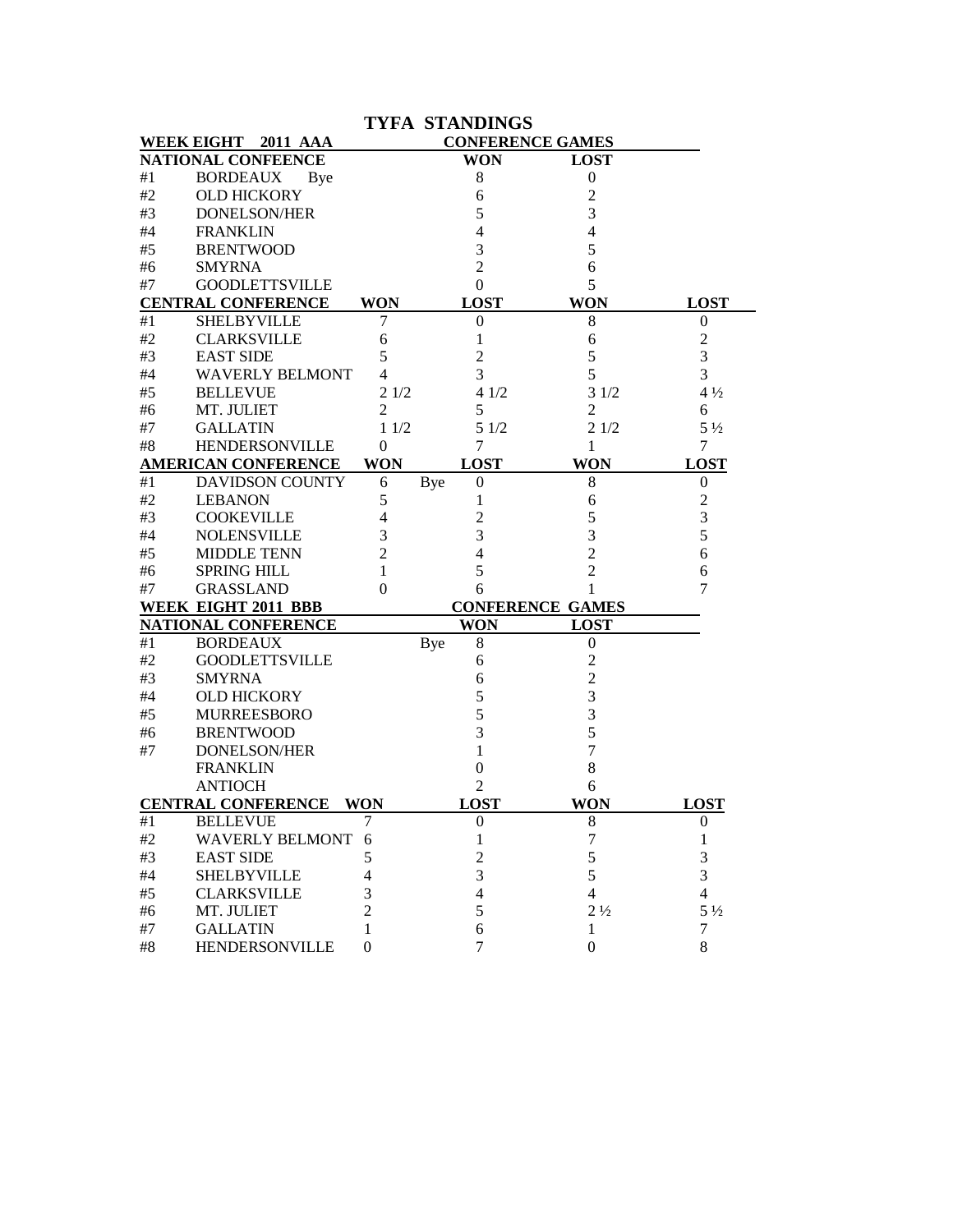| <b>TYFA STANDINGS</b>                                                       |                                |            |                                |                         |                  |  |  |  |  |  |
|-----------------------------------------------------------------------------|--------------------------------|------------|--------------------------------|-------------------------|------------------|--|--|--|--|--|
| <b>BBB CONFERENCE GAMES</b><br><b>WEEK EIGHT 2011</b><br><b>TOTAL GAMES</b> |                                |            |                                |                         |                  |  |  |  |  |  |
|                                                                             | <b>AMERICAN CONFERENCE WON</b> |            | <b>LOST</b>                    | <b>WON</b>              | <b>LOST</b>      |  |  |  |  |  |
| #1                                                                          | NOLENSVILLE                    | 6          | <b>Bye</b><br>$\boldsymbol{0}$ | 7                       | 1                |  |  |  |  |  |
| #2                                                                          | <b>MIDDLE TENN</b>             | 4          | 2                              | 5                       | 3                |  |  |  |  |  |
| #3                                                                          | <b>DAVIDSON COUNTY</b>         | 4          | 2                              | 6                       | $\overline{c}$   |  |  |  |  |  |
| #4                                                                          | <b>LEBANON</b>                 | 3          | 3                              | $3\frac{1}{2}$          | $4\frac{1}{2}$   |  |  |  |  |  |
| #5                                                                          | <b>GRASSLAND</b>               | 2          | 4                              | 3                       | 5                |  |  |  |  |  |
| #6                                                                          | <b>SPRING HILL</b>             | 2          | 4                              | 3                       | 5                |  |  |  |  |  |
| #7                                                                          | <b>COOKEVILLE</b>              | 0          | 6                              | $\overline{0}$          | 8                |  |  |  |  |  |
| WEEK EIGHT 2011 CCC<br><b>CONFERENCE GAMES</b>                              |                                |            |                                |                         |                  |  |  |  |  |  |
|                                                                             | NATIONAL CONFERENCE            |            | <b>WON</b>                     | <b>LOST</b>             |                  |  |  |  |  |  |
| #1                                                                          | <b>SMYRNA</b>                  |            | 7                              | 1                       |                  |  |  |  |  |  |
| #2                                                                          | <b>BRENTWOOD</b>               |            | 6                              | $\overline{c}$          |                  |  |  |  |  |  |
| #3                                                                          | <b>GOODLETTSVILLE</b>          |            | 6                              | 2                       |                  |  |  |  |  |  |
| #4                                                                          | <b>DONELSON/HER</b>            |            | 6                              | $\overline{c}$          |                  |  |  |  |  |  |
| #5                                                                          | <b>BORDEAUX</b>                |            | 5                              | 3                       |                  |  |  |  |  |  |
| #6                                                                          | <b>FRANKLIN</b>                |            | 3                              | 5                       |                  |  |  |  |  |  |
| #7                                                                          | <b>MURFREESBORO</b>            |            | 1                              | 7                       |                  |  |  |  |  |  |
| #8                                                                          | <b>OLD HICKORY</b>             |            | 0                              | 8                       |                  |  |  |  |  |  |
|                                                                             | <b>CENTRAL CONFERENCE</b>      | WON        | <b>LOST</b>                    | WON                     | <b>LOST</b>      |  |  |  |  |  |
| #1                                                                          | <b>EAST SIDE</b>               | 7          | $\boldsymbol{0}$               | 7                       | 1                |  |  |  |  |  |
| #2                                                                          | MT. JULIET                     | 6          | 1                              | 7                       | 1                |  |  |  |  |  |
| #3                                                                          | HENDERSONVILLE                 | 5          | 2                              | 6                       | 2                |  |  |  |  |  |
| #4                                                                          | <b>WAVERLY BELMONT</b>         | 4          | 3                              | 5                       | 3                |  |  |  |  |  |
| #5                                                                          | <b>SHELBYVILLE</b>             | 3          | 4                              | 3                       | 5                |  |  |  |  |  |
| #6                                                                          | <b>GALLATIN</b>                | 1          | 6                              | 2                       | 6                |  |  |  |  |  |
| #7                                                                          | <b>BELLEVUE</b>                | ı          | 6                              | 1                       | 7                |  |  |  |  |  |
| #8                                                                          | <b>CLARKSVILLE</b>             | 1          | 6                              | 1                       | 7                |  |  |  |  |  |
|                                                                             | <b>AMERICAN CONFERENCE WON</b> |            | <b>LOST</b>                    | WON                     | <b>LOST</b>      |  |  |  |  |  |
| #1                                                                          | <b>LEBANON</b>                 | 6          | Bye<br>$\boldsymbol{0}$        | 7                       | 1                |  |  |  |  |  |
| #2                                                                          | <b>DAVIDSON COUNTY</b>         | 5          | 1                              | 7                       | 1                |  |  |  |  |  |
| #3                                                                          | <b>SPRING HILL</b>             | 4          | 2                              | 5                       | 3                |  |  |  |  |  |
| #4                                                                          | <b>GRASSLAND</b>               | 3          | 3                              | 4                       | 4                |  |  |  |  |  |
| #5                                                                          | <b>NOLENSVILLE</b>             | 2          | 4                              | 4                       | 4                |  |  |  |  |  |
| #6                                                                          | <b>MIDDLE TENN</b>             | 1          | 5                              |                         | 7                |  |  |  |  |  |
| #7                                                                          | <b>COOKEVILLE</b>              | 0          | 6                              | 0                       | 8                |  |  |  |  |  |
|                                                                             | <b>WEEK EIGHT</b><br>2011 PW   |            |                                | <b>CONFERENCE GAMES</b> |                  |  |  |  |  |  |
|                                                                             | <b>NATIONAL CONFERENCE</b>     |            | WON                            |                         | <b>LOST</b>      |  |  |  |  |  |
| #1                                                                          | <b>BORDEAUX</b>                | <b>Bye</b> | $\,$ 8 $\,$                    |                         | $\boldsymbol{0}$ |  |  |  |  |  |
| #2                                                                          | <b>MURFREESBORO</b>            |            | 7                              |                         | 1                |  |  |  |  |  |
| #3                                                                          | <b>SMYRNA</b>                  |            | 6                              |                         | $\overline{c}$   |  |  |  |  |  |
| #4                                                                          | <b>OLD HICKORY</b>             |            | 5                              |                         | 3                |  |  |  |  |  |
| #5                                                                          | <b>BRENTWOOD</b>               |            | $\overline{\mathcal{L}}$       |                         | $\overline{4}$   |  |  |  |  |  |
| #6                                                                          | DONELSON/HER                   |            | 3                              |                         | 5                |  |  |  |  |  |
| $\#7$                                                                       | <b>GOODLETTSVILLE</b>          |            | $\overline{2}$                 |                         | 6                |  |  |  |  |  |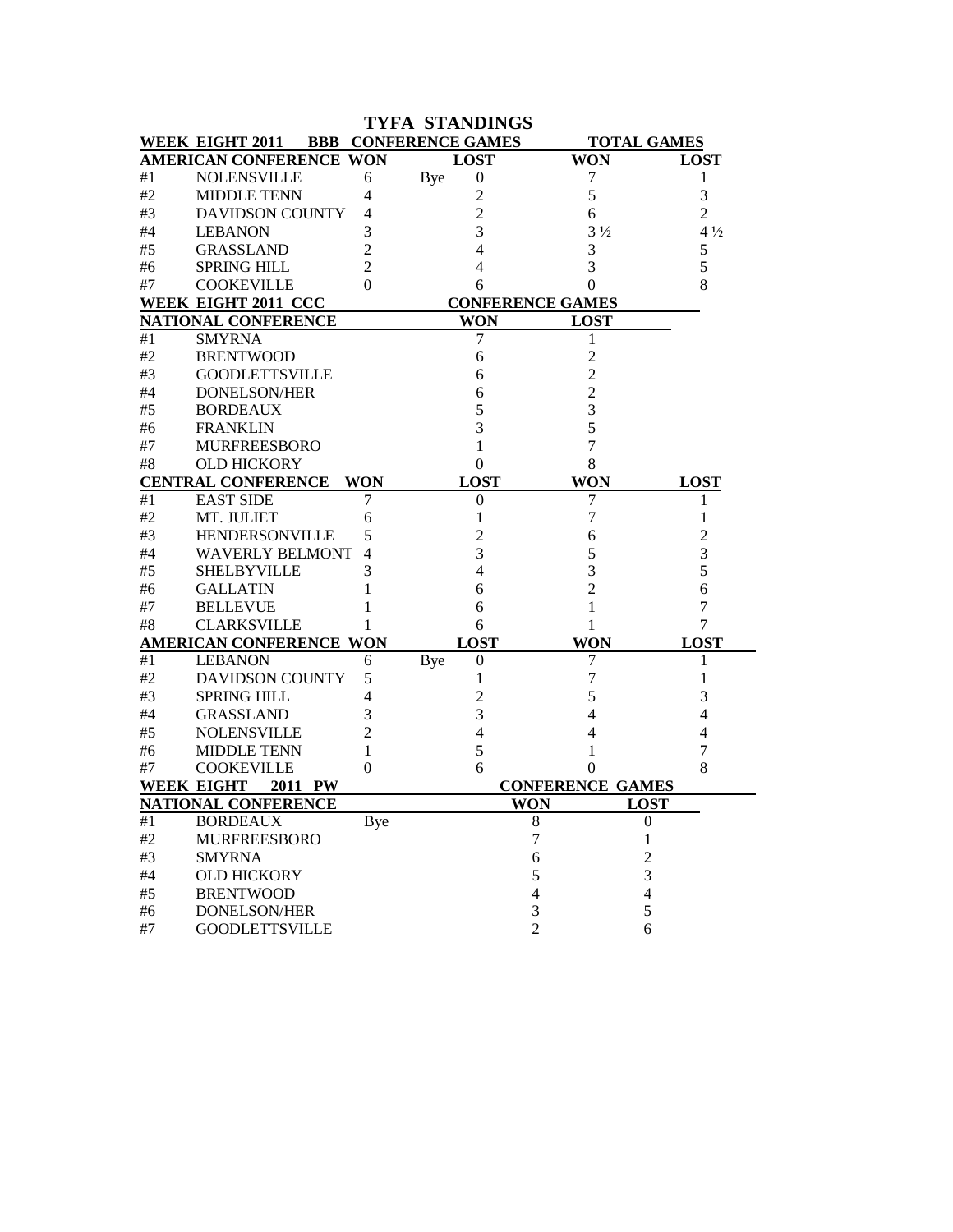|             |                                                          |               | <b>TYFA STANDINGS</b>   |                                    |                  |
|-------------|----------------------------------------------------------|---------------|-------------------------|------------------------------------|------------------|
|             | WEEK EIGHT 2011                                          |               | PW CONFERENCE GAMES     | <b>TOTAL GAMES</b>                 |                  |
|             | <b>CENTRAL CONFERENCE</b>                                | <b>WON</b>    | <b>LOST</b>             | <b>WON</b>                         | <b>LOST</b>      |
| #1          | <b>HENDERSONVILLE</b>                                    | 6             | Bye<br>$\boldsymbol{0}$ | 8                                  | 0                |
| #2          | MT. JULIET                                               | 5             | 1                       | 7                                  | 1                |
| #3          | <b>WAVERLY BELMONT</b>                                   | 4             | 2                       | 5                                  | 3                |
| #4          | <b>EAST SIDE</b>                                         | 3             | 3                       | 3                                  | 5                |
| #5          | <b>CLARKSVILLE</b>                                       | 2             | 4                       | 4                                  | 4                |
| #6          | <b>BELLEVUE</b>                                          | 1             | 5                       | 1                                  | 7                |
| #7          | <b>GALLATIN</b>                                          | 0             | 6                       | 0                                  | 8                |
|             | AMERICAN CONFERENCE WON                                  |               | <b>LOST</b>             | <b>WON</b>                         | <b>LOST</b>      |
| #1          | <b>NOLENSVILLE</b>                                       | 4             | <b>Bye</b><br>1         | 7                                  | 1                |
| #2          | <b>SPRING HILL</b>                                       | 4             | <b>Bye</b><br>1         | 6                                  | 2                |
| #3          | <b>LEBANON</b>                                           | 4             | 1                       | 5                                  | 3                |
| #4          | <b>MIDDLE TENN</b>                                       | 3             | $\overline{c}$          | 4                                  | 4                |
| #5          | <b>COOKEVILLE</b>                                        |               | 4                       | 3                                  | 5                |
| #6          | <b>DAVIDSON COUNTY</b>                                   | 0             | 5                       | 0                                  | 8                |
|             | WEEK EIGHT 2011 AA                                       |               | <b>CONFERENCE GAMES</b> | <b>TOTAL GAMES</b>                 |                  |
|             | NATIONAL CONFERENCE                                      | <b>WON</b>    | <b>LOST</b>             | <b>WON</b>                         | <b>LOST</b>      |
| #1          | <b>BORDEAUX</b>                                          | 5             | Bye<br>1                | 6                                  | 2                |
| #2          | <b>BREENTWOOD</b>                                        | 5             | 1                       | 7                                  | 1                |
| #3          | <b>OLD HICKORY</b>                                       | 4             | 2                       | 5                                  | 3                |
| #4          | <b>FRANKLIN</b>                                          | 3             | 3                       | 4                                  |                  |
| #5          | <b>MURFREESBORO</b>                                      | 3             | 3                       |                                    | 4                |
| #6          | <b>DONELSON/HER</b>                                      | 1             | 5                       | 2                                  | 6                |
| #7          | <b>SMYRNA</b>                                            | 0             | 6                       | 0                                  | 8                |
|             |                                                          |               |                         |                                    |                  |
|             |                                                          |               |                         |                                    |                  |
|             | WEEK EIGHT 2011 AA<br><b>CENTRAL/AMERICAN CONFERENCE</b> |               |                         | <b>CONFRENCE</b>                   | <b>GAMES</b>     |
| #1          | <b>GRASSLAND</b>                                         |               |                         | 7                                  | 1                |
| #2          | <b>COOKEVILLE</b>                                        |               |                         | 5                                  | 2                |
| #3          | <b>HENDERSONVILLE</b>                                    |               |                         | 4                                  | 3                |
| 43          | MT. JULIET                                               |               |                         | $\overline{2}$                     | 5                |
| #5          | <b>SPRING HILL</b>                                       |               |                         | 0                                  | 7                |
|             | WEEK EIGHT 2011 BB                                       |               | <b>CONFERENCE GAMES</b> | <b>TOTAL GAMES</b>                 |                  |
|             | <b>NATIONAL CONFEENCE</b>                                | <b>WON</b>    | <b>LOST</b>             | <b>WON</b>                         | <b>LOST</b>      |
| #1          | <b>FRANKLIN</b>                                          | 7             | $\boldsymbol{0}$        | 8                                  | $\boldsymbol{0}$ |
| #2          | <b>SMYRNA</b>                                            | 6             |                         | 7                                  |                  |
| #3          | <b>BRENTWOOD</b>                                         | 5             | 2                       | 6                                  | 2                |
| $\#4$       | <b>BORDEAUX</b>                                          | 4             | 3                       | 5                                  | 3                |
| #5          | <b>OLD HICKORY</b>                                       | 3             | 4                       | 4                                  | 4                |
| #6          | <b>GOODLETTSVILLE</b>                                    | 2             | 5                       | $\overline{c}$                     | 6                |
| #7          | DONELSON/HER                                             | 1             | 6                       | 2                                  | 6                |
| $\#8$       | <b>MURFREESBORO</b>                                      | $\theta$      | 7                       | $\boldsymbol{0}$                   | 8                |
|             | <b>CENTRAL/AMER CONF</b>                                 | <b>WON</b>    | <b>LOST</b>             | <b>WON</b>                         | <b>LOST</b>      |
| #1          | <b>BELLEVUE</b>                                          | 7             | 0                       | 7                                  |                  |
| $\#2$       | MT. JULIET                                               | 6             | 1                       | 7                                  |                  |
| $\#3$       | <b>GALLATIN</b>                                          | 5             | $\overline{c}$          | 5                                  | 3                |
| $\#4$       | <b>HENDERSONVILLE</b>                                    | 4             | 3                       | 4                                  | 4                |
| $\#5$       | <b>NOLENSVILLE</b>                                       | 3             | 4                       | 3                                  | 5                |
| #6          | <b>LEBANON</b>                                           | 2             | 5                       | $\overline{2}$                     | 6                |
| #7<br>$\#8$ | <b>SPRING HILL</b><br><b>GRASSLAND</b>                   | 1<br>$\theta$ | 6<br>7                  | $\overline{2}$<br>$\boldsymbol{0}$ | 6<br>8           |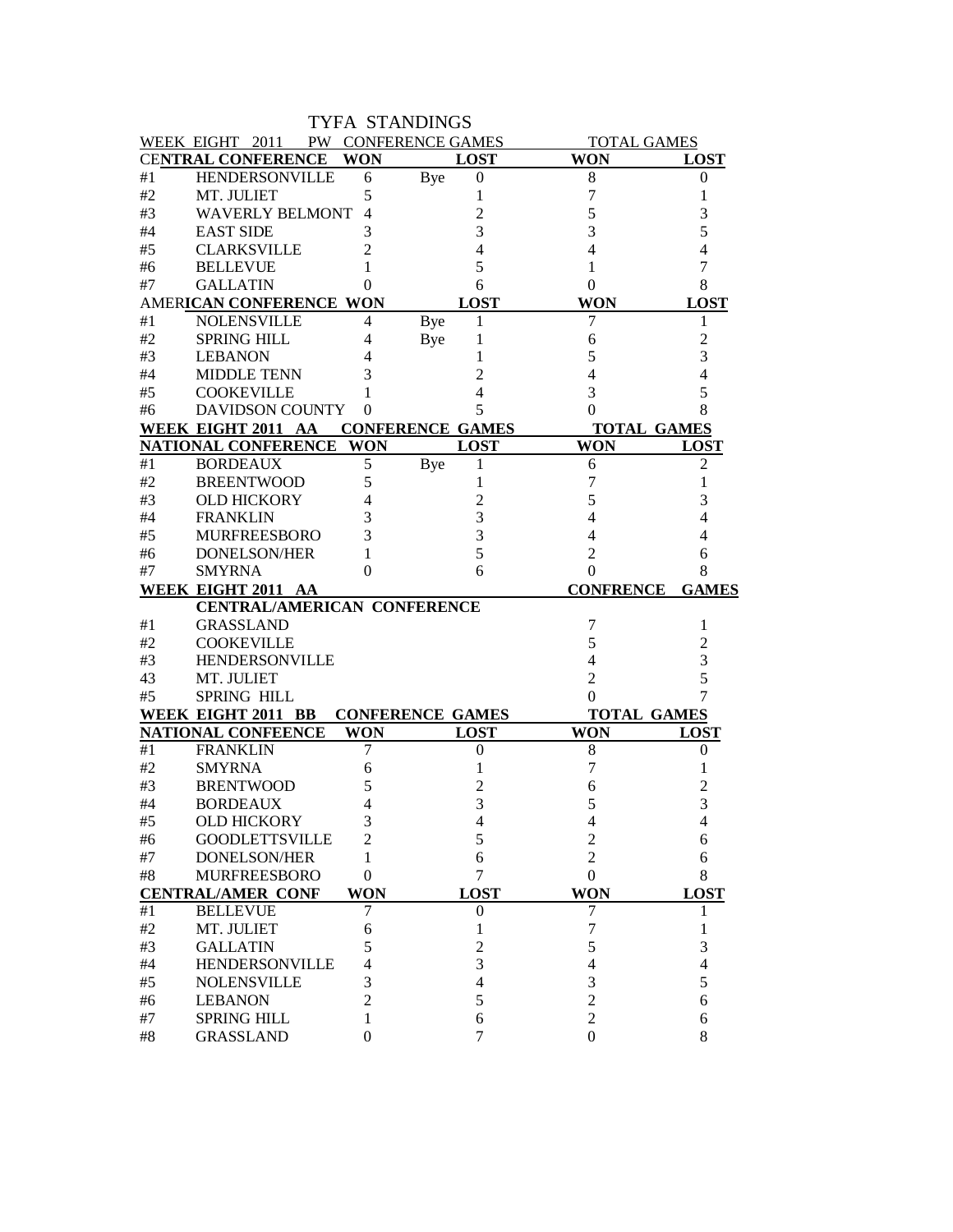|     | <b>WEEK EIGHT 2011</b>                    |                  | <b>CC CONFERENCE GAMES</b> |                       | <b>TOTAL GAMES</b>                          |                    |  |  |
|-----|-------------------------------------------|------------------|----------------------------|-----------------------|---------------------------------------------|--------------------|--|--|
|     | NATIONAL CONFERENCE WON                   |                  |                            | <b>LOST</b>           | <b>WON</b>                                  | <b>LOST</b>        |  |  |
| #1  | <b>DONELSON/HER</b>                       | 6                | Bye                        | $\boldsymbol{0}$      | 8                                           | 0                  |  |  |
| #2  | <b>SMYRNA</b>                             | 5                |                            | 1                     | 7                                           | 1                  |  |  |
| #3  | <b>FRANKLIN</b>                           | 4                |                            | 2                     | 4                                           | 4                  |  |  |
| #4  | <b>BRENTWOOD</b>                          | 3                |                            | 3                     | 5                                           | 3                  |  |  |
| #5  | <b>BORDEAUX</b>                           | $\overline{2}$   |                            | 4                     | 3                                           | 5                  |  |  |
| #6  | <b>GOODLETTSVILLE</b>                     | 1                |                            | 5                     | $\overline{2}$                              | 6                  |  |  |
| #7  | <b>MURFREESBORO</b>                       | $\overline{0}$   |                            | 6                     | $\overline{2}$                              | 6                  |  |  |
|     |                                           |                  |                            |                       | 2011 CC CENTRAL/AMERICAN CONFERENCE GAMES   |                    |  |  |
|     | <b>WEEK EIGHT</b>                         |                  | <b>CONFERENCE GAMES</b>    |                       |                                             | <b>TOTAL GAMES</b> |  |  |
|     | CENTRAL/AMER CONF.                        | <b>WON</b>       |                            | <b>LOST</b>           | <b>WON</b>                                  | <b>LOSOT</b>       |  |  |
| #1  | <b>MT JULIET</b>                          | 5                | Bye                        | $\boldsymbol{0}$      | 8                                           | $\overline{0}$     |  |  |
| #2  | HENDERSONVILLE                            | 4                | Bye                        | 1                     | 5                                           | 3                  |  |  |
| #3  | <b>SPRING HILL</b>                        | 3                |                            | 2                     | 3                                           | 5                  |  |  |
| #4  | <b>LEBANON</b>                            | $\overline{2}$   |                            | 3                     | 4                                           | 4                  |  |  |
| #5  | <b>GALLATIN</b>                           | 1                |                            | 4                     | 1                                           | 7                  |  |  |
| #6  | <b>BELLEVUE</b>                           | 0                |                            | 5                     | 0                                           | 8                  |  |  |
|     | 2011 TYFA NATIONAL CONFERENCE A STANDINGS |                  |                            |                       |                                             |                    |  |  |
|     | WEEK EIGHT                                |                  |                            | <b>DIVISION GAMES</b> |                                             | <b>TOTAL GAMES</b> |  |  |
|     | <b>DIVISION</b>                           | WON              |                            | <b>LOST</b>           | <b>WON</b>                                  | <b>LOST</b>        |  |  |
|     | <b>RED #3 BORDEAUX</b>                    | 3                |                            | $\boldsymbol{0}$      | 7                                           | 1                  |  |  |
|     | #5 BRENTWOOD - RED                        | $\overline{2}$   |                            | 1                     | 5                                           | 3                  |  |  |
|     | #8 BRENTWOOD-BLUE                         | 1                |                            | 2                     | $\overline{2}$                              | 6                  |  |  |
|     | <b>FRANKLIN - WHITE</b>                   | $\theta$         | Bowl                       | 3                     | 1                                           | 7                  |  |  |
|     | WH#1 BRENTWOOD-WHITE                      | 2                |                            | 0                     | 7                                           | 1                  |  |  |
|     | #4 BRENTWOOD-BLACK                        | 1                |                            | 1                     | 6                                           | 2                  |  |  |
|     | #6 FANKLIN-BLUE                           | 0                |                            | 2                     | 4                                           | 4                  |  |  |
| BL. | #2 BRENTWOOD - GOLD                       | 2                |                            | 0                     | 7                                           | 1                  |  |  |
|     | #7 FRANKLIN-SILVER                        | 1                |                            |                       | 1                                           | 7                  |  |  |
|     | <b>SMYRNA</b>                             | 0                | <b>Bowl</b>                | $\overline{2}$        | 0                                           | 8                  |  |  |
|     |                                           |                  |                            |                       | 2011 TYFA NATIONAL CONFERENCE B-1 STANDINGS |                    |  |  |
|     | <b>WEEK EIGHT</b>                         |                  | <b>DIVISION GAMES</b>      |                       |                                             | <b>TOTAL GAMES</b> |  |  |
|     | <b>DIVISION</b>                           | <b>WON</b>       |                            | <b>LOST</b>           | <b>WON</b>                                  | <b>LOST</b>        |  |  |
|     | RED #3BORDEAUX                            | 2                |                            | 1                     | 6                                           | 2                  |  |  |
|     | #2SMYRNA-GOLD/GOLD 2                      |                  |                            |                       | 7                                           | 1                  |  |  |
|     | #5FRANKLIN-WHITE                          | $\overline{2}$   |                            |                       | 6                                           | 2                  |  |  |
|     | BRENTWOOD-BLUE/1 0                        |                  | Bowl                       | 3                     | 3                                           | 5                  |  |  |
|     | WH #4 BRENTWOOD-WHITE                     | 2                |                            | 1                     | 5                                           | 3                  |  |  |
|     | #6BRENTWOOD-RED-1                         | $\overline{c}$   |                            | 1                     | $\overline{4}$                              | 4                  |  |  |
|     | #8 FREANKLIN-BLUE/1                       | $\overline{c}$   |                            | 1                     | 3                                           | 5                  |  |  |
|     | SMYRNA-PURPLE/P                           | 0                | Bowl                       | 3                     | $\mathbf{1}$                                | $\overline{7}$     |  |  |
|     | BLU #1 SMYRNA-WHITE/P-1                   | 3                |                            | $\boldsymbol{0}$      | 8                                           | $\boldsymbol{0}$   |  |  |
|     | #7 FRNKLIN-SILVER-1                       | $\overline{c}$   |                            | $\mathbf{1}$          | 3                                           | 5                  |  |  |
|     | BRENTWOOD-GOLD                            |                  |                            | $\overline{2}$        | $\overline{2}$                              |                    |  |  |
|     |                                           | 1                | Bowl                       |                       |                                             | 6                  |  |  |
|     | <b>MURFREESBORO</b>                       | $\boldsymbol{0}$ | <b>Bowl</b>                | 3                     | $\mathbf{0}$                                | 8                  |  |  |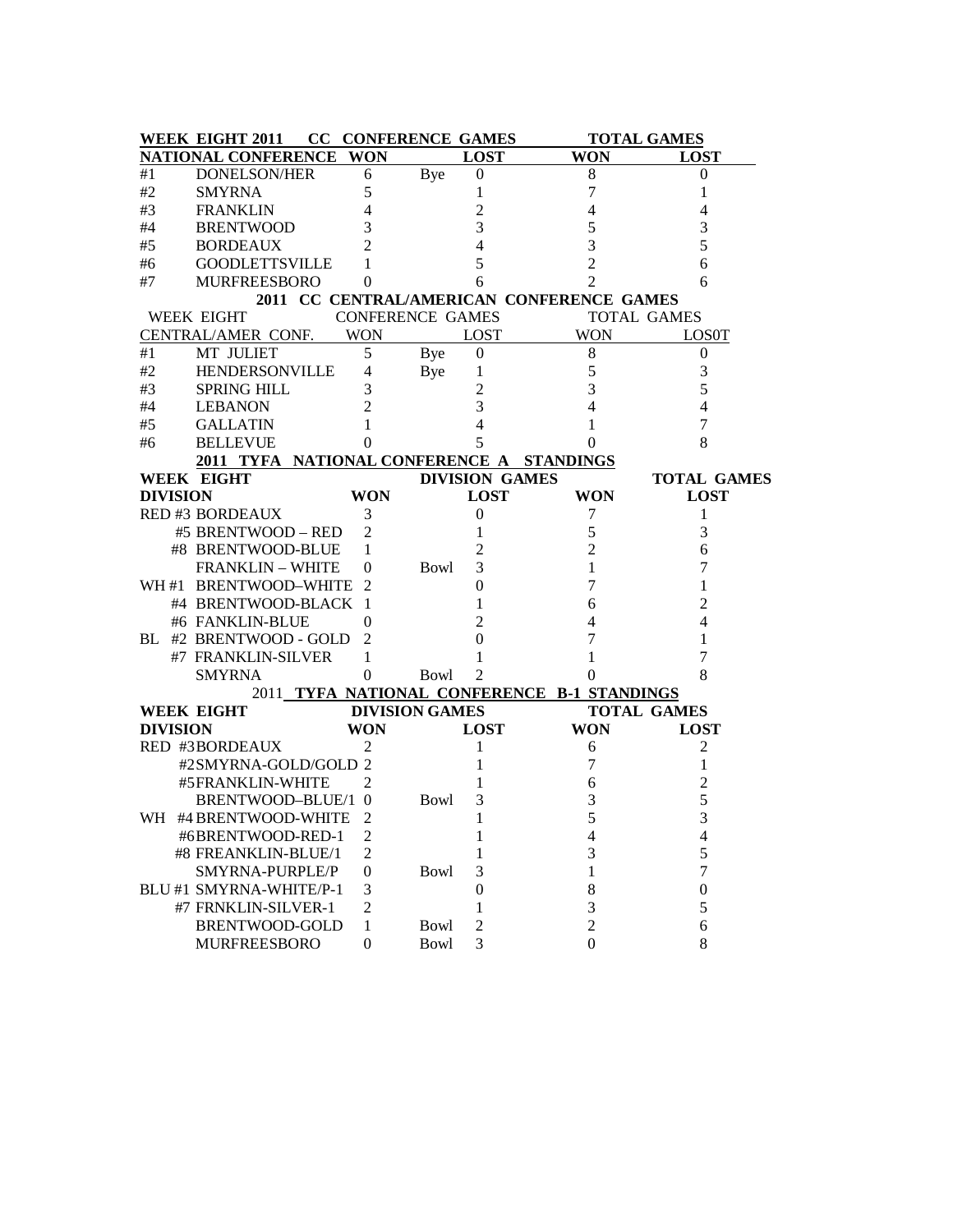| <b>TYFA STANDINGS</b> |                                                   |                |                       |                            |                         |                    |  |  |
|-----------------------|---------------------------------------------------|----------------|-----------------------|----------------------------|-------------------------|--------------------|--|--|
|                       | 2011 TYFA NATIONAL CONFERENCE B-2 STANDINGS       |                |                       |                            |                         |                    |  |  |
|                       | WEEK EIGHT                                        |                | <b>DIVISION GAMES</b> |                            |                         | <b>TOTAL GAMES</b> |  |  |
| <b>DIVISION</b>       |                                                   | WON            |                       | <b>LOST</b>                | <b>WON</b>              | <b>LOST</b>        |  |  |
|                       | RED #4 BRENTWOOD- BLACK 2                         |                |                       | $\boldsymbol{0}$           | 6                       | $\overline{c}$     |  |  |
|                       | #7 OLD HICKORY                                    | 1              |                       | 1                          | 3                       | 5                  |  |  |
|                       | FRANKLIN-SILVER-2                                 | $\overline{0}$ | Bowl                  | 2                          | $\mathbf{1}$            | 7                  |  |  |
|                       | WH #1 FRANKLIN-CARDINAL 3                         |                |                       | $\theta$                   | 7                       | 1                  |  |  |
|                       | #3BRENTWOOD-BLUE/2 2                              |                |                       | 1                          | 6                       | $\overline{c}$     |  |  |
|                       | #5SMYRNA-PURPLE/BLK 1                             |                |                       | $\overline{2}$             | 4                       | 4                  |  |  |
|                       | BRENTWOOD - RED/2 0                               |                | Bowl                  | 3                          | 0                       | 8                  |  |  |
|                       | <b>BLU#2 BRENTWOOD-GRAY</b>                       | 2              |                       | 0                          | 7                       | 1                  |  |  |
|                       | #6 SMYRNA-WHITE/P-2                               | 1              |                       | 1                          | $\overline{4}$          | 4                  |  |  |
|                       | #8 FRANKLIN-BLUE/2                                | 0              |                       | $\overline{2}$             | $\overline{2}$          | 6                  |  |  |
|                       | 2011 TYFA CENTRAL/AMERICAN CONFERENCE B STANDINGS |                |                       |                            |                         |                    |  |  |
|                       | <b>WEEK EIGHT</b>                                 |                | <b>DIVISION GAMES</b> |                            |                         | <b>TOTAL GAMES</b> |  |  |
|                       |                                                   | <b>WON</b>     |                       | <b>LOST</b>                | <b>WON</b>              | <b>LOST</b>        |  |  |
| #1                    | MT. JULIET-BLACK                                  | 6              |                       | 1                          | 7                       | 1                  |  |  |
| #2                    | MT. JULIET-GRAY                                   | 6              |                       | 1                          | $\tau$                  | 1                  |  |  |
| #3                    | <b>BELLEVUE</b>                                   | 6              |                       | 1                          | $\boldsymbol{7}$        | 1                  |  |  |
| #4                    | MJ. JULIET – GOLD                                 | 3              |                       | $\overline{4}$             | 3                       | 5                  |  |  |
| #5                    | <b>HENDERSONVILLE</b>                             | 3              |                       | $\overline{4}$             | 3                       | 5                  |  |  |
| #6                    | MT. JULIET-WHITE                                  | 3              |                       | $\overline{4}$             | 3                       | 5                  |  |  |
| #7                    | <b>GALLATIN</b>                                   | 1              |                       | 6                          | $\overline{2}$          | 6                  |  |  |
| #8                    | <b>SPRING HILL</b>                                | 0              |                       | 7                          | 0                       | 8                  |  |  |
|                       | 2011 TYFA NATIONAL CONFERENCE C STANDINGS         |                |                       |                            |                         |                    |  |  |
|                       | WEEK EIGHT                                        |                | <b>DIVISION GAMES</b> |                            |                         | <b>TOTAL GAMES</b> |  |  |
| <b>DIVISION</b>       |                                                   | <b>WON</b>     |                       | <b>LOST</b>                | <b>WON</b>              | <b>LOST</b>        |  |  |
|                       | RED #3 GOODLETTSVILLE                             | 2              |                       | 1                          | 7                       | 1                  |  |  |
|                       | #5 SMYRNA-GOLD/GOLD 1                             |                |                       | 2                          | $\mathfrak s$           | 3                  |  |  |
|                       | #7 BRENTWOOD - BLUE                               | 2              |                       | 1                          | $\mathfrak{Z}$          | 5                  |  |  |
|                       | <b>BORDEAUX</b>                                   | 1              | Bowl                  | $\overline{c}$             | 3                       | 5                  |  |  |
|                       | WH #1 SMYRNA - WHITE                              | 4              |                       | $\overline{0}$             | 8                       | $\mathbf{0}$       |  |  |
|                       | #4 DONELSON/HER                                   | $\overline{2}$ |                       | 1                          | 6                       | 2                  |  |  |
|                       | #6 SMYRNA-PURPLE                                  | $\overline{2}$ |                       | $\overline{2}$             | $\overline{4}$          | 4                  |  |  |
|                       | <b>BRENTWOOD – RED</b>                            | 1              | Bowl                  | 3                          | $\overline{2}$          | 6                  |  |  |
|                       | <b>FRANKLIN - BLUE</b>                            | 0              | Bowl                  | $\overline{2}$             | $\overline{2}$          | 6                  |  |  |
|                       | BLU #2 SMYRNA-GOLD/P                              | 3              |                       | 0                          | 8                       | 0                  |  |  |
|                       | #8 MURFREESBORO                                   | $\mathfrak{D}$ |                       |                            | 3                       | 5                  |  |  |
|                       | BRENTWOOD-WHITE                                   | - 1            | Bowl                  | $\overline{c}$             | 1                       | 7                  |  |  |
|                       | <b>FRAKLIN - SILVER</b>                           | $\Omega$       | <b>Bowl</b>           | 3                          | $\boldsymbol{0}$        | 8                  |  |  |
|                       | 2011 TYFA CENTRAL/AMERICAN CONFERENCE C SYANDINGS |                |                       |                            |                         |                    |  |  |
|                       | <b>WEEK EIGHT</b>                                 |                |                       |                            | <b>DIVISION GA, MES</b> |                    |  |  |
|                       |                                                   |                |                       | <b>WON</b>                 | <b>LOST</b>             |                    |  |  |
| #1                    | MT. JULIET - BLACK                                |                |                       | $\tau$                     | $\boldsymbol{0}$        |                    |  |  |
| #2                    | <b>HENDERSONVILLE</b>                             |                |                       | 5                          | 3                       |                    |  |  |
| #3                    |                                                   |                |                       |                            |                         |                    |  |  |
|                       | MT. JULIET-GOLD                                   |                |                       | $\overline{\mathcal{L}}$   | 3                       |                    |  |  |
| #4<br>#6              | MY. JULIET - WHITE<br>SPRING HILL                 |                |                       | $\overline{2}$<br>$\Omega$ | 5<br>7                  |                    |  |  |